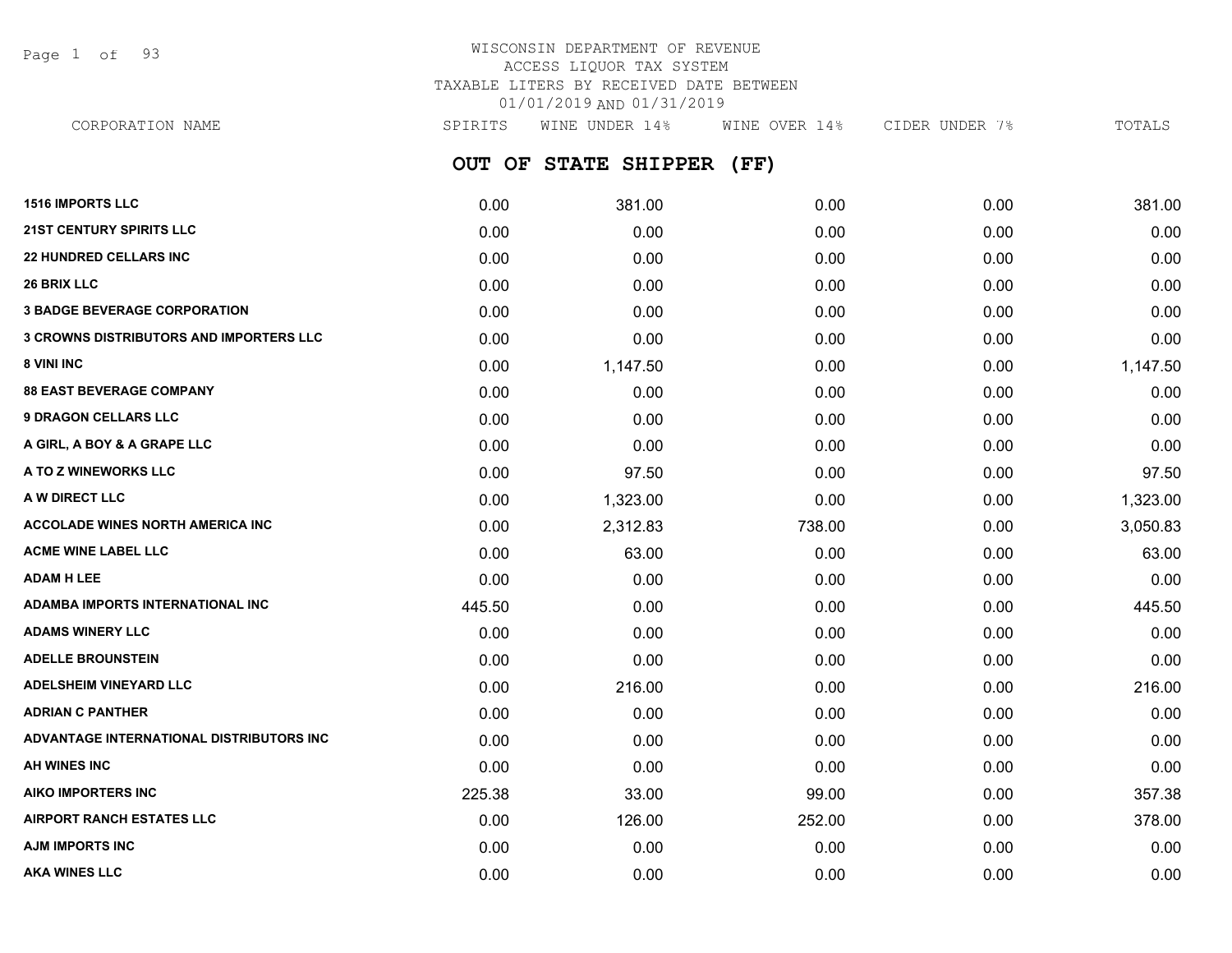Page 2 of 93

#### WISCONSIN DEPARTMENT OF REVENUE ACCESS LIQUOR TAX SYSTEM TAXABLE LITERS BY RECEIVED DATE BETWEEN

| CORPORATION NAME                       | SPIRITS  | WINE UNDER 14% | WINE OVER 14% | CIDER UNDER 7% | TOTALS    |
|----------------------------------------|----------|----------------|---------------|----------------|-----------|
| <b>ALAMBIC INC</b>                     | 0.00     | 0.00           | 0.00          | 0.00           | 0.00      |
| ALEJANDRO BULGHERONI ESTATE LLC        | 0.00     | 0.00           | 0.00          | 0.00           | 0.00      |
| ALEXANDRIA NICOLE CELLARS LLC          | 0.00     | 1,512.00       | 270.00        | 0.00           | 1,782.00  |
| ALFRED G PALMATEER JR                  | 0.00     | 0.00           | 0.00          | 0.00           | 0.00      |
| ALL BRAZILIAN IMPORT & EXPORT INC      | 0.00     | 0.00           | 0.00          | 0.00           | 0.00      |
| <b>ALLIED IMPORTERS USA LTD</b>        | 0.00     | 0.00           | 0.00          | 0.00           | 0.00      |
| <b>ALLORO VINEYARD INC</b>             | 0.00     | 0.00           | 0.00          | 0.00           | 0.00      |
| <b>ALLTECH'S BEVERAGE DIVISION LLC</b> | 135.00   | 0.00           | 0.00          | 0.00           | 135.00    |
| <b>ALPHA &amp; OMEGA WINERY LLC</b>    | 0.00     | 0.00           | 0.00          | 0.00           | 0.00      |
| ALPHA MARKETING NETWORK INC            | 0.00     | 0.00           | 0.00          | 0.00           | 0.00      |
| <b>ALTAMAR BRANDS LLC</b>              | 12.00    | 0.00           | 0.00          | 0.00           | 12.00     |
| <b>ALTAMURA WINERY INC</b>             | 0.00     | 0.00           | 0.00          | 0.00           | 0.00      |
| <b>AMAVI CELLARS LLC</b>               | 0.00     | 0.00           | 0.00          | 0.00           | 0.00      |
| <b>AMBRABEV LLC</b>                    | 0.00     | 0.00           | 0.00          | 0.00           | 0.00      |
| <b>AMERICAN BEVERAGE CORP</b>          | 0.00     | 13,308.00      | 0.00          | 0.00           | 13,308.00 |
| <b>AMERICAN ESTATES WINES INC</b>      | 0.00     | 483.00         | 0.00          | 0.00           | 483.00    |
| AMERICAN NORTHWEST DISTRIBUTORS INC    | 0.00     | 0.00           | 0.00          | 0.00           | 0.00      |
| AMERICAN VINTAGE BEVERAGE INC.         | 4,273.50 | 0.00           | 0.00          | 0.00           | 4,273.50  |
| <b>AMERICAN VINTNERS LLC</b>           | 0.00     | 99.11          | 252.30        | 0.00           | 351.41    |
| <b>AMERICAN WINE TRADE INC</b>         | 0.00     | 0.00           | 0.00          | 0.00           | 0.00      |
| <b>AMICUS CELLARS LLC</b>              | 0.00     | 0.00           | 0.00          | 0.00           | 0.00      |
| <b>AMIR PEAY</b>                       | 0.00     | 0.00           | 0.00          | 0.00           | 0.00      |
| AMRUSS, INC.                           | 0.00     | 0.00           | 0.00          | 0.00           | 0.00      |
| <b>AMUSE BOUCHE LLC</b>                | 0.00     | 21.00          | 0.00          | 0.00           | 21.00     |
| ANCHOR DISTILLING COMPANY LLC          | 4,495.01 | 0.00           | 13.43         | 0.00           | 4,508.44  |
| <b>ANCIEN WINES INC</b>                | 0.00     | 1,638.00       | 180.00        | 0.00           | 1,818.00  |
| <b>ANCIENT PEAK INC</b>                | 0.00     | 0.00           | 0.00          | 0.00           | 0.00      |
| ANDERSONS CONN VALLEY WINERY INC       | 0.00     | 0.00           | 0.00          | 0.00           | 0.00      |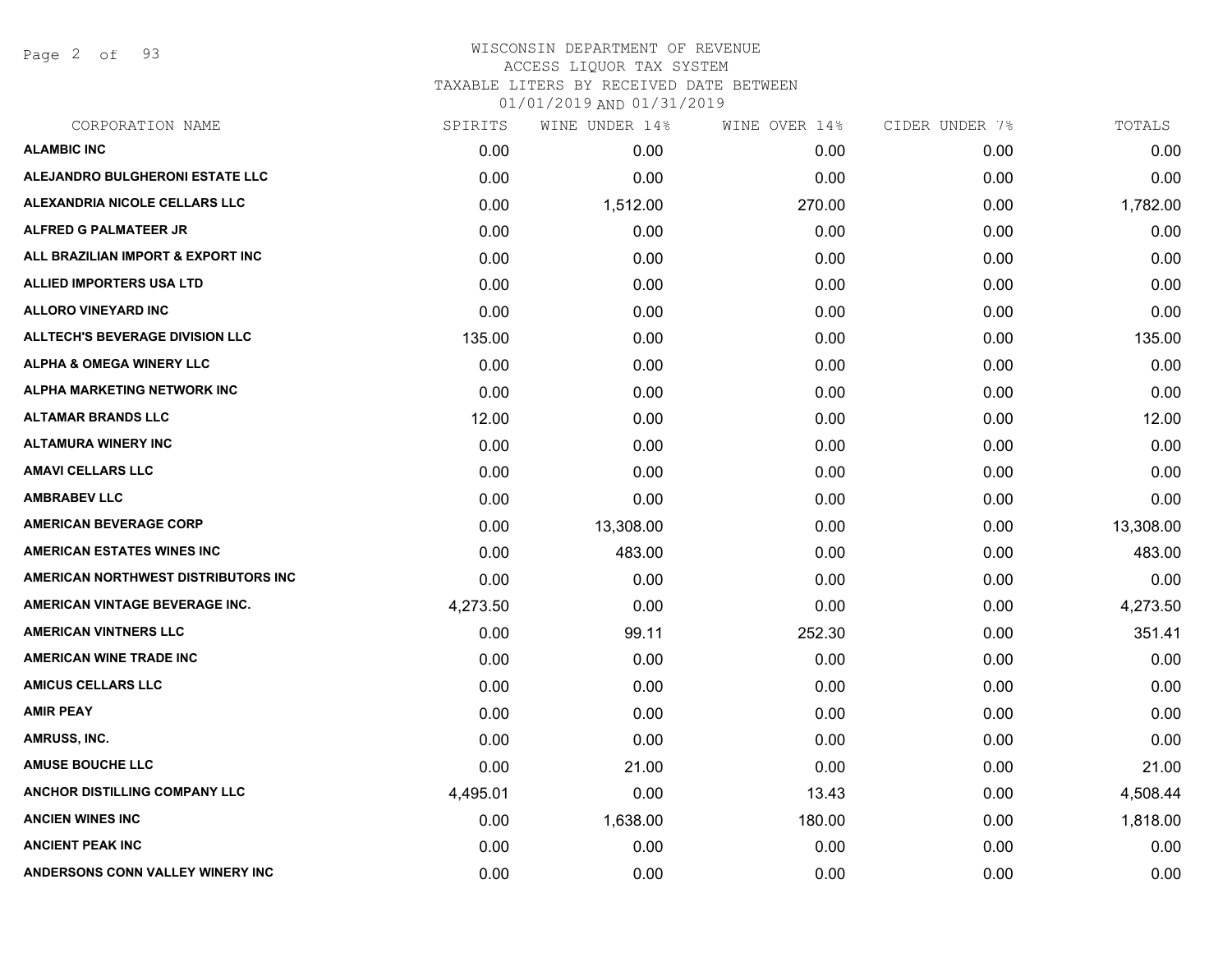Page 3 of 93

#### WISCONSIN DEPARTMENT OF REVENUE ACCESS LIQUOR TAX SYSTEM

TAXABLE LITERS BY RECEIVED DATE BETWEEN

| CORPORATION NAME                         | SPIRITS | WINE UNDER 14% | WINE OVER 14% | CIDER UNDER 7% | TOTALS    |
|------------------------------------------|---------|----------------|---------------|----------------|-----------|
| <b>ANDIS WINES LLC</b>                   | 0.00    | 216.00         | 9.00          | 0.00           | 225.00    |
| <b>ANDREW J CARINI</b>                   | 0.00    | 0.00           | 0.00          | 0.00           | 0.00      |
| <b>ANDREW T BECKSTOFFER</b>              | 0.00    | 45.00          | 227.25        | 0.00           | 272.25    |
| <b>ANGELA OSBORNE</b>                    | 0.00    | 0.00           | 0.00          | 0.00           | 0.00      |
| <b>ANHEUSER-BUSCH COMPANIES LLC</b>      | 0.00    | 0.00           | 0.00          | 11,423.75      | 11,423.75 |
| <b>ANNE HUBATCH</b>                      | 0.00    | 0.00           | 0.00          | 0.00           | 0.00      |
| <b>ANTHONY BOZZANO</b>                   | 0.00    | 99.00          | 0.00          | 0.00           | 99.00     |
| <b>ANTHONY M TRUCHARD</b>                | 0.00    | 0.00           | 0.00          | 0.00           | 0.00      |
| <b>ANTIPODEAN WINES LLC</b>              | 0.00    | 315.00         | 0.00          | 0.00           | 315.00    |
| <b>APOLOGUE LLC</b>                      | 0.00    | 0.00           | 0.00          | 0.00           | 0.00      |
| <b>APOSTROPHE BRANDS LLC</b>             | 126.00  | 0.00           | 0.00          | 0.00           | 126.00    |
| <b>APPELLATION TRADING COMPANY LLC</b>   | 0.00    | 0.00           | 0.00          | 0.00           | 0.00      |
| <b>APPELLATIONS LP</b>                   | 0.00    | 0.00           | 0.00          | 0.00           | 0.00      |
| <b>AQUA PUMPKIN INC</b>                  | 0.00    | 0.00           | 0.00          | 0.00           | 0.00      |
| <b>ARANO LLC</b>                         | 0.00    | 0.00           | 0.00          | 0.00           | 0.00      |
| <b>ARCHANA A DAVE</b>                    | 0.00    | 0.00           | 0.00          | 0.00           | 0.00      |
| <b>ARCHER ROOSE INC</b>                  | 0.00    | 0.00           | 0.00          | 0.00           | 0.00      |
| <b>AREL GROUP WINE &amp; SPIRITS INC</b> | 0.00    | 248.50         | 0.00          | 0.00           | 248.50    |
| <b>ARETE WINES LLC</b>                   | 0.00    | 0.00           | 0.00          | 0.00           | 0.00      |
| <b>ARIETTA INC</b>                       | 0.00    | 0.00           | 0.00          | 0.00           | 0.00      |
| <b>ARNOT-ROBERTS LLC</b>                 | 0.00    | 0.00           | 0.00          | 0.00           | 0.00      |
| <b>ARPENT LLC</b>                        | 0.00    | 0.00           | 0.00          | 0.00           | 0.00      |
| <b>ARTISANAL DISTILLATES INC.</b>        | 0.00    | 0.00           | 0.00          | 0.00           | 0.00      |
| <b>ARTISANAL IMPORTS INC</b>             | 0.00    | 0.00           | 0.00          | 12.00          | 12.00     |
| <b>ARTISANS &amp; VINES LLC</b>          | 0.00    | 0.00           | 0.00          | 0.00           | 0.00      |
| <b>ASAP IMPORTS CO.</b>                  | 60.00   | 198.00         | 0.00          | 0.00           | 258.00    |
| <b>ASCENT WINES INC</b>                  | 0.00    | 0.00           | 0.00          | 0.00           | 0.00      |
| <b>ASSOCIATED BREWING COMPANY</b>        | 0.00    | 0.00           | 0.00          | 0.00           | 0.00      |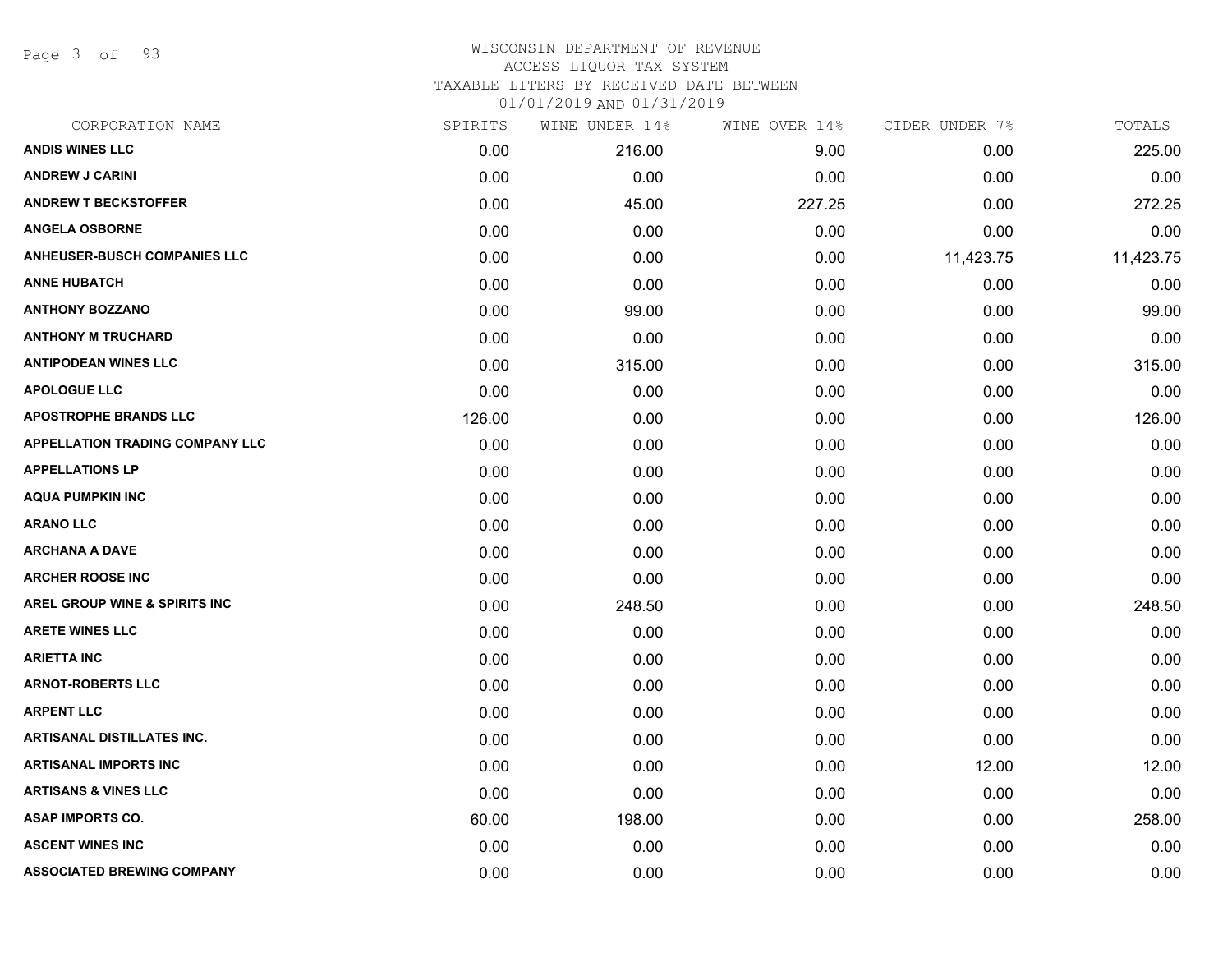Page 4 of 93

#### WISCONSIN DEPARTMENT OF REVENUE ACCESS LIQUOR TAX SYSTEM

TAXABLE LITERS BY RECEIVED DATE BETWEEN

| CORPORATION NAME                                | SPIRITS   | WINE UNDER 14% | WINE OVER 14% | CIDER UNDER 7% | TOTALS    |
|-------------------------------------------------|-----------|----------------|---------------|----------------|-----------|
| <b>ASV WINES INC</b>                            | 0.00      | 405.00         | 63.00         | 0.00           | 468.00    |
| <b>ATHENEE IMPORTERS &amp; DISTRIBUTORS LTD</b> | 0.00      | 0.00           | 0.00          | 0.00           | 0.00      |
| <b>ATLAS WINE COMPANY LLC</b>                   | 0.00      | 126.00         | 0.00          | 0.00           | 126.00    |
| <b>ATOMIC BRANDS INC</b>                        | 1,389.79  | 0.00           | 0.00          | 0.00           | 1,389.79  |
| <b>AUGUST WINE GROUP LLC</b>                    | 0.00      | 3,622.21       | 0.00          | 0.00           | 3,622.21  |
| <b>AUSTRAL WINES LLC</b>                        | 0.00      | 450.00         | 0.00          | 0.00           | 450.00    |
| <b>AV BRANDS INC</b>                            | 0.00      | 1,204.96       | 278.93        | 0.00           | 1,483.89  |
| <b>AVV WINERY CO LLC</b>                        | 0.00      | 0.00           | 504.00        | 0.00           | 504.00    |
| <b>AXIOS INC</b>                                | 0.00      | 0.00           | 0.00          | 0.00           | 0.00      |
| <b>B &amp; I OVERSEAS TRADING INC</b>           | 0.00      | 0.00           | 0.00          | 0.00           | 0.00      |
| <b>B UNITED INTERNATIONAL INC</b>               | 0.00      | 15.60          | 378.67        | 0.00           | 394.27    |
| <b>B. NEKTAR LLC</b>                            | 0.00      | 0.00           | 0.00          | 0.00           | 0.00      |
| <b>BACARDI U.S.A., INC.</b>                     | 89,782.50 | 1,520.43       | 223.50        | 0.00           | 91,526.43 |
| <b>BACCHUS TECHNOLOGIES LLC</b>                 | 0.00      | 459.00         | 423.00        | 0.00           | 882.00    |
| <b>BACIO DIVINO CELLARS LLC</b>                 | 0.00      | 0.00           | 0.00          | 0.00           | 0.00      |
| <b>BADGER MOUNTAIN INC</b>                      | 0.00      | 549.00         | 0.00          | 0.00           | 549.00    |
| <b>BADLANDS DISTILLERY LLC</b>                  | 0.00      | 0.00           | 0.00          | 0.00           | 0.00      |
| <b>BALCONES DISTILLING LLC</b>                  | 0.00      | 0.00           | 0.00          | 0.00           | 0.00      |
| <b>BANFI PRODUCTS CORPORATION</b>               | 0.00      | 6,020.45       | 72.00         | 0.00           | 6,092.45  |
| <b>BANSHEE WINES LLC</b>                        | 0.00      | 1,770.00       | 63.00         | 0.00           | 1,833.00  |
| <b>BANVILLE &amp; JONES WINE MERCHANTS</b>      | 0.00      | 283.50         | 13.50         | 0.00           | 297.00    |
| <b>BANZAI BEVERAGE CORPORATION</b>              | 0.00      | 0.00           | 0.00          | 0.00           | 0.00      |
| <b>BARGETTOS SANTA CRUZ WINERY INC</b>          | 0.00      | 0.00           | 0.00          | 0.00           | 0.00      |
| <b>BARLOW VINEYARDS LLC</b>                     | 0.00      | 0.00           | 0.00          | 0.00           | 0.00      |
| <b>BARNARD GRIFFIN INC</b>                      | 0.00      | 0.00           | 0.00          | 0.00           | 0.00      |
| <b>BARNETT VINEYARDS LP</b>                     | 0.00      | 0.00           | 0.00          | 0.00           | 0.00      |
| <b>BATTAGLIA DISTRIBUTING CORP INC</b>          | 0.00      | 478.34         | 49.27         | 0.00           | 527.61    |
| <b>BAUM WINE IMPORTS INC</b>                    | 132.75    | 7,461.00       | 320.25        | 0.00           | 7,914.00  |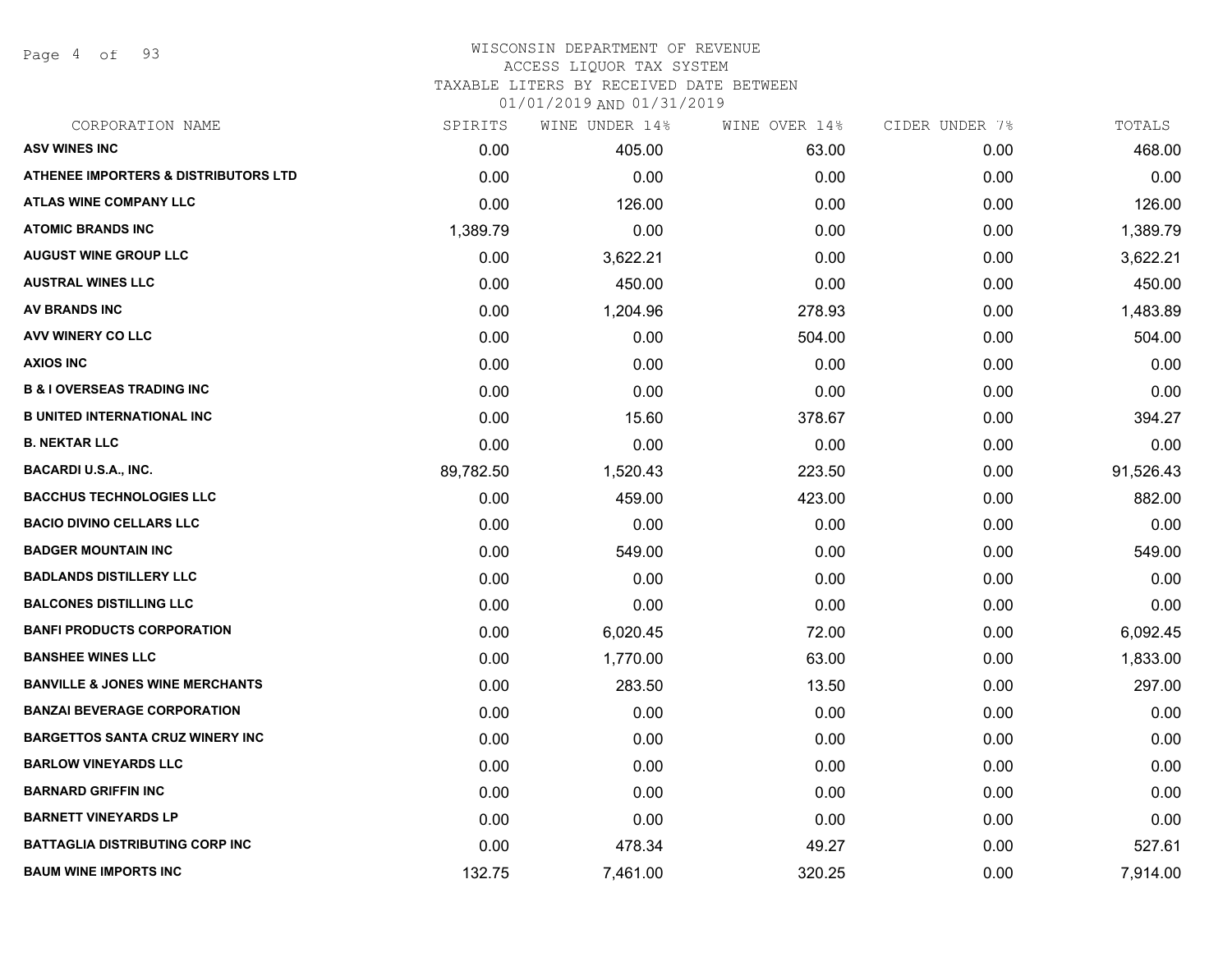Page 5 of 93

## WISCONSIN DEPARTMENT OF REVENUE ACCESS LIQUOR TAX SYSTEM TAXABLE LITERS BY RECEIVED DATE BETWEEN 01/01/2019 AND 01/31/2019

| CORPORATION NAME                                | SPIRITS | WINE UNDER 14% | WINE OVER 14% | CIDER UNDER 7% | TOTALS    |
|-------------------------------------------------|---------|----------------|---------------|----------------|-----------|
| <b>BEATBOX BEVERAGES LLC</b>                    | 0.00    | 0.00           | 0.00          | 0.00           | 0.00      |
| <b>BEATBOX BEVERAGES LLC</b>                    | 0.00    | 0.00           | 0.00          | 0.00           | 0.00      |
| <b>BEAUX FRERES LLC</b>                         | 0.00    | 0.00           | 0.00          | 0.00           | 0.00      |
| <b>BEDFORD &amp; GROVE LLC</b>                  | 0.00    | 0.00           | 0.00          | 0.00           | 0.00      |
| <b>BEDROCK WINE COMPANY LP</b>                  | 0.00    | 16.64          | 16.64         | 0.00           | 33.28     |
| <b>BENDISTILLERY INC</b>                        | 0.00    | 0.00           | 0.00          | 0.00           | 0.00      |
| <b>BENNETT LANE WINERY LLC</b>                  | 0.00    | 0.00           | 0.00          | 0.00           | 0.00      |
| <b>BENOVIA WINERY LLC</b>                       | 0.00    | 0.00           | 0.00          | 0.00           | 0.00      |
| <b>BEPPE &amp; THE ARCHITECT LLC</b>            | 0.00    | 0.00           | 0.00          | 0.00           | 0.00      |
| <b>BERGSTROM WINES LLC</b>                      | 0.00    | 0.00           | 0.00          | 0.00           | 0.00      |
| <b>BERNARDUS LLC</b>                            | 0.00    | 0.00           | 0.00          | 0.00           | 0.00      |
| <b>BETHEL HEIGHTS VINEYARD INC</b>              | 0.00    | 328.50         | 0.00          | 0.00           | 328.50    |
| BETTER BRANDS INTERNATIONAL                     | 0.00    | 753.00         | 141.00        | 0.00           | 894.00    |
| <b>BETZ CELLARS LLC</b>                         | 0.00    | 0.00           | 0.00          | 0.00           | 0.00      |
| <b>BEVERAGE BROTHERS INC</b>                    | 0.00    | 0.00           | 0.00          | 0.00           | 0.00      |
| <b>BEVERAGE GROUP INTERNATIONAL LLC</b>         | 0.00    | 342.00         | 0.00          | 0.00           | 342.00    |
| <b>BEVERAGE SOLUTIONS &amp; LOGISTICS INC</b>   | 0.00    | 0.00           | 0.00          | 0.00           | 0.00      |
| <b>BF ACQUISITION LTD</b>                       | 27.00   | 252.00         | 0.00          | 0.00           | 279.00    |
| <b>BIAGIO CRU &amp; ESTATE WINES LLC</b>        | 0.00    | 0.00           | 0.00          | 0.00           | 0.00      |
| BIEN NACIDO VINEYARDS OF RANCHO TEPUSQUET<br>LP | 0.00    | 0.00           | 0.00          | 0.00           | 0.00      |
| <b>BIGHORN CELLARS LLC</b>                      | 0.00    | 0.00           | 0.00          | 0.00           | 0.00      |
| <b>BILTMORE ESTATE WINE COMPANY</b>             | 0.00    | 0.00           | 0.00          | 0.00           | 0.00      |
| <b>BLACK ROCK SPIRITS LLC</b>                   | 274.50  | 0.00           | 0.00          | 0.00           | 274.50    |
| <b>BLACKBIRD VINEYARDS LLC</b>                  | 0.00    | 0.00           | 409.50        | 0.00           | 409.50    |
| <b>BLAKE FARMS HARD APPLE CIDER LLC</b>         | 0.00    | $-5,814.65$    | $-176.02$     | 18,685.88      | 12,695.21 |
| <b>BLAUM BROS DISTILLING CO LLC</b>             | 225.00  | 0.00           | 0.00          | 0.00           | 225.00    |
| <b>BLUE RIDGE DISTILLING CO INC</b>             | 0.00    | 0.00           | 0.00          | 0.00           | 0.00      |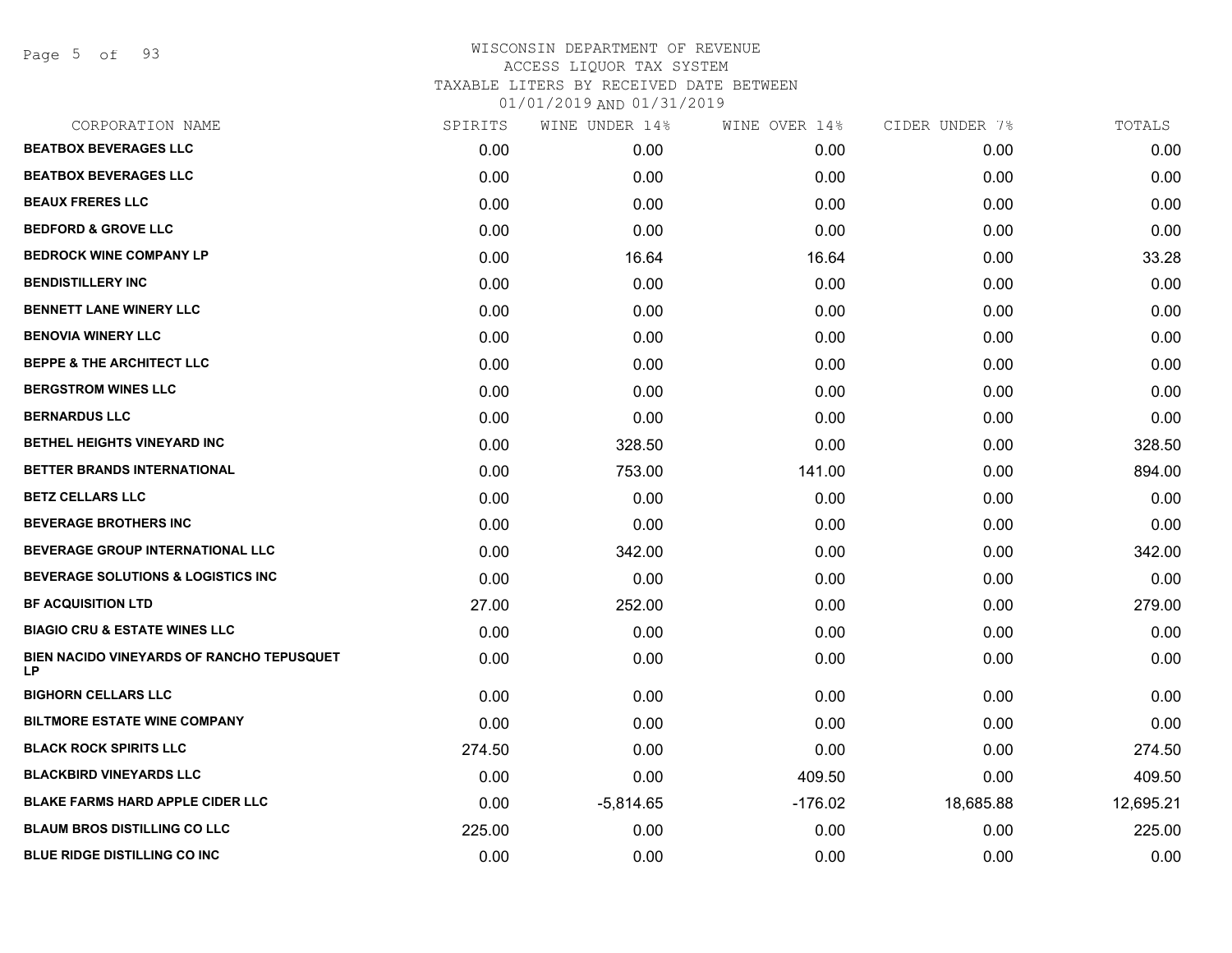Page 6 of 93

## WISCONSIN DEPARTMENT OF REVENUE ACCESS LIQUOR TAX SYSTEM TAXABLE LITERS BY RECEIVED DATE BETWEEN

| CORPORATION NAME                               | SPIRITS    | WINE UNDER 14% | WINE OVER 14% | CIDER UNDER 7% | TOTALS     |
|------------------------------------------------|------------|----------------|---------------|----------------|------------|
| <b>BNA WINE GROUP LLC</b>                      | 0.00       | 85.50          | 9.00          | 0.00           | 94.50      |
| <b>BOEDECKER CELLARS, LLC</b>                  | 0.00       | 0.00           | 0.00          | 0.00           | 0.00       |
| <b>BOEGER WINERY INC</b>                       | 0.00       | 18.00          | 0.00          | 0.00           | 18.00      |
| <b>BOGLE VINEYARDS INC</b>                     | 0.00       | 0.00           | 1,296.00      | 0.00           | 1,296.00   |
| <b>BONANNO VINTNERS LLC</b>                    | 0.00       | 378.00         | 0.00          | 0.00           | 378.00     |
| <b>BONNY DOON WINERY INC</b>                   | 0.00       | 72.00          | 0.00          | 0.00           | 72.00      |
| <b>BOOKER VINEYARD &amp; WINERY</b>            | 0.00       | 0.00           | 0.00          | 0.00           | 0.00       |
| <b>BOSTON BEER CORPORATION</b>                 | 0.00       | 0.00           | 0.00          | 129,817.86     | 129,817.86 |
| <b>BOUCHAINE VINEYARDS INC</b>                 | 0.00       | 0.00           | 0.00          | 0.00           | 0.00       |
| <b>BOUNDARY BREAKS LLC</b>                     | 0.00       | 126.00         | 0.00          | 0.00           | 126.00     |
| <b>BOUTINOT USA INC</b>                        | 0.00       | 0.00           | 0.00          | 0.00           | 0.00       |
| <b>BRASSFIELD ESTATE WINERY LLC</b>            | 0.00       | 0.00           | 378.00        | 0.00           | 378.00     |
| <b>BRAZOS WINE IMPORTS LLC</b>                 | 0.00       | 607.50         | 27.00         | 0.00           | 634.50     |
| <b>BRIAN CARTER CELLARS LLC</b>                | 0.00       | 0.00           | 0.00          | 0.00           | 0.00       |
| <b>BRICKELL WINES LLC</b>                      | 0.00       | 0.00           | 0.00          | 0.00           | 0.00       |
| <b>BRIDGEVIEW VINEYARDS INC</b>                | 0.00       | 252.00         | 0.00          | 0.00           | 252.00     |
| <b>BRIGHT CELLARS INC</b>                      | 0.00       | 0.00           | 0.00          | 0.00           | 0.00       |
| <b>BROADBENT SELECTIONS INC</b>                | 0.00       | 813.00         | 981.00        | 0.00           | 1,794.00   |
| <b>BRONCO WINE COMPANY</b>                     | 0.00       | 49,014.42      | 891.00        | 0.00           | 49,905.42  |
| <b>BROTHERS INTERNATIONAL FOOD CORPORATION</b> | 0.00       | 0.00           | 0.00          | 0.00           | 0.00       |
| <b>BROVO SPIRITS LLC</b>                       | 0.00       | 0.00           | 0.00          | 0.00           | 0.00       |
| <b>BROWNE FAMILY WINES LLC</b>                 | 0.00       | 0.00           | 0.00          | 0.00           | 0.00       |
| <b>BROWN-FORMAN CORPORATION</b>                | 297,291.90 | 27,082.93      | 504.00        | 0.00           | 324,878.83 |
| <b>BRUTOCAO CELLARS LP</b>                     | 0.00       | 0.00           | 0.00          | 0.00           | 0.00       |
| <b>BRYN MAWR VINEYARDS INC</b>                 | 0.00       | 0.00           | 0.00          | 0.00           | 0.00       |
| <b>BUEHLER VINEYARDS INC</b>                   | 0.00       | 0.00           | 0.00          | 0.00           | 0.00       |
| <b>BULGARIAN MASTER VINTNERS LLC</b>           | 0.00       | 0.00           | 0.00          | 0.00           | 0.00       |
| <b>BULLY HILL VINEYARDS INC</b>                | 0.00       | 0.00           | 0.00          | 0.00           | 0.00       |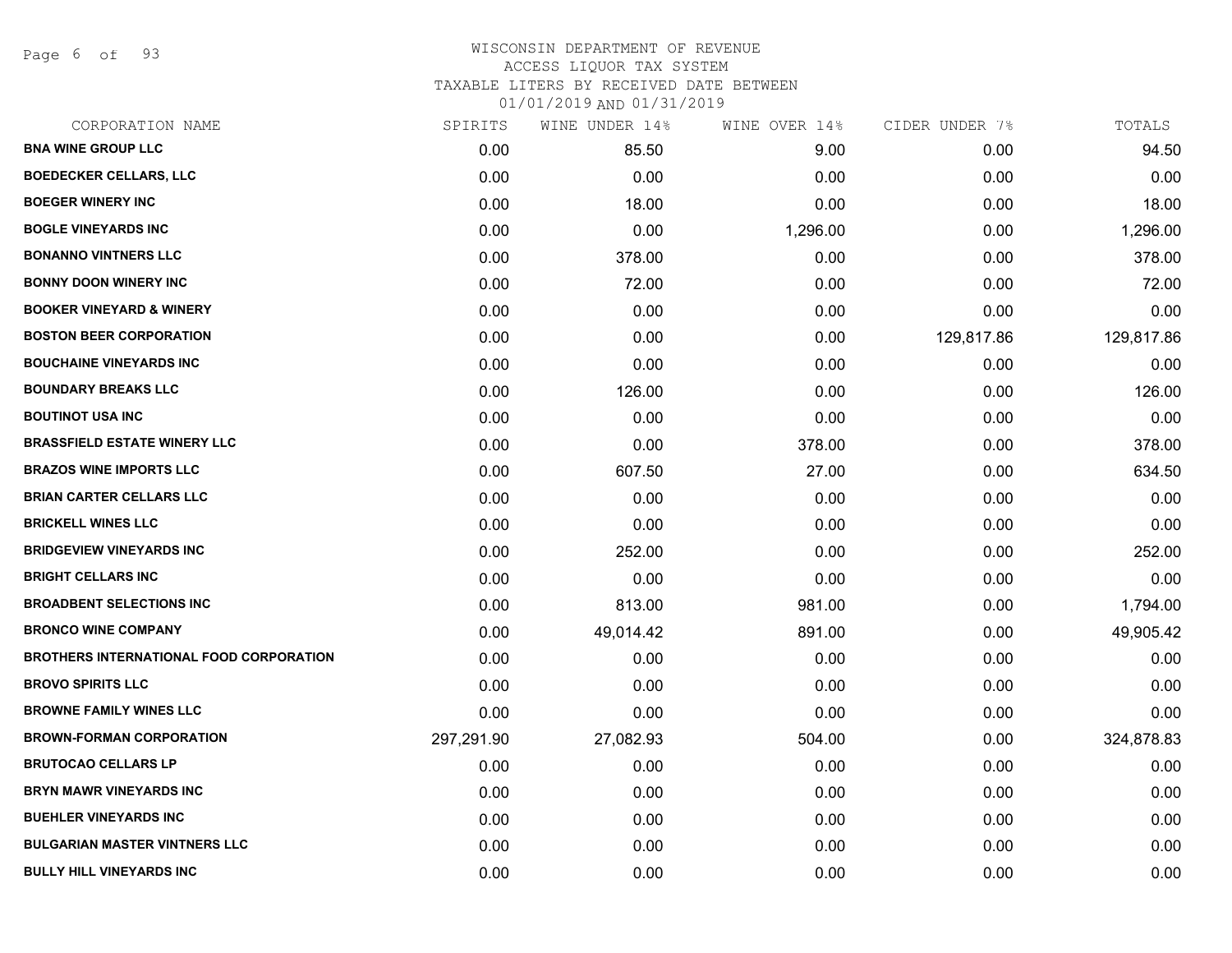Page 7 of 93

### WISCONSIN DEPARTMENT OF REVENUE ACCESS LIQUOR TAX SYSTEM TAXABLE LITERS BY RECEIVED DATE BETWEEN

| CORPORATION NAME                       | SPIRITS   | WINE UNDER 14% | WINE OVER 14% | CIDER UNDER 7% | TOTALS    |
|----------------------------------------|-----------|----------------|---------------|----------------|-----------|
| <b>BUONCRISTIANI WINE CO LLC</b>       | 0.00      | 0.00           | 0.00          | 0.00           | 0.00      |
| <b>BURGESS CELLARS INC</b>             | 0.00      | 0.00           | 0.00          | 0.00           | 0.00      |
| <b>BUZZBALLZ LLC</b>                   | 2,764.80  | 0.00           | 0.00          | 0.00           | 2,764.80  |
| <b>BUZZBOX BEVERAGES INC</b>           | 0.00      | 0.00           | 0.00          | 0.00           | 0.00      |
| <b>BYMOFO LLC</b>                      | 0.00      | 0.00           | 0.00          | 0.00           | 0.00      |
| <b>C &amp; C WINE SERVICES INC</b>     | 0.00      | 63.00          | 189.00        | 0.00           | 252.00    |
| <b>C MONDAVI &amp; SONS</b>            | 0.00      | 0.00           | 0.00          | 0.00           | 0.00      |
| <b>CABERNET CORP</b>                   | 0.00      | 1,651.50       | 0.00          | 0.00           | 1,651.50  |
| <b>CAFFO BEVERAGES INC</b>             | 27.00     | 0.00           | 0.00          | 0.00           | 27.00     |
| <b>CAIN CELLARS INC</b>                | 0.00      | 0.00           | 0.00          | 0.00           | 0.00      |
| <b>CAL VIN ENTERPRISES CORPORATION</b> | 0.00      | 0.00           | 0.00          | 0.00           | 0.00      |
| <b>CALCAREOUS VINEYARD LLC</b>         | 0.00      | 0.00           | 0.00          | 0.00           | 0.00      |
| <b>CALIFORNIA CIDER COMPANY</b>        | 0.00      | 0.00           | 0.00          | 0.00           | 0.00      |
| <b>CALIFORNIA VINEYARDS INC</b>        | 0.00      | 0.00           | 0.00          | 0.00           | 0.00      |
| <b>CALLUNA VINEYARDS LLC</b>           | 0.00      | 0.00           | 0.00          | 0.00           | 0.00      |
| <b>CAMARDA CORP</b>                    | 0.00      | 0.00           | 0.00          | 0.00           | 0.00      |
| <b>CAMPARI AMERICA LLC</b>             | 34,795.20 | 0.00           | 0.00          | 0.00           | 34,795.20 |
| <b>CANNON RIVER WINERY LLC</b>         | 0.00      | 0.00           | 0.00          | 0.00           | 0.00      |
| <b>CAPE CLASSICS INC</b>               | 0.00      | 1,134.00       | 0.00          | 0.00           | 1,134.00  |
| <b>CARDINAL SPIRITS LLC</b>            | 0.00      | 0.00           | 0.00          | 0.00           | 0.00      |
| <b>CARDINAL WINE GROUP LLC</b>         | 0.00      | 0.00           | 0.00          | 0.00           | 0.00      |
| <b>CARDWELL HILL CELLARS LLC</b>       | 0.00      | 99.00          | 0.00          | 0.00           | 99.00     |
| <b>CARIBBEAN DISTILLERS LLC</b>        | 0.00      | 0.00           | 0.00          | 0.00           | 0.00      |
| <b>CARL THOMA</b>                      | 0.00      | 157.50         | 0.00          | 0.00           | 157.50    |
| <b>CARLOS HUBNER-ARTETA</b>            | 0.00      | 1,776.03       | 0.00          | 0.00           | 1,776.03  |
| <b>CARLSON VINEYARDS INC</b>           | 0.00      | 0.00           | 0.00          | 0.00           | 0.00      |
| <b>CAROLINA DISTRIBUTION LLC</b>       | 0.00      | 0.00           | 0.00          | 0.00           | 0.00      |
| <b>CARRIAGE HOUSE IMPORTS, LTD.</b>    | 270.00    | 0.00           | 0.00          | 0.00           | 270.00    |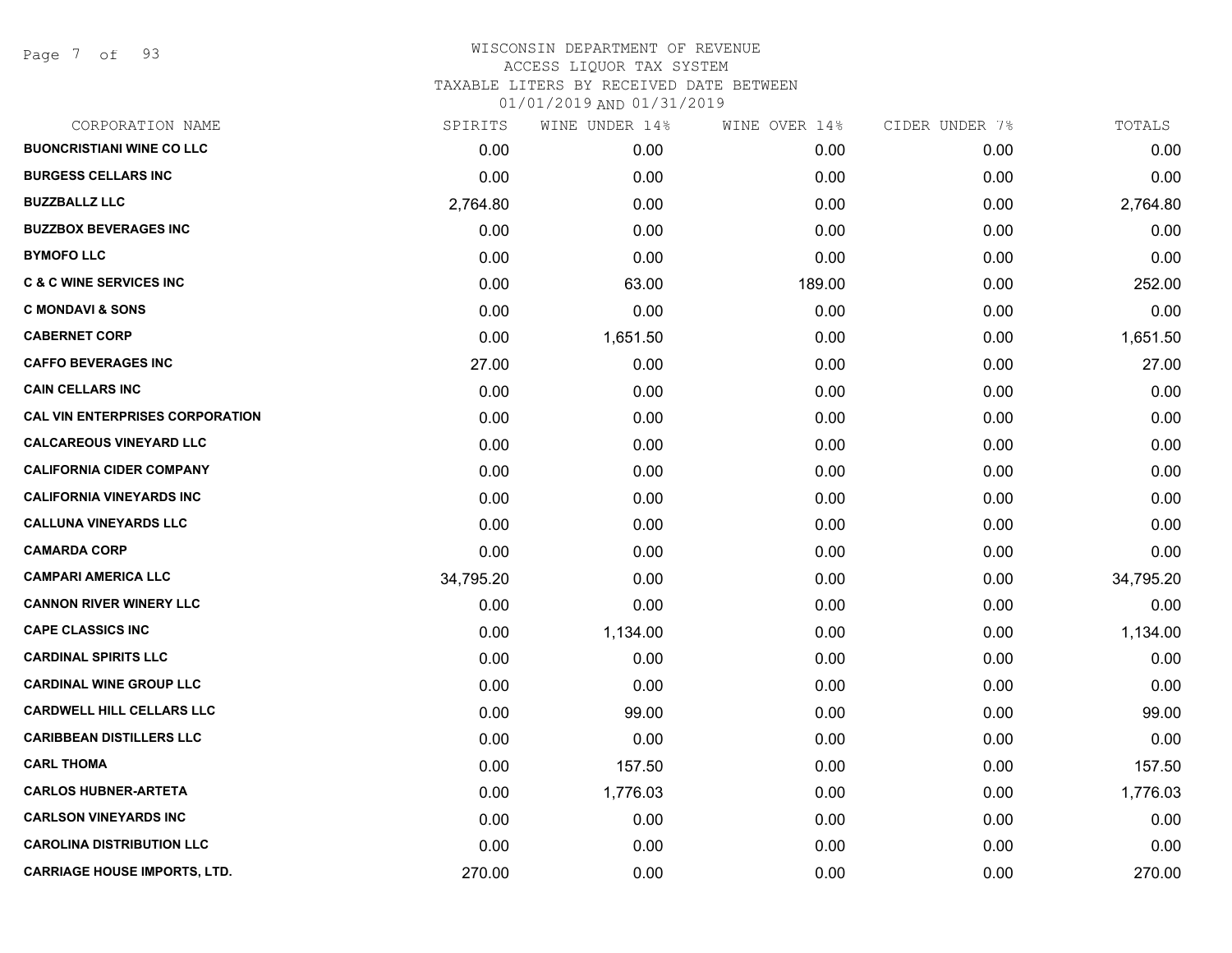## WISCONSIN DEPARTMENT OF REVENUE ACCESS LIQUOR TAX SYSTEM TAXABLE LITERS BY RECEIVED DATE BETWEEN

| CORPORATION NAME                            | SPIRITS   | WINE UNDER 14% | WINE OVER 14% | CIDER UNDER 7% | TOTALS    |
|---------------------------------------------|-----------|----------------|---------------|----------------|-----------|
| <b>CASTLE BRANDS USA CORP</b>               | 3,750.00  | 0.00           | 0.00          | 0.00           | 3,750.00  |
| <b>CASTORO CELLARS</b>                      | 0.00      | 252.00         | 0.00          | 0.00           | 252.00    |
| <b>CAYMUS VINEYARDS INC</b>                 | 0.00      | 0.00           | 0.00          | 0.00           | 0.00      |
| <b>CEDAR KNOLL VINEYARDS INC</b>            | 0.00      | 0.00           | 0.00          | 0.00           | 0.00      |
| <b>CELEBRATION DISTILLATION CORPORATION</b> | 0.00      | 0.00           | 0.00          | 0.00           | 0.00      |
| <b>CELLARS INTERNATIONAL INC</b>            | 0.00      | 0.00           | 0.00          | 0.00           | 0.00      |
| <b>CELLIER WINES DISTRIBUTING INC.</b>      | 0.00      | 0.00           | 0.00          | 0.00           | 0.00      |
| <b>CENTER VALLEY ORCHARDS LLC</b>           | 0.00      | 0.00           | 0.00          | 0.00           | 0.00      |
| <b>CHAISE VENTURES INC</b>                  | 0.00      | 0.00           | 0.00          | 0.00           | 0.00      |
| <b>CHANNING DAUGHTERS WINERY LLC</b>        | 0.00      | 265.50         | 5.90          | 0.00           | 271.40    |
| <b>CHAPPELLET WINERY INC</b>                | 0.00      | 0.00           | 252.00        | 0.00           | 252.00    |
| <b>CHARBAUT AMERICA INC</b>                 | 0.00      | 0.00           | 0.00          | 0.00           | 0.00      |
| <b>CHARLES &amp; MARTHA BARRA</b>           | 0.00      | 207.00         | 207.00        | 0.00           | 414.00    |
| <b>CHARLES JACQUIN ET CIE INC</b>           | 10,203.36 | 0.00           | 121.43        | 0.00           | 10,324.79 |
| <b>CHARLES NEAL SELECTIONS INC</b>          | 0.00      | 554.00         | 0.00          | 0.00           | 554.00    |
| <b>CHARLES REININGER LLC</b>                | 0.00      | 0.00           | 0.00          | 0.00           | 0.00      |
| <b>CHATEAU BARNABY LLC</b>                  | 0.00      | 0.00           | 0.00          | 0.00           | 0.00      |
| <b>CHATEAU DIANA LLC</b>                    | 0.00      | 756.00         | 0.00          | 0.00           | 756.00    |
| <b>CHATHAM IMPORTS INC</b>                  | 382.50    | 0.00           | 0.00          | 0.00           | 382.50    |
| <b>CHEHALEM INC</b>                         | 0.00      | 0.00           | 0.00          | 0.00           | 0.00      |
| <b>CHICAGO DISTILLING COMPANY LLC</b>       | 0.00      | 0.00           | 0.00          | 0.00           | 0.00      |
| <b>CHITOWN SPIRITS COMPANY</b>              | 0.00      | 0.00           | 0.00          | 0.00           | 0.00      |
| <b>CHOYA UMESHU USA INC</b>                 | 0.00      | 27.00          | 126.00        | 0.00           | 153.00    |
| <b>CHRISTIAN P SCHAEFER</b>                 | 0.00      | 0.00           | 0.00          | 0.00           | 0.00      |
| <b>CHRISTOPHER F PITTENGER</b>              | 0.00      | 0.00           | 0.00          | 0.00           | 0.00      |
| <b>CHRISTOPHER FIGGINS</b>                  | 0.00      | 0.00           | 0.00          | 0.00           | 0.00      |
| <b>CHRISTOPHER J FLOOD</b>                  | 0.00      | 0.00           | 0.00          | 0.00           | 0.00      |
| <b>CHRISTOPHER MICHAEL WINES LLC</b>        | 0.00      | 0.00           | 0.00          | 0.00           | 0.00      |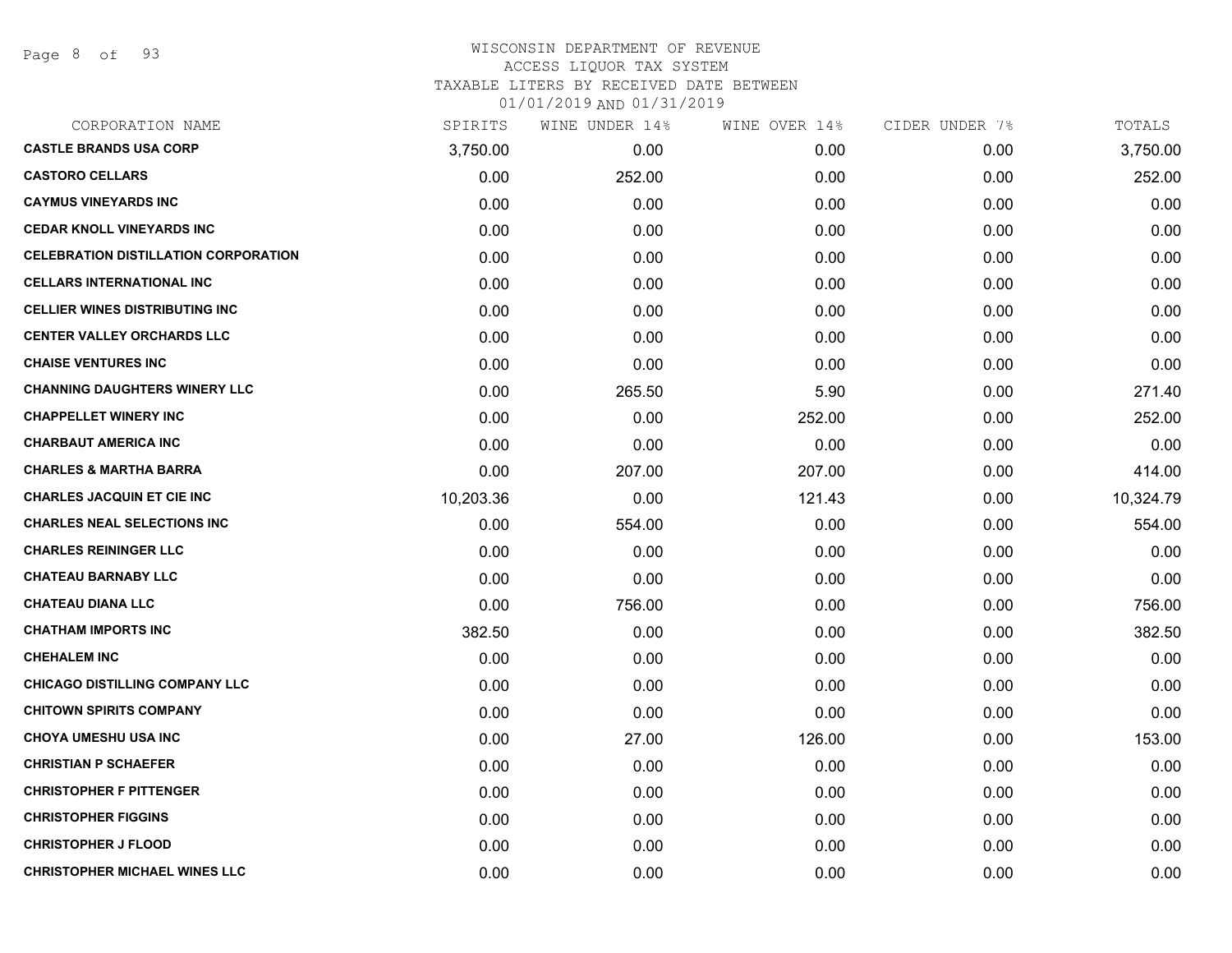Page 9 of 93

# WISCONSIN DEPARTMENT OF REVENUE ACCESS LIQUOR TAX SYSTEM

TAXABLE LITERS BY RECEIVED DATE BETWEEN

|     |                    | 01/01/2019 AND 01/31/2019 |       |
|-----|--------------------|---------------------------|-------|
| ᅚᆏᅌ | 14% מתחוווז תוחדות |                           | TAT T |

| CORPORATION NAME                             | SPIRITS   | WINE UNDER 14% | WINE OVER 14% | CIDER UNDER 7% | TOTALS     |
|----------------------------------------------|-----------|----------------|---------------|----------------|------------|
| CIV (USA) INC                                | 0.00      | 711.00         | 0.00          | 0.00           | 711.00     |
| <b>CLAAR CELLARS LLC</b>                     | 0.00      | 0.00           | 0.00          | 0.00           | 0.00       |
| <b>CLASSIC WINES INC</b>                     | 0.00      | 0.00           | 0.00          | 0.00           | 0.00       |
| <b>CLENDENENLINDQUIST VINTNERS</b>           | 0.00      | 0.00           | 0.00          | 0.00           | 0.00       |
| <b>CLINE CELLARS INC</b>                     | 0.00      | 5,418.00       | 4,158.00      | 0.00           | 9,576.00   |
| <b>CLINE SISTERS IMPORTS LLC</b>             | 0.00      | 450.00         | 0.00          | 0.00           | 450.00     |
| <b>CLINT PROPERTIES INC</b>                  | 0.00      | 0.00           | 0.00          | 0.00           | 0.00       |
| <b>CLOS LACHANCE WINES LLC</b>               | 0.00      | 63.00          | 0.00          | 0.00           | 63.00      |
| <b>COCKERELL WINE CONSULTING LLC</b>         | 0.00      | 0.00           | 0.00          | 0.00           | 0.00       |
| <b>CODIPRAL, LLC</b>                         | 0.00      | 0.00           | 0.00          | 0.00           | 0.00       |
| <b>CODY T WRIGHT</b>                         | 0.00      | 0.00           | 0.00          | 0.00           | 0.00       |
| <b>COHO WINES LLC</b>                        | 0.00      | 0.00           | 0.00          | 0.00           | 0.00       |
| <b>COLORADO GOLD DISTILLERY LLC</b>          | 0.00      | 0.00           | 0.00          | 0.00           | 0.00       |
| <b>CONSTELLATION BRANDS INC</b>              | 82,371.30 | 344,842.82     | 8,437.50      | 0.00           | 435,651.62 |
| <b>COOL HAND VINEYARDS LLC</b>               | 0.00      | 0.00           | 126.00        | 0.00           | 126.00     |
| <b>COPA FINA WINE IMPORTS LLC</b>            | 0.00      | 0.00           | 0.00          | 0.00           | 0.00       |
| <b>COPPER &amp; KINGS AMERICAN BRANDY CO</b> | 445.50    | 0.00           | 0.00          | 0.00           | 445.50     |
| <b>COPPER CANE LLC</b>                       | 0.00      | 0.00           | 229.50        | 0.00           | 229.50     |
| <b>CORA IMPORTS LTD</b>                      | 0.00      | 0.00           | 0.00          | 0.00           | 0.00       |
| <b>CORDELINA WINE COMPANY LLC</b>            | 0.00      | 0.00           | 0.00          | 0.00           | 0.00       |
| <b>CORK ALLIANCE INC</b>                     | 0.00      | 0.00           | 0.00          | 0.00           | 0.00       |
| <b>CORNERSTONE CELLARS LLC</b>               | 0.00      | 0.00           | 0.00          | 0.00           | 0.00       |
| <b>CORNERSTONE U.S. WINE IMPORTS INC</b>     | 0.00      | 0.00           | 0.00          | 0.00           | 0.00       |
| <b>COUP DE FOUDRE LLC</b>                    | 0.00      | 0.00           | 16.50         | 0.00           | 16.50      |
| <b>COURAGEOUS INC</b>                        | 0.00      | 0.00           | 0.00          | 0.00           | 0.00       |
| <b>CRACOVIA BRANDS INC</b>                   | 83.25     | 0.00           | 90.00         | 0.00           | 173.25     |
| <b>CRAFTED ARTISAN MEADERY LLC</b>           | 0.00      | 0.00           | 0.00          | 0.00           | 0.00       |
| <b>CRAIG S HANDLY</b>                        | 0.00      | 0.00           | 0.00          | 0.00           | 0.00       |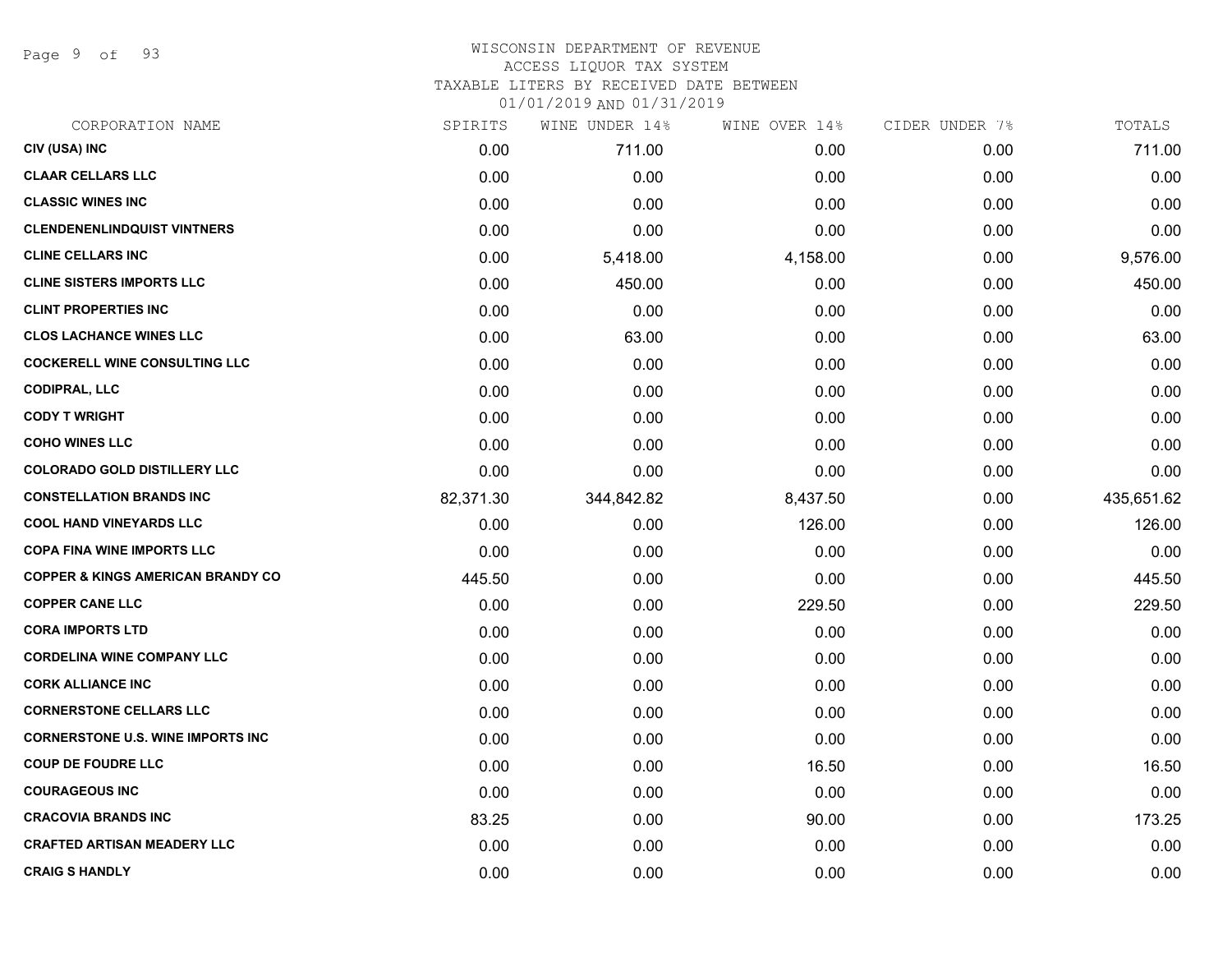Page 10 of 93

#### WISCONSIN DEPARTMENT OF REVENUE ACCESS LIQUOR TAX SYSTEM TAXABLE LITERS BY RECEIVED DATE BETWEEN

| CORPORATION NAME                   | SPIRITS  | WINE UNDER 14% | WINE OVER 14% | CIDER UNDER 7% | TOTALS   |
|------------------------------------|----------|----------------|---------------|----------------|----------|
| <b>CREATIVE WINE CONCEPTS INC</b>  | 0.00     | 0.00           | 0.00          | 0.00           | 0.00     |
| <b>CREW WINE COMPANY LLC</b>       | 0.00     | 1,615.00       | 315.00        | 0.00           | 1,930.00 |
| <b>CRIBARI VINEYARDS INC</b>       | 0.00     | 0.00           | 0.00          | 0.00           | 0.00     |
| <b>CRIMSON WINE GROUP LTD</b>      | 0.00     | 0.00           | 0.00          | 0.00           | 0.00     |
| <b>CRISPIN CIDER COMPANY</b>       | 0.00     | 0.00           | 0.00          | 0.00           | 0.00     |
| <b>CRISTOM VINEYARDS INC</b>       | 0.00     | 0.00           | 252.00        | 0.00           | 252.00   |
| <b>CROWN POINT WINERY LLC</b>      | 0.00     | 0.00           | 0.00          | 0.00           | 0.00     |
| <b>CROWN VALLEY WINERY INC</b>     | 0.00     | 0.00           | 0.00          | 0.00           | 0.00     |
| <b>CRUSE WINE COMPANY, LLC</b>     | 0.00     | 0.00           | 0.00          | 0.00           | 0.00     |
| <b>CULT OF 8</b>                   | 0.00     | 2,304.00       | 441.00        | 0.00           | 2,745.00 |
| <b>CULTIVATE WINES LLC</b>         | 0.00     | 0.00           | 0.00          | 0.00           | 0.00     |
| <b>CUSHMAN WINERY CORPORATION</b>  | 0.00     | 0.00           | 0.00          | 0.00           | 0.00     |
| <b>CUTWATER SPIRITS LLC</b>        | 3,453.00 | 0.00           | 0.00          | 0.00           | 3,453.00 |
| <b>CUVAISON INC</b>                | 0.00     | 0.00           | 189.00        | 0.00           | 189.00   |
| <b>D &amp; D VINEYARDS INC</b>     | 0.00     | 0.00           | 0.00          | 0.00           | 0.00     |
| <b>D &amp; J F CELLARS INC</b>     | 0.00     | 0.00           | 0.00          | 0.00           | 0.00     |
| <b>D.G.L. DISTRIBUTORS, INC</b>    | 0.00     | 0.00           | 0.00          | 0.00           | 0.00     |
| <b>DAEDALUS CELLARS CO</b>         | 0.00     | 252.00         | 0.00          | 0.00           | 252.00   |
| <b>DAN CAREY</b>                   | 0.00     | 0.00           | 0.00          | 0.00           | 0.00     |
| <b>DANCING COYOTE WINES</b>        | 0.00     | 0.00           | 0.00          | 0.00           | 0.00     |
| <b>DANICA PATRICK</b>              | 0.00     | 0.00           | 0.00          | 0.00           | 0.00     |
| <b>DANIEL A LASNER</b>             | 0.00     | 0.00           | 0.00          | 0.00           | 0.00     |
| <b>DANNY RAKOVIC</b>               | 0.00     | 0.00           | 0.00          | 0.00           | 0.00     |
| <b>DAOU VINEYARDS LLC</b>          | 0.00     | 0.00           | 0.00          | 0.00           | 0.00     |
| DAQUINO ITALIAN IMPORTING CO INC   | 0.00     | 0.00           | 0.00          | 0.00           | 0.00     |
| <b>DARIOUSH KHALEDI WINERY LLC</b> | 0.00     | 0.00           | 45.00         | 0.00           | 45.00    |
| <b>DAVID ARTHUR VINEYARDS LLC</b>  | 0.00     | 0.00           | 0.00          | 0.00           | 0.00     |
| <b>DAVID B POTTER</b>              | 0.00     | 0.00           | 0.00          | 0.00           | 0.00     |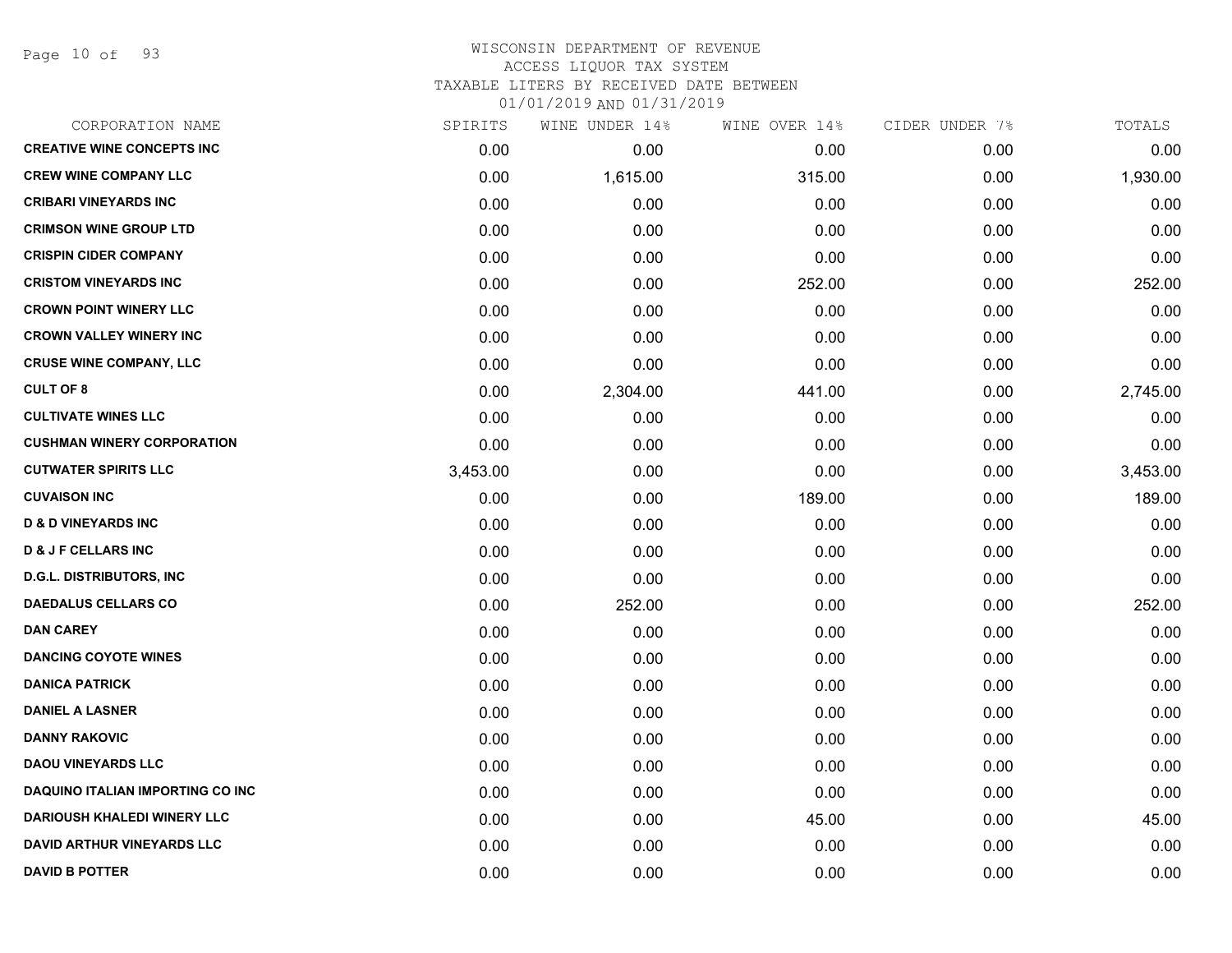Page 11 of 93

## WISCONSIN DEPARTMENT OF REVENUE ACCESS LIQUOR TAX SYSTEM

TAXABLE LITERS BY RECEIVED DATE BETWEEN

| CORPORATION NAME                                 | SPIRITS      | WINE UNDER 14% | WINE OVER 14% | CIDER UNDER 7% | TOTALS       |
|--------------------------------------------------|--------------|----------------|---------------|----------------|--------------|
| <b>DAVID L DENNIGMANN</b>                        | 0.00         | 270.00         | 288.00        | 0.00           | 558.00       |
| <b>DAVID MEIER</b>                               | 0.00         | 0.00           | 0.00          | 0.00           | 0.00         |
| <b>DAVID N RAYNE</b>                             | 2,959.86     | 71,106.43      | 16,095.58     | 0.00           | 90,161.87    |
| <b>DAVID R BARNES</b>                            | 0.00         | 0.00           | 504.00        | 0.00           | 504.00       |
| <b>DAVIDS PINOT VINEYARDS INC</b>                | 0.00         | 0.00           | 0.00          | 0.00           | 0.00         |
| <b>DAVOS BRANDS LLC</b>                          | 918.00       | 61.20          | 208.08        | 0.00           | 1,187.28     |
| DAYLIGHT WINE COMPANY LLC                        | 0.00         | 0.00           | 0.00          | 0.00           | 0.00         |
| DE MAISON SELECTIONS INC                         | 0.00         | 310.00         | 99.00         | 45.00          | 454.00       |
| <b>DEANNA BASTIANICH</b>                         | 0.00         | 0.00           | 0.00          | 0.00           | 0.00         |
| <b>DEL RIO VINEYARDS LLC</b>                     | 0.00         | 0.00           | 0.00          | 0.00           | 0.00         |
| <b>DELEGAT USA INC</b>                           | 0.00         | 10,647.00      | 0.00          | 0.00           | 10,647.00    |
| <b>DELICATO VINEYARDS INC</b>                    | 0.00         | 112,998.00     | 8,208.00      | 0.00           | 121,206.00   |
| <b>DELILLE CELLARS LLC</b>                       | 0.00         | 0.00           | 0.00          | 0.00           | 0.00         |
| <b>DEMERARA DISTILLERS (USA) INC</b>             | 0.00         | 0.00           | 0.00          | 0.00           | 0.00         |
| <b>DEMON SPIRITS LLC</b>                         | 0.00         | 0.00           | 0.00          | 0.00           | 0.00         |
| <b>DEROSE WINERY INC</b>                         | 0.00         | 0.00           | 4.50          | 0.00           | 4.50         |
| <b>DERRICK C MANCINI</b>                         | 0.00         | 0.00           | 0.00          | 0.00           | 0.00         |
| <b>DESTILADOS DE MEXICO LLC</b>                  | 0.00         | 0.00           | 0.00          | 0.00           | 0.00         |
| <b>DIAGEO AMERICAS, INC.</b>                     | 1,754,116.90 | 0.00           | 0.00          | 0.00           | 1,754,116.90 |
| <b>DIAMOND IMPORTERS INC</b>                     | 0.00         | 0.00           | 0.00          | 0.00           | 0.00         |
| <b>DIRTY IMPORTS LLC</b>                         | 0.00         | 0.00           | 0.00          | 0.00           | 0.00         |
| <b>DISARONNO INTERNATIONAL LLC</b>               | 8,397.00     | 738.00         | 0.00          | 0.00           | 9,135.00     |
| <b>DIVOT ENTERPRISES LLC</b>                     | 0.00         | 0.00           | 0.00          | 0.00           | 0.00         |
| DOMAINE DE LA TERRE ROUGE LTD                    | 0.00         | 0.00           | 0.00          | 0.00           | 0.00         |
| <b>DOMAINE DE MARIA SOTER LLC</b>                | 0.00         | 0.00           | 0.00          | 0.00           | 0.00         |
| <b>DOMAINE SELECT WINE &amp; SPIRITS LLC</b>     | 0.00         | 0.00           | 0.00          | 0.00           | 0.00         |
| <b>DOMAINE SERENE VINEYARDS &amp; WINERY INC</b> | 0.00         | 0.00           | 0.00          | 0.00           | 0.00         |
| <b>DOMAINE ST GEORGE</b>                         | 0.00         | 0.00           | 0.00          | 0.00           | 0.00         |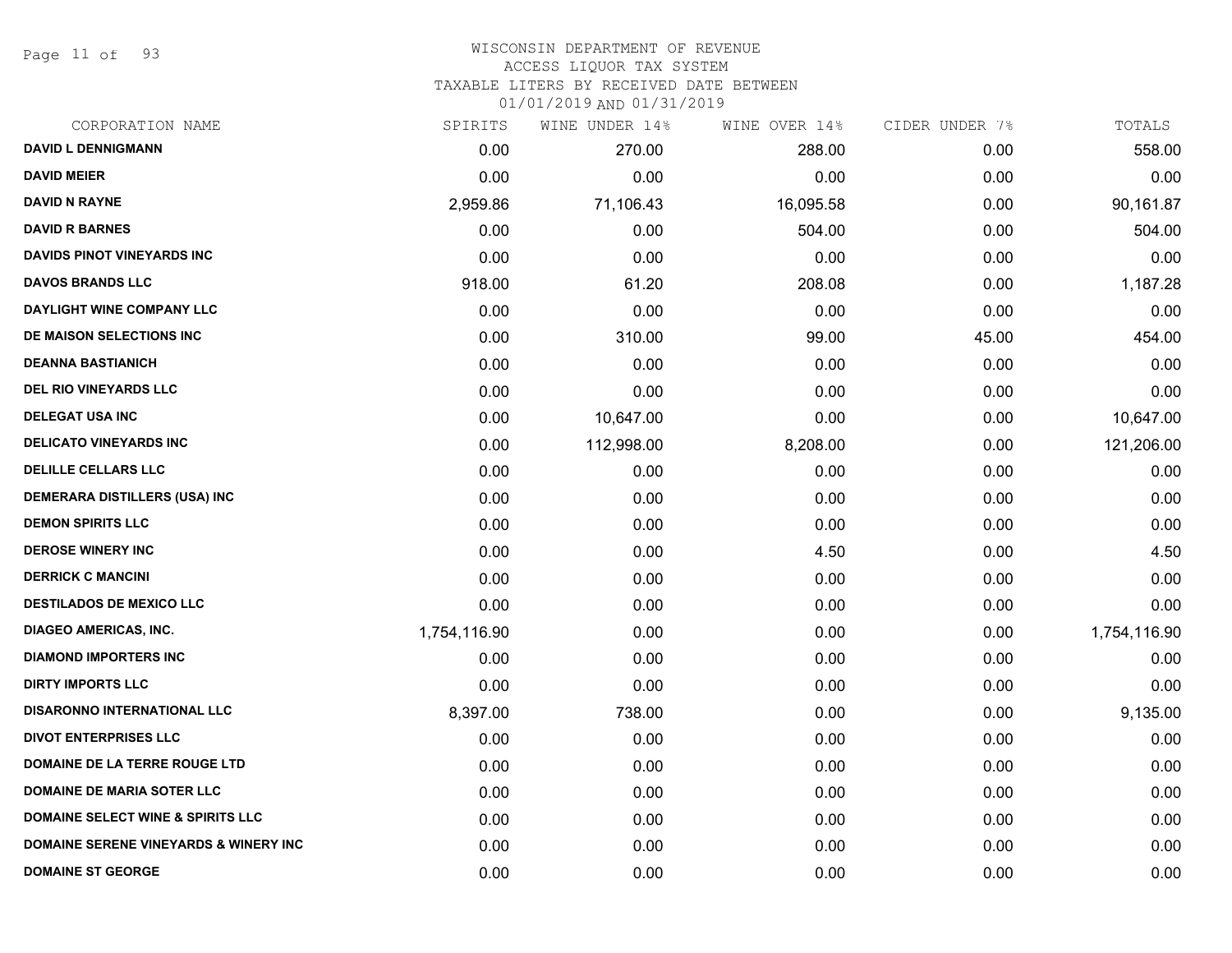Page 12 of 93

## WISCONSIN DEPARTMENT OF REVENUE

## ACCESS LIQUOR TAX SYSTEM

TAXABLE LITERS BY RECEIVED DATE BETWEEN

| CORPORATION NAME                                              | SPIRITS    | WINE UNDER 14% | WINE OVER 14% | CIDER UNDER 7% | TOTALS       |
|---------------------------------------------------------------|------------|----------------|---------------|----------------|--------------|
| DON SEBASTIANI & SONS INTERNATIONAL WINE<br><b>NEGOCIANTS</b> | 0.00       | 4,758.00       | 1,134.00      | 0.00           | 5,892.00     |
| <b>DONALD E HAGGE</b>                                         | 0.00       | 0.00           | 0.00          | 0.00           | 0.00         |
| DOUBLE DIAMOND DISTILLERY LLC                                 | 994.50     | 0.00           | 0.00          | 0.00           | 994.50       |
| <b>DOUBLE DOWN SPIRITS LLC</b>                                | 0.00       | 0.00           | 0.00          | 0.00           | 0.00         |
| <b>DOYNA LTD</b>                                              | 0.00       | 0.00           | 0.00          | 0.00           | 0.00         |
| DRAKE MAKES WINE, INC.                                        | 0.00       | 0.00           | 0.00          | 0.00           | 0.00         |
| <b>DREYER WINE LLC</b>                                        | 0.00       | 252.00         | 0.00          | 0.00           | 252.00       |
| <b>DREYFUS ASHBY INC</b>                                      | 0.00       | 1,651.50       | 526.50        | 0.00           | 2,178.00     |
| <b>DRG IMPORTS LLC</b>                                        | 0.00       | 252.00         | 0.00          | 0.00           | 252.00       |
| DRY CREEK VINEYARD INC                                        | 0.00       | 630.00         | 45.00         | 0.00           | 675.00       |
| <b>DUCKHORN WINE COMPANY</b>                                  | 0.00       | 630.00         | 904.50        | 0.00           | 1,534.50     |
| <b>DUGGANS DISTILLERS PRODUCTS CORPORATION</b>                | 180.00     | 0.00           | 0.00          | 0.00           | 180.00       |
| <b>DUMOL WINERY LLC</b>                                       | 0.00       | 0.00           | 0.00          | 0.00           | 0.00         |
| <b>DUNHAM CELLARS LLC</b>                                     | 0.00       | 0.00           | 0.00          | 0.00           | 0.00         |
| <b>DUNN VINEYARDS LLC</b>                                     | 0.00       | 0.00           | 0.00          | 0.00           | 0.00         |
| <b>DV SPIRITS LLC</b>                                         | 297.00     | 0.00           | 0.00          | 0.00           | 297.00       |
| <b>E &amp; J GALLO WINERY</b>                                 | 156,648.90 | 1,033,276.00   | 36,659.00     | 0.00           | 1,226,583.90 |
| <b>EAGLE EYE IMPORTS LLC</b>                                  | 0.00       | 0.00           | 0.00          | 0.00           | 0.00         |
| <b>EAGLE ROCK INVESTMENTS INC.</b>                            | 0.00       | 0.00           | 0.00          | 0.00           | 0.00         |
| <b>EAGLES LANDING WINERY LLC</b>                              | 0.00       | 588.75         | 0.00          | 0.00           | 588.75       |
| <b>EASTERN LIQUORS USA INC</b>                                | 0.00       | 0.00           | 0.00          | 0.00           | 0.00         |
| <b>EBERLE WINERY LP</b>                                       | 0.00       | 0.00           | 63.00         | 0.00           | 63.00        |
| <b>ECLIPSE ASSETS LLC</b>                                     | 0.00       | 0.00           | 0.00          | 0.00           | 0.00         |
| <b>ECOSUR GROUP LLC</b>                                       | 0.00       | 0.00           | 0.00          | 0.00           | 0.00         |
| EHREN JORDAN WINE CELLARS LLC                                 | 0.00       | 135.00         | 0.00          | 0.00           | 135.00       |
| <b>EIGHT BOTTLES LLC</b>                                      | 0.00       | 0.00           | 0.00          | 0.00           | 0.00         |
| <b>ELK COVE VINEYARDS INC</b>                                 | 0.00       | 0.00           | 0.00          | 0.00           | 0.00         |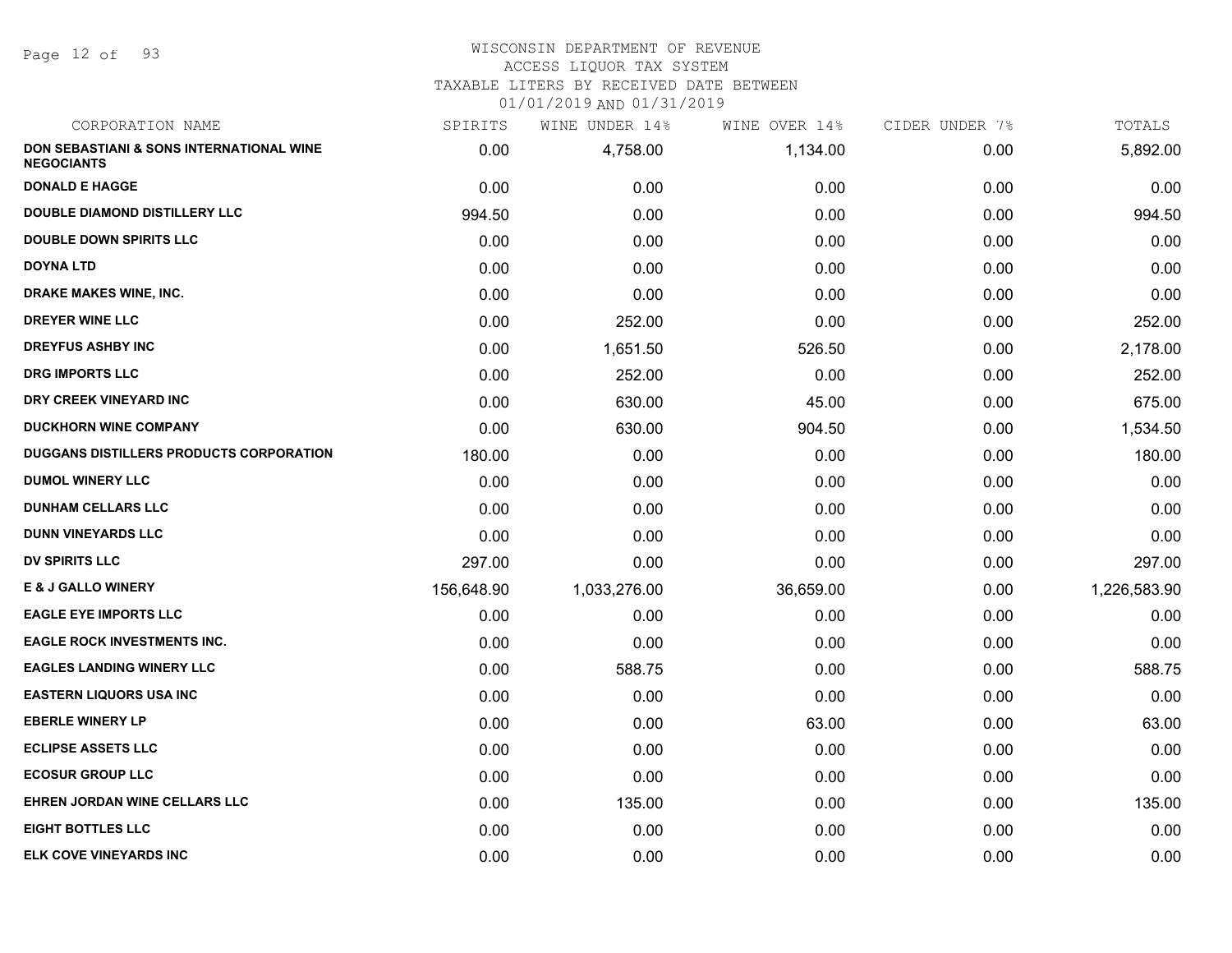Page 13 of 93

# WISCONSIN DEPARTMENT OF REVENUE ACCESS LIQUOR TAX SYSTEM TAXABLE LITERS BY RECEIVED DATE BETWEEN

| CORPORATION NAME                            | SPIRITS | WINE UNDER 14% | WINE OVER 14% | CIDER UNDER 7% | TOTALS |
|---------------------------------------------|---------|----------------|---------------|----------------|--------|
| <b>ELLEN FORREST</b>                        | 0.00    | 0.00           | 0.00          | 0.00           | 0.00   |
| <b>ELV-OREGON LLC</b>                       | 0.00    | 0.00           | 0.00          | 0.00           | 0.00   |
| <b>ELYSE WINERY LLC</b>                     | 0.00    | 0.00           | 0.00          | 0.00           | 0.00   |
| <b>EMCO CHEMICAL DISTRIBUTORS, INC.</b>     | 0.00    | 0.00           | 0.00          | 0.00           | 0.00   |
| <b>EMILIO GUGLIELMO WINERY INC</b>          | 0.00    | 0.00           | 0.00          | 0.00           | 0.00   |
| <b>EMPSON USA INC</b>                       | 0.00    | 904.50         | 0.00          | 0.00           | 904.50 |
| <b>ENOS VINEYARDS INC</b>                   | 0.00    | 0.00           | 252.00        | 0.00           | 252.00 |
| <b>ENOTEC IMPORTS INC</b>                   | 0.00    | 504.00         | 0.00          | 0.00           | 504.00 |
| <b>ENOVATION BRANDS INC</b>                 | 0.00    | 0.00           | 0.00          | 0.00           | 0.00   |
| <b>ENTENTE SPIRITS LLC</b>                  | 0.00    | 84.00          | 0.00          | 0.00           | 84.00  |
| <b>EPICUREAN WINES LLC</b>                  | 0.00    | 621.00         | 180.00        | 0.00           | 801.00 |
| <b>ERIC FLANAGAN</b>                        | 0.00    | 0.00           | 0.00          | 0.00           | 0.00   |
| <b>ERIC TRUMP WINE MANUFACTURING LLC</b>    | 0.00    | 0.00           | 0.00          | 0.00           | 0.00   |
| <b>ERNST A STORM</b>                        | 0.00    | 0.00           | 0.00          | 0.00           | 0.00   |
| <b>EUROPEAN IMPORTS &amp; EXPORTS LLC</b>   | 0.00    | 0.00           | 0.00          | 0.00           | 0.00   |
| <b>EVAKI INC</b>                            | 0.00    | 0.00           | 0.00          | 0.00           | 0.00   |
| <b>EVAN FRAZIER</b>                         | 0.00    | 0.00           | 0.00          | 0.00           | 0.00   |
| <b>EVATON INC</b>                           | 0.00    | 0.00           | 0.00          | 0.00           | 0.00   |
| EVESHAM WOOD VINEYARD AND WINERY LLC        | 0.00    | 0.00           | 0.00          | 0.00           | 0.00   |
| <b>EXCELSIOR WINE COMPANY LLC</b>           | 0.00    | 0.00           | 0.00          | 0.00           | 0.00   |
| <b>EXPERIENCE WINES LLC</b>                 | 0.00    | 315.00         | 90.00         | 0.00           | 405.00 |
| <b>F KORBEL &amp; BROS INC</b>              | 0.00    | 0.00           | 0.00          | 0.00           | 0.00   |
| F L NAVARRO LIMITED                         | 0.00    | 126.00         | 0.00          | 0.00           | 126.00 |
| <b>F&amp;F FINE WINES INTERNATIONAL INC</b> | 0.00    | 126.00         | 0.00          | 0.00           | 126.00 |
| <b>FAMILY &amp; FARMERS LLC</b>             | 0.00    | 49.92          | 0.00          | 0.00           | 49.92  |
| <b>FAMOUS BRANDS LLC</b>                    | 900.00  | 0.00           | 0.00          | 0.00           | 900.00 |
| <b>FANTIS IMPORTS INC</b>                   | 0.00    | 63.00          | 36.00         | 0.00           | 99.00  |
| <b>FAR NORTH SPIRITS INC</b>                | 0.00    | 0.00           | 0.00          | 0.00           | 0.00   |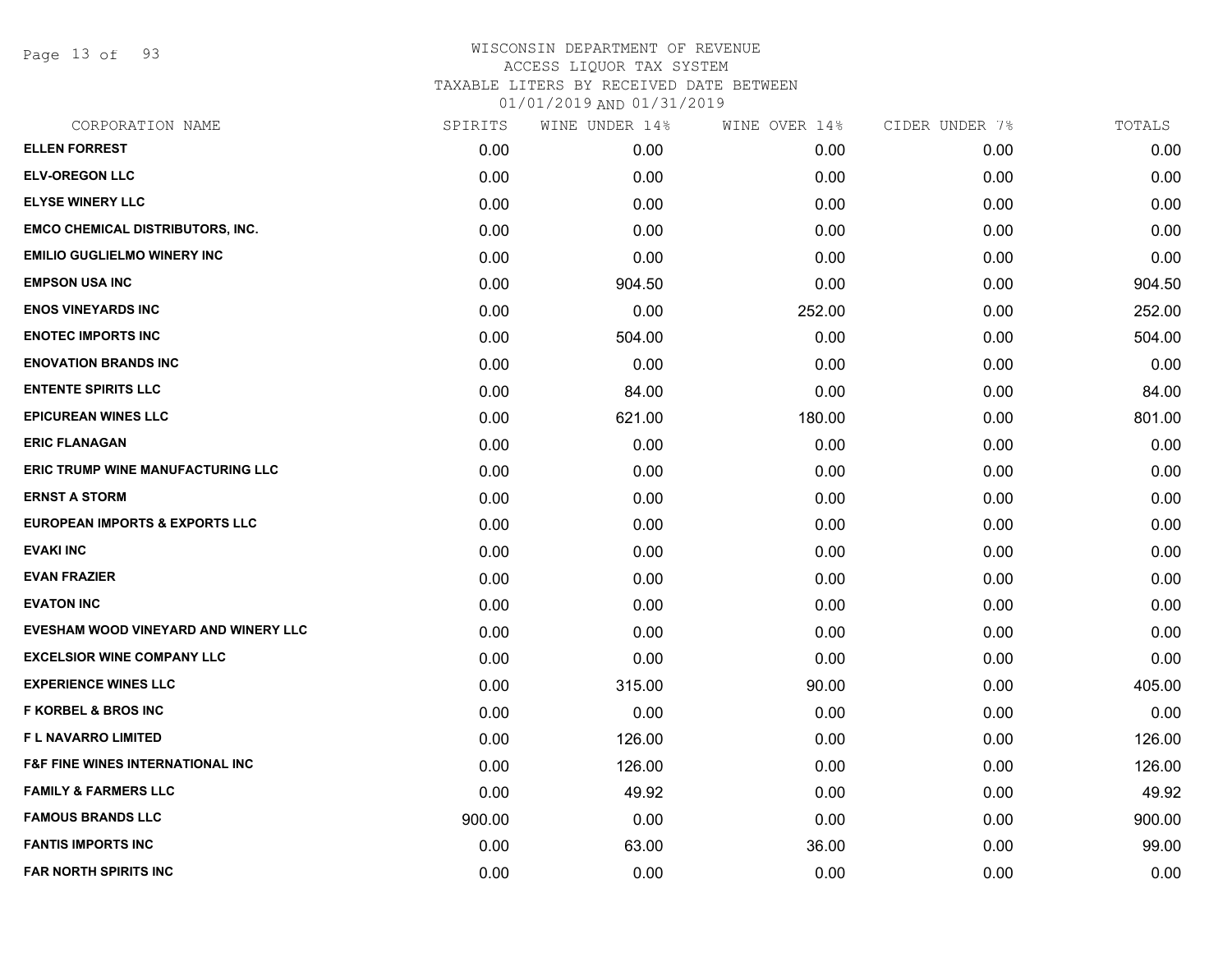Page 14 of 93

#### WISCONSIN DEPARTMENT OF REVENUE ACCESS LIQUOR TAX SYSTEM

TAXABLE LITERS BY RECEIVED DATE BETWEEN

| CORPORATION NAME                                 | SPIRITS    | WINE UNDER 14% | WINE OVER 14% | CIDER UNDER 7% | TOTALS     |
|--------------------------------------------------|------------|----------------|---------------|----------------|------------|
| <b>FASEL SHENSTONE LLC</b>                       | 30.00      | 0.00           | 450.00        | 0.00           | 480.00     |
| <b>FERRARI CARANO VINEYARDS &amp; WINERY LLC</b> | 0.00       | 126.00         | 189.00        | 0.00           | 315.00     |
| <b>FETZER VINEYARDS</b>                          | 0.00       | 16,547.88      | 2,475.00      | 0.00           | 19,022.88  |
| <b>FIDDLEHEAD CELLARS LP</b>                     | 0.00       | 0.00           | 0.00          | 0.00           | 0.00       |
| <b>FIFTH GENERATION INC</b>                      | 106,488.00 | 0.00           | 0.00          | 0.00           | 106,488.00 |
| FIFTY FOURTH STREET ENTERPRISES LLC              | 0.00       | 0.00           | 0.00          | 0.00           | 0.00       |
| <b>FIRESTEED CORPORATION</b>                     | 0.00       | 0.00           | 0.00          | 0.00           | 0.00       |
| <b>FISHER VINEYARDS</b>                          | 0.00       | 0.00           | 31.50         | 0.00           | 31.50      |
| <b>FITVINE LLC</b>                               | 0.00       | 0.00           | 8,568.00      | 0.00           | 8,568.00   |
| <b>FIVE GRAPES LLC</b>                           | 0.00       | 0.00           | 0.00          | 0.00           | 0.00       |
| <b>FJN FINE WINES LLC</b>                        | 0.00       | 0.00           | 0.00          | 0.00           | 0.00       |
| <b>FLORA SPRINGS WINE COMPANY</b>                | 0.00       | 0.00           | 0.00          | 0.00           | 0.00       |
| <b>FLORIDA ORANGE GROVES INC</b>                 | 0.00       | 0.00           | 0.00          | 0.00           | 0.00       |
| <b>FN CELLARS LLC</b>                            | 0.00       | 0.00           | 0.00          | 0.00           | 0.00       |
| <b>FOLEY FAMILY WINES INC</b>                    | 18.00      | 16,870.50      | 1,669.50      | 0.00           | 18,558.00  |
| <b>FOLIO WINE COMPANY LLC</b>                    | 0.00       | 2,659.34       | 9.00          | 0.00           | 2,668.34   |
| <b>FORT ROSS VINEYARD &amp; WINERY LLC</b>       | 0.00       | 0.00           | 0.00          | 0.00           | 0.00       |
| <b>FOUR BEARS WINERY LLC</b>                     | 0.00       | 0.00           | 0.00          | 0.00           | 0.00       |
| FOUR DAUGHTERS VINEYARD AND WINERY LLC           | 0.00       | 0.00           | 0.00          | 0.00           | 0.00       |
| <b>FOUR ROSES DISTILLERY LLC</b>                 | 3,972.00   | 0.00           | 0.00          | 0.00           | 3,972.00   |
| <b>FOWLES WINE USA INC</b>                       | 0.00       | 0.00           | 0.00          | 0.00           | 0.00       |
| <b>FOXEN VINEYARD INC</b>                        | 0.00       | 0.00           | 0.00          | 0.00           | 0.00       |
| <b>FRANCIS COPPOLA WINERY LLC</b>                | 0.00       | 19,061.52      | 1,800.00      | 0.00           | 20,861.52  |
| <b>FRANK FAMILY VINEYARDS LLC</b>                | 0.00       | 0.00           | 477.00        | 0.00           | 477.00     |
| <b>FRANK LIN DISTILLERS PRODUCTS LTD</b>         | 2,625.03   | 0.00           | 0.00          | 0.00           | 2,625.03   |
| <b>FRED C SCHERRER</b>                           | 0.00       | 0.00           | 0.00          | 0.00           | 0.00       |
| <b>FREDERICK WILDMAN &amp; SONS LTD</b>          | 1,174.50   | 5,368.38       | 292.50        | 0.00           | 6,835.38   |
| <b>FREELANCE WINES LLC</b>                       | 0.00       | 0.00           | 0.00          | 0.00           | 0.00       |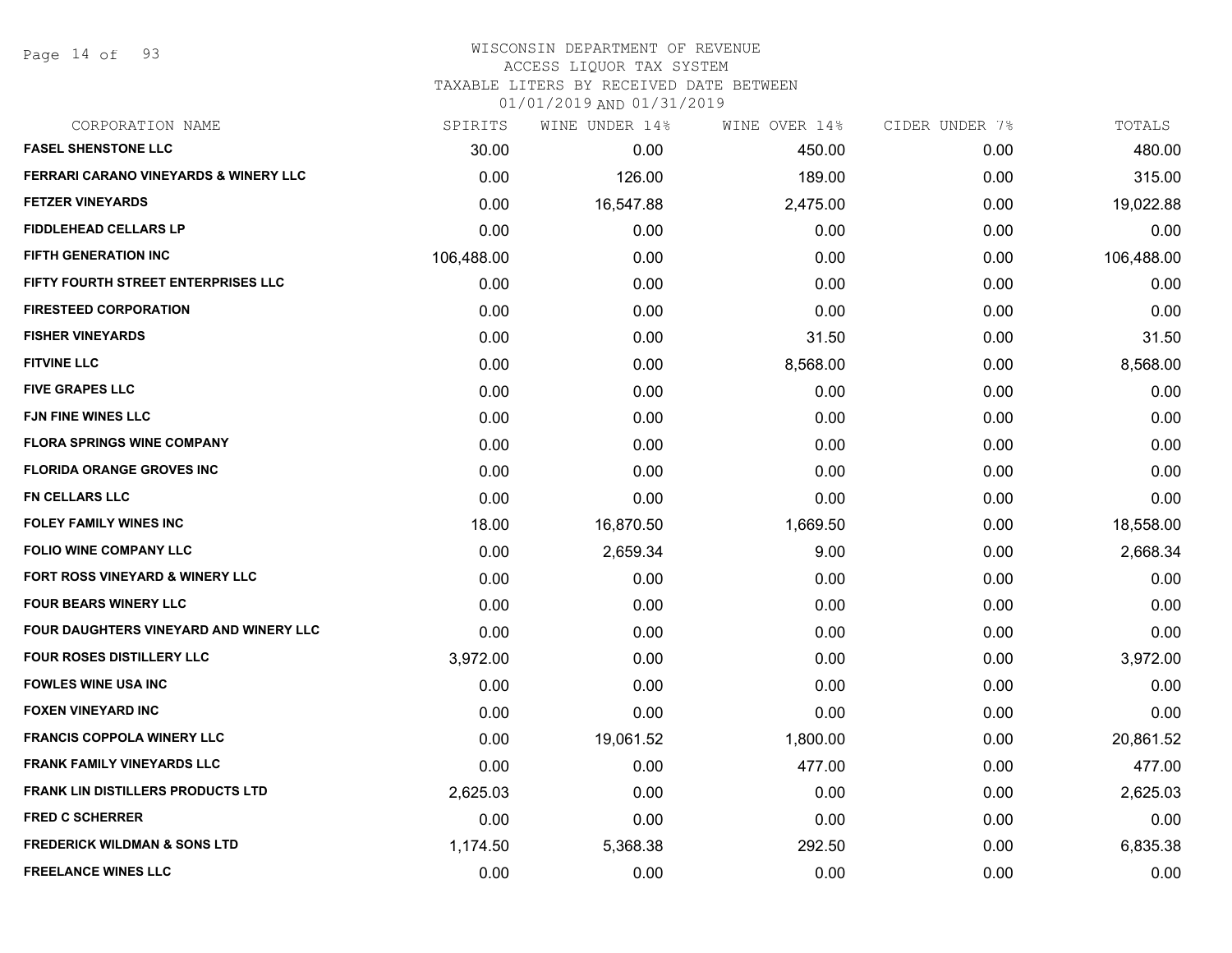Page 15 of 93

# WISCONSIN DEPARTMENT OF REVENUE

# ACCESS LIQUOR TAX SYSTEM

TAXABLE LITERS BY RECEIVED DATE BETWEEN

| CORPORATION NAME                                    | SPIRITS  | WINE UNDER 14% | WINE OVER 14% | CIDER UNDER 7% | TOTALS   |
|-----------------------------------------------------|----------|----------------|---------------|----------------|----------|
| <b>FREIXENET USA INC</b>                            | 0.00     | 6,301.14       | 0.00          | 0.00           | 6,301.14 |
| <b>FREY VINEYARDS LTD</b>                           | 0.00     | 1,071.00       | 0.00          | 0.00           | 1,071.00 |
| <b>FRITZ CELLARS INC</b>                            | 0.00     | 0.00           | 0.00          | 0.00           | 0.00     |
| <b>FROGS LEAP WINERY</b>                            | 0.00     | 315.00         | 0.00          | 0.00           | 315.00   |
| <b>FRONTIER CORPORATION</b>                         | 0.00     | 447.00         | 0.00          | 0.00           | 447.00   |
| FRUIT OF THE VINES INC                              | 0.00     | 54.00          | 0.00          | 0.00           | 54.00    |
| <b>FULL THROTTLE SLOON SHINE LLC</b>                | 0.00     | 0.00           | 0.00          | 0.00           | 0.00     |
| <b>FULTON STREET BREWERY LLC</b>                    | 0.00     | 0.00           | 0.00          | 0.00           | 0.00     |
| <b>FUSED WINES LP</b>                               | 0.00     | 0.00           | 0.00          | 0.00           | 0.00     |
| <b>G K SKAGGS INC</b>                               | 0.00     | 0.00           | 0.00          | 0.00           | 0.00     |
| G.S.W.C. INC.                                       | 0.00     | 0.00           | 0.00          | 0.00           | 0.00     |
| <b>GAMBA VINEYARDS AND WINERY LLC</b>               | 0.00     | 0.00           | 0.00          | 0.00           | 0.00     |
| <b>GAMBLE FAMILY VINEYARDS LLC</b>                  | 0.00     | 0.00           | 0.00          | 0.00           | 0.00     |
| <b>GARBER &amp; COMPANY INC</b>                     | 0.00     | 0.00           | 0.00          | 0.00           | 0.00     |
| <b>GENERATIONS OF SONOMA LLC</b>                    | 0.00     | 0.00           | 0.00          | 0.00           | 0.00     |
| <b>GENESEO PARTNERS LP</b>                          | 0.00     | 0.00           | 1.50          | 0.00           | 1.50     |
| <b>GEORGE BOZIC JR</b>                              | 2,859.00 | 561.00         | 0.00          | 0.00           | 3,420.00 |
| <b>GEORGIAN ROYAL COLLECTION, INC.</b>              | 0.00     | 0.00           | 0.00          | 0.00           | 0.00     |
| <b>GERBER, GERBER &amp; GERBER DISCLAIMER TRUST</b> | 0.00     | 135.00         | 0.00          | 0.00           | 135.00   |
| <b>GF WINES LLC</b>                                 | 0.00     | 31.50          | 0.00          | 0.00           | 31.50    |
| <b>GH HOLDINGS LP</b>                               | 0.00     | 0.00           | 0.00          | 0.00           | 0.00     |
| <b>GIBSON WINE COMPANY</b>                          | 0.00     | 0.00           | 270.00        | 0.00           | 270.00   |
| <b>GILBERT CELLARS LLC</b>                          | 0.00     | 0.00           | 0.00          | 0.00           | 0.00     |
| <b>GLOBAL SPIRITS USA LLC</b>                       | 3,316.50 | 0.00           | 0.00          | 0.00           | 3,316.50 |
| <b>GLOBAL VINEYARD IMPORTERS INC</b>                | 0.00     | 546.00         | 0.00          | 0.00           | 546.00   |
| <b>GLUNZ FAMILY WINERY &amp; CELLARS INC</b>        | 0.00     | 0.00           | 0.00          | 0.00           | 0.00     |
| <b>GNEKOW FAMILY WINERY LLC</b>                     | 0.00     | 0.00           | 0.00          | 0.00           | 0.00     |
| <b>GOAMERICAGO BEVERAGES LLC</b>                    | 594.00   | 0.00           | 0.00          | 0.00           | 594.00   |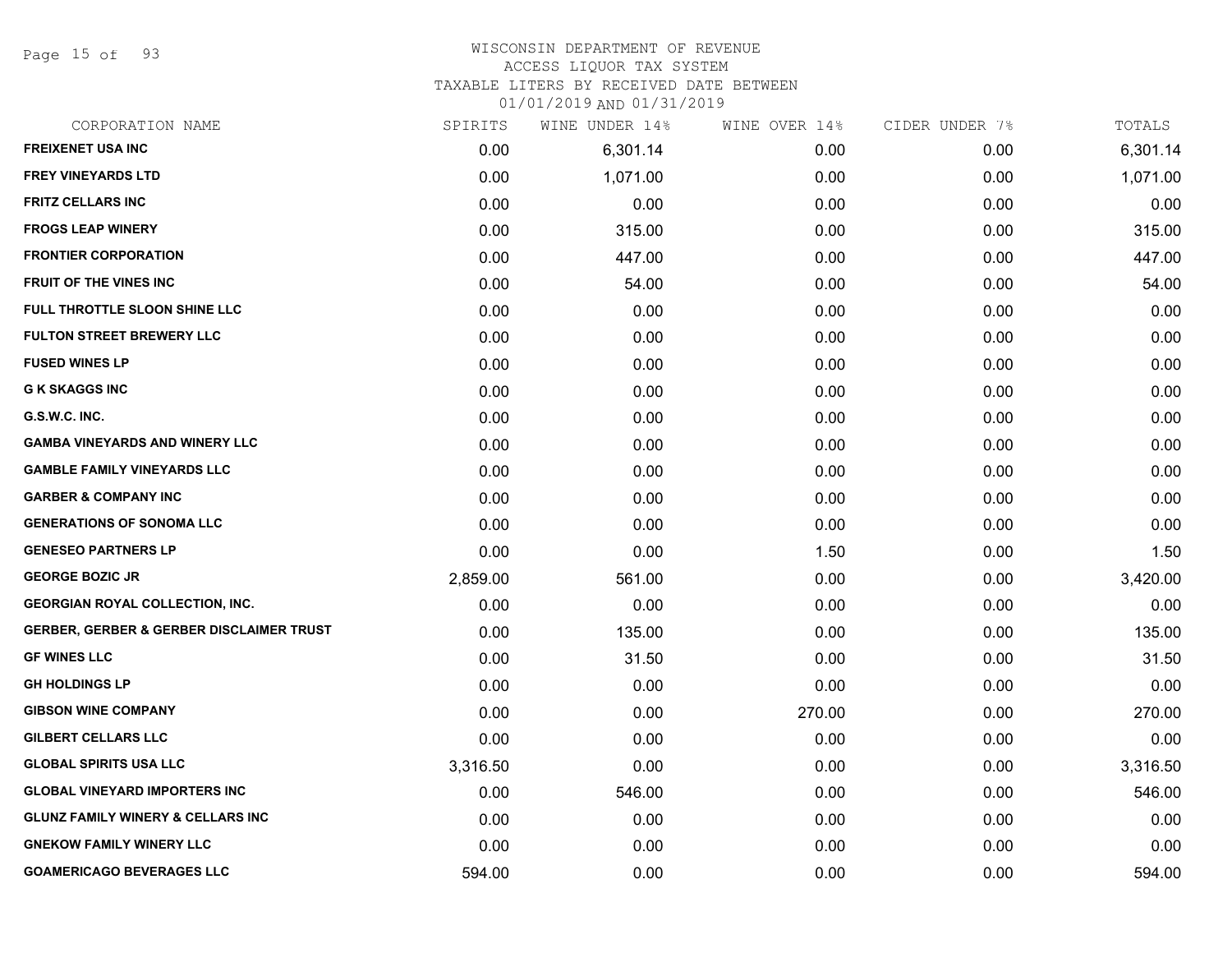Page 16 of 93

#### WISCONSIN DEPARTMENT OF REVENUE ACCESS LIQUOR TAX SYSTEM

TAXABLE LITERS BY RECEIVED DATE BETWEEN

| CORPORATION NAME                           | SPIRITS | WINE UNDER 14% | WINE OVER 14% | CIDER UNDER 7% | TOTALS   |
|--------------------------------------------|---------|----------------|---------------|----------------|----------|
| <b>GOLDSCHMIDT VINEYARDS LLC</b>           | 0.00    | 819.00         | 1,489.50      | 0.00           | 2,308.50 |
| <b>GOOSE RIDGE LLC</b>                     | 0.00    | 45.00          | 63.00         | 0.00           | 108.00   |
| <b>GORDON BROTHERS CELLARS INC</b>         | 0.00    | 0.00           | 0.00          | 0.00           | 0.00     |
| <b>GRAPE EXPECTATIONS, INC</b>             | 0.00    | 0.00           | 0.00          | 0.00           | 0.00     |
| <b>GRAPE VISIONS LLC</b>                   | 0.00    | 0.00           | 0.00          | 0.00           | 0.00     |
| <b>GRAPES &amp; BARLEY LLC</b>             | 0.00    | 0.00           | 0.00          | 0.00           | 0.00     |
| <b>GRAPES OF SPAIN INC</b>                 | 0.00    | 0.00           | 0.00          | 0.00           | 0.00     |
| <b>GRATON SPIRITS COMPANY LLC</b>          | 0.00    | 0.00           | 0.00          | 0.00           | 0.00     |
| <b>GREAT SMOKY MTS DISTILLERY, INC</b>     | 0.00    | 0.00           | 0.00          | 0.00           | 0.00     |
| <b>GREENFIELD GLOBAL USA INC</b>           | 0.00    | 0.00           | 0.00          | 0.00           | 0.00     |
| <b>GREG &amp; GREG INC</b>                 | 0.00    | 188.99         | 0.00          | 0.00           | 188.99   |
| <b>GREG &amp; PAM HARRINGTON WINES LLC</b> | 0.00    | 0.00           | 0.00          | 0.00           | 0.00     |
| <b>GREG SANDERS</b>                        | 0.00    | 0.00           | 0.00          | 0.00           | 0.00     |
| <b>GREGORY F BUONOCORE</b>                 | 0.00    | 0.00           | 0.00          | 0.00           | 0.00     |
| <b>GREGORY GRAZIANO</b>                    | 0.00    | 0.00           | 0.00          | 0.00           | 0.00     |
| <b>GRGICH HILLS CELLAR</b>                 | 0.00    | 0.00           | 0.00          | 0.00           | 0.00     |
| <b>GRIEB OPTIMAL WINECRAFTING LLC</b>      | 0.00    | 0.00           | 0.00          | 0.00           | 0.00     |
| <b>GROTH VINEYARDS &amp; WINERY LLC</b>    | 0.00    | 0.00           | 0.00          | 0.00           | 0.00     |
| <b>GUARACHI WINE PARTNERS INC</b>          | 0.00    | 3,276.00       | 2,772.00      | 0.00           | 6,048.00 |
| <b>H ERIK ZETTERSTROM</b>                  | 0.00    | 0.00           | 0.00          | 0.00           | 0.00     |
| <b>H2 VINO LLC</b>                         | 0.00    | 0.00           | 0.00          | 0.00           | 0.00     |
| <b>HAAS BROTHERS INC</b>                   | 0.00    | 0.00           | 0.00          | 0.00           | 0.00     |
| <b>HAHN ESTATE</b>                         | 0.00    | 0.00           | 0.00          | 0.00           | 0.00     |
| <b>HALBY MARKETING INC</b>                 | 0.00    | 126.00         | 0.00          | 0.00           | 126.00   |
| <b>HALCYON SYNDICATE LTD LLC</b>           | 0.00    | 0.00           | 0.00          | 0.00           | 0.00     |
| <b>HALCYON WINES LLC</b>                   | 0.00    | 0.00           | 0.00          | 0.00           | 0.00     |
| <b>HALL WINES LLC</b>                      | 0.00    | 0.00           | 36.00         | 0.00           | 36.00    |
| <b>HAMEL FAMILY WINES LLC</b>              | 0.00    | 0.00           | 0.00          | 0.00           | 0.00     |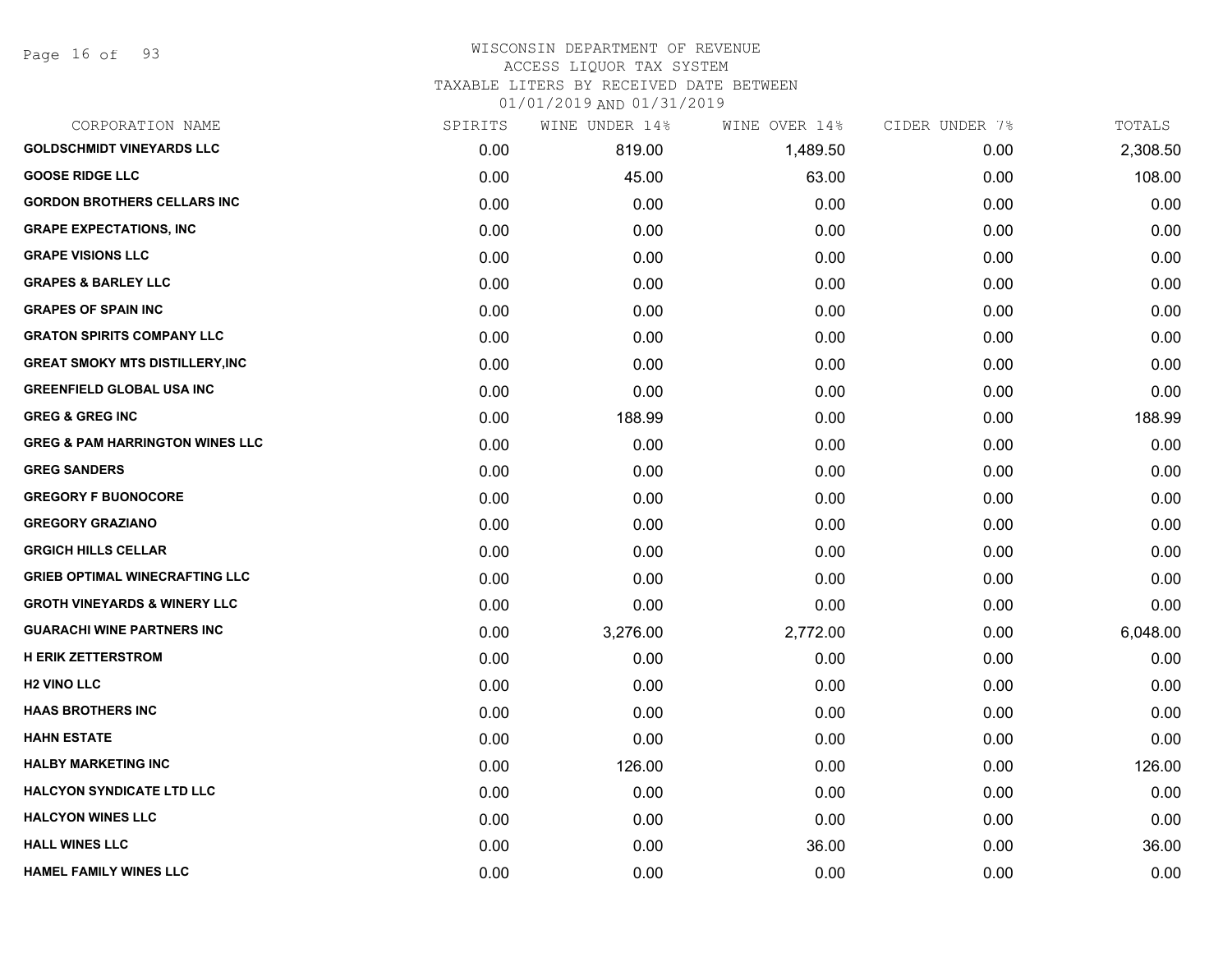Page 17 of 93

# WISCONSIN DEPARTMENT OF REVENUE ACCESS LIQUOR TAX SYSTEM TAXABLE LITERS BY RECEIVED DATE BETWEEN

| CORPORATION NAME                       | SPIRITS    | WINE UNDER 14% | WINE OVER 14% | CIDER UNDER 7% | TOTALS     |
|----------------------------------------|------------|----------------|---------------|----------------|------------|
| <b>HAND PICKED SELECTIONS INC</b>      | 0.00       | 0.00           | 0.00          | 0.00           | 0.00       |
| <b>HARDY USA LTD</b>                   | 0.00       | 0.00           | 0.00          | 0.00           | 0.00       |
| <b>HARLAN ESTATE WINERY INC</b>        | 0.00       | 0.00           | 0.00          | 0.00           | 0.00       |
| <b>HARRIS &amp; HARRIS</b>             | 0.00       | 0.00           | 0.00          | 0.00           | 0.00       |
| <b>HAUS WINE &amp; SPIRITS INC</b>     | 0.00       | 0.00           | 0.00          | 0.00           | 0.00       |
| <b>HAWAII SEA SPIRITS LLC</b>          | 0.00       | 0.00           | 0.00          | 0.00           | 0.00       |
| <b>HDD LLC</b>                         | 0.00       | 0.00           | 0.00          | 0.00           | 0.00       |
| <b>HEADFRAME SPIRITS INC</b>           | 0.00       | 0.00           | 0.00          | 0.00           | 0.00       |
| <b>HEAVEN HILL SALES CO.</b>           | 259,626.00 | 1,008.00       | 1,260.00      | 0.00           | 261,894.00 |
| <b>HEINEKEN USA INCORPORATED</b>       | 0.00       | 0.00           | 0.00          | 13,350.00      | 13,350.00  |
| <b>HEITZ WINE CELLARS</b>              | 0.00       | 0.00           | 0.00          | 0.00           | 0.00       |
| <b>HEMINGWAY RUM COMPANY LLC</b>       | 0.00       | 0.00           | 0.00          | 0.00           | 0.00       |
| <b>HEMISPHERE WINE COMPANY INC</b>     | 0.00       | 0.00           | 0.00          | 0.00           | 0.00       |
| <b>HEMISPHERES LLC</b>                 | 0.00       | 0.00           | 0.00          | 0.00           | 0.00       |
| <b>HENDRY PREMIUM IMPORTS INC</b>      | 0.00       | 0.00           | 0.00          | 0.00           | 0.00       |
| <b>HENRIOT INC</b>                     | 0.00       | 468.01         | 4.50          | 0.00           | 472.51     |
| <b>HENRY STEELE IMPORTS LLC</b>        | 0.00       | 0.00           | 0.00          | 0.00           | 0.00       |
| <b>HERITAGE DISTILLING COMPANY INC</b> | 0.00       | 0.00           | 0.00          | 0.00           | 0.00       |
| <b>HERITAGE WINE CELLARS LTD</b>       | 0.00       | 1,071.00       | 0.00          | 0.00           | 1,071.00   |
| <b>HERMAN STORY WINES INC</b>          | 0.00       | 0.00           | 0.00          | 0.00           | 0.00       |
| <b>HERON WINES INC</b>                 | 0.00       | 0.00           | 504.00        | 0.00           | 504.00     |
| <b>HEYDAY CORPORATION</b>              | 0.00       | 0.00           | 0.00          | 0.00           | 0.00       |
| <b>HIDALGO IMPORTS LLC</b>             | 0.00       | 0.00           | 0.00          | 0.00           | 0.00       |
| <b>HILL ESTATES INC</b>                | 0.00       | 0.00           | 0.00          | 0.00           | 0.00       |
| <b>HIRSCH WINERY LLC</b>               | 0.00       | 0.00           | 0.00          | 0.00           | 0.00       |
| <b>HIWWS INC</b>                       | 0.00       | 0.00           | 0.00          | 0.00           | 0.00       |
| HONEOYE FALLS DISTILLERY LLC           | 0.00       | 0.00           | 0.00          | 0.00           | 0.00       |
| <b>HONEYWOOD INC</b>                   | 0.00       | 0.00           | 0.00          | 0.00           | 0.00       |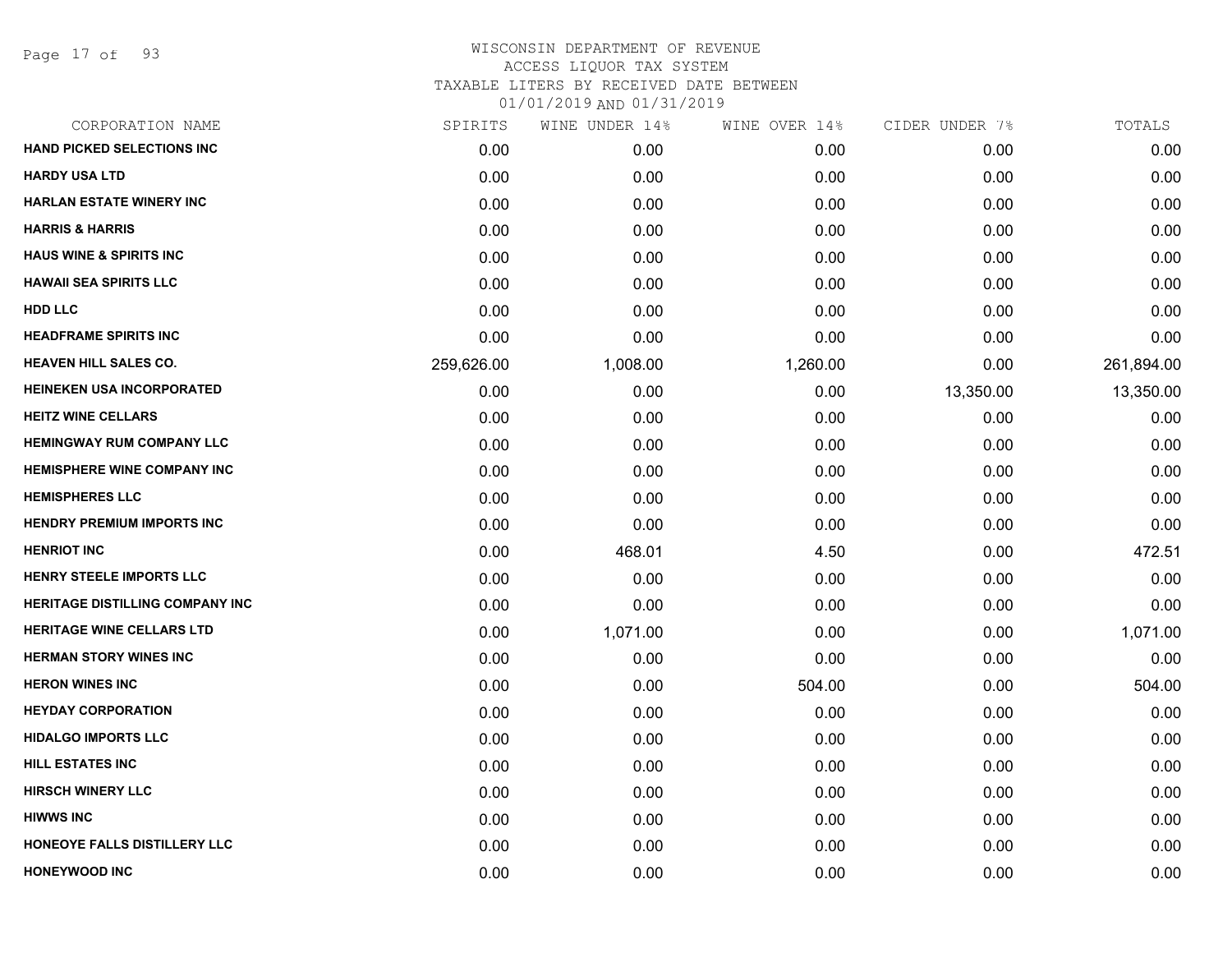Page 18 of 93

#### WISCONSIN DEPARTMENT OF REVENUE ACCESS LIQUOR TAX SYSTEM

TAXABLE LITERS BY RECEIVED DATE BETWEEN

| CORPORATION NAME                                  | SPIRITS  | WINE UNDER 14% | WINE OVER 14% | CIDER UNDER 7% | TOTALS    |
|---------------------------------------------------|----------|----------------|---------------|----------------|-----------|
| HONIG VINEYARD AND WINERY LLC                     | 0.00     | 270.00         | 63.00         | 0.00           | 333.00    |
| <b>HOOD RIVER DISTILLERS INC</b>                  | 3,468.00 | 0.00           | 0.00          | 0.00           | 3,468.00  |
| <b>HOPE WINE LLC</b>                              | 0.00     | 0.00           | 0.00          | 0.00           | 0.00      |
| <b>HORN ENTERPRISES INC</b>                       | 0.00     | 0.00           | 0.00          | 0.00           | 0.00      |
| <b>HOTCOOP LLC</b>                                | 0.00     | 0.00           | 0.00          | 0.00           | 0.00      |
| <b>HOURGLASS WINE COMPANY INC</b>                 | 0.00     | 0.00           | 333.00        | 0.00           | 333.00    |
| <b>HPS EPICUREAN</b>                              | 0.00     | 0.00           | 0.00          | 0.00           | 0.00      |
| <b>HUA YUAN</b>                                   | 0.00     | 0.00           | 0.00          | 0.00           | 0.00      |
| <b>HUBER ORCHARDS INC</b>                         | 0.00     | 0.00           | 0.00          | 0.00           | 0.00      |
| <b>HUDSON WINE BROKERS LLC</b>                    | 0.00     | 252.00         | 0.00          | 0.00           | 252.00    |
| <b>HUNEEUS VINTNERS LLC</b>                       | 0.00     | 261.00         | 4.50          | 0.00           | 265.50    |
| <b>HUSCH VINEYARDS INC</b>                        | 0.00     | 126.00         | 0.00          | 0.00           | 126.00    |
| <b>HYATT FARM PARTNERSHIP</b>                     | 0.00     | 0.00           | 72.68         | 0.00           | 72.68     |
| <b>IAN BRAND</b>                                  | 0.00     | 0.00           | 0.00          | 0.00           | 0.00      |
| <b>IDEAL WINE &amp; SPIRITS CO INC</b>            | 0.00     | 0.00           | 0.00          | 0.00           | 0.00      |
| <b>ILLAHE VINEYARDS AND WINERY INC</b>            | 0.00     | 0.00           | 0.00          | 0.00           | 0.00      |
| <b>ILLYRIAN IMPORT INC</b>                        | 0.00     | 0.00           | 0.00          | 0.00           | 0.00      |
| <b>IMPERIAL BRANDS INC</b>                        | 661.50   | 0.00           | 0.00          | 0.00           | 661.50    |
| <b>IMPEX BEVERAGES INC</b>                        | 0.00     | 0.00           | 0.00          | 0.00           | 0.00      |
| IN AGAVE WE TRUST LLC                             | 45.00    | 0.00           | 0.00          | 0.00           | 45.00     |
| <b>INDIGENOUS SELECTIONS LLC</b>                  | 0.00     | 0.00           | 123.00        | 0.00           | 123.00    |
| <b>INDIGO WINE GROUP LLC</b>                      | 0.00     | 900.00         | 0.00          | 0.00           | 900.00    |
| <b>INFINIUM SPIRITS INC.</b>                      | 9,852.60 | 0.00           | 892.50        | 0.00           | 10,745.10 |
| INNO VINO INTERNATIONAL INC                       | 0.00     | 0.00           | 0.00          | 0.00           | 0.00      |
| <b>INTERNATIONAL DISTILLERS &amp; VINTERS LTD</b> | 396.00   | 0.00           | 0.00          | 0.00           | 396.00    |
| <b>INTERNATIONAL VINES INC</b>                    | 0.00     | 756.00         | 0.00          | 0.00           | 756.00    |
| <b>INTERSECT BEVERAGE LLC</b>                     | 0.00     | 0.00           | 0.00          | 0.00           | 0.00      |
| <b>INTERTRADE USA COMPANY</b>                     | 0.00     | 0.00           | 0.00          | 0.00           | 0.00      |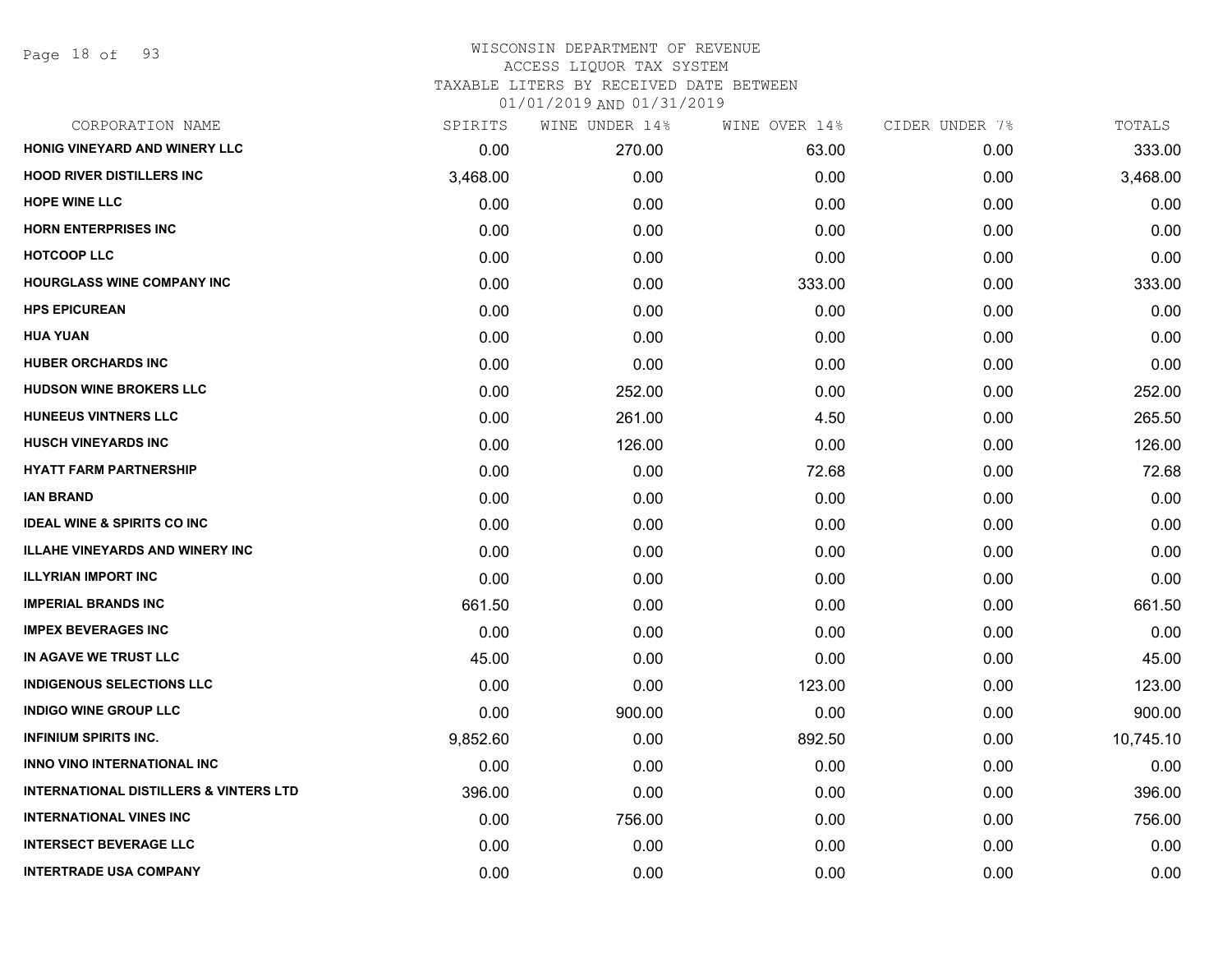Page 19 of 93

## WISCONSIN DEPARTMENT OF REVENUE ACCESS LIQUOR TAX SYSTEM TAXABLE LITERS BY RECEIVED DATE BETWEEN

| CORPORATION NAME                      | SPIRITS  | WINE UNDER 14% | WINE OVER 14% | CIDER UNDER 7% | TOTALS    |
|---------------------------------------|----------|----------------|---------------|----------------|-----------|
| <b>INVESTOR'S OF AMERICA LP</b>       | 0.00     | 0.00           | 0.00          | 0.00           | 0.00      |
| <b>IRON HORSE VINEYARDS LP</b>        | 0.00     | 0.00           | 0.00          | 0.00           | 0.00      |
| <b>ISANTI SPIRITS LLC</b>             | 0.00     | 0.00           | 0.00          | 0.00           | 0.00      |
| <b>IWK USA IMPORTERS LLC</b>          | 0.00     | 0.00           | 0.00          | 0.00           | 0.00      |
| <b>J &amp; D WINES INC</b>            | 0.00     | 0.00           | 0.00          | 0.00           | 0.00      |
| <b>J LOHR WINERY CORP</b>             | 0.00     | 3,726.00       | 9.00          | 0.00           | 3,735.00  |
| <b>J PEDRONCELLI WINERY</b>           | 0.00     | 126.00         | 189.00        | 0.00           | 315.00    |
| <b>J WILLETT COMPANIES</b>            | 0.00     | 0.00           | 0.00          | 0.00           | 0.00      |
| <b>JACK POUST &amp; COMPANY INC</b>   | 0.00     | 2,034.00       | 54.00         | 0.00           | 2,088.00  |
| JACKSON FAMILY ENTERPRISES INC        | 0.00     | 77,881.50      | 13,110.75     | 0.00           | 90,992.25 |
| JACUZZI FAMILY VINEYARDS LLC          | 0.00     | 0.00           | 90.00         | 0.00           | 90.00     |
| <b>JAM CELLARS INC</b>                | 0.00     | 0.00           | 0.00          | 0.00           | 0.00      |
| <b>JAMES E COSMA</b>                  | 0.00     | 0.00           | 0.00          | 0.00           | 0.00      |
| <b>JAMES L LAMBERT</b>                | 0.00     | 63.00          | 0.00          | 0.00           | 63.00     |
| <b>JAMES MORONEY INC</b>              | 0.00     | 0.00           | 0.00          | 0.00           | 0.00      |
| <b>JAMES RICKER</b>                   | 190.50   | 19,117.50      | 72.00         | 0.00           | 19,380.00 |
| JAPAN PRESTIGE SAKE INTERNATIONAL INC | 0.00     | 10.80          | 81.73         | 0.00           | 92.53     |
| <b>JARVIS</b>                         | 0.00     | 0.00           | 0.00          | 0.00           | 0.00      |
| <b>JASON DRISCOLL</b>                 | 0.00     | 126.00         | 441.00        | 0.00           | 567.00    |
| <b>JAX VINEYARDS LLC</b>              | 0.00     | 0.00           | 0.00          | 0.00           | 0.00      |
| <b>JAY J HEMINWAY</b>                 | 0.00     | 0.00           | 0.00          | 0.00           | 0.00      |
| <b>JAY MIDWEST INC</b>                | 225.00   | 0.00           | 256.00        | 0.00           | 481.00    |
| <b>JB GEORGE LLC</b>                  | 0.00     | 0.00           | 252.00        | 0.00           | 252.00    |
| <b>JC CELLARS INC</b>                 | 0.00     | 0.00           | 0.00          | 0.00           | 0.00      |
| JEAN CLAUDE BOISSET WINES USA INC     | 0.00     | 4,617.00       | 1,048.50      | 0.00           | 5,665.50  |
| <b>JEFF QUINT</b>                     | 180.00   | 0.00           | 0.00          | 0.00           | 180.00    |
| <b>JEM BEVERAGE COMPANY</b>           | 1,151.20 | 0.00           | 0.00          | 0.00           | 1,151.20  |
| <b>JFC INTERNATIONAL INC</b>          | 0.00     | 1,684.88       | 3,312.23      | 0.00           | 4,997.11  |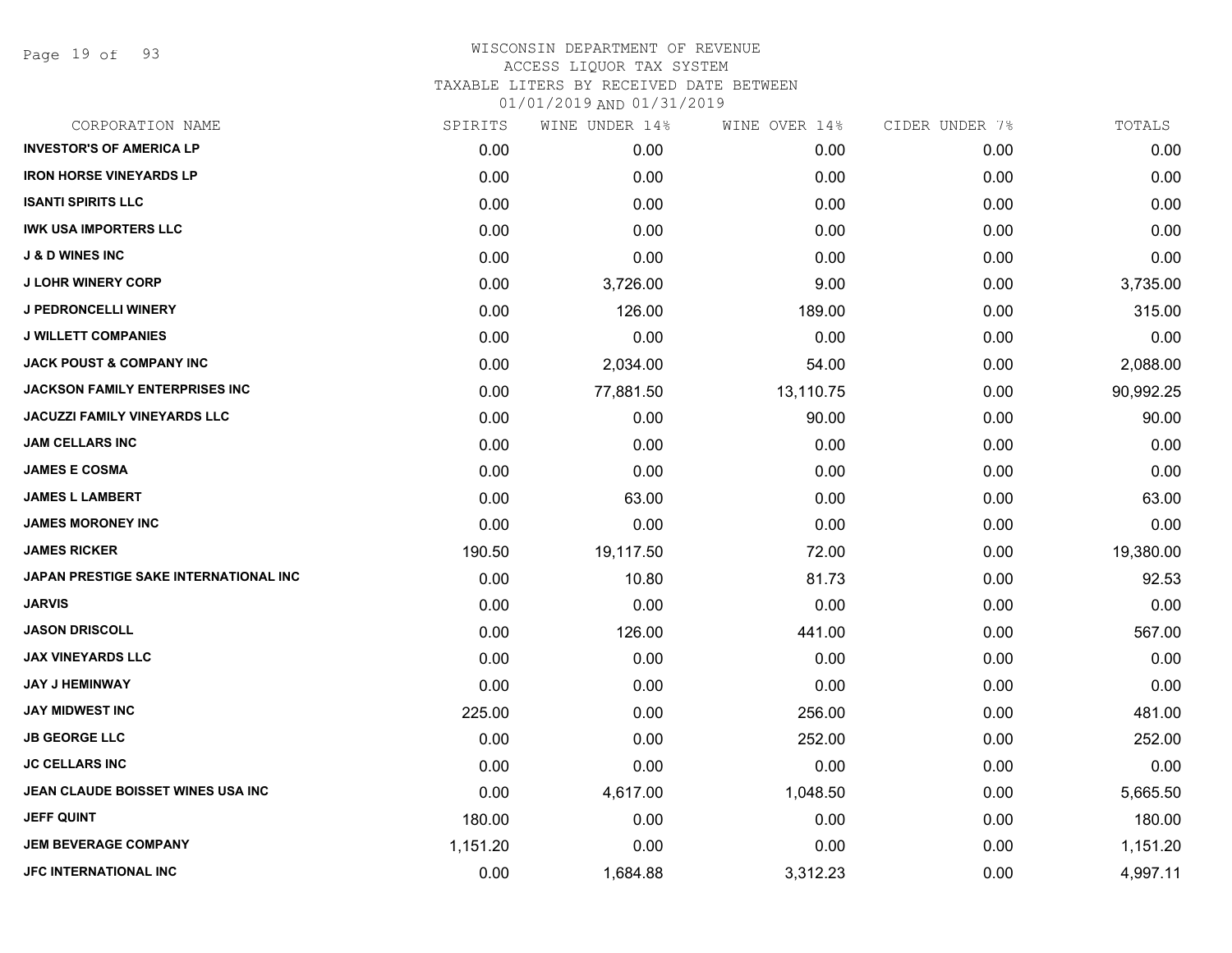Page 20 of 93

## WISCONSIN DEPARTMENT OF REVENUE

#### ACCESS LIQUOR TAX SYSTEM

TAXABLE LITERS BY RECEIVED DATE BETWEEN

| CORPORATION NAME                         | SPIRITS    | WINE UNDER 14% | WINE OVER 14% | CIDER UNDER 7% | TOTALS     |
|------------------------------------------|------------|----------------|---------------|----------------|------------|
| <b>JIM BEAM BRANDS CO</b>                | 608,750.10 | 594.00         | 0.00          | 0.00           | 609,344.10 |
| <b>J-NH WINE GROUP LLC</b>               | 0.00       | 0.00           | 0.00          | 0.00           | 0.00       |
| <b>JNJ INTERNATIONAL INC</b>             | 0.00       | 0.00           | 0.00          | 0.00           | 0.00       |
| <b>JOHAN VINEYARDS LLC</b>               | 0.00       | 0.00           | 0.00          | 0.00           | 0.00       |
| JOHN ANTHONY VINEYARDS LLC               | 0.00       | 0.00           | 0.00          | 0.00           | 0.00       |
| <b>JOHN MONROE LINTVET</b>               | 0.00       | 0.00           | 0.00          | 0.00           | 0.00       |
| <b>JOHN R LUCAS</b>                      | 0.00       | 0.00           | 0.00          | 0.00           | 0.00       |
| <b>JOSE PASTOR</b>                       | 0.00       | 0.00           | 0.00          | 0.00           | 0.00       |
| <b>JOSEPH DEHNER</b>                     | 12,708.00  | 0.00           | 0.00          | 0.00           | 12,708.00  |
| <b>JOSEPH PHELPS VINEYARDS LLC</b>       | 0.00       | 0.00           | 526.50        | 0.00           | 526.50     |
| JOSEPH VICTORI WINES, INC.               | 0.00       | 513.00         | 0.00          | 0.00           | 513.00     |
| <b>JOSU GALDOS</b>                       | 0.00       | 0.00           | 0.00          | 0.00           | 0.00       |
| JOURNEYMAN DISTILLERY LLC                | 0.00       | 0.00           | 0.00          | 0.00           | 0.00       |
| <b>JUSTIN VINEYARDS &amp; WINERY LLC</b> | 0.00       | 2,439.00       | 0.00          | 0.00           | 2,439.00   |
| <b>JVS WINES IMPORTS IL CORP</b>         | 292.50     | 153.00         | 0.00          | 0.00           | 445.50     |
| <b>JVW CORPORATION</b>                   | 0.00       | 0.00           | 0.00          | 0.00           | 0.00       |
| <b>JZ WINE COMPANY</b>                   | 0.00       | 378.00         | 0.00          | 0.00           | 378.00     |
| <b>K VINTNERS LLC</b>                    | 0.00       | 756.00         | 5,040.00      | 0.00           | 5,796.00   |
| <b>KAITRIN N COOPER</b>                  | 2,370.00   | 0.00           | 0.00          | 0.00           | 2,370.00   |
| <b>KALIN CELLARS INC</b>                 | 0.00       | 0.00           | 0.00          | 0.00           | 0.00       |
| <b>KATELL PLEVEN</b>                     | 0.00       | 504.00         | 0.00          | 0.00           | 504.00     |
| <b>KAY OLSEN</b>                         | 0.00       | 0.00           | 0.00          | 0.00           | 0.00       |
| <b>KB WINES LLC</b>                      | 0.00       | 0.00           | 0.00          | 0.00           | 0.00       |
| <b>KEEPER'S QUEST INC</b>                | 0.00       | 0.00           | 0.00          | 0.00           | 0.00       |
| <b>KEN WRIGHT CELLARS CO</b>             | 0.00       | 287.25         | 0.00          | 0.00           | 287.25     |
| <b>KENNETH S LIKITPRAKONG</b>            | 0.00       | 432.00         | 0.00          | 0.00           | 432.00     |
| <b>KENT HUMPHREY</b>                     | 0.00       | 0.00           | 0.00          | 0.00           | 0.00       |
| <b>KENT RASMUSSEN WINERY</b>             | 0.00       | 567.00         | 0.00          | 0.00           | 567.00     |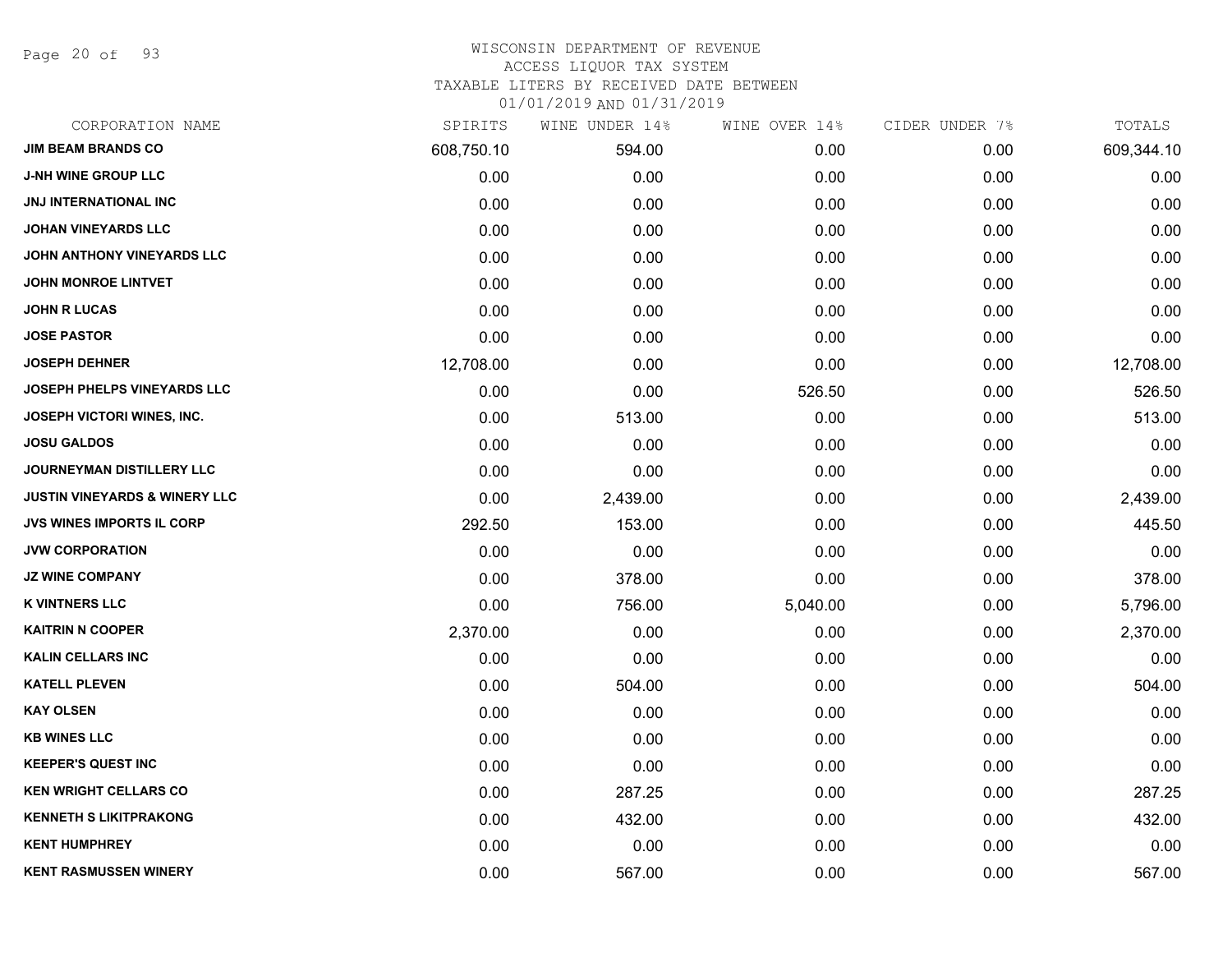Page 21 of 93

## WISCONSIN DEPARTMENT OF REVENUE ACCESS LIQUOR TAX SYSTEM TAXABLE LITERS BY RECEIVED DATE BETWEEN

| CORPORATION NAME                       | SPIRITS | WINE UNDER 14% | WINE OVER 14% | CIDER UNDER 7% | TOTALS   |
|----------------------------------------|---------|----------------|---------------|----------------|----------|
| <b>KENTUCKY BOURBON DISTILLERS LTD</b> | 0.00    | 0.00           | 0.00          | 0.00           | 0.00     |
| <b>KERMIT LYNCH WINE MERCHANTS</b>     | 0.00    | 0.00           | 0.00          | 0.00           | 0.00     |
| <b>KERWIN ESTATE LLC</b>               | 0.00    | 0.00           | 0.00          | 0.00           | 0.00     |
| <b>KIMBERTON WINES LLC</b>             | 0.00    | 0.00           | 0.00          | 0.00           | 0.00     |
| KINDRED SPIRITS NORTH AMERICA INC      | 0.00    | 0.00           | 0.00          | 0.00           | 0.00     |
| <b>KINDRED VINES IMPORT CO LLC</b>     | 0.00    | 1,086.00       | 99.00         | 0.00           | 1,185.00 |
| <b>KING ESTATE WINERY LP</b>           | 0.00    | 0.00           | 0.00          | 0.00           | 0.00     |
| KINGS COUNTY DISTILLERY LLC            | 0.00    | 0.00           | 0.00          | 0.00           | 0.00     |
| <b>KIONA VINEYARDS LLC</b>             | 0.00    | 0.00           | 0.00          | 0.00           | 0.00     |
| KISMET WINE, INC.                      | 0.00    | 0.00           | 0.00          | 0.00           | 0.00     |
| <b>KISTLER VINEYARDS, LLC</b>          | 0.00    | 0.00           | 63.00         | 0.00           | 63.00    |
| <b>KITFOX VINEYARDS LLC</b>            | 0.00    | 0.00           | 0.00          | 0.00           | 0.00     |
| <b>KLEIN FOODS INC</b>                 | 0.00    | 504.00         | 1,030.50      | 0.00           | 1,534.50 |
| <b>KLIN SPIRITS LLC</b>                | 0.00    | 0.00           | 0.00          | 0.00           | 0.00     |
| <b>KLINKER BRICK WINERY INC</b>        | 0.00    | 0.00           | 189.00        | 0.00           | 189.00   |
| <b>KOBRAND CORPORATION</b>             | 202.50  | 3,192.30       | 1,658.04      | 0.00           | 5,052.84 |
| KOJIMA & INTERNATIONAL ASSOCIATES INC  | 0.00    | 0.00           | 0.00          | 0.00           | 0.00     |
| <b>KONGSGAARD WINE LLC</b>             | 0.00    | 0.00           | 0.00          | 0.00           | 0.00     |
| <b>KONSTANTIN D FRANK &amp; SONS</b>   | 0.00    | 270.00         | 0.00          | 0.00           | 270.00   |
| <b>KOPRI INC</b>                       | 0.00    | 0.00           | 0.00          | 0.00           | 0.00     |
| <b>KORE WINE COMPANY, LLC</b>          | 0.00    | 0.00           | 0.00          | 0.00           | 0.00     |
| <b>KOVAL INC</b>                       | 272.25  | 0.00           | 0.00          | 0.00           | 272.25   |
| <b>KRA-ZE LLC</b>                      | 0.00    | 0.00           | 0.00          | 0.00           | 0.00     |
| <b>KRUPP BROTHERS LLC</b>              | 0.00    | 0.00           | 0.00          | 0.00           | 0.00     |
| <b>KYSELA PERE ET FILS LTD</b>         | 0.00    | 1,035.00       | 0.00          | 0.00           | 1,035.00 |
| <b>L &amp; F BRANDS INC</b>            | 0.00    | 1,512.00       | 0.00          | 0.00           | 1,512.00 |
| <b>LCWINE</b>                          | 0.00    | 0.00           | 0.00          | 0.00           | 0.00     |
| L FOPPIANO WINE CO INC                 | 0.00    | 0.00           | 27.00         | 0.00           | 27.00    |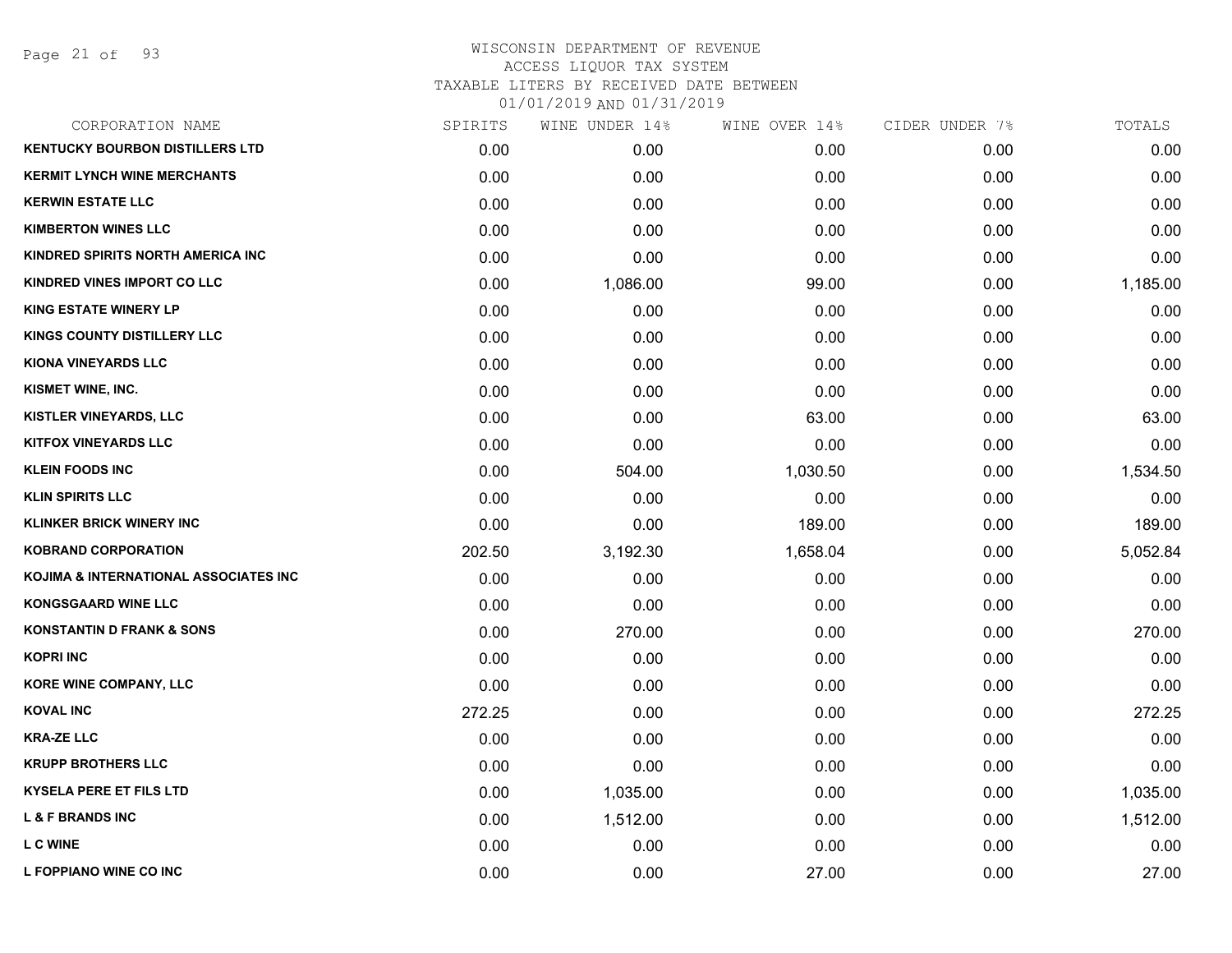Page 22 of 93

## WISCONSIN DEPARTMENT OF REVENUE ACCESS LIQUOR TAX SYSTEM TAXABLE LITERS BY RECEIVED DATE BETWEEN 01/01/2019 AND 01/31/2019

| CORPORATION NAME                           | SPIRITS   | WINE UNDER 14% | WINE OVER 14% | CIDER UNDER 7% | TOTALS    |
|--------------------------------------------|-----------|----------------|---------------|----------------|-----------|
| <b>L&amp;C WINE COUNTRY OPERATIONS LLC</b> | 0.00      | 0.00           | 0.00          | 0.00           | 0.00      |
| <b>L18 HOLDINGS, INC.</b>                  | 0.00      | 0.00           | 0.00          | 0.00           | 0.00      |
| <b>LADERA WINERY LLC</b>                   | 0.00      | 63.00          | 0.00          | 0.00           | 63.00     |
| <b>LADY HILL LLC</b>                       | 0.00      | 0.00           | 0.00          | 0.00           | 0.00      |
| <b>LAETITIA VINEYARD &amp; WINERY INC</b>  | 0.00      | 0.00           | 0.00          | 0.00           | 0.00      |
| <b>LAIRD &amp; COMPANY</b>                 | 634.50    | 0.00           | 0.00          | 0.00           | 634.50    |
| <b>LAIRD FAMILY ESTATE LLC</b>             | 0.00      | 0.00           | 0.00          | 0.00           | 0.00      |
| LAKE COUNTRY LIBARE DISTILLING LLC         | 27.00     | 0.00           | 0.00          | 0.00           | 27.00     |
| <b>LANCE C RANDOLPH</b>                    | 0.00      | 0.00           | 0.00          | 0.00           | 0.00      |
| <b>LANGDON SHIVERICK INC</b>               | 0.00      | 630.00         | 0.00          | 0.00           | 630.00    |
| <b>LANGE WINERY LLC</b>                    | 0.00      | 0.00           | 0.00          | 0.00           | 0.00      |
| <b>LAPHAM SALES &amp; MARKETING INC</b>    | 0.00      | 0.00           | 0.00          | 0.00           | 0.00      |
| <b>LATITUDE BEVERAGE COMPANY</b>           | 0.00      | 105.00         | 45.00         | 0.00           | 150.00    |
| <b>LAUREATE IMPORTS COMPANY INC</b>        | 0.00      | 0.00           | 0.00          | 0.00           | 0.00      |
| <b>LAVA SPRINGS INC</b>                    | 0.00      | 0.00           | 0.00          | 0.00           | 0.00      |
| <b>LAWER FAMILY WINERY INC</b>             | 0.00      | 0.00           | 0.00          | 0.00           | 0.00      |
| <b>LAWLESS DISTILLING COMPANY LLC</b>      | 0.00      | 0.00           | 0.00          | 0.00           | 0.00      |
| LCF WINE COMPANY LLC                       | 0.00      | 1,827.00       | 1,201.50      | 0.00           | 3,028.50  |
| LE CEP II INC                              | 0.00      | 252.00         | 0.00          | 0.00           | 252.00    |
| LE GRAND COURTAGE LLC                      | 0.00      | 0.00           | 0.00          | 0.00           | 0.00      |
| LE RAISIN IMPORTS LLC                      | 0.00      | 0.00           | 0.00          | 0.00           | 0.00      |
| LE VIGNE WINERY INC                        | 0.00      | 0.00           | 0.00          | 0.00           | 0.00      |
| LEFT COAST CELLARS LLC                     | 0.00      | 0.00           | 0.00          | 0.00           | 0.00      |
| <b>LEMELSON WINERY LLC</b>                 | 0.00      | 0.00           | 0.00          | 0.00           | 0.00      |
| <b>LEONARD KREUSCH INC</b>                 | 0.00      | 1,765.84       | 0.00          | 0.00           | 1,765.84  |
| <b>LEONARDINI FAMILY WINERY LLC</b>        | 0.00      | 0.00           | 0.00          | 0.00           | 0.00      |
| <b>LEONETTI CELLAR LLC</b>                 | 0.00      | 0.00           | 0.00          | 0.00           | 0.00      |
| <b>LEVECKE CORPORATION</b>                 | 14,448.00 | 0.00           | 0.00          | 0.00           | 14,448.00 |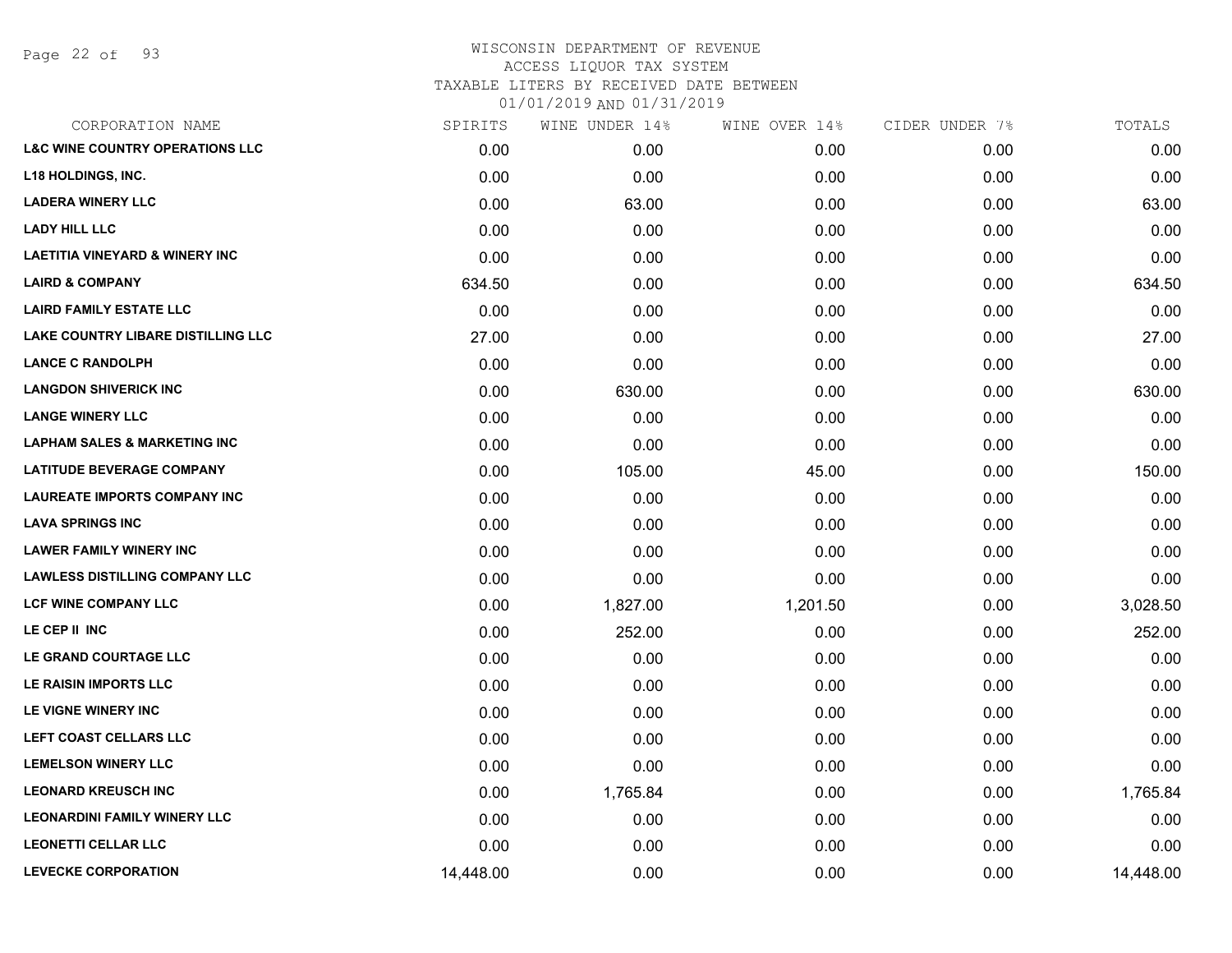Page 23 of 93

#### WISCONSIN DEPARTMENT OF REVENUE ACCESS LIQUOR TAX SYSTEM

TAXABLE LITERS BY RECEIVED DATE BETWEEN

| CORPORATION NAME                         | SPIRITS   | WINE UNDER 14% | WINE OVER 14% | CIDER UNDER 7% | TOTALS    |
|------------------------------------------|-----------|----------------|---------------|----------------|-----------|
| <b>LIDESTRI BEVERAGES LLC</b>            | 0.00      | 0.00           | 0.00          | 0.00           | 0.00      |
| LINCOLN SQUARE WINE COMPANY LLC          | 0.00      | 0.00           | 0.00          | 0.00           | 0.00      |
| LINGUA FRANCA-LS VINEYARDS HOLDINGS, LLC | 0.00      | 0.00           | 0.00          | 0.00           | 0.00      |
| <b>LIOCO WINE COMPANY LLC</b>            | 0.00      | 0.00           | 27.00         | 0.00           | 27.00     |
| <b>LION NATHAN USA INC</b>               | 0.00      | 1,039.50       | 36.00         | 0.00           | 1,075.50  |
| <b>LISA CHASE</b>                        | 0.34      | 0.00           | 0.00          | 0.00           | 0.34      |
| <b>LISA LISA INCORPORATED</b>            | 0.00      | 0.00           | 0.00          | 0.00           | 0.00      |
| <b>LISA MARLOW</b>                       | 0.00      | 0.00           | 0.00          | 0.00           | 0.00      |
| LITTLE CREEK VINEYARD, LLC               | 0.00      | 0.00           | 0.00          | 0.00           | 0.00      |
| <b>LLOYD CARUSO LLC</b>                  | 0.00      | 0.00           | 0.00          | 0.00           | 0.00      |
| <b>LLOYD CELLARS INC</b>                 | 0.00      | 0.00           | 0.00          | 0.00           | 0.00      |
| <b>LOCAL DISTILLING INC</b>              | 1,118.00  | 0.00           | 0.00          | 0.00           | 1,118.00  |
| <b>LOEST &amp; MCNAMEE INC</b>           | 0.00      | 0.00           | 0.00          | 0.00           | 0.00      |
| <b>LONG MEADOW RANCH WINERY INC</b>      | 0.00      | 252.00         | 117.00        | 0.00           | 369.00    |
| <b>LONG SHADOWS VINTNERS LLC</b>         | 0.00      | 0.00           | 72.00         | 0.00           | 72.00     |
| <b>LONZ WINERY INC</b>                   | 0.00      | 0.00           | 0.00          | 0.00           | 0.00      |
| <b>LOOSEN BROS USA LTD</b>               | 0.00      | 358.47         | 0.00          | 0.00           | 358.47    |
| <b>LORING WINE COMPANY LLC</b>           | 0.00      | 0.00           | 0.00          | 0.00           | 0.00      |
| <b>LOUIS GLUNZ BEER INC</b>              | 0.00      | 0.00           | 0.00          | 0.00           | 0.00      |
| <b>LOUIS LATOUR INC</b>                  | 0.00      | 351.00         | 0.00          | 0.00           | 351.00    |
| <b>LOWDEN SCHOOLHOUSE CORPORATION</b>    | 0.00      | 0.00           | 0.00          | 0.00           | 0.00      |
| <b>LUNA VINEYARDS INC</b>                | 0.00      | 504.00         | 0.00          | 0.00           | 504.00    |
| <b>LUNEAU USA INC</b>                    | 0.00      | 5,859.00       | 0.00          | 0.00           | 5,859.00  |
| <b>LUXCO INC</b>                         | 37,878.00 | 234.00         | 1,032.00      | 0.00           | 39,144.00 |
| <b>LYNMAR WINERY LLC</b>                 | 0.00      | 0.00           | 0.00          | 0.00           | 0.00      |
| M.A.C. WINES, LLC                        | 0.00      | 0.00           | 0.00          | 0.00           | 0.00      |
| <b>MACH FLYNT INC</b>                    | 1,440.00  | 3,249.00       | 5,166.00      | 0.00           | 9,855.00  |
| <b>MAD CAR WINE CO LLC</b>               | 0.00      | 0.00           | 0.00          | 0.00           | 0.00      |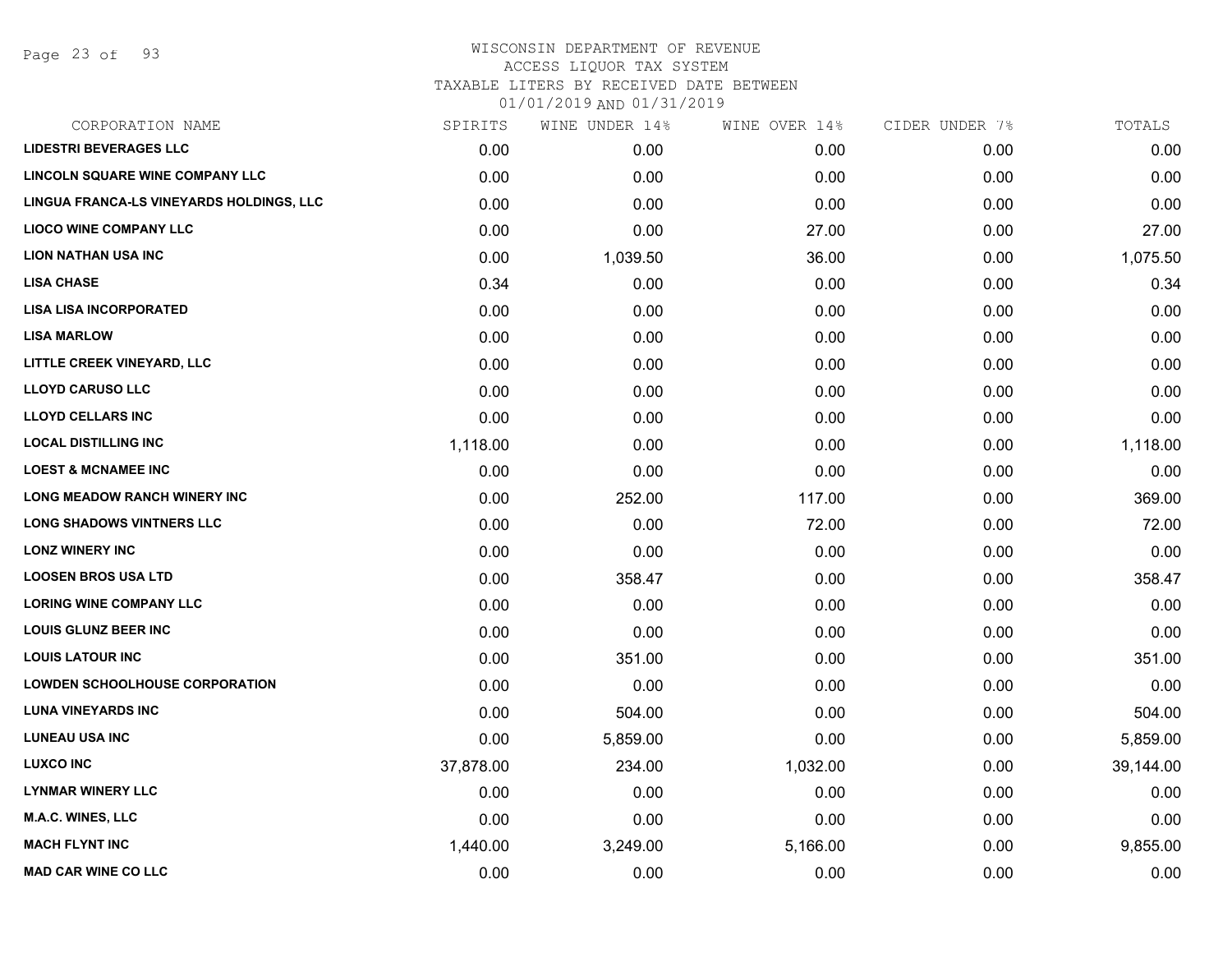## WISCONSIN DEPARTMENT OF REVENUE ACCESS LIQUOR TAX SYSTEM TAXABLE LITERS BY RECEIVED DATE BETWEEN

| CORPORATION NAME                              | SPIRITS  | WINE UNDER 14% | WINE OVER 14% | CIDER UNDER 7% | TOTALS   |
|-----------------------------------------------|----------|----------------|---------------|----------------|----------|
| <b>MADRIGAL FAMILY WINERY LLC</b>             | 0.00     | 0.00           | 0.00          | 0.00           | 0.00     |
| <b>MAGAVE TEQUILA INC</b>                     | 0.00     | 0.00           | 0.00          | 0.00           | 0.00     |
| <b>MAISONS MARQUES &amp; DOMAINES USA INC</b> | 0.00     | 0.00           | 0.00          | 0.00           | 0.00     |
| <b>MAMMOTH DISTILLING LLC</b>                 | 0.00     | 0.00           | 0.00          | 0.00           | 0.00     |
| <b>MANCAN WINE LLC</b>                        | 0.00     | 0.00           | 0.00          | 0.00           | 0.00     |
| <b>MANO'S INC</b>                             | 0.00     | 0.00           | 0.00          | 0.00           | 0.00     |
| <b>MANUEL PULIDO</b>                          | 0.00     | 0.00           | 0.00          | 0.00           | 0.00     |
| <b>MARIETTA CELLARS INC</b>                   | 0.00     | 693.00         | 63.00         | 0.00           | 756.00   |
| <b>MARIPOSA WINE COMPANY LLC</b>              | 0.00     | 0.00           | 0.00          | 0.00           | 0.00     |
| <b>MARK ANDERSON</b>                          | 0.00     | 0.00           | 0.00          | 0.00           | 0.00     |
| <b>MARK ANTHONY BRANDS INC</b>                | 0.00     | 0.00           | 0.00          | 0.00           | 0.00     |
| <b>MARK SZUMOWSKI</b>                         | 0.00     | 0.00           | 0.00          | 0.00           | 0.00     |
| <b>MARKERS EDGE LLC</b>                       | 0.00     | 0.00           | 0.00          | 0.00           | 0.00     |
| <b>MARKETING GLOBAL BRANDS CORP</b>           | 0.00     | 0.00           | 0.00          | 0.00           | 0.00     |
| <b>MARKO J KARAKASEVIC</b>                    | 0.00     | 0.00           | 0.00          | 0.00           | 0.00     |
| <b>MARTELLOTTO INC.</b>                       | 0.00     | 0.00           | 0.00          | 0.00           | 0.00     |
| <b>MARTIN RAY WINERY INC</b>                  | 0.00     | 0.00           | 0.00          | 0.00           | 0.00     |
| <b>MARTINELLI WINERY INC</b>                  | 0.00     | 0.00           | 0.00          | 0.00           | 0.00     |
| <b>MARTINEZ DISTRIBUTING CO INC</b>           | 0.00     | 0.00           | 0.00          | 0.00           | 0.00     |
| <b>MASSANOIS LLC</b>                          | 0.00     | 1,525.50       | 45.00         | 0.00           | 1,570.50 |
| <b>MAST-JAEGERMEISTER US INC</b>              | 4,266.00 | 0.00           | 0.00          | 0.00           | 4,266.00 |
| <b>MATCHVINO LLC</b>                          | 0.00     | 885.00         | 0.00          | 0.00           | 885.00   |
| <b>MATHY WINERY LLC</b>                       | 0.00     | 0.00           | 0.00          | 0.00           | 0.00     |
| <b>MATRICK HOLDINGS CORPORATION</b>           | 0.00     | 0.00           | 0.00          | 0.00           | 0.00     |
| <b>MATT PREIS</b>                             | 0.00     | 189.30         | 0.00          | 0.00           | 189.30   |
| <b>MATTHEW C VILLARD</b>                      | 0.00     | 0.00           | 0.00          | 0.00           | 0.00     |
| <b>MATTHEW RORICK WINES INC</b>               | 0.00     | 0.00           | 0.00          | 0.00           | 0.00     |
| <b>MATTHIASSON FAMILY VINEYARDS LLC</b>       | 0.00     | 36.00          | 0.00          | 0.00           | 36.00    |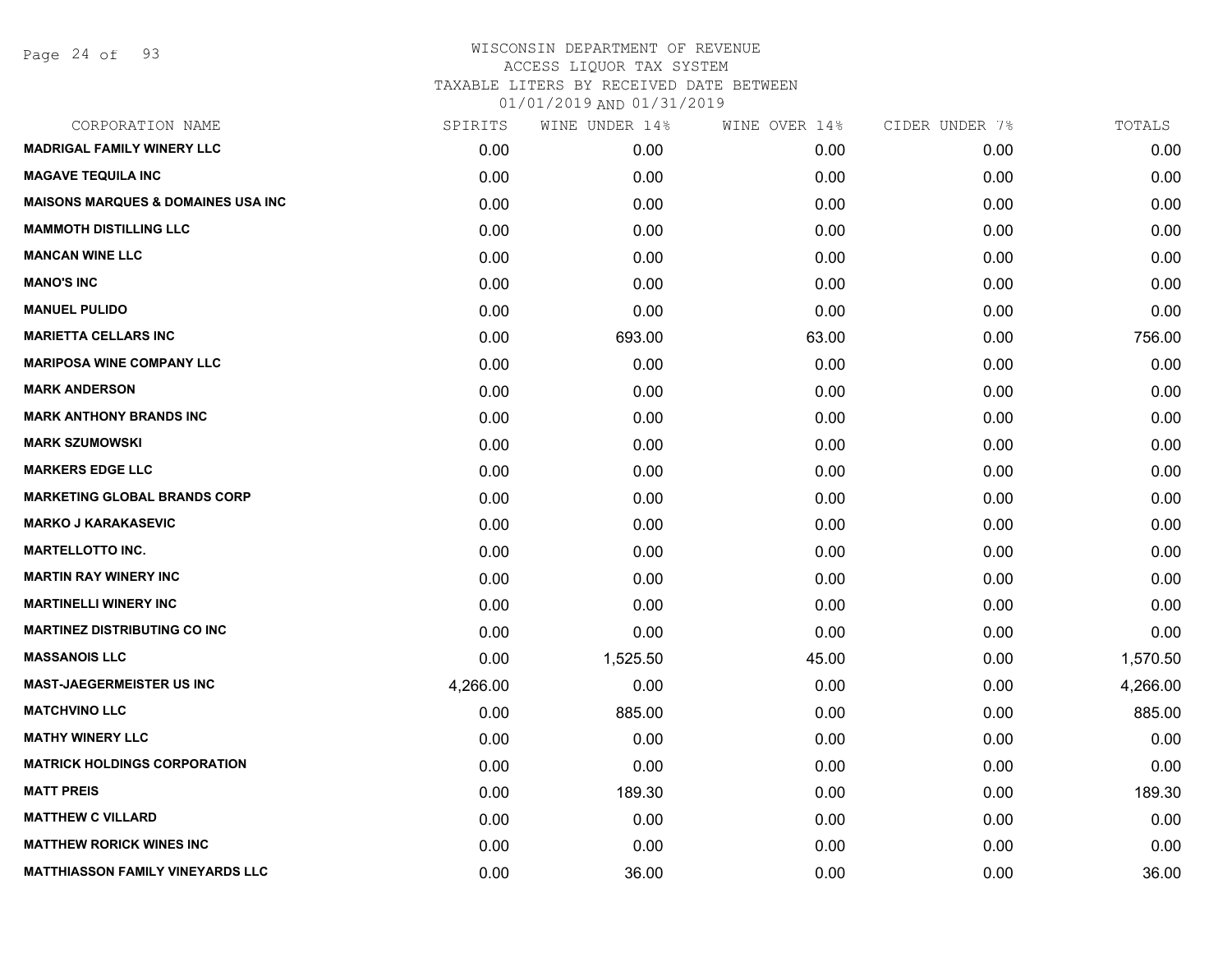Page 25 of 93

## WISCONSIN DEPARTMENT OF REVENUE ACCESS LIQUOR TAX SYSTEM TAXABLE LITERS BY RECEIVED DATE BETWEEN 01/01/2019 AND 01/31/2019

| CORPORATION NAME                         | SPIRITS   | WINE UNDER 14% | WINE OVER 14% | CIDER UNDER 7% | TOTALS    |
|------------------------------------------|-----------|----------------|---------------|----------------|-----------|
| <b>MAURITSON FAMILY WINERY</b>           | 0.00      | 0.00           | 0.00          | 0.00           | 0.00      |
| <b>MAYACAMAS VINEYARDS INC</b>           | 0.00      | 0.00           | 36.00         | 0.00           | 36.00     |
| <b>MAYNARD J KEENAN</b>                  | 0.00      | 0.00           | 0.00          | 0.00           | 0.00      |
| <b>MC CORMICK DISTILLING CO INC</b>      | 11,011.50 | 0.00           | 0.00          | 0.00           | 11,011.50 |
| <b>MCKENZIE'S BEVERAGES INC</b>          | 0.00      | 0.00           | 0.00          | 1,552.00       | 1,552.00  |
| <b>MCNAB RIDGE WINERY LLC</b>            | 0.00      | 0.00           | 0.00          | 0.00           | 0.00      |
| <b>MEDCO ATLANTIC INC</b>                | 0.00      | 0.00           | 0.00          | 0.00           | 0.00      |
| <b>MEIERS WINE CELLARS INC</b>           | 0.00      | 0.00           | 0.00          | 0.00           | 0.00      |
| <b>MENDOCINO WINE GROUP LLC</b>          | 0.00      | 558.00         | 243.00        | 0.00           | 801.00    |
| <b>MERCER WINE ESTATES LLC</b>           | 0.00      | 0.00           | 0.00          | 0.00           | 0.00      |
| <b>MERCHANT DU VIN CORPORATION</b>       | 0.00      | 0.00           | 0.00          | 302.83         | 302.83    |
| <b>MEREDITH VINEYARD ESTATE INC</b>      | 0.00      | 0.00           | 0.00          | 0.00           | 0.00      |
| <b>METEOR VINEYARD LLC</b>               | 0.00      | 0.00           | 0.00          | 0.00           | 0.00      |
| <b>METROWINE DISTRIBUTION CO INC</b>     | 0.00      | 0.00           | 0.00          | 0.00           | 0.00      |
| <b>METTLER WINES LLC</b>                 | 0.00      | 0.00           | 441.00        | 0.00           | 441.00    |
| <b>MEV CORPORATION</b>                   | 0.00      | 0.00           | 0.00          | 0.00           | 0.00      |
| <b>MEXCOR INC</b>                        | 259.94    | 0.00           | 0.00          | 0.00           | 259.94    |
| <b>MEYER CELLARS LLC</b>                 | 0.00      | 0.00           | 0.00          | 0.00           | 0.00      |
| <b>MHW LTD</b>                           | 15,645.45 | 17,244.00      | 7,399.50      | 0.00           | 40,288.95 |
| <b>MICHAEL HOUGH</b>                     | 0.00      | 3,555.72       | 815.22        | 0.00           | 4,370.94  |
| <b>MICHAEL SKURNIK WINES INC</b>         | 0.00      | 292.50         | 0.00          | 0.00           | 292.50    |
| <b>MICHEAL DASHE</b>                     | 0.00      | 225.00         | 252.00        | 0.00           | 477.00    |
| <b>MIDDLETON FAMILY WINES LLC</b>        | 0.00      | 0.00           | 0.00          | 0.00           | 0.00      |
| <b>MIDNIGHT CELLARS INC</b>              | 0.00      | 0.00           | 126.00        | 0.00           | 126.00    |
| <b>MID-OAK DISTILLERY INC</b>            | 0.00      | 0.00           | 0.00          | 0.00           | 0.00      |
| <b>MIGHTY SWELL COCKTAIL COMPANY LLC</b> | 0.00      | 0.00           | 0.00          | 0.00           | 0.00      |
| <b>MILBRANDT FAMILY WINES LLC</b>        | 0.00      | 729.00         | 18.00         | 0.00           | 747.00    |
| <b>MILE HIGH SPIRITS LLC</b>             | 0.00      | 0.00           | 0.00          | 0.00           | 0.00      |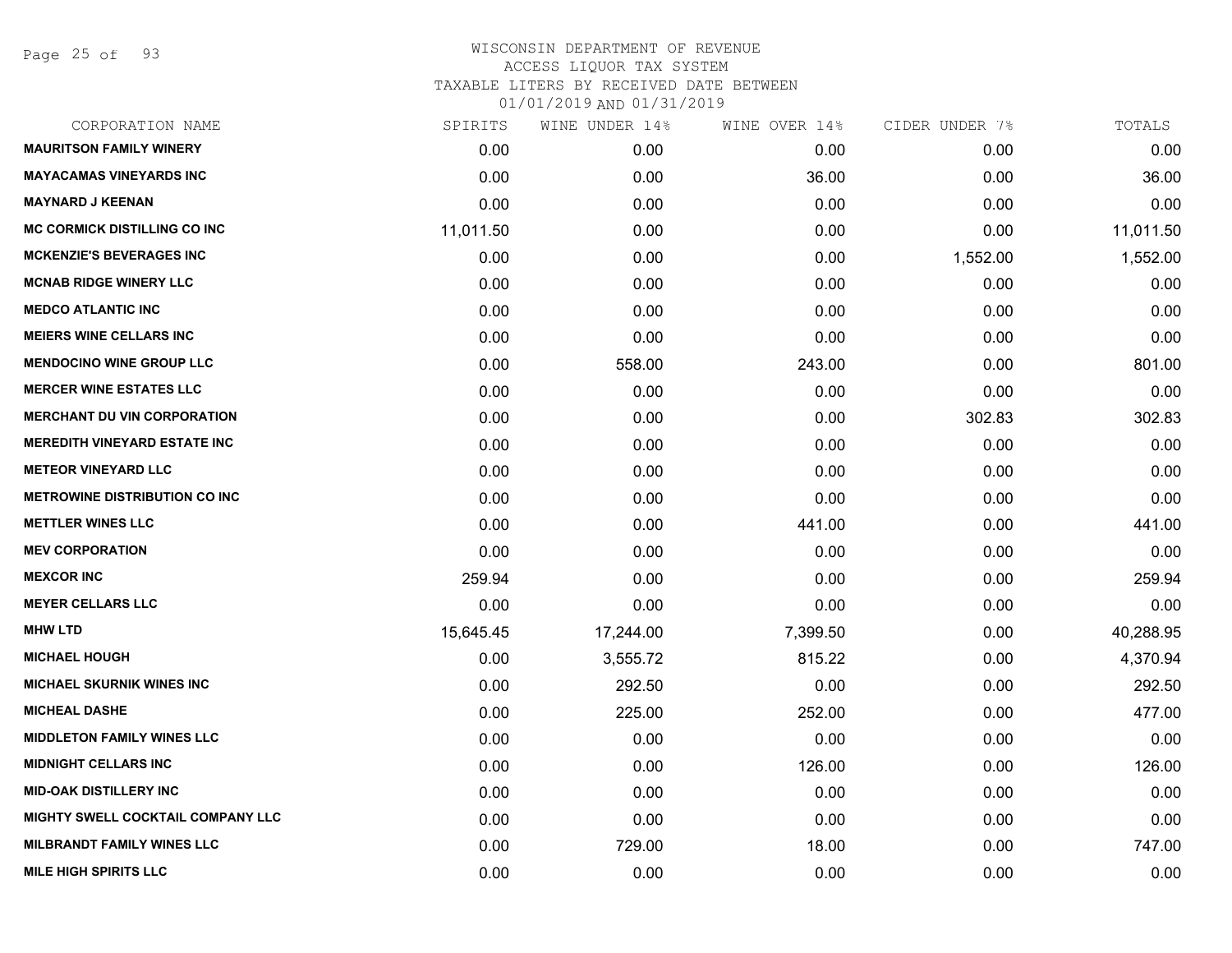Page 26 of 93

# WISCONSIN DEPARTMENT OF REVENUE ACCESS LIQUOR TAX SYSTEM

TAXABLE LITERS BY RECEIVED DATE BETWEEN

| CORPORATION NAME                                  | SPIRITS  | WINE UNDER 14% | WINE OVER 14% | CIDER UNDER 7% | TOTALS     |
|---------------------------------------------------|----------|----------------|---------------|----------------|------------|
| <b>MILLER SQUARED INC</b>                         | 0.00     | 0.00           | 0.00          | 0.00           | 0.00       |
| <b>MILLERCOORS LLC</b>                            | 0.00     | 0.00           | 0.00          | 295,900.60     | 295,900.60 |
| <b>MILTONS DISTRIBUTING CO INC</b>                | 0.00     | 3,424.40       | 108.00        | 0.00           | 3,532.40   |
| <b>MINER FAMILY WINERY LLC</b>                    | 0.00     | 0.00           | 0.00          | 0.00           | 0.00       |
| <b>MINNESOTAS FINEST FERMENTED PRODUCTS</b>       | 0.00     | 0.00           | 0.00          | 0.00           | 0.00       |
| <b>MIONETTO USA INC</b>                           | 0.00     | 4,438.37       | 0.00          | 0.00           | 4,438.37   |
| <b>MIRA WINERY LLC</b>                            | 0.00     | 0.00           | 0.00          | 0.00           | 0.00       |
| <b>MIRAMONT ESTATE VINEYARDS &amp; WINERY INC</b> | 0.00     | 0.00           | 0.00          | 0.00           | 0.00       |
| <b>MIRASOL WINE LLC</b>                           | 0.00     | 0.00           | 0.00          | 0.00           | 0.00       |
| <b>MIRER MANAGEMENT COMPANY LLC</b>               | 0.00     | 0.00           | 0.00          | 0.00           | 0.00       |
| <b>MIROSLAV IVANOV TCHOLAKOV</b>                  | 0.00     | 0.00           | 0.00          | 0.00           | 0.00       |
| <b>MISA IMPORTS INC</b>                           | 5,952.00 | 16,956.00      | 0.00          | 0.00           | 22,908.00  |
| <b>MISSISSIPPI RIVER DISTILLING COMPANY</b>       | 166.50   | 0.00           | 0.00          | 0.00           | 166.50     |
| <b>MISTARR WINE IMPORTERS</b>                     | 0.00     | 0.00           | 0.00          | 0.00           | 0.00       |
| <b>MODERN DEVELOPMENT COMPANY</b>                 | 0.00     | 0.00           | 0.00          | 0.00           | 0.00       |
| <b>MODERN SPIRITS LLC</b>                         | 0.00     | 0.00           | 0.00          | 0.00           | 0.00       |
| <b>MOET HENNESSY USA, INC.</b>                    | 0.00     | 0.00           | 0.00          | 0.00           | 0.00       |
| <b>MOLLYDOOKER INTERNATIONAL LLC</b>              | 0.00     | 0.00           | 207.00        | 0.00           | 207.00     |
| <b>MOLLY'S WINERY INC</b>                         | 0.00     | 18.00          | 0.00          | 0.00           | 18.00      |
| <b>MONICA NOGUES</b>                              | 0.00     | 0.00           | 0.00          | 0.00           | 0.00       |
| <b>MONSIEUR TOUTON SELECTION LTD / ORIGIN USA</b> | 0.00     | 0.00           | 0.00          | 0.00           | 0.00       |
| <b>MONTANERO MEZCAL LLC</b>                       | 0.00     | 0.00           | 0.00          | 0.00           | 0.00       |
| <b>MONTE CRISTO BLOCK IV LLC</b>                  | 0.00     | 0.00           | 0.00          | 0.00           | 0.00       |
| <b>MONTEREY WINE COMPANY LLC</b>                  | 0.00     | 882.00         | 0.00          | 0.00           | 882.00     |
| <b>MONTICELLO CELLARS INC</b>                     | 0.00     | 0.00           | 0.00          | 0.00           | 0.00       |
| <b>MONTINORE VINEYARDS LIMITED</b>                | 0.00     | 99.00          | 0.00          | 0.00           | 99.00      |
| <b>MOONRISE DISTILLERY INC</b>                    | 0.00     | 0.00           | 0.00          | 0.00           | 0.00       |
| <b>MORE THAN GRAPES, LLC</b>                      | 0.00     | 1,203.00       | 67.50         | 0.00           | 1,270.50   |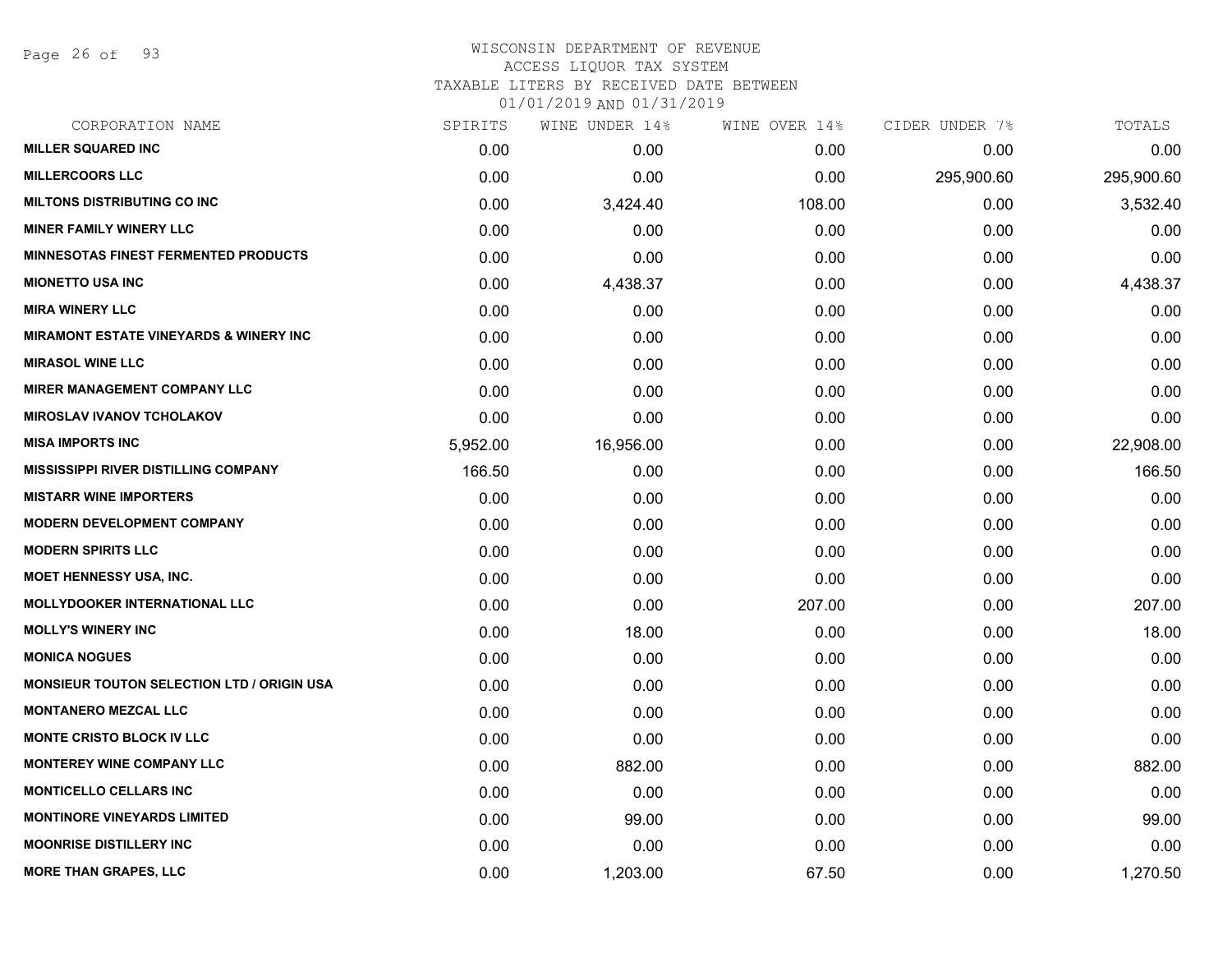Page 27 of 93

## WISCONSIN DEPARTMENT OF REVENUE ACCESS LIQUOR TAX SYSTEM TAXABLE LITERS BY RECEIVED DATE BETWEEN 01/01/2019 AND 01/31/2019

| CORPORATION NAME                                                                   | SPIRITS  | WINE UNDER 14% | WINE OVER 14% | CIDER UNDER 7% | TOTALS    |
|------------------------------------------------------------------------------------|----------|----------------|---------------|----------------|-----------|
| <b>MORGADO CELLARS LLC</b>                                                         | 0.00     | 0.00           | 0.00          | 0.00           | 0.00      |
| <b>MORGAN WINERY INC</b>                                                           | 0.00     | 0.00           | 63.00         | 0.00           | 63.00     |
| <b>MOUNT VEEDER FARMS LLC</b>                                                      | 0.00     | 0.00           | 0.00          | 0.00           | 0.00      |
| <b>MOUNTAIN VIEW VINTNERS LLC</b>                                                  | 0.00     | 0.00           | 0.00          | 0.00           | 0.00      |
| <b>MS WALKER INC</b>                                                               | 1,350.00 | 0.00           | 0.00          | 0.00           | 1,350.00  |
| <b>MUTUAL WHOLESALE LIQUOR INC</b>                                                 | 0.00     | 0.00           | 0.00          | 0.00           | 0.00      |
| <b>NAKED WINES LLC</b>                                                             | 0.00     | 0.00           | 0.00          | 0.00           | 0.00      |
| <b>NAPA VALLEY SPECIALTY WINES INC</b>                                             | 0.00     | 0.00           | 0.00          | 0.00           | 0.00      |
| <b>NATIONAL CONSUMER CREDIT GUARANTEE</b><br><b>ASSOCIATION OF CONNECTICUT INC</b> | 705.75   | 0.00           | 0.00          | 0.00           | 705.75    |
| NATURAL BEVERAGE INFUSIONS LLC                                                     | 0.00     | 0.00           | 0.00          | 0.00           | 0.00      |
| <b>NATURAL MERCHANTS INC</b>                                                       | 0.00     | 315.00         | 0.00          | 0.00           | 315.00    |
| <b>NATUREL WEST CORP</b>                                                           | 0.00     | 0.00           | 0.00          | 0.00           | 0.00      |
| <b>NAVARRO VINEYARDS, LLC</b>                                                      | 0.00     | 0.00           | 0.00          | 0.00           | 0.00      |
| <b>NBI ACQUISITION LLC</b>                                                         | 0.00     | 0.00           | 0.00          | 0.00           | 0.00      |
| <b>NDC SYSTEMS LP</b>                                                              | 4,593.00 | 77,925.00      | 4,053.00      | 0.00           | 86,571.00 |
| <b>NEGOCIANTS USA INC</b>                                                          | 0.00     | 0.00           | 0.00          | 0.00           | 0.00      |
| <b>NESTOR IMPORTS INC</b>                                                          | 0.00     | 342.00         | 144.00        | 0.00           | 486.00    |
| <b>NEW HOLLAND BREWING CO LLC</b>                                                  | 0.00     | 0.00           | 0.00          | 0.00           | 0.00      |
| <b>NEW MEXICO WINERIES INC</b>                                                     | 0.00     | 0.00           | 0.00          | 0.00           | 0.00      |
| <b>NEW PARROTT &amp; CO</b>                                                        | 0.00     | 5,481.00       | 504.00        | 0.00           | 5,985.00  |
| <b>NEW VAVIN INC</b>                                                               | 0.00     | 0.00           | 0.00          | 0.00           | 0.00      |
| NEW YORK MUTUAL TRADING CO INC                                                     | 0.00     | 0.00           | 0.00          | 0.00           | 0.00      |
| <b>NEXUS BRANDS LLC</b>                                                            | 0.00     | 0.00           | 90.00         | 0.00           | 90.00     |
| <b>NICHE IMPORT CO</b>                                                             | 0.00     | 0.00           | 0.00          | 0.00           | 0.00      |
| <b>NICHOLAS KARAVIDAS</b>                                                          | 0.00     | 0.00           | 0.00          | 0.00           | 0.00      |
| NIEBAUM-COPPOLA ESTATE WINERY LP                                                   | 0.00     | 27.00          | 0.00          | 0.00           | 27.00     |
| <b>NLV TEQUILA BOTTLING LLC</b>                                                    | 495.00   | 0.00           | 0.00          | 0.00           | 495.00    |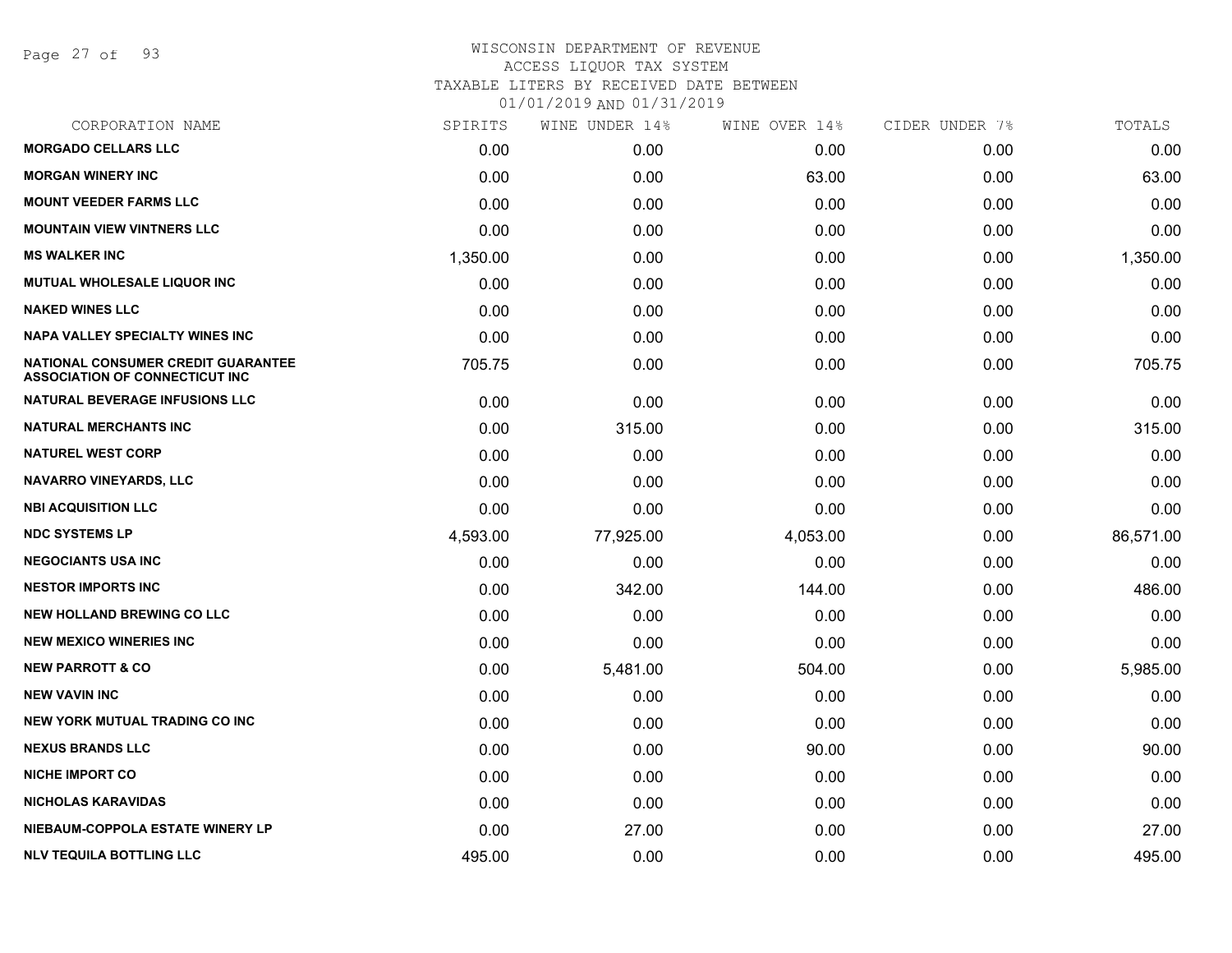Page 28 of 93

## WISCONSIN DEPARTMENT OF REVENUE ACCESS LIQUOR TAX SYSTEM TAXABLE LITERS BY RECEIVED DATE BETWEEN 01/01/2019 AND 01/31/2019

| CORPORATION NAME                        | SPIRITS  | WINE UNDER 14% | WINE OVER 14% | CIDER UNDER 7% | TOTALS   |
|-----------------------------------------|----------|----------------|---------------|----------------|----------|
| <b>NO. 12 CIDER HOUSE LLC</b>           | 0.00     | 0.00           | 0.00          | 0.00           | 0.00     |
| <b>NOLET SPIRITS USA INC</b>            | 0.00     | 0.00           | 0.00          | 0.00           | 0.00     |
| <b>NORTH SHORE DISTILLERY LLC</b>       | 0.00     | 0.00           | 0.00          | 0.00           | 0.00     |
| <b>NORTHERN EMPIRE LLC</b>              | 0.00     | 0.00           | 0.00          | 0.00           | 0.00     |
| <b>NOVA WINES, INC.</b>                 | 0.00     | 36.00          | 9.00          | 0.00           | 45.00    |
| <b>NOW WINE IMPORTS INC</b>             | 0.00     | 0.00           | 0.00          | 0.00           | 0.00     |
| <b>NUCCIO &amp; WISE</b>                | 0.00     | 0.00           | 0.00          | 0.00           | 0.00     |
| <b>NV AWG LTD</b>                       | 0.00     | 0.00           | 18.75         | 0.00           | 18.75    |
| <b>NW WINE COMPANY LLC</b>              | 0.00     | 0.00           | 252.00        | 0.00           | 252.00   |
| OAK RIDGE WINERY LLC                    | 0.00     | 3,186.00       | 1,071.00      | 0.00           | 4,257.00 |
| <b>OLD BRIDGE CELLARS</b>               | 0.00     | 1,793.40       | 468.00        | 0.00           | 2,261.40 |
| <b>OLD ELK HOLDINGS LLC</b>             | 0.00     | 0.00           | 0.00          | 0.00           | 0.00     |
| OLE SMOKY DISTILLERY LLC                | 6,498.00 | 0.00           | 0.00          | 0.00           | 6,498.00 |
| <b>OLIVER WINE COMPANY INC</b>          | 0.00     | 1,260.00       | 0.00          | 0.00           | 1,260.00 |
| ONE TRUE VINE LLC                       | 0.00     | 0.00           | 0.00          | 0.00           | 0.00     |
| O'NEILL BEVERAGES CO LLC                | 0.00     | 3,852.00       | 189.00        | 0.00           | 4,041.00 |
| <b>OPICI IMPORT COMPANY</b>             | 182.25   | 1,494.00       | 252.00        | 0.00           | 1,928.25 |
| <b>OPOLO WINES LP</b>                   | 0.00     | 0.00           | 0.00          | 0.00           | 0.00     |
| <b>OPUS ONE WINERY LLC</b>              | 0.00     | 0.00           | 0.00          | 0.00           | 0.00     |
| ORCA PROPERTIES LLC                     | 0.00     | 0.00           | 0.00          | 0.00           | 0.00     |
| <b>OREGON BREWING COMPANY INC</b>       | 43.97    | 0.00           | 0.00          | 0.00           | 43.97    |
| ORVINO IMPORTS & DISTRIBUTING INC       | 0.00     | 0.00           | 0.00          | 0.00           | 0.00     |
| <b>O'SHAUGHNESSY DEL OSO LLC</b>        | 0.00     | 0.00           | 0.00          | 0.00           | 0.00     |
| <b>OSKAR BLUES BREWERY, LLC</b>         | 0.00     | 0.00           | 0.00          | 0.00           | 0.00     |
| <b>OWEN ROE LLC</b>                     | 0.00     | 531.00         | 27.00         | 0.00           | 558.00   |
| <b>PABST HOLDINGS LLC</b>               | 0.00     | 0.00           | 0.00          | 0.00           | 0.00     |
| <b>PACIFIC EDGE MARKETING GROUP INC</b> | 295.50   | 0.00           | 0.00          | 0.00           | 295.50   |
| PACIFIC INTERNATIONAL LIQUOR INC        | 0.00     | 0.00           | 218.16        | 0.00           | 218.16   |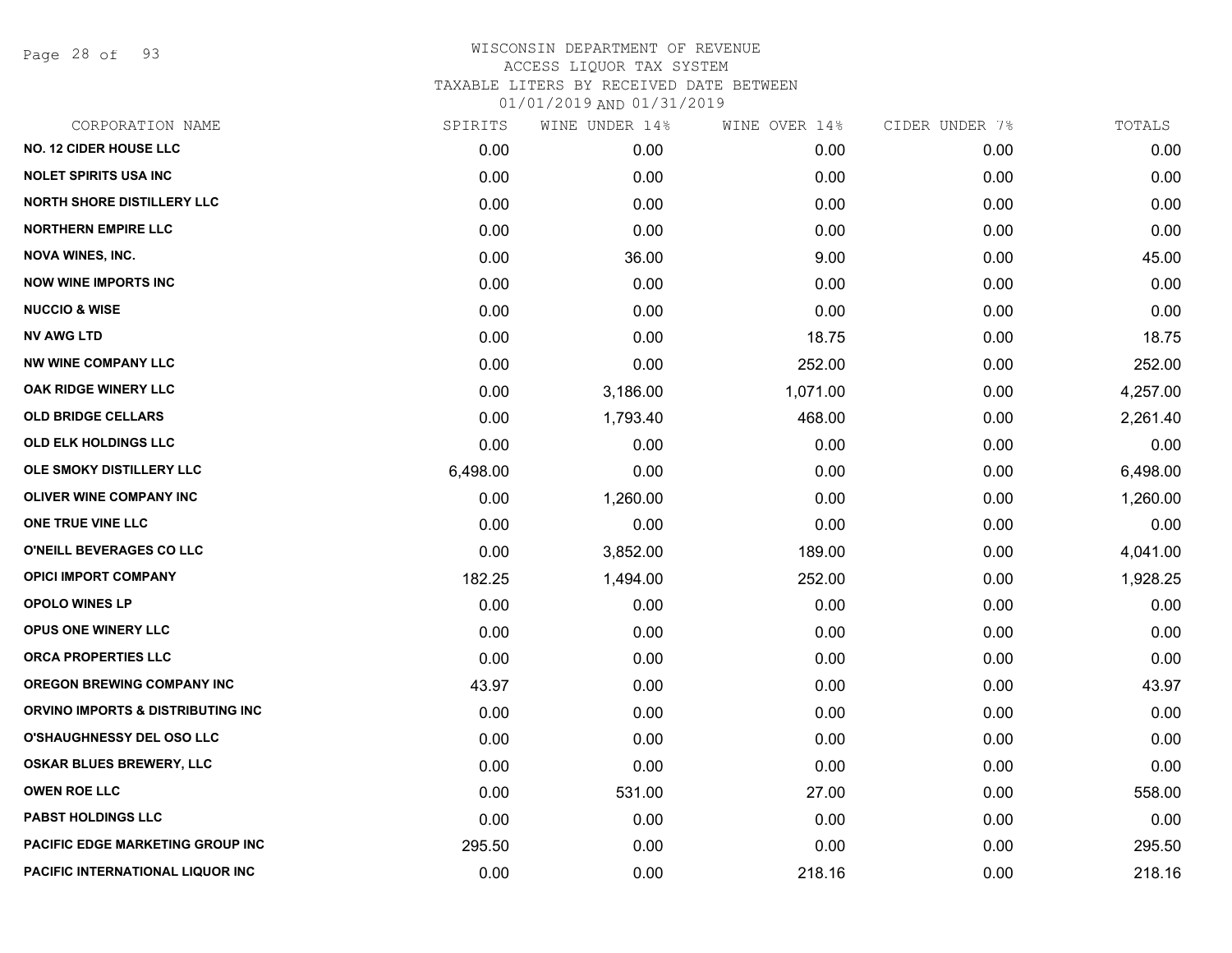Page 29 of 93

#### WISCONSIN DEPARTMENT OF REVENUE ACCESS LIQUOR TAX SYSTEM TAXABLE LITERS BY RECEIVED DATE BETWEEN

| CORPORATION NAME                     | SPIRITS    | WINE UNDER 14% | WINE OVER 14% | CIDER UNDER 7% | TOTALS     |
|--------------------------------------|------------|----------------|---------------|----------------|------------|
| <b>PAHLMEYER LLC</b>                 | 0.00       | 0.00           | 0.00          | 0.00           | 0.00       |
| <b>PALI WINE COMPANY LP</b>          | 0.00       | 0.00           | 0.00          | 0.00           | 0.00       |
| PALM BAY INTERNATIONAL INC           | 153.00     | 15,942.36      | 345.00        | 0.00           | 16,440.36  |
| <b>PAMELA FRYE</b>                   | 0.00       | 0.00           | 0.00          | 0.00           | 0.00       |
| <b>PAMPA BEVERAGES LLC</b>           | 0.00       | 0.00           | 0.00          | 0.00           | 0.00       |
| <b>PANTHER CREEK CELLARS LLC</b>     | 0.00       | 0.00           | 0.00          | 0.00           | 0.00       |
| PARAGON VINEYARD CO INC              | 0.00       | 0.00           | 0.00          | 0.00           | 0.00       |
| <b>PARK STREET IMPORTS LLC</b>       | 6,814.50   | 3,060.00       | 0.00          | 0.00           | 9,874.50   |
| PARK WINE COMPANY INC                | 0.00       | 252.00         | 63.00         | 0.00           | 315.00     |
| <b>PARKER STATION INC</b>            | 0.00       | 63.00          | 711.00        | 0.00           | 774.00     |
| PASEK CELLARS WINERY INC             | 0.00       | 504.00         | 0.00          | 0.00           | 504.00     |
| <b>PAT WINES LLC</b>                 | 0.00       | 0.00           | 0.00          | 0.00           | 0.00       |
| <b>PATERNO IMPORTS LTD</b>           | 588.00     | 4,146.00       | 2,568.60      | 0.00           | 7,302.60   |
| <b>PATRICIO C MATA</b>               | 0.00       | 0.00           | 0.00          | 0.00           | 0.00       |
| <b>PATRON SPIRITS COMPANY</b>        | 19,244.40  | 0.00           | 0.00          | 0.00           | 19,244.40  |
| PAUL HOBBS IMPORTS INC               | 0.00       | 0.00           | 0.00          | 0.00           | 0.00       |
| <b>PAUL HOBBS WINERY LP</b>          | 0.00       | 0.00           | 0.00          | 0.00           | 0.00       |
| <b>PAVI WINES LLC</b>                | 0.00       | 0.00           | 0.00          | 0.00           | 0.00       |
| <b>PAWEL LATO</b>                    | 0.00       | 0.00           | 0.00          | 0.00           | 0.00       |
| PEACHY CANYON WINERY                 | 0.00       | 0.00           | 0.00          | 0.00           | 0.00       |
| PEJU FAMILY OPERATING PARTNERSHIP LP | 0.00       | 0.00           | 0.00          | 0.00           | 0.00       |
| PENROSE HILL, LIMITED                | 0.00       | 0.00           | 0.00          | 0.00           | 0.00       |
| PEPPER BRIDGE WINERY LLC             | 0.00       | 0.00           | 0.00          | 0.00           | 0.00       |
| PERNOD RICARD USA LLC                | 209,257.25 | 32,921.30      | 405.00        | 0.00           | 242,583.55 |
| PETER ANDREW LLC                     | 0.00       | 0.00           | 0.00          | 0.00           | 0.00       |
| <b>PETER ROSBACK</b>                 | 0.00       | 60.00          | 0.00          | 0.00           | 60.00      |
| PETERSON WINERY LLC                  | 0.00       | 0.00           | 0.00          | 0.00           | 0.00       |
| PETIT HAMEAU LLC                     | 0.00       | 94.50          | 0.00          | 0.00           | 94.50      |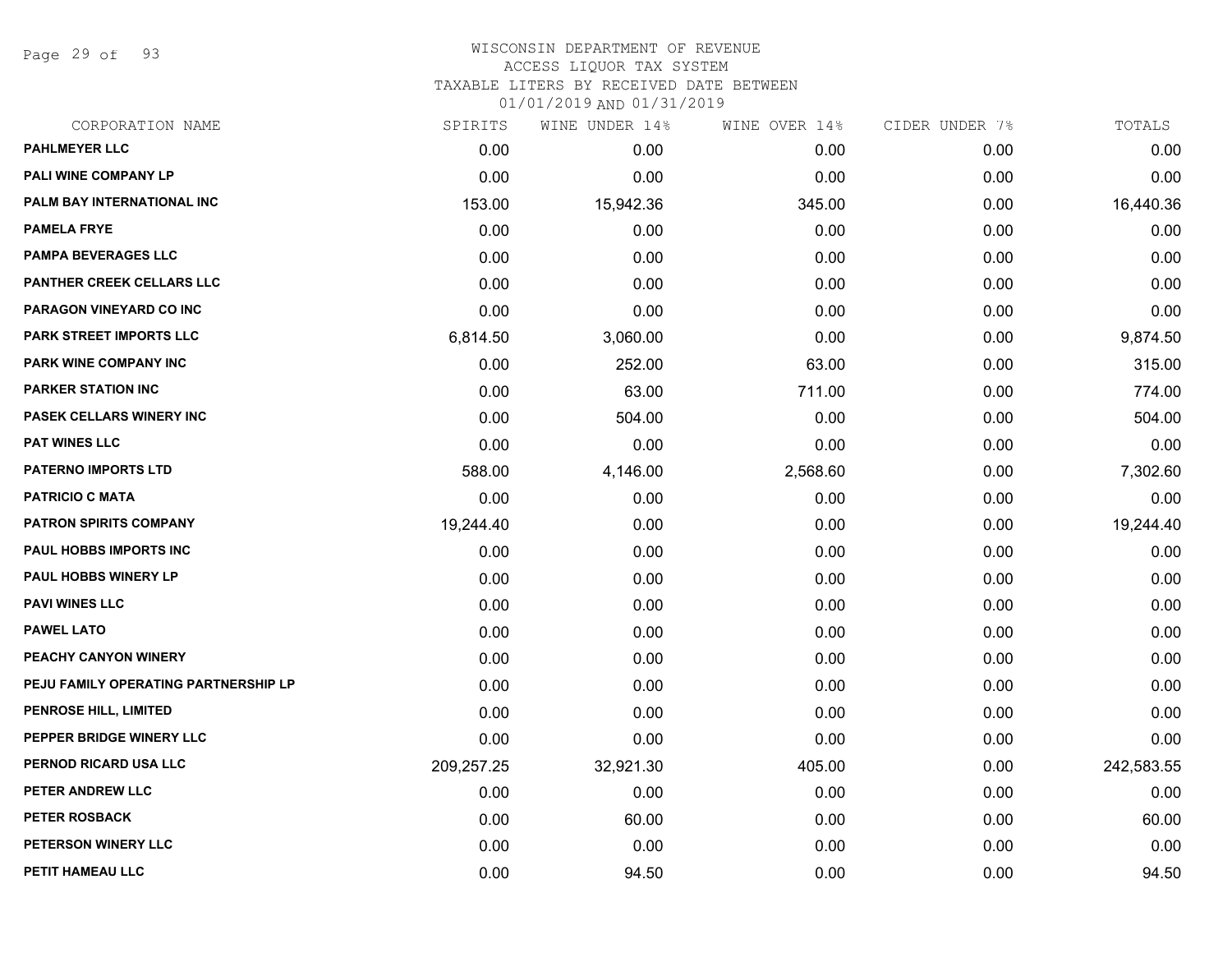Page 30 of 93

# WISCONSIN DEPARTMENT OF REVENUE ACCESS LIQUOR TAX SYSTEM TAXABLE LITERS BY RECEIVED DATE BETWEEN

| CORPORATION NAME                     | SPIRITS | WINE UNDER 14% | WINE OVER 14% | CIDER UNDER 7% | TOTALS    |
|--------------------------------------|---------|----------------|---------------|----------------|-----------|
| <b>PHILIP LAROCCA</b>                | 0.00    | 0.00           | 0.00          | 0.00           | 0.00      |
| PHILIP TOGNI VINEYARD LP             | 0.00    | 90.00          | 13.50         | 0.00           | 103.50    |
| PHILLIP STEINSCHREIBER               | 0.00    | 0.00           | 0.00          | 0.00           | 0.00      |
| <b>PHILLIPS FARMS LLC</b>            | 0.00    | 378.00         | 4,293.00      | 0.00           | 4,671.00  |
| PHUSION PROJECTS LLC                 | 0.00    | 0.00           | 0.00          | 0.00           | 0.00      |
| PICNIC WINE COMPANY LLC              | 0.00    | 0.00           | 0.00          | 0.00           | 0.00      |
| PIEDMONT DISTILLERS INC              | 171.75  | 0.00           | 0.00          | 0.00           | 171.75    |
| <b>PINA CELLARS LP</b>               | 0.00    | 0.00           | 0.00          | 0.00           | 0.00      |
| PINE RIDGE WINERY LLC                | 0.00    | 36.00          | 684.00        | 0.00           | 720.00    |
| PLATA WINE PARTNERS LLC              | 0.00    | 0.00           | 0.00          | 0.00           | 0.00      |
| PLUME RIDGE IRREVOCABLE TRUST        | 0.00    | 234.00         | 0.00          | 0.00           | 234.00    |
| POPCORN DESIGN LLC                   | 0.00    | 0.00           | 0.00          | 0.00           | 0.00      |
| <b>POPCORN SUTTON DISTILLING LLC</b> | 0.00    | 0.00           | 0.00          | 0.00           | 0.00      |
| PORT WASHINGTON IMPORTS LLC          | 0.00    | 6.75           | 1.50          | 0.00           | 8.25      |
| PORTOVINO LLC                        | 0.00    | 1,542.50       | 36.00         | 0.00           | 1,578.50  |
| <b>POST WINERY INC</b>               | 0.00    | 0.00           | 0.00          | 0.00           | 0.00      |
| POUR MANAGEMENT LLC                  | 0.00    | 0.00           | 0.00          | 0.00           | 0.00      |
| PRAGER WINERY & PORT WORKS, INC.     | 0.00    | 0.00           | 0.00          | 0.00           | 0.00      |
| <b>PRECEPT BRANDS LLC</b>            | 0.00    | 20,256.00      | 2,772.00      | 0.00           | 23,028.00 |
| PREMIER WINE GROUP, LLC              | 0.00    | 0.00           | 0.00          | 0.00           | 0.00      |
| PREMIERE DISTILLERY LLC              | 0.00    | 0.00           | 0.00          | 0.00           | 0.00      |
| PREMIUM PORT WINES INC               | 0.00    | 0.00           | 87.00         | 0.00           | 87.00     |
| PRESQU'ILE WINERY                    | 0.00    | 0.00           | 0.00          | 0.00           | 0.00      |
| <b>PRESTIGE IMPORTS LLC</b>          | 0.00    | 0.00           | 0.00          | 0.00           | 0.00      |
| PRESTIGE WINE IMPORTS CORP           | 0.00    | 9,280.46       | 0.00          | 0.00           | 9,280.46  |
| PRICHARDS DISTILLERY INC             | 0.00    | 0.00           | 0.00          | 0.00           | 0.00      |
| PRIDE MOUNTAIN VINEYARDS LLC         | 0.00    | 0.00           | 0.00          | 0.00           | 0.00      |
| PROLETARIAT WINE COMPANY, LLC        | 0.00    | 0.00           | 0.00          | 0.00           | 0.00      |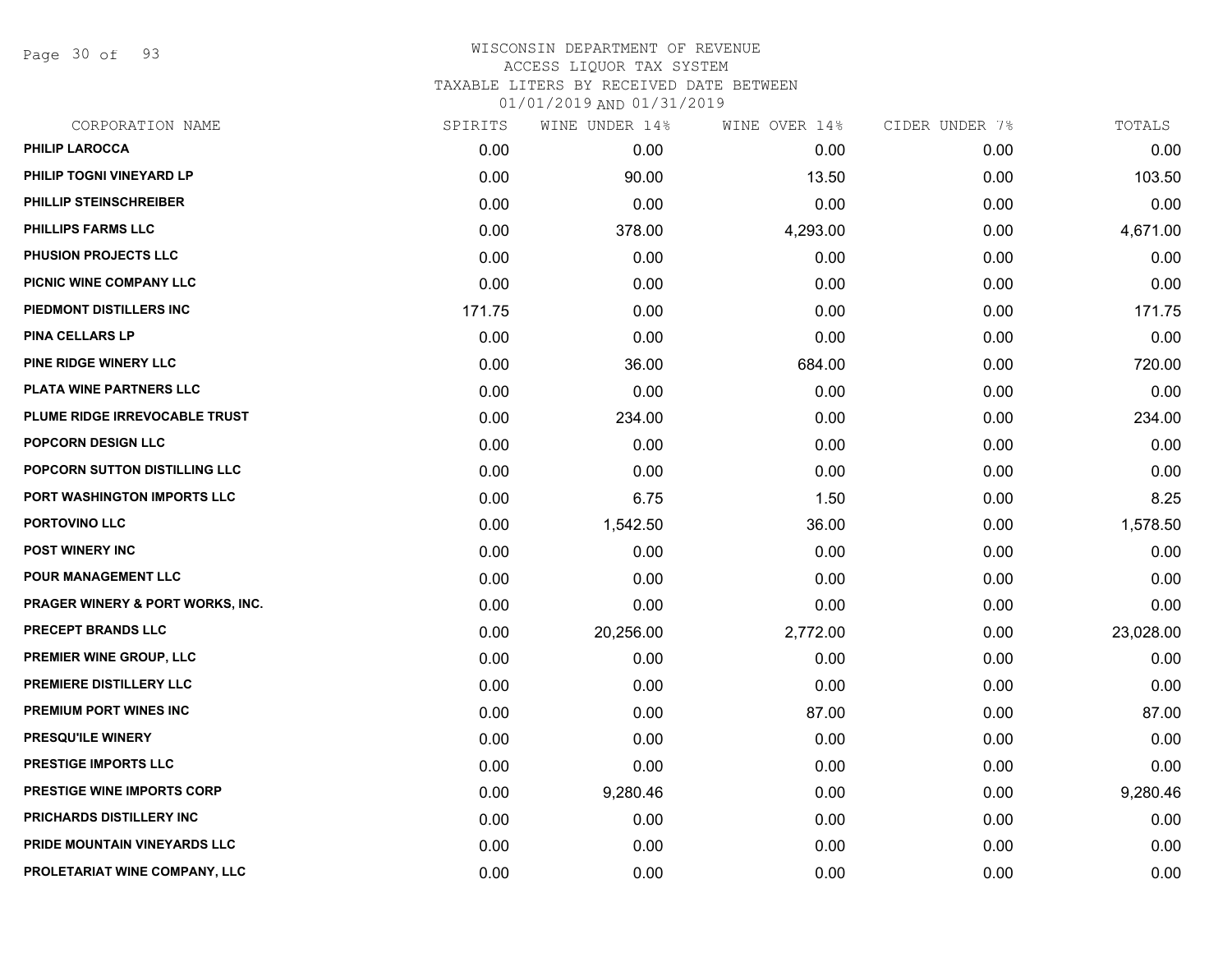Page 31 of 93

## WISCONSIN DEPARTMENT OF REVENUE ACCESS LIQUOR TAX SYSTEM TAXABLE LITERS BY RECEIVED DATE BETWEEN

| CORPORATION NAME                     | SPIRITS    | WINE UNDER 14% | WINE OVER 14% | CIDER UNDER 7% | TOTALS     |
|--------------------------------------|------------|----------------|---------------|----------------|------------|
| <b>PRO-LIQUITECH LLC</b>             | 0.00       | 0.00           | 0.00          | 0.00           | 0.00       |
| <b>PROOF ARTISAN DISTILLERS, LLC</b> | 0.00       | 0.00           | 0.00          | 0.00           | 0.00       |
| <b>PROST BEVERAGE COMPANY LLC</b>    | 0.00       | 0.00           | 0.00          | 0.00           | 0.00       |
| <b>PROXIMO SPIRITS INC</b>           | 116,599.50 | 0.00           | 0.00          | 0.00           | 116,599.50 |
| PUENTE-INTERNACIONAL INC             | 0.00       | 0.00           | 0.00          | 0.00           | 0.00       |
| PURPLE WINE COMPANY LLC              | 0.00       | 1,054.50       | 252.00        | 0.00           | 1,306.50   |
| <b>QUADY SOUTH WINERY LLC</b>        | 0.00       | 0.00           | 0.00          | 0.00           | 0.00       |
| <b>QUATERNA LLC</b>                  | 0.00       | 0.00           | 0.00          | 0.00           | 0.00       |
| QUILCEDA CREEK VINTNERS INC          | 0.00       | 0.00           | 0.00          | 0.00           | 0.00       |
| <b>QUINTESSENTIAL LLC</b>            | 0.00       | 1,926.00       | 705.00        | 0.00           | 2,631.00   |
| <b>R &amp; G SCHATZ FARMS INC</b>    | 0.00       | 606.01         | 462.99        | 0.00           | 1,069.00   |
| <b>R &amp; M BRANDS INC</b>          | 1,059.00   | 1,032.00       | 18.00         | 0.00           | 2,109.00   |
| <b>RH KEENAN CO</b>                  | 0.00       | 0.00           | 0.00          | 0.00           | 0.00       |
| <b>RABBIT HOLE SPIRITS LLC</b>       | 0.00       | 0.00           | 0.00          | 0.00           | 0.00       |
| <b>RACINE WINE CO LLC</b>            | 0.00       | 271.00         | 0.00          | 0.00           | 271.00     |
| <b>RADIO-COTEAU WINE CELLARS LLC</b> | 0.00       | 0.00           | 0.00          | 0.00           | 0.00       |
| <b>RAMEY WINE CELLARS INC</b>        | 0.00       | 0.00           | 139.50        | 0.00           | 139.50     |
| <b>RANSOM SPIRITS LLC</b>            | 11.36      | 0.00           | 14.31         | 0.00           | 25.67      |
| <b>RAYMOND SIGNORELLO</b>            | 0.00       | 0.00           | 0.00          | 0.00           | 0.00       |
| <b>RB WINE ASSOCIATES LLC</b>        | 0.00       | 99.00          | 0.00          | 0.00           | 99.00      |
| <b>RBZ VINEYARDS LLC</b>             | 0.00       | 0.00           | 0.00          | 0.00           | 0.00       |
| <b>RED CAR WINE COMPANY LLC</b>      | 0.00       | 0.00           | 0.00          | 0.00           | 0.00       |
| <b>RED TAIL RIDGE INC</b>            | 0.00       | 0.00           | 0.00          | 0.00           | 0.00       |
| <b>REDEMPTION SPIRITS LLC</b>        | 3,600.00   | 0.00           | 0.00          | 0.00           | 3,600.00   |
| <b>REDWOOD SPIRITS INC</b>           | 0.00       | 0.00           | 0.00          | 0.00           | 0.00       |
| <b>REGAL WINE IMPORTS INC</b>        | 0.00       | 657.00         | 0.00          | 0.00           | 657.00     |
| <b>REMY COINTREAU AMERIQUE USA</b>   | 608.30     | 0.00           | 0.00          | 0.00           | 608.30     |
| <b>REN ACQUISITION INC</b>           | 0.00       | 0.00           | 0.00          | 0.00           | 0.00       |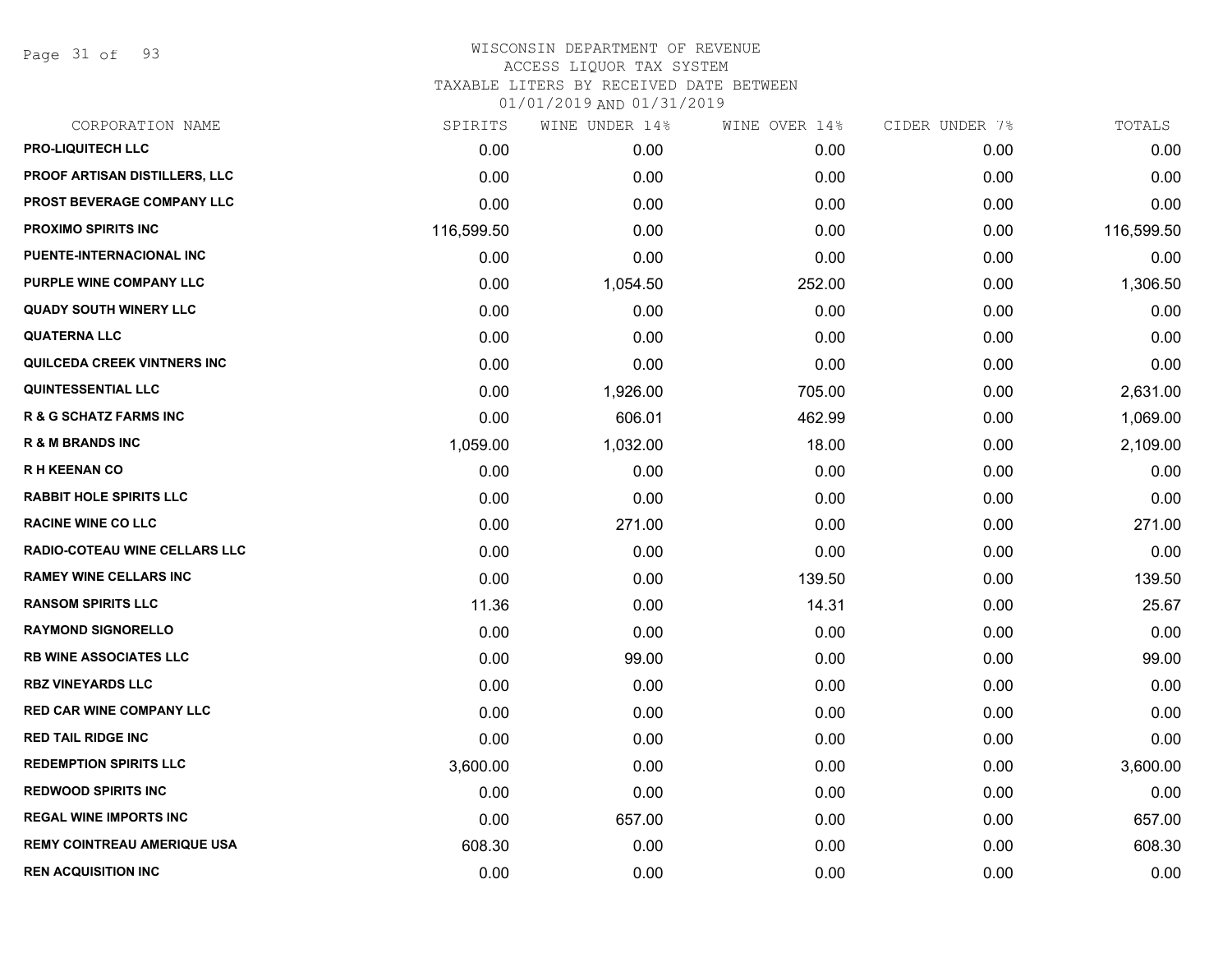Page 32 of 93

### WISCONSIN DEPARTMENT OF REVENUE ACCESS LIQUOR TAX SYSTEM TAXABLE LITERS BY RECEIVED DATE BETWEEN

| CORPORATION NAME                                 | SPIRITS | WINE UNDER 14% | WINE OVER 14% | CIDER UNDER 7% | TOTALS   |
|--------------------------------------------------|---------|----------------|---------------|----------------|----------|
| <b>RENO G FARINELLI &amp; JOSEF H SHEBL</b>      | 0.00    | 0.00           | 62.99         | 0.00           | 62.99    |
| <b>RENT A BBQ</b>                                | 0.00    | 0.00           | 0.00          | 660.25         | 660.25   |
| <b>RESERVA WINES LLC</b>                         | 0.00    | 0.00           | 0.00          | 0.00           | 0.00     |
| <b>REVELRY VINTNERS LLC</b>                      | 0.00    | 0.00           | 0.00          | 0.00           | 0.00     |
| <b>REYNOLDS CREATIVE PRODUCTS INC</b>            | 0.00    | 0.00           | 0.00          | 0.00           | 0.00     |
| <b>RGI BRANDS LLC</b>                            | 216.00  | 0.00           | 0.00          | 0.00           | 216.00   |
| <b>RHYS VINEYARDS LLC</b>                        | 0.00    | 0.00           | 0.00          | 0.00           | 0.00     |
| <b>RICHARD STELTZNER</b>                         | 0.00    | 0.00           | 0.00          | 0.00           | 0.00     |
| <b>RIDGE VINEYARDS INC</b>                       | 0.00    | 0.00           | 0.00          | 0.00           | 0.00     |
| <b>RIGHT BEE LLC</b>                             | 0.00    | 0.00           | 0.00          | 0.00           | 0.00     |
| <b>RO SALES &amp; DISTRIBUTION SERVICES INC.</b> | 0.00    | 0.00           | 0.00          | 0.00           | 0.00     |
| <b>RO SALES &amp; DISTRIBUTION SERVICES INC.</b> | 0.00    | 3,330.00       | 0.00          | 0.00           | 3,330.00 |
| <b>ROBERT A CUTTER</b>                           | 0.00    | 13.50          | 0.00          | 0.00           | 13.50    |
| <b>ROBERT DENNIS HAYES</b>                       | 0.00    | 0.00           | 0.00          | 0.00           | 0.00     |
| <b>ROBERT J GROSS</b>                            | 0.00    | 0.00           | 0.00          | 0.00           | 0.00     |
| <b>ROBERT L HUDSON</b>                           | 0.00    | 0.00           | 0.00          | 0.00           | 0.00     |
| <b>ROBERT YOUNG ESTATE WINERY LLC</b>            | 0.00    | 0.00           | 0.00          | 0.00           | 0.00     |
| <b>ROCK SAKE LLC</b>                             | 0.00    | 0.00           | 0.00          | 0.00           | 0.00     |
| <b>ROCK WALL WINE COMPANY INC</b>                | 0.00    | 0.00           | 0.00          | 0.00           | 0.00     |
| <b>ROCKWOOD &amp; HINES IMPORTERS INC.</b>       | 0.00    | 0.00           | 0.00          | 0.00           | 0.00     |
| <b>ROMBAUER VINEYARDS INC</b>                    | 0.00    | 0.00           | 0.00          | 0.00           | 0.00     |
| <b>RONALD J WICKER</b>                           | 0.00    | 0.00           | 0.00          | 0.00           | 0.00     |
| <b>RONALD T RUBIN</b>                            | 0.00    | 0.00           | 0.00          | 0.00           | 0.00     |
| <b>ROOTS RUN DEEP LLC</b>                        | 0.00    | 0.00           | 0.00          | 0.00           | 0.00     |
| <b>ROSE CITY DISTILLING CO.</b>                  | 0.00    | 0.00           | 0.00          | 0.00           | 0.00     |
| <b>ROSE IMPORTING &amp; DISTRIBUTING LLC</b>     | 0.00    | 144.00         | 0.00          | 0.00           | 144.00   |
| <b>ROSENTHAL WINE MERCHANT NY LTD</b>            | 0.00    | 0.00           | 0.00          | 0.00           | 0.00     |
| <b>ROSS PANGERE</b>                              | 0.00    | 0.00           | 0.00          | 0.00           | 0.00     |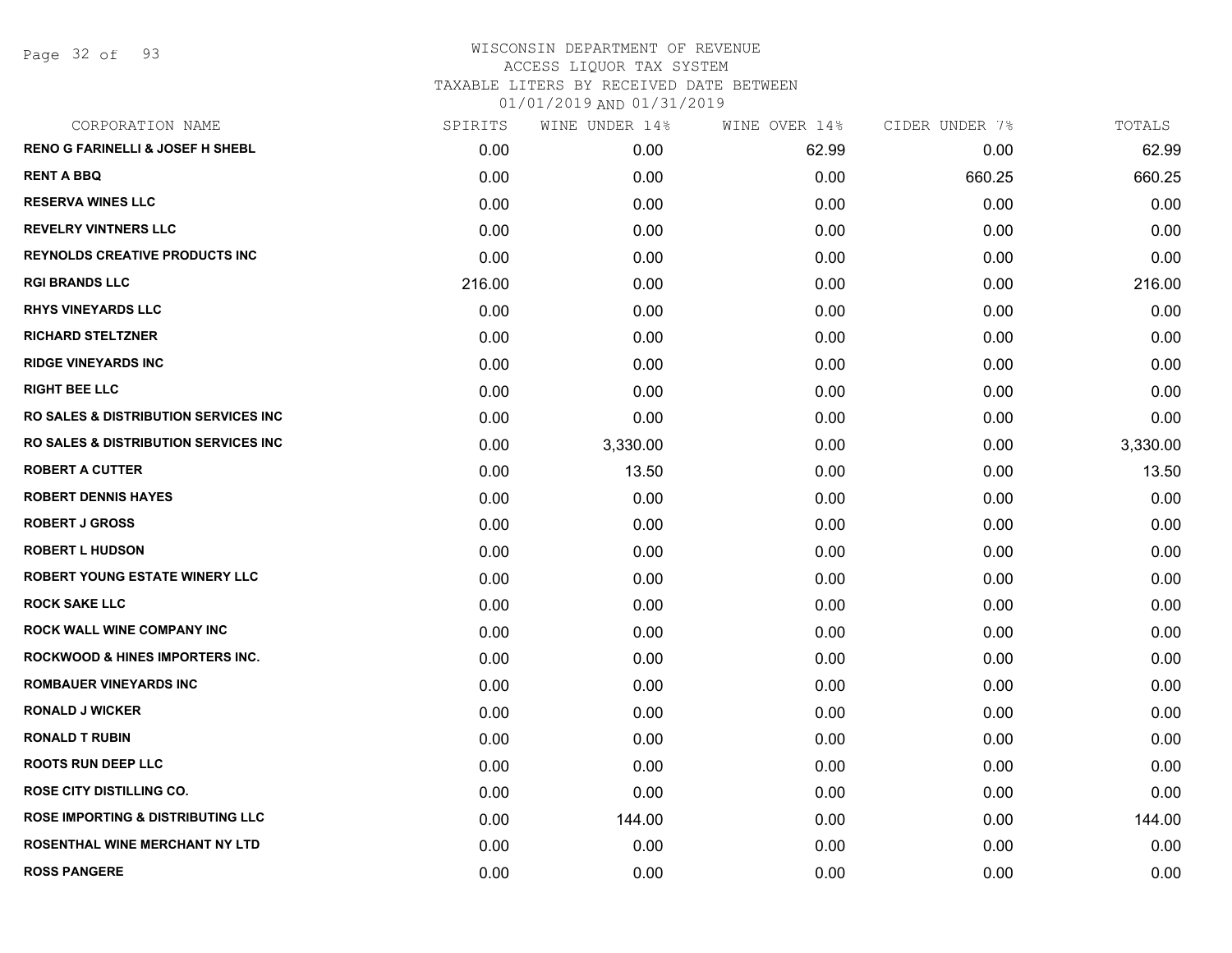Page 33 of 93

# WISCONSIN DEPARTMENT OF REVENUE

# ACCESS LIQUOR TAX SYSTEM

TAXABLE LITERS BY RECEIVED DATE BETWEEN

| CORPORATION NAME                           | SPIRITS  | WINE UNDER 14% | WINE OVER 14% | CIDER UNDER 7% | TOTALS    |
|--------------------------------------------|----------|----------------|---------------|----------------|-----------|
| <b>ROTTA WINERY LLC</b>                    | 0.00     | 0.00           | 0.00          | 0.00           | 0.00      |
| <b>ROUND HILL CELLARS</b>                  | 0.00     | 918.00         | 756.00        | 0.00           | 1,674.00  |
| <b>ROUND POND ESTATE LLC</b>               | 0.00     | 0.00           | 0.00          | 0.00           | 0.00      |
| <b>ROYAL WINE CORPORATION</b>              | 0.00     | 3,051.00       | 0.00          | 0.00           | 3,051.00  |
| <b>RUBISSOW FAMILY WINES LLC</b>           | 0.00     | 0.00           | 0.00          | 0.00           | 0.00      |
| RUSH CREEK DISTILLING, LLC                 | 270.00   | 0.00           | 0.00          | 0.00           | 270.00    |
| RUSSIAN STANDARD VODKA (USA) INC           | 4,615.50 | 1,014.00       | 0.00          | 0.00           | 5,629.50  |
| <b>RWG USA LLC</b>                         | 0.00     | 0.00           | 0.00          | 0.00           | 0.00      |
| <b>RYAN E ROARK</b>                        | 0.00     | 0.00           | 0.00          | 0.00           | 0.00      |
| <b>SLJ GROUP INC</b>                       | 0.00     | 15,987.76      | 7,168.52      | 0.00           | 23,156.28 |
| <b>SAGAMORE WHISKEY LLC</b>                | 0.00     | 0.00           | 0.00          | 0.00           | 0.00      |
| <b>SAKEONE CORPORATION</b>                 | 0.00     | 187.80         | 300.60        | 0.00           | 488.40    |
| <b>SALOON SPIRITS LLC</b>                  | 0.00     | 0.00           | 0.00          | 0.00           | 0.00      |
| <b>SALVESTRIN WINE CO LLC</b>              | 0.00     | 0.00           | 0.00          | 0.00           | 0.00      |
| <b>SAMUEL P BAXTER</b>                     | 0.00     | 0.00           | 0.00          | 0.00           | 0.00      |
| <b>SAN ANTONIO WINERY INC</b>              | 0.00     | 11,970.00      | 435.00        | 0.00           | 12,405.00 |
| <b>SAN FRANCISCO WINE EXCHANGE INC</b>     | 0.00     | 0.00           | 0.00          | 0.00           | 0.00      |
| SAN GABRIEL VALLEY WAREHOUSE & STORAGE INC | 0.00     | 0.00           | 0.00          | 0.00           | 0.00      |
| <b>SAN JOAQUIN WINE COMPANY INC</b>        | 0.00     | 126.00         | 0.00          | 0.00           | 126.00    |
| <b>SAN LUIS SPIRITS DISTILLING CO LLC</b>  | 1,602.00 | 0.00           | 0.00          | 0.00           | 1,602.00  |
| <b>SAN MARTINO IMPORTS INC</b>             | 0.00     | 0.00           | 0.00          | 0.00           | 0.00      |
| <b>SANGLIER SELECTIONS LLC</b>             | 36.00    | 657.00         | 0.00          | 0.00           | 693.00    |
| <b>SANS LIEGE INC</b>                      | 0.00     | 0.00           | 0.00          | 0.00           | 0.00      |
| <b>SANS WINE &amp; SPIRITS CO</b>          | 0.00     | 0.00           | 0.00          | 0.00           | 0.00      |
| <b>SANTA CROCE LLC</b>                     | 0.00     | 0.00           | 0.00          | 0.00           | 0.00      |
| <b>SANTA FE DISTILLERY LLC</b>             | 0.00     | 0.00           | 0.00          | 0.00           | 0.00      |
| <b>SANTA MARGHERITA USA INC</b>            | 0.00     | 45.00          | 0.00          | 0.00           | 45.00     |
| <b>SANTA RITA USA CORPORATION</b>          | 0.00     | 315.00         | 0.00          | 0.00           | 315.00    |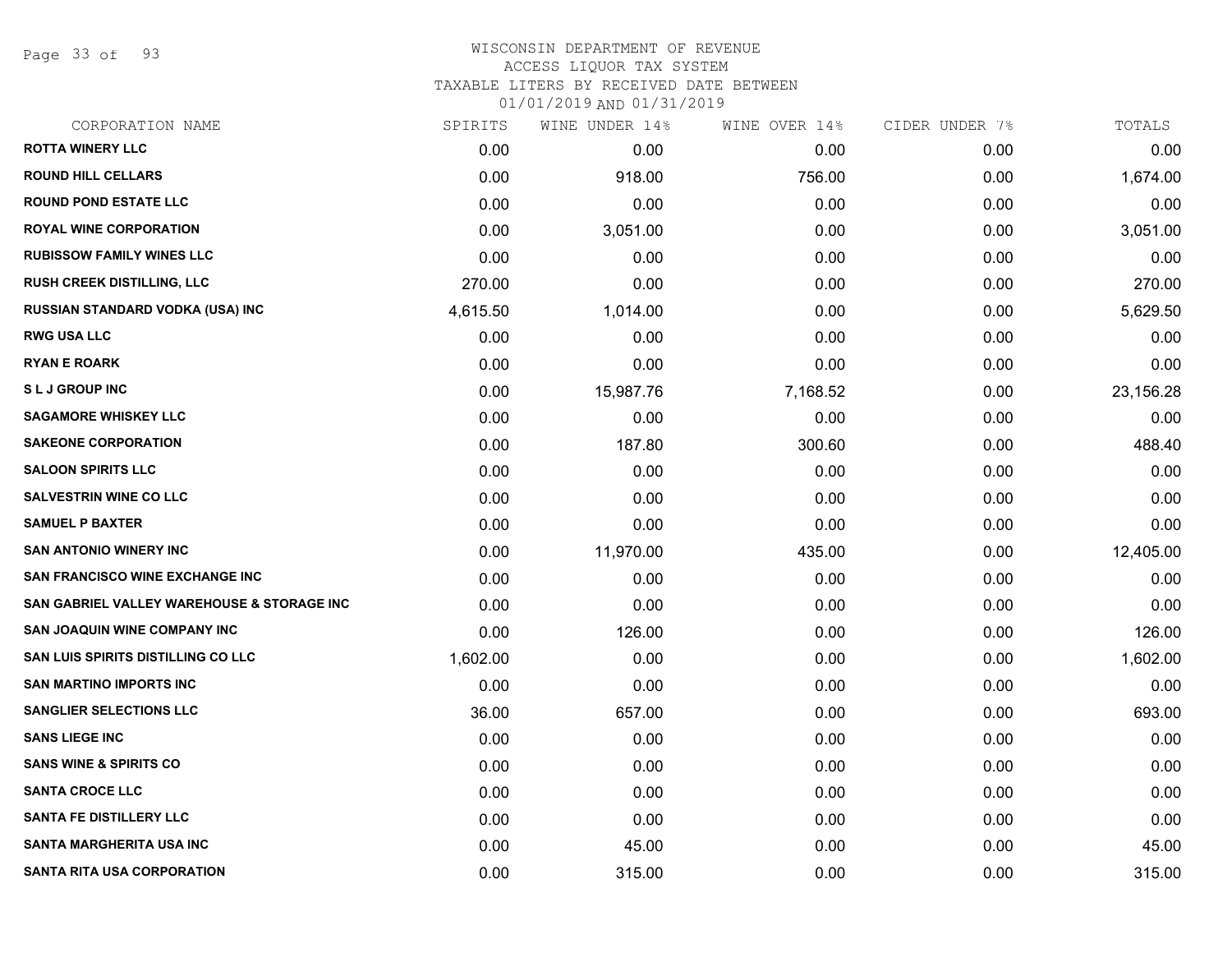Page 34 of 93

# WISCONSIN DEPARTMENT OF REVENUE ACCESS LIQUOR TAX SYSTEM TAXABLE LITERS BY RECEIVED DATE BETWEEN

| CORPORATION NAME                            | SPIRITS    | WINE UNDER 14% | WINE OVER 14% | CIDER UNDER 7% | TOTALS     |
|---------------------------------------------|------------|----------------|---------------|----------------|------------|
| <b>SAPSUCKER FARMS LLC</b>                  | 0.00       | 0.00           | 0.00          | 0.00           | 0.00       |
| <b>SARMENTO'S IMPORTS &amp; EXPORTS INC</b> | 0.00       | 0.00           | 0.00          | 0.00           | 0.00       |
| <b>SAVIAH ROSE WINERY LLC</b>               | 0.00       | 0.00           | 0.00          | 0.00           | 0.00       |
| <b>SAZERAC COMPANY INC</b>                  | 429,307.80 | 134.98         | 0.00          | 0.00           | 429,442.78 |
| <b>SAZERAC NORTH AMERICA INC</b>            | 588,584.25 | 0.00           | 0.00          | 0.00           | 588,584.25 |
| <b>SB WINE CO LLC</b>                       | 0.00       | 0.00           | 0.00          | 0.00           | 0.00       |
| <b>SBRAGIA FAMILY VINEYARDS LLC</b>         | 0.00       | 0.00           | 0.00          | 0.00           | 0.00       |
| <b>SCENIC ROOT WINEGROWERS LLC</b>          | 0.00       | 0.00           | 0.00          | 0.00           | 0.00       |
| <b>SCHEID VINEYARDS CALIFORNIA INC</b>      | 0.00       | 9,907.50       | 9.00          | 0.00           | 9,916.50   |
| <b>SCHILLING CIDER LLC</b>                  | 0.00       | 0.00           | 0.00          | 0.00           | 0.00       |
| <b>SCHMITT SOHNE INC</b>                    | 0.00       | 216.00         | 0.00          | 0.00           | 216.00     |
| <b>SCHUG WINERY LLC</b>                     | 0.00       | 0.00           | 0.00          | 0.00           | 0.00       |
| <b>SCHWEIGER VINEYARDS INC</b>              | 0.00       | 0.00           | 0.00          | 0.00           | 0.00       |
| <b>SCOPERTA IMPORTING CO INC</b>            | 0.00       | 2,232.00       | 0.00          | 0.00           | 2,232.00   |
| <b>SCOTT PAUL WINES OREGON LLC</b>          | 0.00       | 0.00           | 0.00          | 0.00           | 0.00       |
| <b>SEATTLE CIDER COMPANY LLC</b>            | 0.00       | 0.00           | 0.00          | 17,393.16      | 17,393.16  |
| <b>SEAVEY VINEYARD LP</b>                   | 0.00       | 0.00           | 0.00          | 0.00           | 0.00       |
| <b>SELBY ENTERPRISES INC</b>                | 0.00       | 0.00           | 0.00          | 0.00           | 0.00       |
| SELECTIVE WINE ESTATES INC                  | 0.00       | 252.00         | 0.00          | 0.00           | 252.00     |
| <b>SERGEY CHISTOV</b>                       | 0.00       | 0.00           | 0.00          | 0.00           | 0.00       |
| <b>SERRALLES USA LLC</b>                    | 286.50     | 0.00           | 0.00          | 0.00           | 286.50     |
| <b>SHAFER VINEYARDS INC</b>                 | 0.00       | 0.00           | 144.00        | 0.00           | 144.00     |
| <b>SHANNON RIDGE INC</b>                    | 0.00       | 1,854.00       | 216.00        | 0.00           | 2,070.00   |
| <b>SHAW-ROSS HOLDING CO LLC</b>             | 0.00       | 0.00           | 0.00          | 0.00           | 0.00       |
| <b>SHEA WINE CELLARS LLC</b>                | 0.00       | 0.00           | 0.00          | 0.00           | 0.00       |
| SHELTON-MACKENZIE WINE COMPANY              | 0.00       | 0.00           | 126.00        | 0.00           | 126.00     |
| <b>SHORTS BREWING COMPANY</b>               | 0.00       | 0.00           | 0.00          | 1,070.06       | 1,070.06   |
| SILVER OAK WINE CELLARS LLC                 | 0.00       | 0.00           | 297.00        | 0.00           | 297.00     |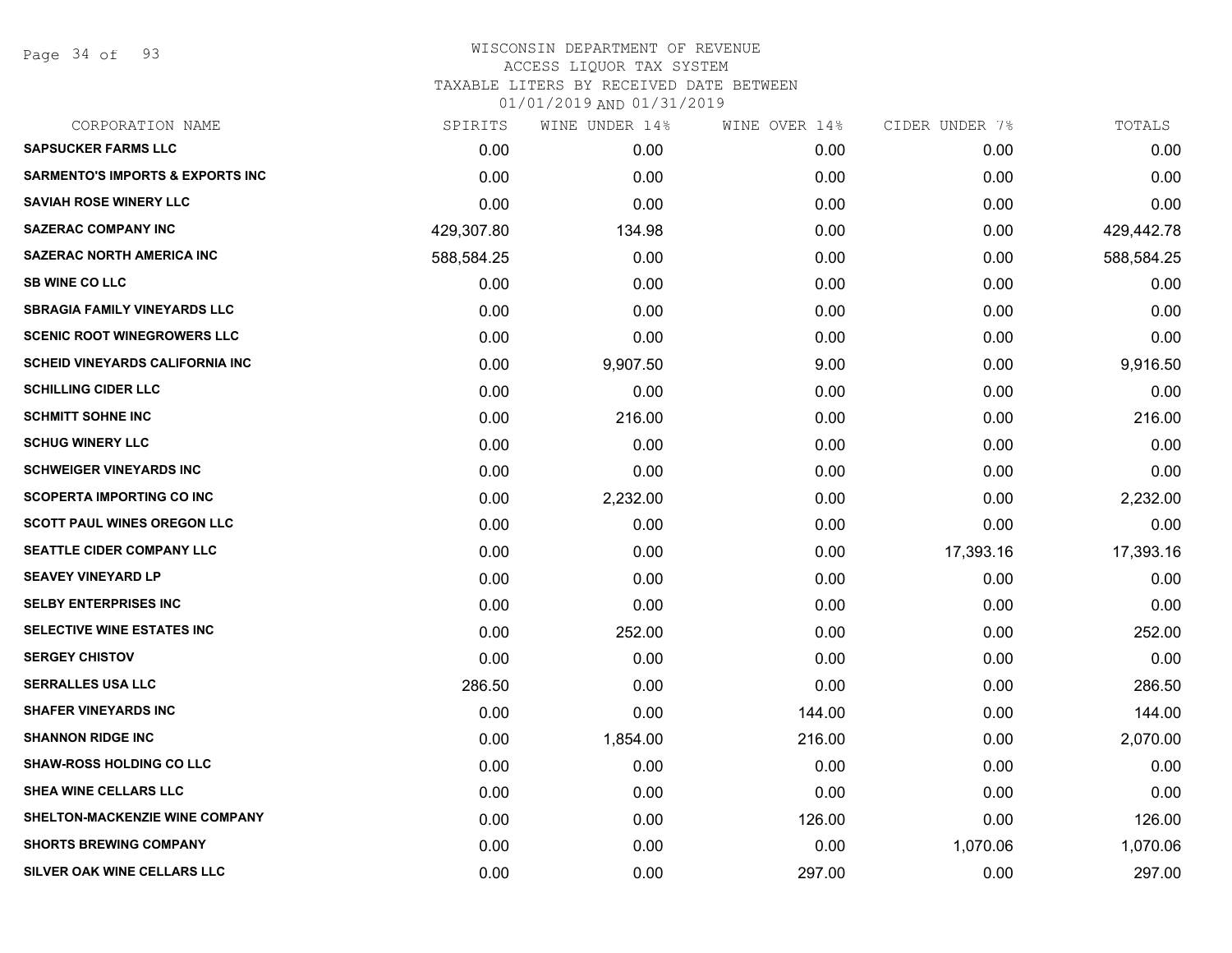Page 35 of 93

### WISCONSIN DEPARTMENT OF REVENUE ACCESS LIQUOR TAX SYSTEM TAXABLE LITERS BY RECEIVED DATE BETWEEN

| CORPORATION NAME                        | SPIRITS  | WINE UNDER 14% | WINE OVER 14% | CIDER UNDER 7% | TOTALS    |
|-----------------------------------------|----------|----------------|---------------|----------------|-----------|
| SILVER TRIDENT WINERY LLC               | 0.00     | 0.00           | 0.00          | 0.00           | 0.00      |
| <b>SIMIONI IMPORTS LLC</b>              | 0.00     | 0.00           | 0.00          | 0.00           | 0.00      |
| <b>SINSKEY VINEYARDS INC</b>            | 0.00     | 0.00           | 0.00          | 0.00           | 0.00      |
| <b>SKINNER-DAVENA LLC</b>               | 0.00     | 0.00           | 0.00          | 0.00           | 0.00      |
| <b>SLIM CHILLERS INC</b>                | 0.00     | 0.00           | 0.00          | 0.00           | 0.00      |
| <b>SLO DOWN WINES LLC</b>               | 0.00     | 0.00           | 0.00          | 0.00           | 0.00      |
| <b>SLURP LLC</b>                        | 0.00     | 0.00           | 0.00          | 0.00           | 0.00      |
| <b>SMALL LOT IMPORTS INC</b>            | 0.00     | 20,068.50      | 121.50        | 0.00           | 20,190.00 |
| <b>SMALL VINES WINES INC</b>            | 0.00     | 1.50           | 0.00          | 0.00           | 1.50      |
| <b>SMART VENDING LLC</b>                | 856.00   | 0.00           | 0.00          | 0.00           | 856.00    |
| <b>SMT ACQUISITIONS LLC</b>             | 0.00     | 1,844.25       | 496.50        | 0.00           | 2,340.75  |
| <b>SOCIAL ENJOYMENTS LLC</b>            | 0.00     | 0.00           | 0.00          | 0.00           | 0.00      |
| <b>SOKOL BLOSSER LTD</b>                | 0.00     | 45.00          | 0.00          | 0.00           | 45.00     |
| <b>SOLBERG DISTILLING LLC</b>           | 0.00     | 0.00           | 0.00          | 0.00           | 0.00      |
| <b>SOLENA CELLARS LLC</b>               | 0.00     | 0.00           | 0.00          | 0.00           | 0.00      |
| <b>SOMERSTON WINE COMPANY, LLC</b>      | 0.00     | 0.00           | 0.00          | 0.00           | 0.00      |
| SOURCE CODE BEVERAGE LLC                | 0.00     | 0.00           | 0.00          | 0.00           | 0.00      |
| SOUTH BAY WINE GROUP LLC                | 0.00     | 10,602.00      | 126.00        | 0.00           | 10,728.00 |
| SOUTHERN STARZ INC                      | 0.00     | 187.83         | 200.90        | 0.00           | 388.73    |
| SOUTHERN WINE GROUP LLC                 | 0.00     | 261.00         | 45.00         | 0.00           | 306.00    |
| <b>SOUTHWEST SPIRITS &amp; WINE LLC</b> | 4,090.50 | 0.00           | 0.00          | 0.00           | 4,090.50  |
| <b>SOVEREIGN BRANDS LLC</b>             | 72.00    | 1,647.00       | 0.00          | 0.00           | 1,719.00  |
| <b>SPA GIRL COCKTAILS LLC</b>           | 0.00     | 0.00           | 0.00          | 0.00           | 0.00      |
| <b>SPANN VINEYARDS INC</b>              | 0.00     | 0.00           | 0.00          | 0.00           | 0.00      |
| <b>SPARKLING OREGON LLC</b>             | 0.00     | 0.00           | 0.00          | 0.00           | 0.00      |
| <b>SPEAKEASY SPIRITS LLC</b>            | 0.00     | 0.00           | 0.00          | 0.00           | 0.00      |
| <b>SPENCER HOOPES</b>                   | 0.00     | 126.00         | 252.00        | 0.00           | 378.00    |
| <b>SPLINTER GROUP NAPA LLC</b>          | 0.00     | 0.00           | 0.00          | 0.00           | 0.00      |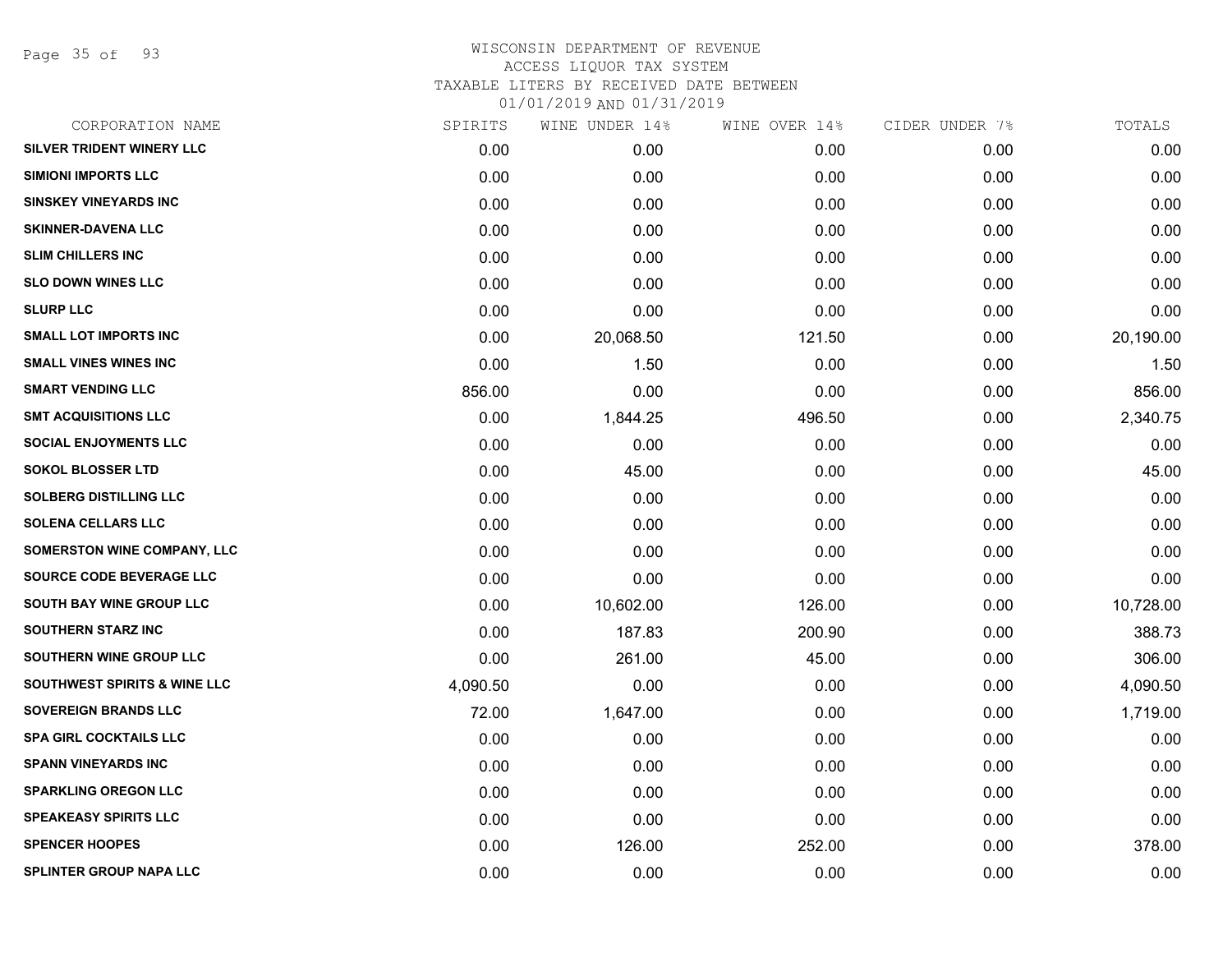Page 36 of 93

## WISCONSIN DEPARTMENT OF REVENUE ACCESS LIQUOR TAX SYSTEM TAXABLE LITERS BY RECEIVED DATE BETWEEN 01/01/2019 AND 01/31/2019

| CORPORATION NAME                             | SPIRITS   | WINE UNDER 14% | WINE OVER 14% | CIDER UNDER 7% | TOTALS    |
|----------------------------------------------|-----------|----------------|---------------|----------------|-----------|
| <b>SPOTTSWOODE WINERY INC</b>                | 0.00      | 0.00           | 0.00          | 0.00           | 0.00      |
| <b>SPRING MOUNTAIN VINEYARD INC</b>          | 0.00      | 0.00           | 0.00          | 0.00           | 0.00      |
| <b>SQUARE ONE ORGANIC SPIRITS LLC</b>        | 0.00      | 0.00           | 0.00          | 0.00           | 0.00      |
| <b>SQUARE ONE ORGANIC SPIRITS LLC</b>        | 0.00      | 0.00           | 0.00          | 0.00           | 0.00      |
| <b>SQZ BEVS LLC</b>                          | 0.00      | 0.00           | 63.00         | 0.00           | 63.00     |
| <b>ST GEORGE SPIRITS INC</b>                 | 219.60    | 0.00           | 0.00          | 0.00           | 219.60    |
| <b>ST HELENA ESTATE LLC</b>                  | 0.00      | 0.00           | 0.00          | 0.00           | 0.00      |
| <b>ST INNOCENT LTD</b>                       | 0.00      | 405.00         | 0.00          | 0.00           | 405.00    |
| ST JULIAN WINE COMPANY INC                   | 0.00      | 0.00           | 0.00          | 0.00           | 0.00      |
| ST KILLIAN IMPORTING CO INC                  | 58.50     | 0.00           | 0.00          | 0.00           | 58.50     |
| <b>ST SUPERY INC</b>                         | 0.00      | 0.00           | 0.00          | 0.00           | 0.00      |
| <b>STACKED WINES LLC</b>                     | 0.00      | 0.00           | 0.00          | 0.00           | 0.00      |
| STAGLIN FAMILY VINEYARD LLC                  | 0.00      | 0.00           | 72.00         | 0.00           | 72.00     |
| STANLEY STAWSKI DIST CO INC                  | 0.00      | 0.00           | 0.00          | 0.00           | 0.00      |
| <b>STAR INDUSTRIES INC</b>                   | 0.00      | 0.00           | 0.00          | 0.00           | 0.00      |
| <b>STARRY NIGHT WINERY LLC</b>               | 0.00      | 0.00           | 0.00          | 0.00           | 0.00      |
| <b>STE MICHELLE WINE ESTATES LTD</b>         | 94.50     | 51,124.00      | 24,673.50     | 0.00           | 75,892.00 |
| <b>STEELE WINES INC</b>                      | 0.00      | 0.00           | 63.00         | 0.00           | 63.00     |
| STELLAR IMPORTING COMPANY LLC                | 0.00      | 0.00           | 0.00          | 0.00           | 0.00      |
| <b>STEM CIDERS LLC</b>                       | 0.00      | 0.00           | 0.00          | 3,021.00       | 3,021.00  |
| <b>STEPHAN VINEYARD INC</b>                  | 0.00      | 0.00           | 0.00          | 0.00           | 0.00      |
| STEPHEN DOOLEY WINE CO INC                   | 0.00      | 0.00           | 0.00          | 0.00           | 0.00      |
| <b>STEVE MILES SELECTIONS INC</b>            | 0.00      | 0.00           | 0.00          | 0.00           | 0.00      |
| <b>STEVEN EDMUNDS &amp; CORNELIA ST JOHN</b> | 0.00      | 0.00           | 0.00          | 0.00           | 0.00      |
| STEWART CELLARS, LLC                         | 0.00      | 0.00           | 0.00          | 0.00           | 0.00      |
| <b>STEZ &amp; BOWER</b>                      | 0.00      | 0.00           | 0.00          | 0.00           | 0.00      |
| <b>STOLI GROUP (USA) LLC</b>                 | 19,030.50 | 0.00           | 0.00          | 0.00           | 19,030.50 |
| <b>STOLLER IMPORTS INC</b>                   | 138.00    | 0.00           | 0.00          | 0.00           | 138.00    |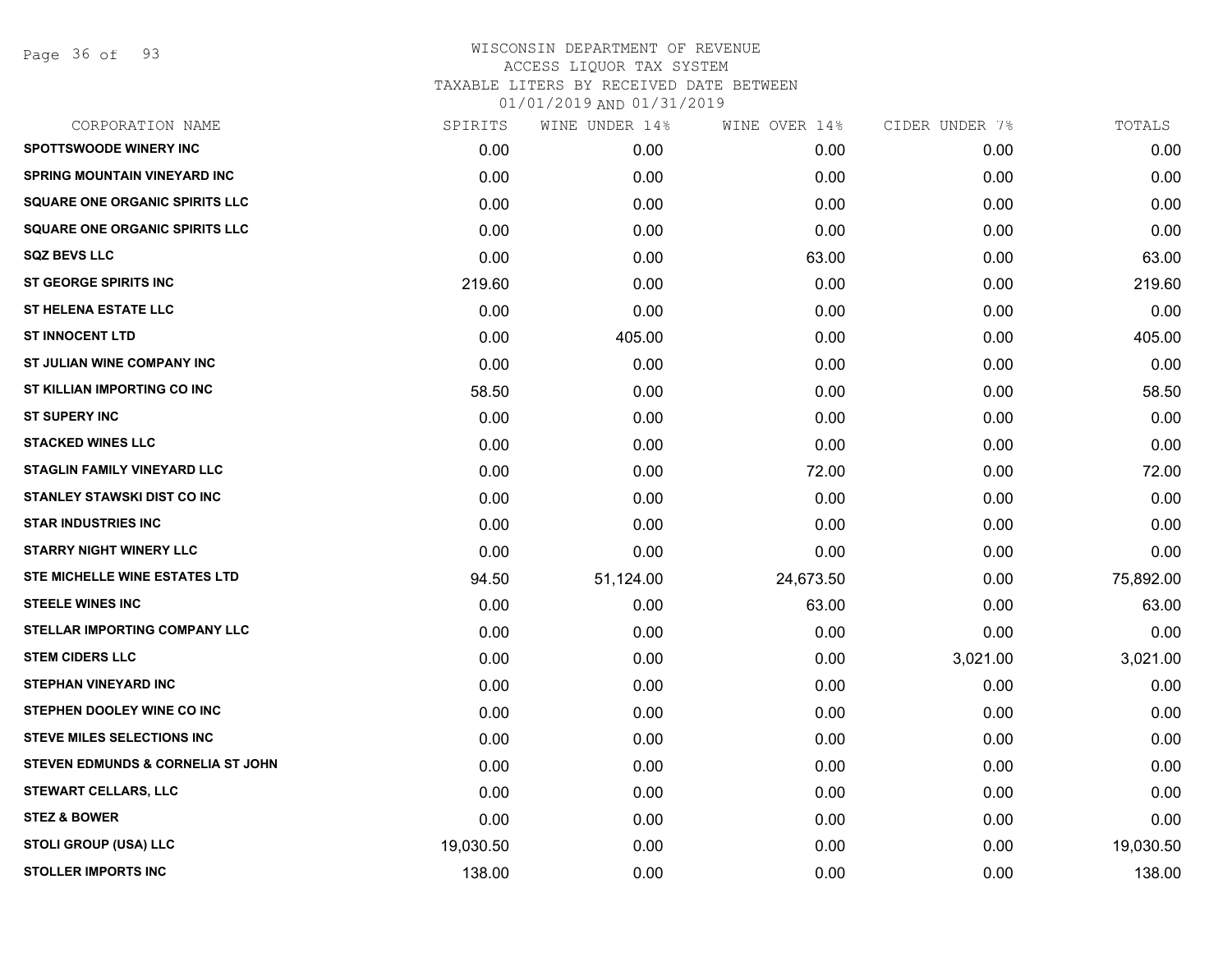Page 37 of 93

#### WISCONSIN DEPARTMENT OF REVENUE ACCESS LIQUOR TAX SYSTEM

TAXABLE LITERS BY RECEIVED DATE BETWEEN

| CORPORATION NAME                        | SPIRITS  | WINE UNDER 14% | WINE OVER 14% | CIDER UNDER 7% | TOTALS     |
|-----------------------------------------|----------|----------------|---------------|----------------|------------|
| <b>STOLLER VINEYARDS INC</b>            | 0.00     | 0.00           | 0.00          | 0.00           | 0.00       |
| <b>STOLPMAN VINEYARDS LLC</b>           | 0.00     | 0.00           | 0.00          | 0.00           | 0.00       |
| <b>STONEBRAKER-SOLES INC</b>            | 0.00     | 898.89         | 0.00          | 0.00           | 898.89     |
| <b>STONECUSHION INC</b>                 | 0.00     | 0.00           | 0.00          | 0.00           | 0.00       |
| SUGARLANDS DISTILLING COMPANY LLC       | 1,350.00 | 0.00           | 0.00          | 0.00           | 1,350.00   |
| <b>SURVILLE ENTERPRISES CORP</b>        | 90.00    | 15,447.75      | 27.00         | 0.00           | 15,564.75  |
| <b>SUTTER HOME WINERY INC</b>           | 544.50   | 240,546.13     | 2,133.00      | 0.00           | 243,223.63 |
| <b>SVP WINERY LLC</b>                   | 0.00     | 252.00         | 0.00          | 0.00           | 252.00     |
| <b>T ELENTENY HOLDINGS LLC</b>          | 0.00     | 450.00         | 0.00          | 0.00           | 450.00     |
| <b>T. EDWARD WINES, LTD</b>             | 0.00     | 0.00           | 0.00          | 0.00           | 0.00       |
| <b>TAFT STREET INC</b>                  | 0.00     | 0.00           | 0.00          | 0.00           | 0.00       |
| <b>TAKARA SAKE USA INC</b>              | 0.00     | 1,960.20       | 612.00        | 0.00           | 2,572.20   |
| <b>TALLEY VINEYARDS INC</b>             | 0.00     | 126.00         | 0.00          | 0.00           | 126.00     |
| <b>TAMBER BEY VINEYARDS LLC</b>         | 0.00     | 0.00           | 0.00          | 0.00           | 0.00       |
| <b>TATOMER INC</b>                      | 0.00     | 0.00           | 0.00          | 0.00           | 0.00       |
| <b>TATTERSALL COMPANIES LLC</b>         | 114.74   | 0.00           | 0.00          | 0.00           | 114.74     |
| <b>TERRA SANCTA TRADING COMPANY LLC</b> | 0.00     | 0.00           | 0.00          | 0.00           | 0.00       |
| <b>TERRANEO MERCHANTS INC</b>           | 208.50   | 180.00         | 0.00          | 0.00           | 388.50     |
| <b>TERRAVANT WINE COMPANY LLC</b>       | 0.00     | 0.00           | 0.00          | 0.00           | 0.00       |
| <b>TERRESSENTIA CORPORATION</b>         | 0.00     | 0.00           | 0.00          | 0.00           | 0.00       |
| <b>TERRIZZI VINO INC</b>                | 0.00     | 0.00           | 0.00          | 0.00           | 0.00       |
| <b>TERROIR CSS, LLC</b>                 | 0.00     | 0.00           | 0.00          | 0.00           | 0.00       |
| <b>TGE LLC</b>                          | 0.00     | 0.00           | 0.00          | 0.00           | 0.00       |
| THE 11 WELLS SPIRITS COMPANY LLC        | 0.00     | 0.00           | 0.00          | 0.00           | 0.00       |
| THE AUSTRALIAN WINE CONNECTION INC      | 0.00     | 0.00           | 0.00          | 0.00           | 0.00       |
| THE BIALE ESTATE                        | 0.00     | 0.00           | 0.00          | 0.00           | 0.00       |
| THE BRANDER VINEYARD                    | 0.00     | 0.00           | 0.00          | 0.00           | 0.00       |
| THE EDRINGTON GROUP USA LLC             | 75.45    | 0.00           | 0.00          | 0.00           | 75.45      |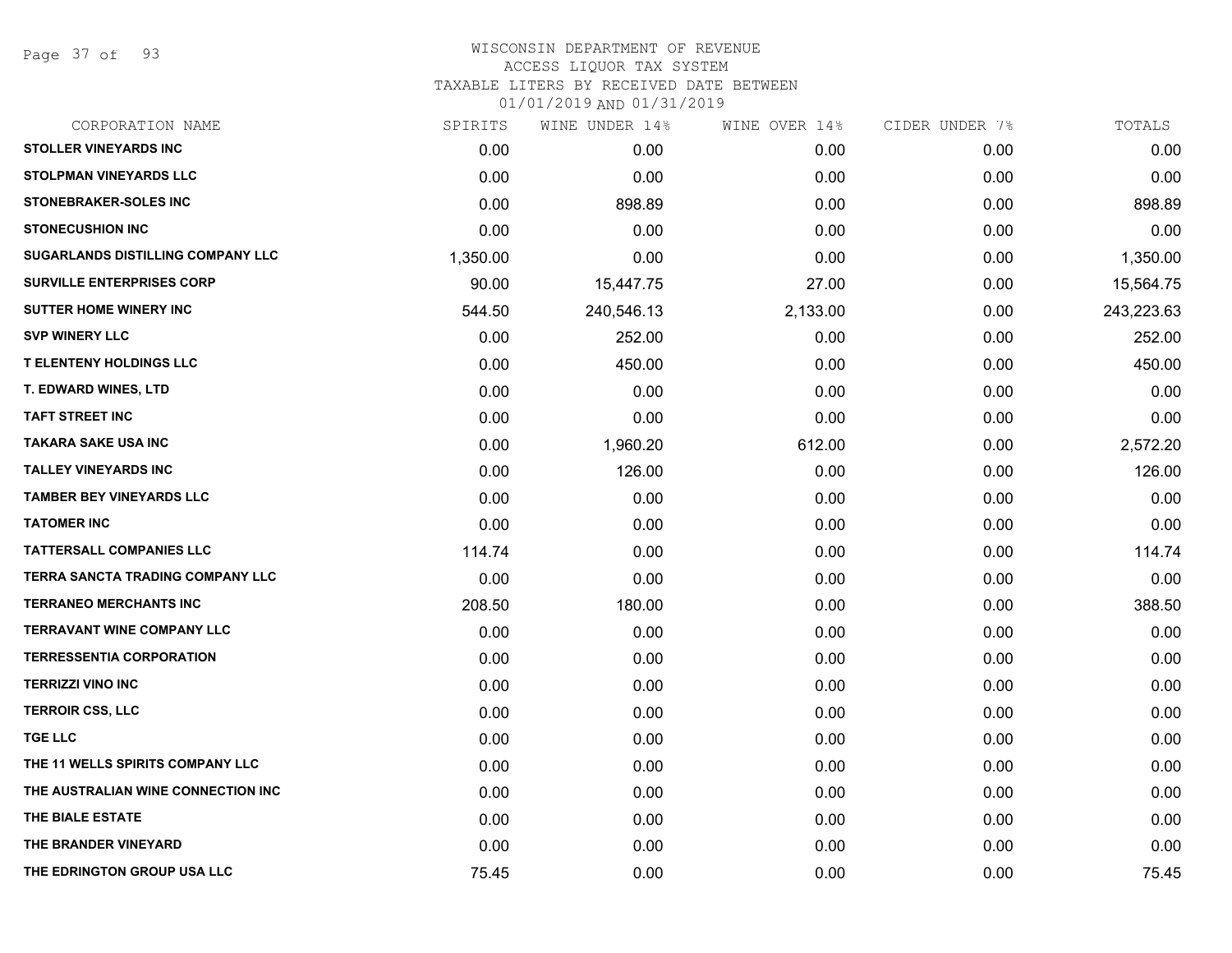Page 38 of 93

## WISCONSIN DEPARTMENT OF REVENUE ACCESS LIQUOR TAX SYSTEM TAXABLE LITERS BY RECEIVED DATE BETWEEN 01/01/2019 AND 01/31/2019

|      | WINE UNDER 14% |           |               | TOTALS         |
|------|----------------|-----------|---------------|----------------|
| 0.00 | 0.00           | 0.00      | 0.00          | 0.00           |
| 0.00 | 0.00           | 0.00      | 0.00          | 0.00           |
| 0.00 | 0.00           | 1,359.00  | 0.00          | 1,359.00       |
| 0.00 | 0.00           | 0.00      | 0.00          | 0.00           |
| 0.00 | 0.00           | 0.00      | 0.00          | 0.00           |
| 0.00 | 0.00           | 0.00      | 0.00          | 0.00           |
| 0.00 | 0.00           | 0.00      | 0.00          | 0.00           |
| 0.00 | 0.00           | 0.00      | 0.00          | 0.00           |
| 0.00 | 0.00           | 0.00      | 0.00          | 0.00           |
| 0.00 | 315.00         | 126.00    | 0.00          | 441.00         |
| 0.00 | 519.00         | 0.00      | 0.00          | 519.00         |
| 0.00 | 854,267.41     | 20,671.50 | 0.00          | 874,938.91     |
| 0.00 | 117.00         | 0.00      | 0.00          | 117.00         |
| 0.00 | 1,386.00       | 126.00    | 0.00          | 1,512.00       |
| 0.00 | 0.00           | 0.00      | 0.00          | 0.00           |
| 0.00 | 0.00           | 0.00      | 0.00          | 0.00           |
| 0.00 | 0.00           | 0.00      | 0.00          | 0.00           |
| 0.00 | 0.00           | 0.00      | 0.00          | 0.00           |
| 0.00 | 0.00           | 0.00      | 0.00          | 0.00           |
| 0.00 | 0.00           | 0.00      | 0.00          | 0.00           |
| 0.00 | 0.00           | 0.00      | 0.00          | 0.00           |
| 0.00 | 0.00           | 0.00      | 0.00          | 0.00           |
| 0.00 | 3,870.00       | 864.00    | 0.00          | 4,734.00       |
| 0.00 | 0.00           | 0.00      | 0.00          | 0.00           |
| 0.00 | 0.00           | 0.00      | 0.00          | 0.00           |
| 0.00 | 36.00          | 126.00    | 0.00          | 162.00         |
| 0.00 | 0.00           | 0.00      | 0.00          | 0.00           |
| 0.00 | 126.00         | 2,178.54  | 0.00          | 2,304.54       |
|      | SPIRITS        |           | WINE OVER 14% | CIDER UNDER 7% |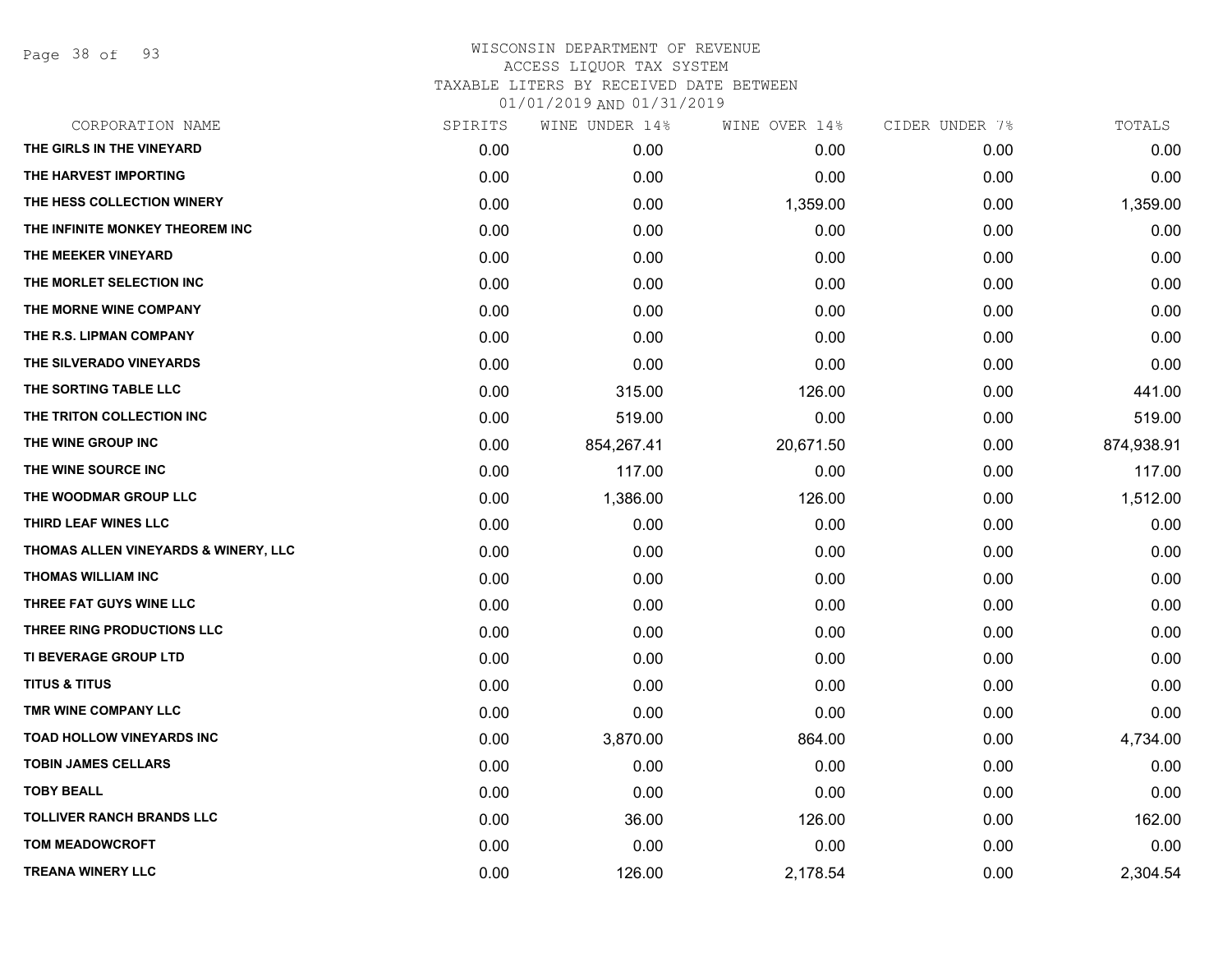Page 39 of 93

### WISCONSIN DEPARTMENT OF REVENUE

### ACCESS LIQUOR TAX SYSTEM

TAXABLE LITERS BY RECEIVED DATE BETWEEN

| CORPORATION NAME                              | SPIRITS    | WINE UNDER 14% | WINE OVER 14% | CIDER UNDER 7% | TOTALS     |
|-----------------------------------------------|------------|----------------|---------------|----------------|------------|
| <b>TREASURY WINE ESTATES AMERICAS COMPANY</b> | 0.00       | 83,574.18      | 22,797.00     | 0.00           | 106,371.18 |
| <b>TREFETHEN VINEYARDS WINERY INC</b>         | 0.00       | 63.00          | 63.00         | 0.00           | 126.00     |
| <b>TREMAINE ATKINSON</b>                      | 0.00       | 0.00           | 0.00          | 0.00           | 0.00       |
| <b>TRENTADUE WINERY LLC</b>                   | 0.00       | 198.00         | 0.00          | 0.00           | 198.00     |
| TRI VIN IMPORTS INC                           | 0.00       | 9,423.00       | 0.00          | 0.00           | 9,423.00   |
| TRIM WINES LLC                                | 0.00       | 0.00           | 0.00          | 0.00           | 0.00       |
| TRINITAS CELLARS LLC                          | 0.00       | 0.00           | 0.00          | 0.00           | 0.00       |
| <b>TRIONE VINEYARDS LLC</b>                   | 0.00       | 0.00           | 0.00          | 0.00           | 0.00       |
| <b>TRI-STAR MARKETING INC</b>                 | 0.00       | 4,545.00       | 315.00        | 0.00           | 4,860.00   |
| TRUJILLO WINES, LLC                           | 0.00       | 0.00           | 0.00          | 0.00           | 0.00       |
| <b>TRUVINO INC</b>                            | 0.00       | 27.00          | 0.00          | 0.00           | 27.00      |
| TURLEY WINE CELLARS INC                       | 0.00       | 0.00           | 45.00         | 0.00           | 45.00      |
| TURN KEY WINE BRANDS LLC                      | 0.00       | 0.00           | 0.00          | 0.00           | 0.00       |
| <b>TURNBULL WINE CELLARS</b>                  | 0.00       | 0.00           | 0.00          | 0.00           | 0.00       |
| <b>TWIN PEAKS WINERY INC</b>                  | 0.00       | 0.00           | 0.00          | 0.00           | 0.00       |
| <b>TWO BROTHERS ARTISAN SPIRITS COMPANY</b>   | 0.00       | 0.00           | 0.00          | 0.00           | 0.00       |
| <b>TWO SONS IMPORTS LLC</b>                   | 0.00       | 0.00           | 0.00          | 0.00           | 0.00       |
| <b>UMPQUA WINE WORKS LLC</b>                  | 0.00       | 0.00           | 0.00          | 0.00           | 0.00       |
| UN SOGNO LLC                                  | 0.00       | 0.00           | 0.00          | 0.00           | 0.00       |
| UNCLE JOHN'S FRUIT HOUSE WINERY LLC           | 0.00       | 0.00           | 0.00          | 0.00           | 0.00       |
| UNDERGROUND WINE PROJECT LLC                  | 0.00       | 0.00           | 0.00          | 0.00           | 0.00       |
| <b>UNION WINE COMPANY</b>                     | 0.00       | 4,983.60       | 0.00          | 0.00           | 4,983.60   |
| <b>UNITED SPIRITS INC</b>                     | 0.00       | 0.00           | 0.00          | 0.00           | 0.00       |
| UNITED STATES DISTILLED PRODUCTS CO.          | 227,044.92 | 49,921.08      | 4,405.50      | 0.00           | 281,371.50 |
| UNTI WINE CO LLC                              | 0.00       | 0.00           | 0.00          | 0.00           | 0.00       |
| <b>UPCHURCH VINEYARD LLC</b>                  | 0.00       | 0.00           | 0.00          | 0.00           | 0.00       |
| <b>USA WINE IMPORTS INC</b>                   | 0.00       | 324.00         | 0.00          | 0.00           | 324.00     |
| <b>USA WINE WEST LLC</b>                      | 76.50      | 5,760.84       | 621.00        | 0.00           | 6,458.34   |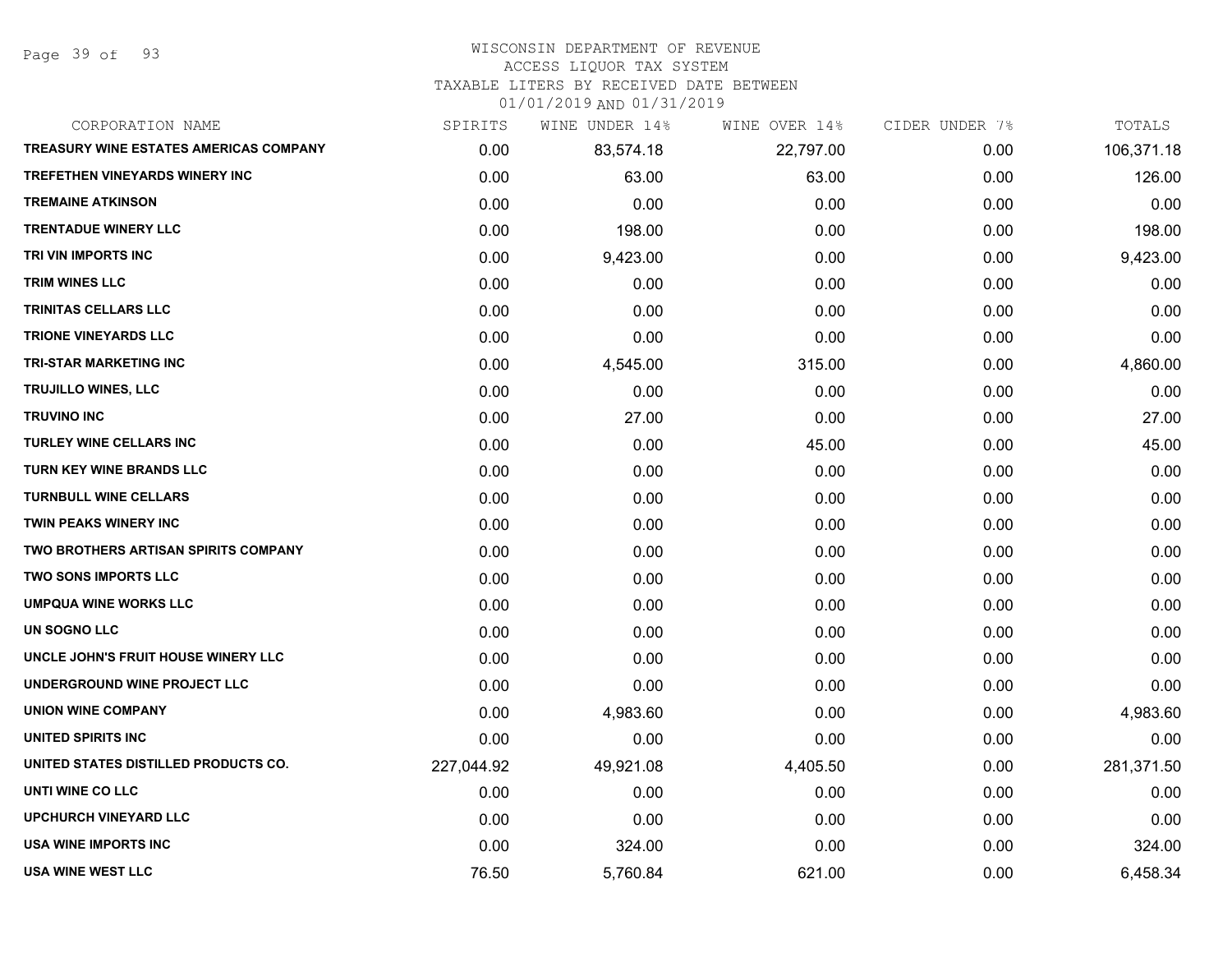Page 40 of 93

#### WISCONSIN DEPARTMENT OF REVENUE ACCESS LIQUOR TAX SYSTEM

TAXABLE LITERS BY RECEIVED DATE BETWEEN

| CORPORATION NAME                          | SPIRITS | WINE UNDER 14% | WINE OVER 14% | CIDER UNDER 7% | TOTALS    |
|-------------------------------------------|---------|----------------|---------------|----------------|-----------|
| <b>UVE ENTERPRISES INC</b>                | 0.00    | 693.00         | 85.50         | 0.00           | 778.50    |
| V & C LLC                                 | 0.00    | 0.00           | 0.00          | 0.00           | 0.00      |
| <b>V2 WINE GROUP LLC</b>                  | 0.00    | 711.00         | 63.00         | 0.00           | 774.00    |
| <b>VALCKENBERG INTERNATIONAL INC</b>      | 0.00    | 0.00           | 0.00          | 0.00           | 0.00      |
| <b>VALIANT VINEYARDS INC</b>              | 0.00    | 0.00           | 0.00          | 0.00           | 0.00      |
| <b>VALOR WINE CO LLC</b>                  | 0.00    | 0.00           | 0.00          | 0.00           | 0.00      |
| VAN RUITEN FAMILY WINERY LLC              | 0.00    | 0.00           | 0.00          | 0.00           | 0.00      |
| <b>VANDER MILL LLC</b>                    | 0.00    | 0.00           | 0.00          | 3,227.69       | 3,227.69  |
| <b>VELOCITY DISTRIBUTION COMPANY, LLC</b> | 0.00    | 0.00           | 0.00          | 0.00           | 0.00      |
| <b>VEN CAL RANCHES LLC</b>                | 0.00    | 0.00           | 0.00          | 0.00           | 0.00      |
| <b>VENGE VINEYARDS INC</b>                | 0.00    | 0.00           | 120.75        | 0.00           | 120.75    |
| <b>VERITY WINES LLC</b>                   | 0.00    | 0.00           | 0.00          | 0.00           | 0.00      |
| <b>VERMEIL WINE GROUP LLC</b>             | 0.00    | 0.00           | 0.00          | 0.00           | 0.00      |
| <b>VERMONT HARD CIDER COMPANY LLC</b>     | 0.00    | 0.00           | 0.00          | 12,393.00      | 12,393.00 |
| VI. SCO. INC                              | 0.00    | 517.86         | 0.00          | 0.00           | 517.86    |
| <b>VIAS IMPORTS LTD</b>                   | 0.00    | 0.00           | 0.00          | 0.00           | 0.00      |
| <b>VICENTE GANDIA USA INC</b>             | 0.00    | 0.00           | 0.00          | 0.00           | 0.00      |
| <b>VIEUX VINS INC</b>                     | 0.00    | 0.00           | 36.00         | 0.00           | 36.00     |
| <b>VIGNAIOLI LTD</b>                      | 0.00    | 0.00           | 0.00          | 0.00           | 0.00      |
| <b>VIKRE DISTILLERY LLC</b>               | 90.00   | 0.00           | 0.00          | 0.00           | 90.00     |
| <b>VILLA CREEK INC</b>                    | 0.00    | 0.00           | 0.00          | 0.00           | 0.00      |
| <b>VILLA ENCINAL PARTNERS LP</b>          | 0.00    | 0.00           | 126.00        | 0.00           | 126.00    |
| <b>VILLA SAN JULIETTE INC</b>             | 0.00    | 0.00           | 0.00          | 0.00           | 0.00      |
| VIN DE ZO LLC                             | 0.00    | 0.00           | 0.00          | 0.00           | 0.00      |
| <b>VIN DIVINO LTD</b>                     | 0.00    | 0.00           | 0.00          | 0.00           | 0.00      |
| <b>VINA ROBLES INC</b>                    | 0.00    | 0.00           | 0.00          | 0.00           | 0.00      |
| <b>VINAMERICAS INC</b>                    | 0.00    | 0.00           | 0.00          | 0.00           | 0.00      |
| <b>VINCENZO PADULA</b>                    | 0.00    | 0.00           | 0.00          | 0.00           | 0.00      |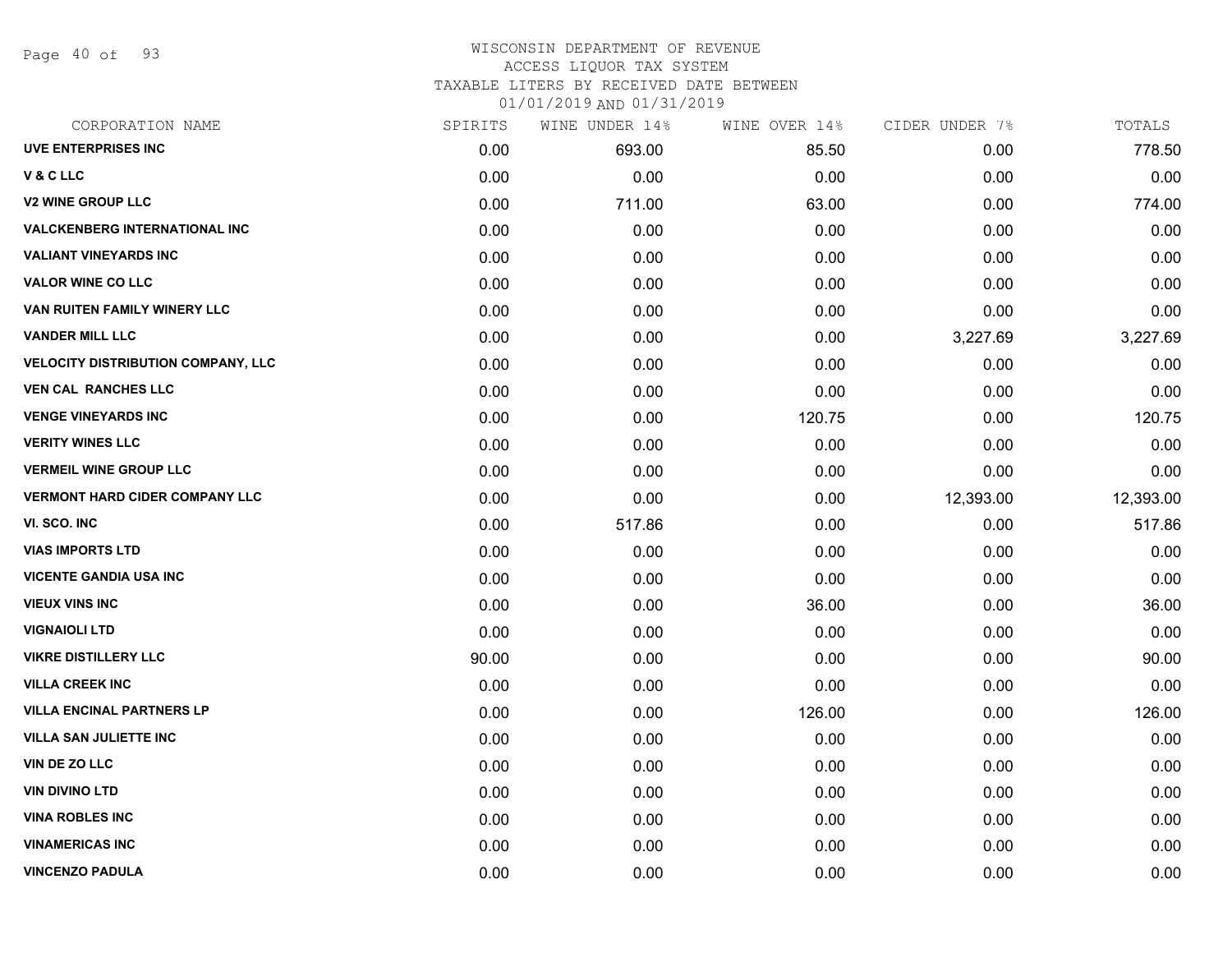Page 41 of 93

#### WISCONSIN DEPARTMENT OF REVENUE ACCESS LIQUOR TAX SYSTEM

TAXABLE LITERS BY RECEIVED DATE BETWEEN

| CORPORATION NAME                     | SPIRITS | WINE UNDER 14% | WINE OVER 14% | CIDER UNDER 7% | TOTALS      |
|--------------------------------------|---------|----------------|---------------|----------------|-------------|
| <b>VINE CLIFF WINERY INC</b>         | 0.00    | 0.00           | 0.00          | 0.00           | 0.00        |
| <b>VINE CONNECTIONS LLC</b>          | 0.00    | 252.00         | 9.00          | 0.00           | 261.00      |
| <b>VINEBURG LLC</b>                  | 0.00    | 0.00           | 0.00          | 0.00           | 0.00        |
| <b>VINEYARD 29 LLC</b>               | 0.00    | 0.00           | 0.00          | 0.00           | 0.00        |
| <b>VINEYARD BRANDS LLC</b>           | 0.00    | 4,282.50       | 1,101.00      | 0.00           | 5,383.50    |
| <b>VINO DEL SOL INC</b>              | 0.00    | 0.00           | 0.00          | 0.00           | 0.00        |
| <b>VINO LOGICS CORPORATION</b>       | 0.00    | 567.00         | 0.00          | 0.00           | 567.00      |
| <b>VINO.COM LLC</b>                  | 63.00   | 1,242.00       | 441.00        | 859.00         | 2,605.00    |
| <b>VINOANDES LLC</b>                 | 0.00    | 0.00           | 0.00          | 0.00           | 0.00        |
| <b>VINOVIA WINE GROUP INC</b>        | 0.00    | 756.00         | 0.00          | 0.00           | 756.00      |
| <b>VINTAGE '59 IMPORTS LLC</b>       | 0.00    | 0.00           | 0.00          | 0.00           | 0.00        |
| <b>VINTAGE POINT LLC</b>             | 0.00    | 225.00         | 0.00          | 0.00           | 225.00      |
| <b>VINTAGE WINE ESTATES, INC.</b>    | 0.00    | 1,377.00       | 819.00        | 0.00           | 2,196.00    |
| <b>VINTURE WINE COMPANY LLC</b>      | 0.00    | 0.00           | 0.00          | 0.00           | 0.00        |
| <b>VINTUS LLC</b>                    | 0.00    | 0.00           | 0.00          | 0.00           | 0.00        |
| <b>VISION WINE &amp; SPIRITS LLC</b> | 742.90  | 513.00         | 13.50         | 0.00           | 1,269.40    |
| <b>VITANI SPIRITS LLC</b>            | 0.00    | 0.00           | 0.00          | 0.00           | 0.00        |
| <b>VOTTO VINES IMPORTING INC.</b>    | 0.00    | 0.00           | 0.00          | 0.00           | 0.00        |
| <b>W J DEUTSCH &amp; SONS LTD</b>    | 0.00    | 0.00           | 0.00          | 0.00           | 0.00        |
| <b>WAGNER WINE COMPANY LLC</b>       | 0.00    | 378.00         | 2,862.00      | 0.00           | 3,240.00    |
| <b>WAGNER WINERY LLC</b>             | 0.00    | 0.00           | 0.00          | 0.00           | 0.00        |
| <b>WALTER NOVOSEL</b>                | 0.00    | $-8,043.12$    | 0.00          | 0.00           | $-8,043.12$ |
| <b>WARWICK VALLEY WINE CO INC</b>    | 0.00    | 0.00           | 0.00          | 0.00           | 0.00        |
| <b>WEBSTER BARNES LLC</b>            | 0.00    | 0.00           | 0.00          | 0.00           | 0.00        |
| <b>WEIBEL INCORPORATED</b>           | 0.00    | 377.66         | 0.00          | 0.00           | 377.66      |
| <b>WEIN BAUER INC</b>                | 60.00   | 4,886.92       | 0.00          | 0.00           | 4,946.92    |
| WELL OILED WINE COMPANY LLC          | 0.00    | 252.00         | 0.00          | 0.00           | 252.00      |
| <b>WEST COAST WINE PARTNERS LLC</b>  | 0.00    | 0.00           | 0.00          | 0.00           | 0.00        |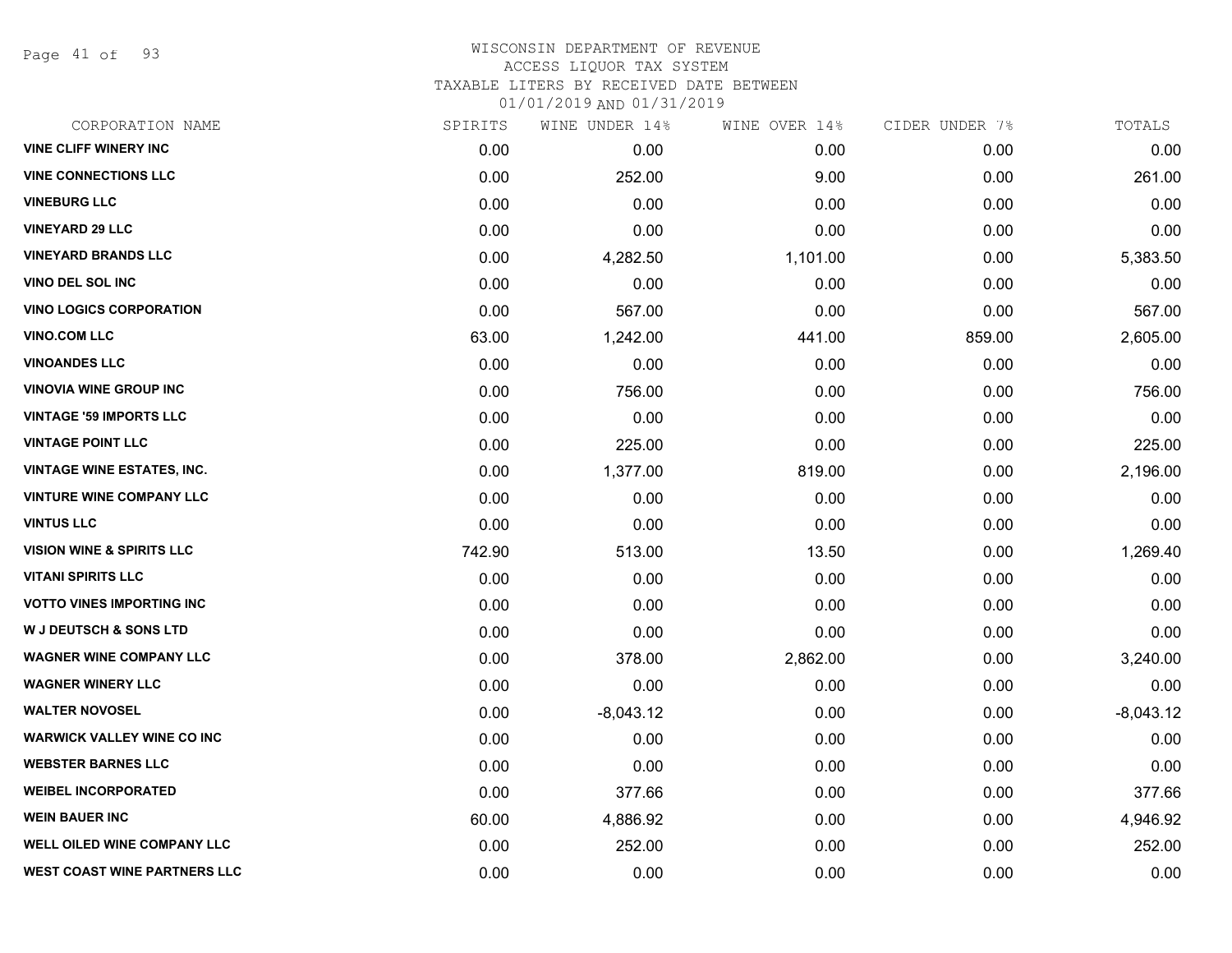Page 42 of 93

#### WISCONSIN DEPARTMENT OF REVENUE ACCESS LIQUOR TAX SYSTEM

TAXABLE LITERS BY RECEIVED DATE BETWEEN

| CORPORATION NAME                               | SPIRITS   | WINE UNDER 14% | WINE OVER 14% | CIDER UNDER 7% | TOTALS    |
|------------------------------------------------|-----------|----------------|---------------|----------------|-----------|
| <b>WESTERN SPIRITS BEVERAGE CO LLC</b>         | 931.50    | 0.00           | 0.00          | 0.00           | 931.50    |
| <b>WEYGANDT-METZLER IMPORTING LTD</b>          | 0.00      | 0.00           | 0.00          | 0.00           | 0.00      |
| <b>WHITE OAK VINEYARDS &amp; WINERY LLC</b>    | 0.00      | 0.00           | 0.00          | 0.00           | 0.00      |
| <b>WHYTE AND MACKAY (AMERICAS) LIMITED LLC</b> | 0.00      | 0.00           | 0.00          | 0.00           | 0.00      |
| <b>WI INC</b>                                  | 0.00      | 0.00           | 0.00          | 0.00           | 0.00      |
| <b>WILLAMETTE VALLEY VINEYARDS INC</b>         | 0.00      | 504.00         | 0.00          | 0.00           | 504.00    |
| <b>WILLIAM GRANT &amp; SONS INC</b>            | 21,328.50 | 0.00           | 0.00          | 0.00           | 21,328.50 |
| <b>WILLIAM P KNUTTEL</b>                       | 0.00      | 0.00           | 0.00          | 0.00           | 0.00      |
| <b>WILLIAM PRICE III</b>                       | 0.00      | 0.00           | 0.00          | 0.00           | 0.00      |
| <b>WILLIAM T HOLLORAN</b>                      | 0.00      | 0.00           | 0.00          | 0.00           | 0.00      |
| <b>WILLIAM TIMOTHY EDWARDS</b>                 | 0.00      | 0.00           | 0.00          | 0.00           | 0.00      |
| <b>WILLIAM WOLF BRAND LLC</b>                  | 0.00      | 0.00           | 0.00          | 0.00           | 0.00      |
| <b>WILLIAM WOODRUFF</b>                        | 0.00      | 0.00           | 0.00          | 0.00           | 0.00      |
| <b>WILLIAMS &amp; SELYEM LLC</b>               | 0.00      | 0.00           | 0.00          | 0.00           | 0.00      |
| <b>WILSON CREEK WINERY &amp; VINEYARDS INC</b> | 0.00      | 0.00           | 0.00          | 0.00           | 0.00      |
| <b>WILSON DANIELS LLC</b>                      | 0.00      | 2,253.00       | 504.00        | 0.00           | 2,757.00  |
| <b>WINDY CITY DISTILLING INC</b>               | 0.00      | 0.00           | 0.00          | 0.00           | 0.00      |
| <b>WINE BRIDGE IMPORTS INC</b>                 | 0.00      | 0.00           | 0.00          | 0.00           | 0.00      |
| WINE COUNTRY INTERNATIONAL INC                 | 0.00      | 0.00           | 0.00          | 0.00           | 0.00      |
| <b>WINE CREEK LLC</b>                          | 0.00      | 0.00           | 0.00          | 0.00           | 0.00      |
| <b>WINE HOOLIGANS LLC</b>                      | 0.00      | 1,512.00       | 0.00          | 0.00           | 1,512.00  |
| <b>WINE WINE SITUATION LLC</b>                 | 0.00      | 0.00           | 0.00          | 0.00           | 0.00      |
| <b>WINEPLAYGROUND.COM INC</b>                  | 0.00      | 0.00           | 0.00          | 0.00           | 0.00      |
| <b>WINERIES &amp; SELECT PRODUCTS LLC</b>      | 0.00      | 270.00         | 774.00        | 0.00           | 1,044.00  |
| <b>WINERY EXCHANGE, INC.</b>                   | 0.00      | 0.00           | 0.00          | 0.00           | 0.00      |
| <b>WINES OF FRANCE INC</b>                     | 0.00      | 138.60         | 0.00          | 0.00           | 138.60    |
| <b>WINES UNLIMITED INC</b>                     | 0.00      | 0.00           | 0.00          | 0.00           | 0.00      |
| <b>WINESELLERS LTD</b>                         | 0.00      | 4,255.00       | 90.00         | 0.00           | 4,345.00  |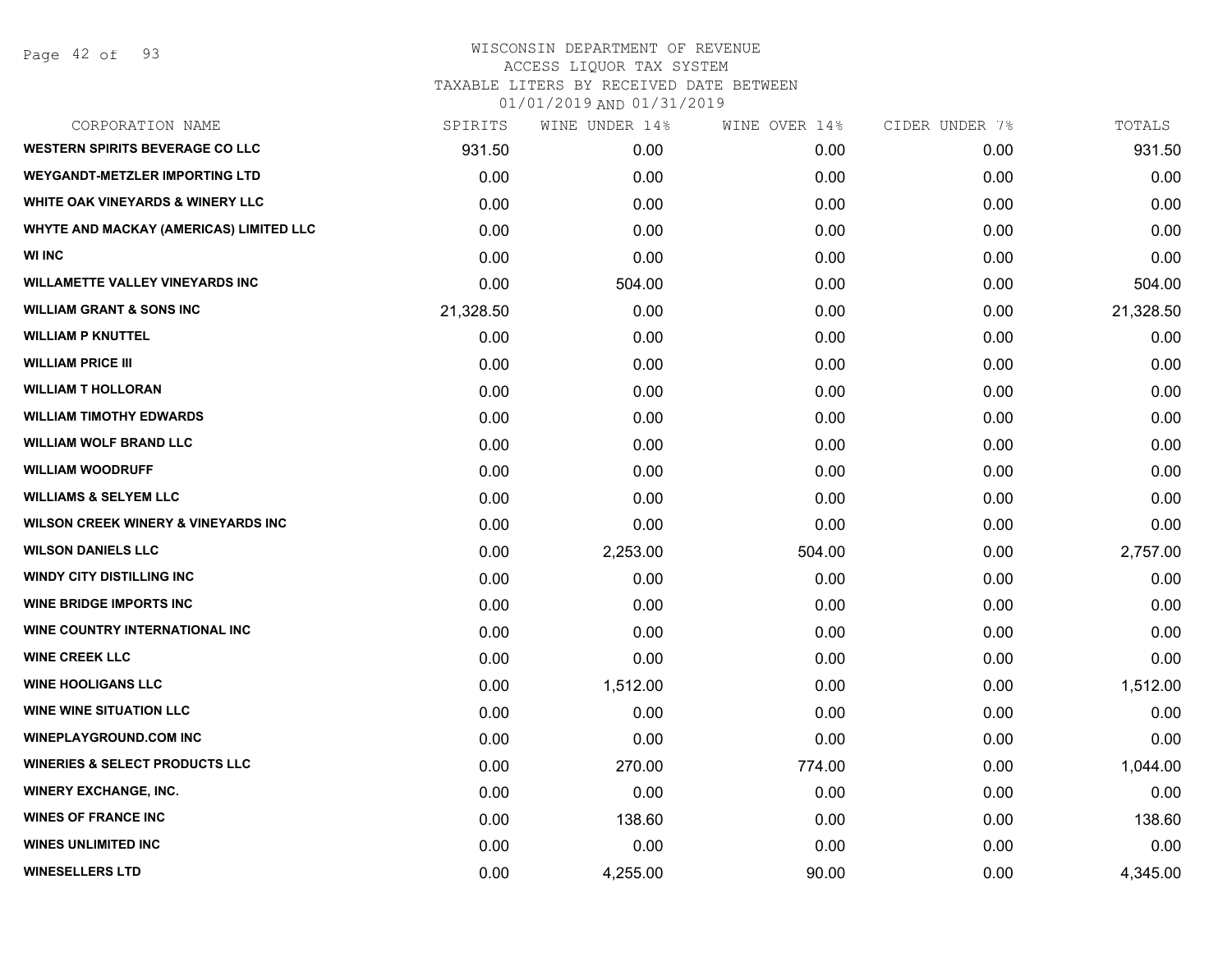Page 43 of 93

# WISCONSIN DEPARTMENT OF REVENUE ACCESS LIQUOR TAX SYSTEM TAXABLE LITERS BY RECEIVED DATE BETWEEN

| CORPORATION NAME                       | SPIRITS      | UNDER 14%<br>WINE | WINE OVER 14% | CIDER UNDER 7% | TOTALS       |
|----------------------------------------|--------------|-------------------|---------------|----------------|--------------|
| <b>WINNESHIEK WILDBERRY WINERY LLC</b> | 0.00         | 0.00              | 0.00          | 0.00           | 0.00         |
| <b>WISD LLC</b>                        | 0.00         | 405.00            | 0.00          | 0.00           | 405.00       |
| <b>WOLFFER ESTATE VINEYARDS INC</b>    | 0.00         | 0.00              | 0.00          | 0.00           | 0.00         |
| <b>WOODSON WINES LLC</b>               | 0.00         | 0.00              | 0.00          | 0.00           | 0.00         |
| <b>WORLD TRAVELER IMPORTS LLC</b>      | 0.00         | 0.00              | 0.00          | 0.00           | 0.00         |
| <b>WORLDWIDE CELLARS INC</b>           | 0.00         | 648.00            | 27.00         | 0.00           | 675.00       |
| <b>WYOMING WHISKEY INC</b>             | 0.00         | 0.00              | 0.00          | 0.00           | 0.00         |
| YAEGAKI CORPORATION OF USA             | 0.00         | 792.00            | 132.48        | 0.00           | 924.48       |
| YELLOW ROSE DISTILLING LLC             | 0.00         | 0.00              | 0.00          | 0.00           | 0.00         |
| YORKVILLE CELLARS INC                  | 0.00         | 0.00              | 0.00          | 0.00           | 0.00         |
| YOUNTVILLE WINE IMPORTS LLC            | 0.00         | 0.00              | 0.00          | 0.00           | 0.00         |
| <b>ZACH HOLLINGSWORTH</b>              | 0.00         | 0.00              | 0.00          | 0.00           | 0.00         |
| <b>ZD WINES LLC</b>                    | 0.00         | 162.00            | 0.00          | 0.00           | 162.00       |
| <b>ZEILER SPIRITS LLC</b>              | 0.00         | 0.00              | 0.00          | 0.00           | 0.00         |
| <b>ZONIN USA INC</b>                   | 0.00         | 1,107.00          | 252.00        | 0.00           | 1,359.00     |
| TOTAL LITERS FOR 1/31/2019             | 5,251,638.00 | 3,628,759.41      | 278,807.45    | 509,714.08     | 9,668,918.94 |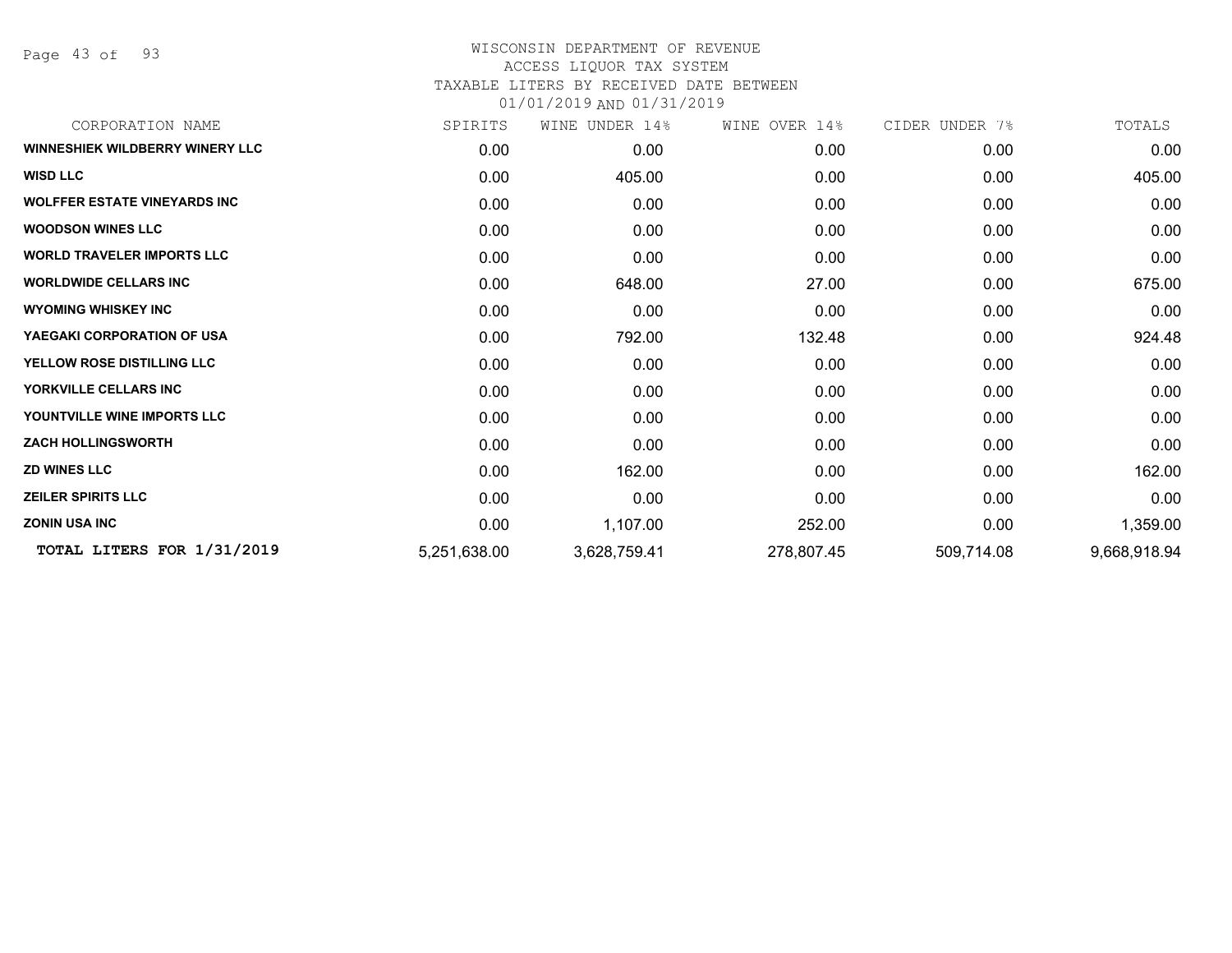Page 44 of 93

# WISCONSIN DEPARTMENT OF REVENUE ACCESS LIQUOR TAX SYSTEM TAXABLE LITERS BY RECEIVED DATE BETWEEN 01/01/2019 AND 01/31/2019

CORPORATION NAME SPIRITS WINE UNDER 14% WINE OVER 14% CIDER UNDER 7% TOTALS

**IN STATE WHOLESALER (W)**

| <b>1848 DISTRIBUTING COMPANY, LLC</b>         | 0.00       | 0.00      | 0.00 | 0.00 | 0.00       |
|-----------------------------------------------|------------|-----------|------|------|------------|
| ALLSTATE LIQUOR & WINE COMPANY, INC.          | 0.00       | 0.00      | 0.00 | 0.00 | 0.00       |
| <b>AVA WINE &amp; SPIRITS LLC</b>             | 0.00       | 0.00      | 0.00 | 0.00 | 0.00       |
| <b>BADGER DISTRIBUTING OF MILWAUKEE LLC</b>   | 0.00       | 0.00      | 0.00 | 0.00 | 0.00       |
| <b>BADGER LIQUOR CO. INC.</b>                 | 201,199.60 | 24,660.00 | 0.00 | 0.00 | 225,859.60 |
| <b>BADGER STATE WINERY COOPERATIVE</b>        | 0.00       | 0.00      | 0.00 | 0.00 | 0.00       |
| <b>BADGER WINE &amp; SPIRITS LLC</b>          | 0.00       | 0.00      | 0.00 | 0.00 | 0.00       |
| <b>BEECHWOOD DISTRIBUTORS, INC.</b>           | 0.00       | 0.00      | 0.00 | 0.00 | 0.00       |
| BEER CAPITOL DISTRIBUTING LLC                 | 0.00       | 0.00      | 0.00 | 0.00 | 0.00       |
| <b>BILJANA KLATT</b>                          | 0.00       | 0.00      | 0.00 | 0.00 | 0.00       |
| BILL'S DISTRIBUTING, LTD.                     | 0.00       | 0.00      | 0.00 | 0.00 | 0.00       |
| <b>BRANT T NEHMER</b>                         | 0.00       | 1,727.25  | 0.00 | 0.00 | 1,727.25   |
| <b>BREAKTHRU BEVERAGE GROUP LLC</b>           | 0.00       | 0.00      | 0.00 | 0.00 | 0.00       |
| <b>BREAKTHRU BEVERAGE GROUP LLC</b>           | 0.00       | 11,736.04 | 0.00 | 0.00 | 11,736.04  |
| <b>BREAKTHRU BEVERAGE WISCONSIN NORTH LLC</b> | 0.00       | 0.00      | 0.00 | 0.00 | 0.00       |
| <b>C.J.W., INC.</b>                           | 0.00       | 0.00      | 0.00 | 0.00 | 0.00       |
| <b>CAPITOL-HUSTING COMPANY, INC.</b>          | 9,819.00   | 42,443.38 | 0.00 | 0.00 | 52,262.38  |
| <b>CATHRINE BENNETT</b>                       | 0.00       | 0.00      | 0.00 | 0.00 | 0.00       |
| <b>CHAS A BERNICK INC</b>                     | 0.00       | 0.00      | 0.00 | 0.00 | 0.00       |
| DE PERE LIQUOR CO LLC                         | 0.00       | 0.00      | 0.00 | 0.00 | 0.00       |
| <b>DEAN DISTRIBUTING, INC.</b>                | 0.00       | 0.00      | 0.00 | 0.00 | 0.00       |
| <b>DEAN DISTRIBUTING, INC.</b>                | 0.00       | 0.00      | 0.00 | 0.00 | 0.00       |
| <b>DEWITT CHURCH GOODS, INC.</b>              | 0.00       | 0.00      | 0.00 | 0.00 | 0.00       |
| <b>FABIANO BROTHERS - WISCONSIN LLC</b>       | 0.00       | 0.00      | 0.00 | 0.00 | 0.00       |
| <b>FAUSTO FIORAVANTI</b>                      | 0.00       | 0.00      | 0.00 | 0.00 | 0.00       |
| FLANIGAN DISTRIBUTING OF DOOR COUNTY, INC.    | 0.00       | 0.00      | 0.00 | 0.00 | 0.00       |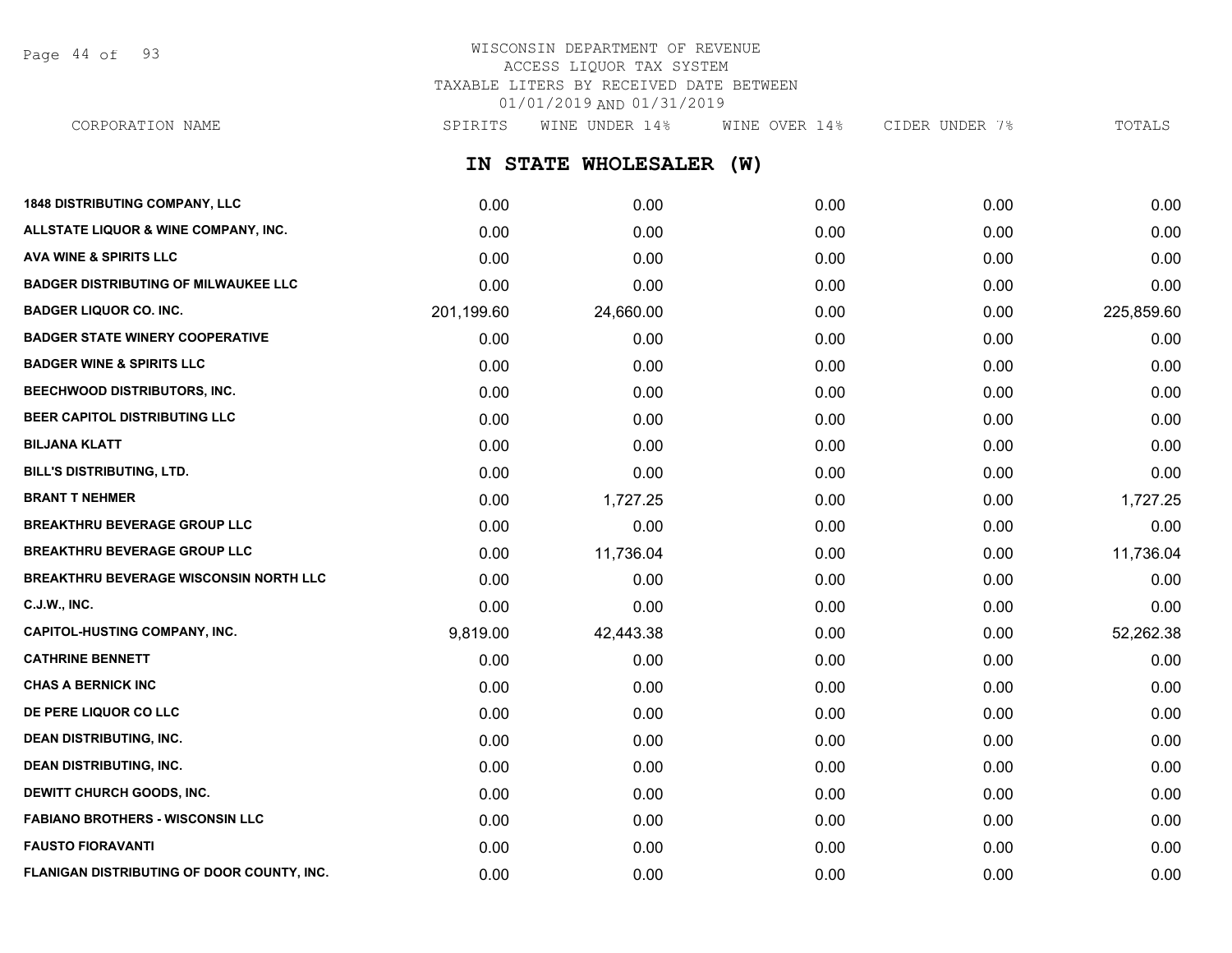Page 45 of 93

### WISCONSIN DEPARTMENT OF REVENUE ACCESS LIQUOR TAX SYSTEM TAXABLE LITERS BY RECEIVED DATE BETWEEN

| CORPORATION NAME                                 | SPIRITS   | WINE UNDER 14% | WINE OVER 14% | CIDER UNDER 7% | TOTALS      |
|--------------------------------------------------|-----------|----------------|---------------|----------------|-------------|
| <b>FOUR SEASONS BEER DISTRIBUTORS INC</b>        | 0.00      | 0.00           | 0.00          | 0.00           | 0.00        |
| <b>FRANK BEER DISTRIBUTORS, INC.</b>             | 0.00      | 0.00           | 0.00          | 0.00           | 0.00        |
| <b>FRANK J MIRENDA SR</b>                        | 0.00      | 0.00           | 0.00          | 0.00           | 0.00        |
| <b>FRANK LIQUOR COMPANY, INC.</b>                | 31,584.41 | 10,362.76      | 0.00          | 0.00           | 41,947.17   |
| FRANK LIQUORS OF LA CROSSE, INC.                 | 0.00      | 0.00           | 0.00          | 0.00           | 0.00        |
| <b>GASPARD INC</b>                               | 0.00      | 0.00           | 0.00          | 0.00           | 0.00        |
| <b>GENERAL BEER DISTRIBUTORS CO.</b>             | 0.00      | 0.00           | 0.00          | 0.00           | 0.00        |
| <b>GENERAL BEER DISTRIBUTORS CO. - MILWAUKEE</b> | 0.00      | 0.00           | 0.00          | 0.00           | 0.00        |
| <b>GENERAL BEER-NORTHEAST INC</b>                | 0.00      | 0.00           | 0.00          | 0.00           | 0.00        |
| <b>GENERAL BEER-NORTHEAST INC</b>                | 0.00      | 0.00           | 0.00          | 0.00           | 0.00        |
| <b>GENERAL BEER-NORTHWEST, INC.</b>              | 0.00      | 0.00           | 0.00          | 0.00           | 0.00        |
| <b>GENERAL BEER-NORTHWEST, INC.</b>              | 0.00      | 0.00           | 0.00          | 0.00           | 0.00        |
| <b>GENERAL BEVERAGE SALES CO.</b>                | 0.00      | 28,926.00      | 1,197.00      | 0.00           | 30,123.00   |
| <b>GENERAL BEVERAGE SALES CO. -- OSHKOSH</b>     | 0.00      | 32,760.00      | 0.00          | 0.00           | 32,760.00   |
| <b>GENERAL BEVERAGE SALES CO.-MILWAUKEE</b>      | 0.00      | 31,887.00      | 0.00          | 0.00           | 31,887.00   |
| <b>GIUSEPPE GAGLIANELLO</b>                      | 0.00      | 0.00           | 0.00          | 0.00           | 0.00        |
| <b>GLORIA R RAGSDALE</b>                         | 0.00      | 0.00           | 0.00          | 0.00           | 0.00        |
| <b>HENDRICKS BEVERAGE, INC.</b>                  | 0.00      | 0.00           | 0.00          | 0.00           | 0.00        |
| <b>IRL, INCORPORATED</b>                         | 0.00      | 0.00           | 0.00          | 0.00           | 0.00        |
| <b>JACQUES VIEAU, INC.</b>                       | 0.00      | 0.00           | 0.00          | 0.00           | 0.00        |
| JANDRAIN RELIGIOUS SUPPLY, INC.                  | 0.00      | 0.00           | 0.00          | 0.00           | 0.00        |
| <b>JANSEN INTERNATIONAL LLC</b>                  | 0.00      | 0.00           | 0.00          | 0.00           | 0.00        |
| <b>JAW PROPERTIES LLC</b>                        | 0.00      | 0.00           | 0.00          | 0.00           | 0.00        |
| <b>JOHN J COLLETTI</b>                           | 0.00      | $-945.00$      | $-135.00$     | 0.00           | $-1,080.00$ |
| JOHNSON BROTHERS OF WISCONSIN INC                | 16,825.65 | 26,638.80      | $-204.00$     | 0.00           | 43,260.45   |
| JONATHAN H STOLP                                 | 0.00      | 0.00           | 0.00          | 0.00           | 0.00        |
| <b>JONATHON LODUCA</b>                           | 0.00      | $-63.00$       | 0.00          | 0.00           | $-63.00$    |
| <b>JOSEPH A TRYGAR</b>                           | 0.00      | 0.00           | 0.00          | 0.00           | 0.00        |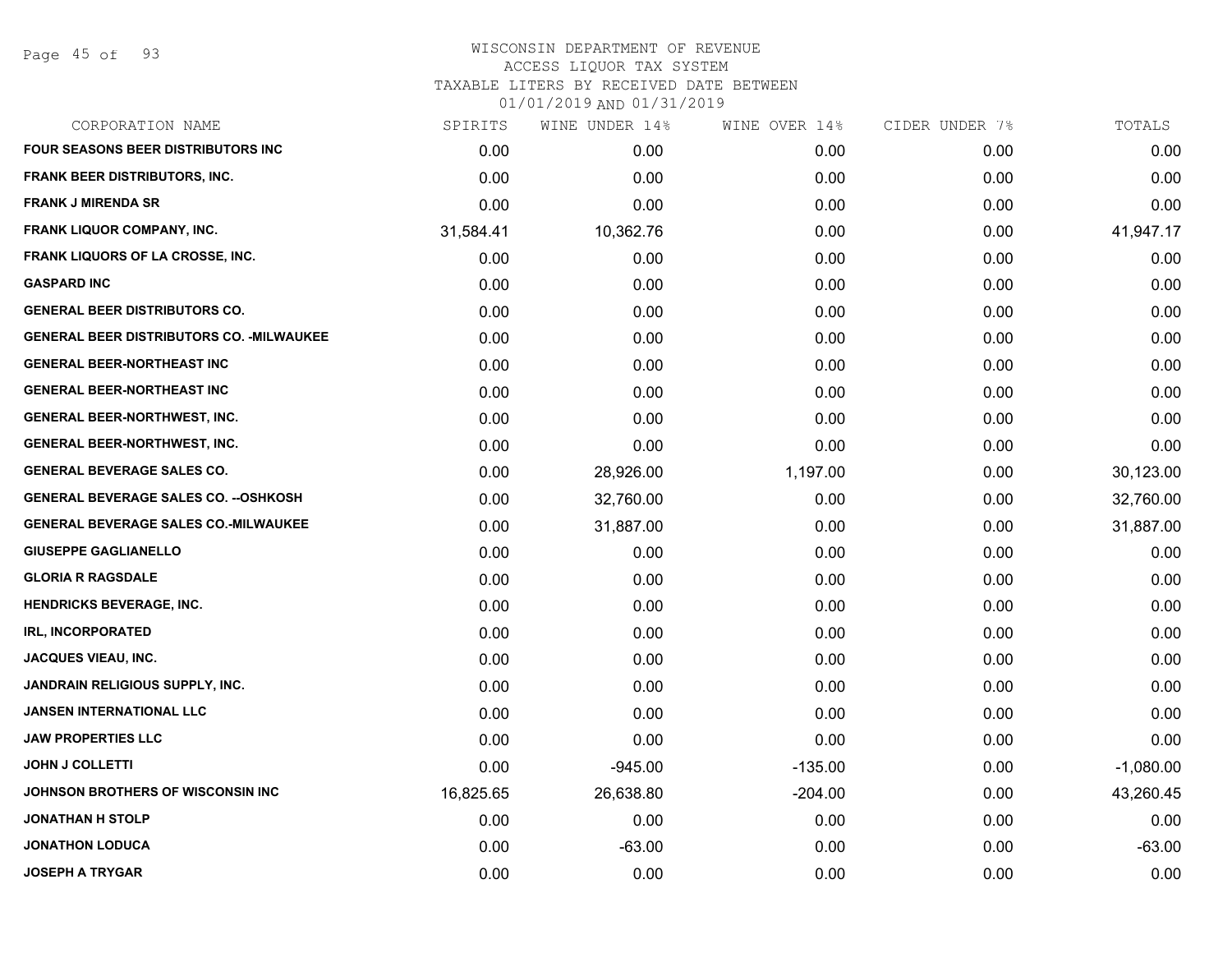Page 46 of 93

### WISCONSIN DEPARTMENT OF REVENUE ACCESS LIQUOR TAX SYSTEM TAXABLE LITERS BY RECEIVED DATE BETWEEN 01/01/2019 AND 01/31/2019

| CORPORATION NAME                        | SPIRITS   | WINE UNDER 14% | WINE OVER 14% | CIDER UNDER 7% | TOTALS      |
|-----------------------------------------|-----------|----------------|---------------|----------------|-------------|
| <b>JOYVINE LLC</b>                      | 0.00      | 0.00           | 0.00          | 0.00           | 0.00        |
| KAY BEER DISTRIBUTING, INC.             | 0.00      | 0.00           | 0.00          | 0.00           | 0.00        |
| KRH ENTERPRISES, LLC                    | 0.00      | 0.00           | 0.00          | 0.00           | 0.00        |
| LA CROSSE BEVERAGE LLC                  | 0.00      | 0.00           | 0.00          | 0.00           | 0.00        |
| <b>LARRY'S DISTRIBUTING CO., INC.</b>   | 0.00      | 0.00           | 0.00          | 0.00           | 0.00        |
| LEE BEVERAGE OF WISCONSIN LLC           | 0.00      | 0.00           | 0.00          | 0.00           | 0.00        |
| LEE BEVERAGE OF WISCONSIN LLC           | 0.00      | 0.00           | 0.00          | 0.00           | 0.00        |
| LEE BEVERAGE-CIDERS WINES & SPIRITS LLC | 0.00      | 0.00           | 0.00          | 0.00           | 0.00        |
| <b>L'EFT BANK WINE COMPANY LIMITED</b>  | 22.50     | 0.00           | 90.00         | 0.00           | 112.50      |
| LETRAH INTERNATIONAL CORPORATION        | 0.00      | 0.00           | 0.00          | 0.00           | 0.00        |
| LIB DIB, LLC                            | 0.00      | 0.00           | 0.00          | 0.00           | 0.00        |
| LO DUCA BROS., INC.                     | 0.00      | $-1,242.00$    | 0.00          | 0.00           | $-1,242.00$ |
| <b>LORI SCOTT</b>                       | 0.00      | 0.00           | 0.00          | 0.00           | 0.00        |
| LOS ALTOS AGAVE DISTRIBUTOR INC         | 13,740.00 | 0.00           | 600.00        | 0.00           | 14,340.00   |
| <b>LOVINO LLC</b>                       | 0.00      | 0.00           | 0.00          | 0.00           | 0.00        |
| <b>LYNDA MALMBERG</b>                   | 0.00      | 0.00           | 0.00          | 0.00           | 0.00        |
| <b>M SHIRAZ LLC</b>                     | 0.00      | 0.00           | 0.00          | 0.00           | 0.00        |
| <b>MICCA HUTCHINS</b>                   | 0.00      | 0.00           | 0.00          | 0.00           | 0.00        |
| <b>MICHAEL G ANSAY</b>                  | 0.00      | 738.00         | 0.00          | 886.32         | 1,624.32    |
| MIDWEST SALES & SERVICE, INC.           | 0.00      | 0.00           | 0.00          | 0.00           | 0.00        |
| NOELKE DISTRIBUTORS, INC.               | 0.00      | 0.00           | 0.00          | 0.00           | 0.00        |
| <b>NOUVEAU VENTURES LLC</b>             | 1,047.80  | 1,318.50       | 0.00          | 0.00           | 2,366.30    |
| OTT SCHWEITZER DISTRIBUTORSHIP, INC.    | 0.00      | 0.00           | 0.00          | 0.00           | 0.00        |
| PARK RIDGE DISTRIBUTING, INC.           | 0.00      | 0.00           | 0.00          | 0.00           | 0.00        |
| PEHLER DISTRIBUTING, INC.               | 0.00      | 0.00           | 0.00          | 0.00           | 0.00        |
| PHILLIPS DISTRIBUTING CORPORATION       | 12,175.50 | 0.00           | 0.00          | 0.00           | 12,175.50   |
| PHILLIPS WINE COMPANY                   | 0.00      | 0.00           | 0.00          | 0.00           | 0.00        |
| <b>PURE WINE WISCONSIN INC.</b>         | 0.00      | 0.00           | 0.00          | 0.00           | 0.00        |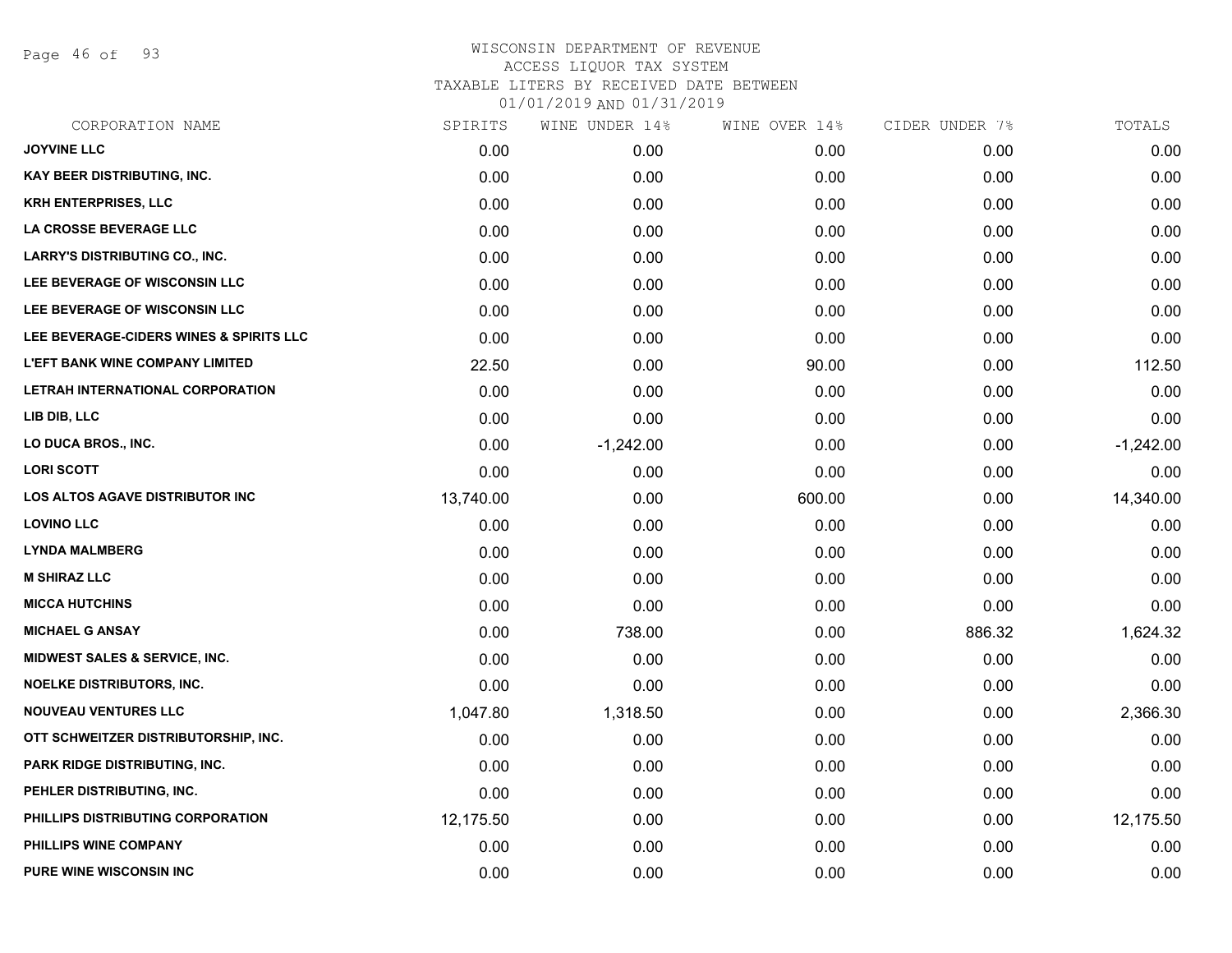Page 47 of 93

# WISCONSIN DEPARTMENT OF REVENUE ACCESS LIQUOR TAX SYSTEM TAXABLE LITERS BY RECEIVED DATE BETWEEN

| CORPORATION NAME                        | SPIRITS    | WINE UNDER 14% | WINE OVER 14% | CIDER UNDER 7% | TOTALS     |
|-----------------------------------------|------------|----------------|---------------|----------------|------------|
| PURPLE FEET WINES, LLC                  | 0.00       | 0.00           | 0.00          | 0.00           | 0.00       |
| <b>PVD ENTERPRISES LLC</b>              | 0.00       | 0.00           | 0.00          | 0.00           | 0.00       |
| RATAS WHOLESALE LIQUOR COMPANY          | 0.00       | 0.00           | 0.00          | 0.00           | 0.00       |
| S. & S. DISTRIBUTING, INC.              | 0.00       | 0.00           | 0.00          | 0.00           | 0.00       |
| S. & S. DISTRIBUTING, INC.              | 0.00       | 0.00           | 0.00          | 0.00           | 0.00       |
| <b>SALIM M SHAMMO</b>                   | 0.00       | 0.00           | 0.00          | 0.00           | 0.00       |
| SARATOGA LIQUOR CO., INC.               | 0.00       | 0.00           | 0.00          | 0.00           | 0.00       |
| <b>SMALL LOT WINE WI, INC.</b>          | 0.00       | $-649.50$      | $-38.62$      | 0.00           | $-688.12$  |
| <b>SP3 LLC</b>                          | 0.00       | 0.00           | 0.00          | 0.00           | 0.00       |
| <b>SUPERIOR BEVERAGES LLC</b>           | 0.00       | 0.00           | 0.00          | $-17.03$       | $-17.03$   |
| <b>THOMAS PROBST</b>                    | 0.00       | 0.00           | 0.00          | 0.00           | 0.00       |
| <b>TIMOTHY REILLY SR</b>                | 0.00       | 0.00           | 0.00          | 0.00           | 0.00       |
| TJ INTERNATIONAL LTD                    | 0.00       | 0.00           | 0.00          | 0.00           | 0.00       |
| <b>TORI-VERDI GROUP LLC</b>             | 0.00       | 0.00           | 0.00          | 0.00           | 0.00       |
| TRANSNATIONAL ENTERPRISES, INCORPORATED | 0.00       | 0.00           | 0.00          | 0.00           | 0.00       |
| TRIANGLE DISTRIBUTING COMPANY, INC.     | 0.00       | 0.00           | 0.00          | 0.00           | 0.00       |
| <b>TRI-MART COMPANY LLC</b>             | 0.00       | 0.00           | 0.00          | 0.00           | 0.00       |
| VINO VERITAS, LTD.                      | 0.00       | 3,816.00       | 1,833.03      | 0.00           | 5,649.03   |
| <b>WDI LLC</b>                          | 0.00       | 0.00           | 0.00          | 0.00           | 0.00       |
| <b>WDI LLC</b>                          | 0.00       | 0.00           | 0.00          | 0.00           | 0.00       |
| <b>WISCONSIN DISTRIBUTORS EAST LLC</b>  | 0.00       | 0.00           | 0.00          | 0.00           | 0.00       |
| <b>WISCONSIN DISTRIBUTORS NORTH LLC</b> | 0.00       | 0.00           | 0.00          | 0.00           | 0.00       |
| <b>WISCONSIN DISTRIBUTORS SOUTH LLC</b> | 0.00       | 0.00           | 0.00          | 0.00           | 0.00       |
| <b>WISCONSIN WINERY CO-OP</b>           | 0.00       | 0.00           | 0.00          | 0.00           | 0.00       |
| <b>WOODFIELD DISTRIBUTION LLC</b>       | 0.00       | 0.00           | 0.00          | 0.00           | 0.00       |
| ZASTROW THE BEER MAN, INC.              | 0.00       | 0.00           | 0.00          | 0.00           | 0.00       |
| TOTAL LITERS FOR 1/31/2019              | 286,414.46 | 214,114.23     | 3,342.41      | 869.29         | 504,740.39 |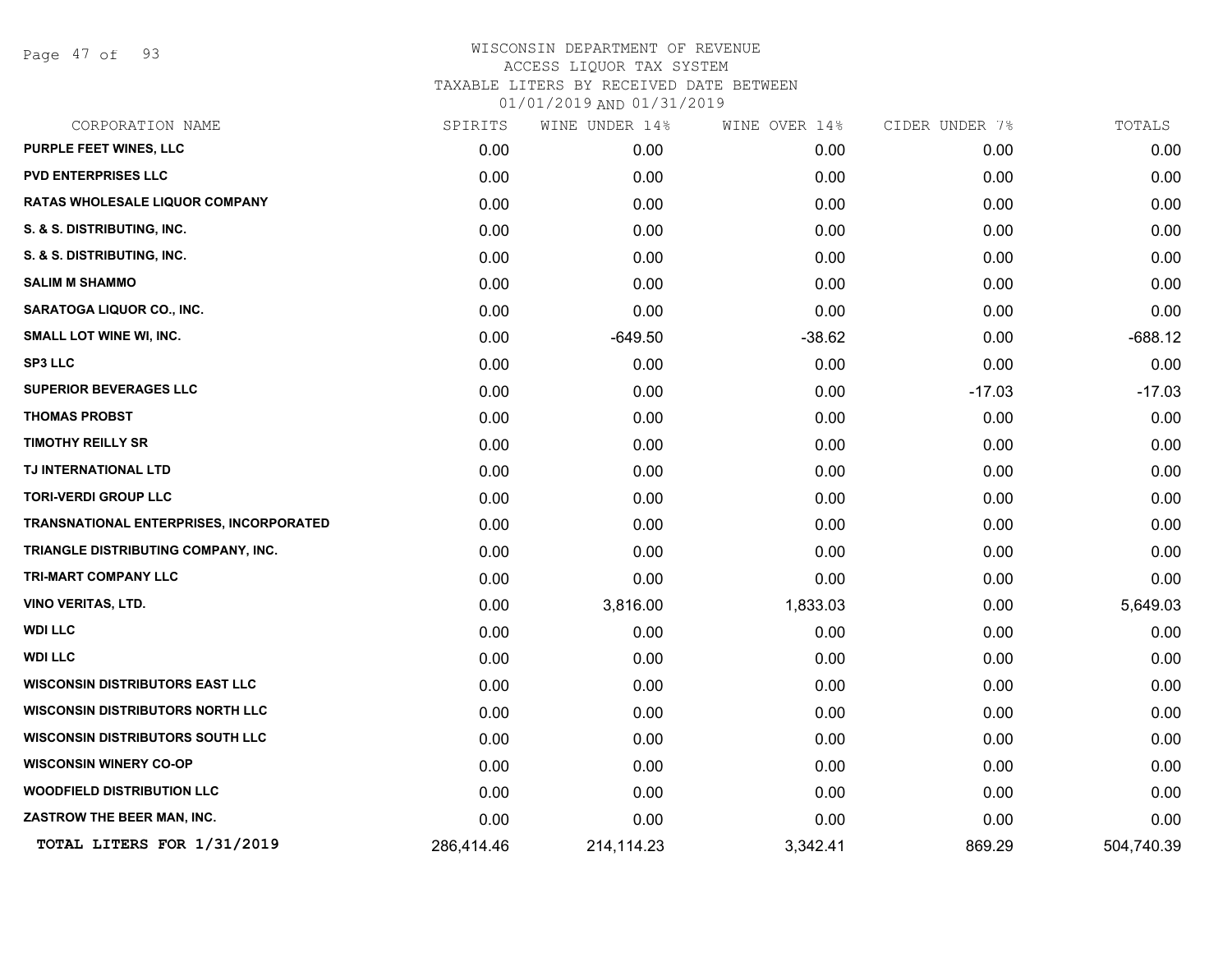Page 48 of 93

# WISCONSIN DEPARTMENT OF REVENUE ACCESS LIQUOR TAX SYSTEM TAXABLE LITERS BY RECEIVED DATE BETWEEN 01/01/2019 AND 01/31/2019

CORPORATION NAME SPIRITS WINE UNDER 14% WINE OVER 14% CIDER UNDER 7% TOTALS

**IN STATE MANUFACTURER (WM)**

| 45TH PARALLEL SPIRITS, LLC                | 0.00     | 0.00 | 0.00 | 0.00 | 0.00     |
|-------------------------------------------|----------|------|------|------|----------|
| ACE ETHANOL, LLC                          | 0.00     | 0.00 | 0.00 | 0.00 | 0.00     |
| <b>AEPPELTREOW INC</b>                    | 173.26   | 0.00 | 0.00 | 0.00 | 173.26   |
| <b>ANGRY SPIRITS DISTILLING LLC</b>       | 0.00     | 0.00 | 0.00 | 0.00 | 0.00     |
| <b>B &amp; E DISTILLERY INC.</b>          | 90.02    | 0.00 | 0.00 | 0.00 | 90.02    |
| <b>BRIAN SAMMONS</b>                      | 0.00     | 0.00 | 0.00 | 0.00 | 0.00     |
| <b>C &amp; N CORPORATION</b>              | 1,461.09 | 0.00 | 0.00 | 0.00 | 1,461.09 |
| <b>CENTRAL STANDARD LLC</b>               | 0.00     | 0.00 | 0.00 | 0.00 | 0.00     |
| CENTRAL TIME DISTILLERY AND WINERY, INC.  | 684.18   | 0.00 | 0.00 | 0.00 | 684.18   |
| CHIPPEWA RIVER DISTILLERY AND BREWERY LLC | 599.49   | 0.00 | 0.00 | 0.00 | 599.49   |
| <b>CLOVER MEADOW LLC</b>                  | 0.00     | 0.00 | 0.00 | 0.00 | 0.00     |
| <b>COPPER CROW DISTILLERY LLC</b>         | 238.48   | 0.00 | 0.00 | 0.00 | 238.48   |
| <b>DANCING GOAT DISTILLERY, LLC</b>       | 0.00     | 0.00 | 0.00 | 0.00 | 0.00     |
| <b>DEATH'S DOOR DISTILLERY LLC</b>        | 2,090.98 | 0.00 | 0.00 | 0.00 | 2,090.98 |
| <b>DENNIS E ERB</b>                       | 0.00     | 0.00 | 0.00 | 0.00 | 0.00     |
| <b>DISTILLERY PARTNERS, LLC</b>           | 0.00     | 0.00 | 0.00 | 0.00 | 0.00     |
| DRIFTLESS GLEN DISTILLERY LLC             | 2,094.48 | 0.00 | 0.00 | 0.00 | 2,094.48 |
| EMCO CHEMICAL DISTRIBUTORS, INC.          | 0.00     | 0.00 | 0.00 | 0.00 | 0.00     |
| <b>GLOBAL UNIVERSAL SRL</b>               | 0.00     | 0.00 | 0.00 | 0.00 | 0.00     |
| <b>GRANT J VAN DRIEST</b>                 | 0.00     | 0.00 | 0.00 | 0.00 | 0.00     |
| <b>GREAT LAKES DISTILLERY LLC</b>         | 0.00     | 0.00 | 0.00 | 0.00 | 0.00     |
| HENDRICKS FAMILY DISTILLERY LLC           | 659.61   | 0.00 | 0.00 | 0.00 | 659.61   |
| HICKORY VIEW DISTILLERY LLC               | 495.02   | 0.00 | 0.00 | 0.00 | 495.02   |
| <b>ISAAC SHOWAKI</b>                      | 0.00     | 0.00 | 0.00 | 0.00 | 0.00     |
| <b>JAMES PLOETZ</b>                       | 10.49    | 0.00 | 0.00 | 0.00 | 10.49    |
| JKLM DISTILLING PARTNERS LLC              | 0.00     | 0.00 | 0.00 | 0.00 | 0.00     |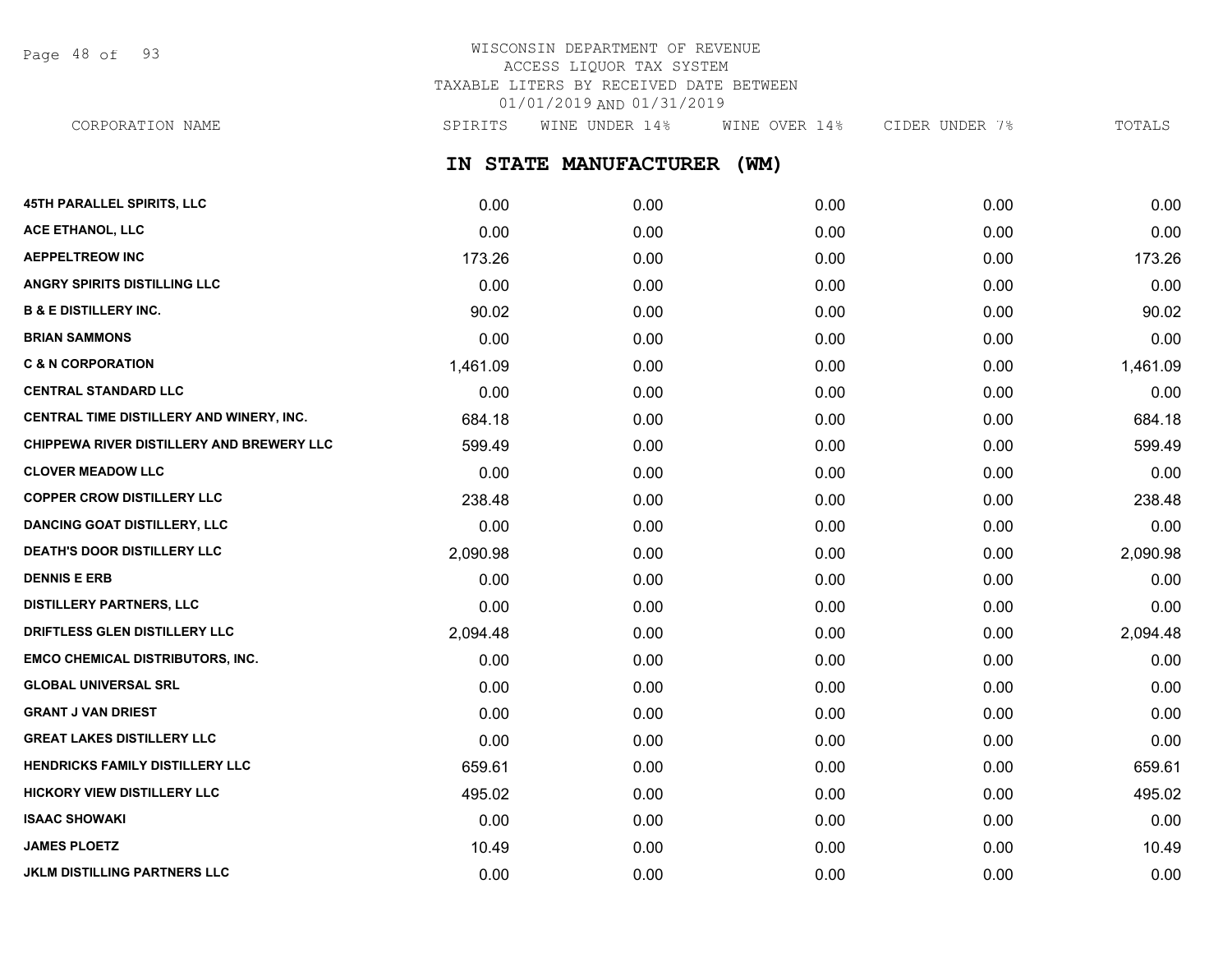Page 49 of 93

### WISCONSIN DEPARTMENT OF REVENUE ACCESS LIQUOR TAX SYSTEM

TAXABLE LITERS BY RECEIVED DATE BETWEEN

| CORPORATION NAME                             | SPIRITS   | WINE UNDER 14% | WINE OVER 14% | CIDER UNDER 7% | TOTALS    |
|----------------------------------------------|-----------|----------------|---------------|----------------|-----------|
| <b>JOSEPH RETZER III</b>                     | 680.43    | 0.00           | 0.00          | 0.00           | 680.43    |
| LA CROSSE DISTILLING COMPANY, LLC            | 1,477.48  | 0.00           | 0.00          | 0.00           | 1,477.48  |
| <b>MATTHEW RICK</b>                          | 315.75    | 4,394.24       | 369.76        | 0.00           | 5,079.75  |
| <b>MEISENBURG BREWING AND DISTILLING LLC</b> | 0.00      | 0.00           | 0.00          | 0.00           | 0.00      |
| <b>MILLERCOORS LLC</b>                       | 0.00      | 0.00           | 0.00          | 0.00           | 0.00      |
| <b>NATHAN G GREENAWALT</b>                   | 4,276.85  | 0.00           | 0.00          | 3,816.63       | 8,093.48  |
| <b>NORTHERN WATERS DISTILLERY LLC</b>        | 657.37    | 0.00           | 0.00          | 0.00           | 657.37    |
| <b>PABST HOLDINGS LLC</b>                    | 0.00      | 0.00           | 0.00          | 0.00           | 0.00      |
| PERLICK DISTILLERY, LLC                      | 540.06    | 0.00           | 0.00          | 0.00           | 540.06    |
| <b>RIVER BEND VINEYARD &amp; WINERY LLC</b>  | 0.00      | 0.00           | 0.00          | 0.00           | 0.00      |
| <b>SENSIENT FLAVORS LLC</b>                  | 0.00      | 0.00           | 0.00          | 0.00           | 0.00      |
| <b>ST CROIX SPIRITS LLC</b>                  | 0.00      | 0.00           | 0.00          | 0.00           | 0.00      |
| <b>STATE LINE DISTILLERY, LLC</b>            | 1,174.50  | 0.00           | 0.00          | 0.00           | 1,174.50  |
| <b>SUGAR RIVER DISTILLERY INC</b>            | 0.00      | 0.00           | 0.00          | 0.00           | 0.00      |
| THE NORTH WOODS DISTILLERY LLC               | 1,086.75  | 0.00           | 0.00          | 0.00           | 1,086.75  |
| <b>TWO TALL GUYS LLC</b>                     | 437.25    | 0.00           | 0.00          | 0.00           | 437.25    |
| WHITE WINTER WINERY INC                      | 56.59     | 0.00           | 0.00          | 0.00           | 56.59     |
| <b>WOLLERSHEIM WINERY, INC.</b>              | 927.01    | 18.02          | 0.00          | 0.00           | 945.03    |
| YAHARA BAY DISTILLERS, INC.                  | 1,728.69  | 62.99          | 0.00          | 0.00           | 1,791.68  |
| TOTAL LITERS FOR 1/31/2019                   | 21,955.83 | 4,475.25       | 369.76        | 3,816.63       | 30,617.47 |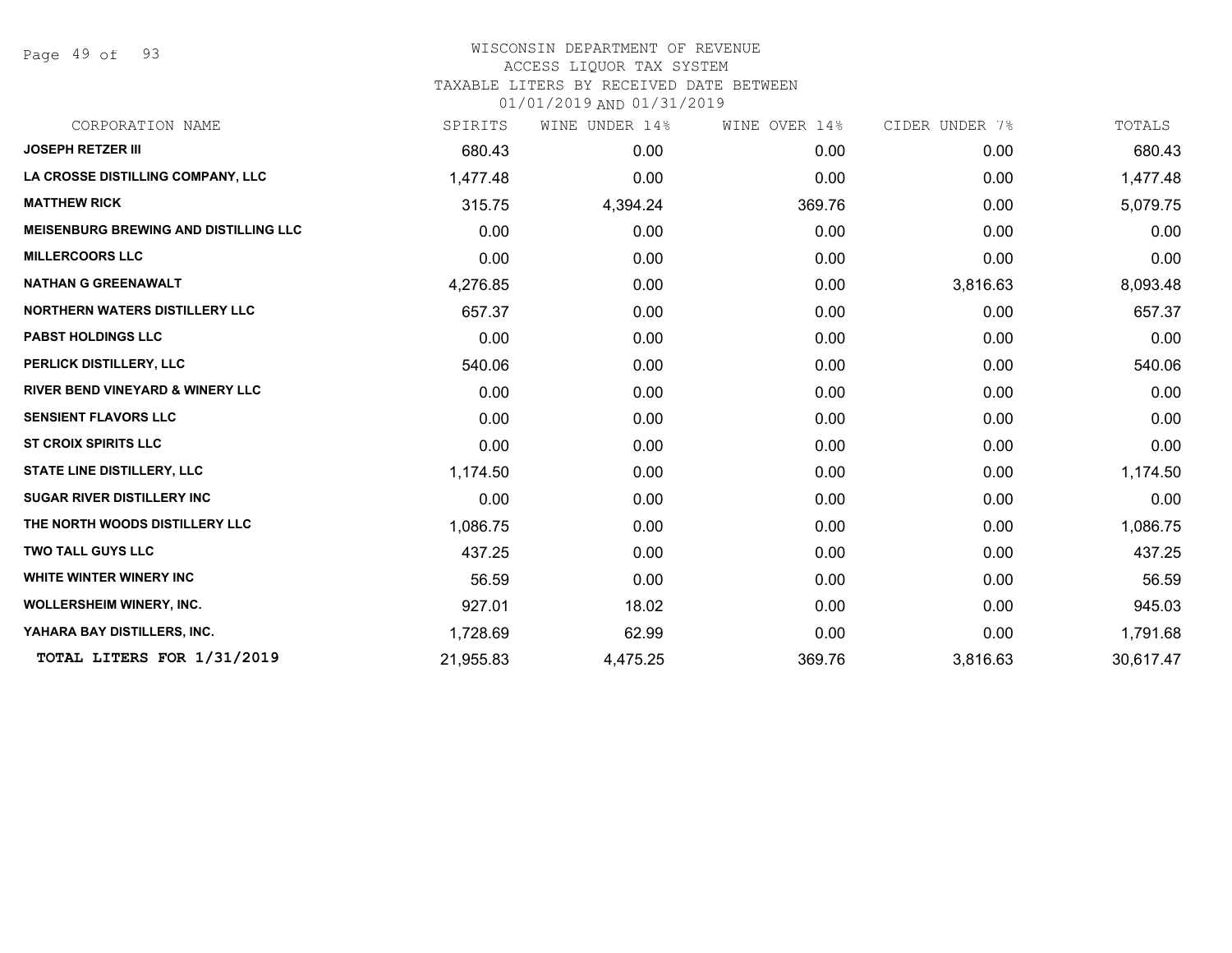Page 50 of 93

## WISCONSIN DEPARTMENT OF REVENUE ACCESS LIQUOR TAX SYSTEM TAXABLE LITERS BY RECEIVED DATE BETWEEN 01/01/2019 AND 01/31/2019 CORPORATION NAME SPIRITS WINE UNDER 14% WINE OVER 14% CIDER UNDER 7% TOTALS

## **IN STATE RECTIFIER (WR)**

| <b>45TH PARALLEL SPIRITS, LLC</b>            | 5,229.25  | 0.00    | 0.00 | 0.00 | 5,229.25  |
|----------------------------------------------|-----------|---------|------|------|-----------|
| <b>ARTYS</b>                                 | 3,537.46  | 0.00    | 0.00 | 0.00 | 3,537.46  |
| <b>CITY BREWING COMPANY, LLC</b>             | 0.00      | 0.00    | 0.00 | 0.00 | 0.00      |
| <b>DANCING GOAT DISTILLERY, LLC</b>          | 292.50    | 0.00    | 0.00 | 0.00 | 292.50    |
| <b>DISTILLERY PARTNERS, LLC</b>              | 0.00      | 0.00    | 0.00 | 0.00 | 0.00      |
| <b>GALLOWAY COMPANY</b>                      | 0.00      | 0.00    | 0.00 | 0.00 | 0.00      |
| <b>GLOBAL UNIVERSAL SRL</b>                  | 0.00      | 0.00    | 0.00 | 0.00 | 0.00      |
| <b>GREAT LAKES DISTILLERY LLC</b>            | 4,418.24  | 0.00    | 0.00 | 0.00 | 4,418.24  |
| HENRY FARMS PRAIRIE SPIRITS LLC              | -769.50   | 0.00    | 0.00 | 0.00 | $-769.50$ |
| <b>KELLY M YOCOM</b>                         | 0.00      | 0.00    | 0.00 | 0.00 | 0.00      |
| <b>MEISENBURG BREWING AND DISTILLING LLC</b> | 0.00      | 0.00    | 0.00 | 0.00 | 0.00      |
| <b>MIDWEST CUSTOM BOTTLING LLC</b>           | 28,910.20 | $-1.72$ | 0.00 | 0.00 | 28,908.48 |
| <b>NATHAN G GREENAWALT</b>                   | 0.00      | 0.00    | 0.00 | 0.00 | 0.00      |
| YAHARA BAY DISTILLERS, INC.                  | 0.00      | 0.00    | 0.00 | 0.00 | 0.00      |
| YAHARA BAY DISTILLERS, INC.                  | 0.00      | 0.00    | 0.00 | 0.00 | 0.00      |
| TOTAL LITERS FOR 1/31/2019                   | 41,618.15 | $-1.72$ | 0.00 | 0.00 | 41,616.43 |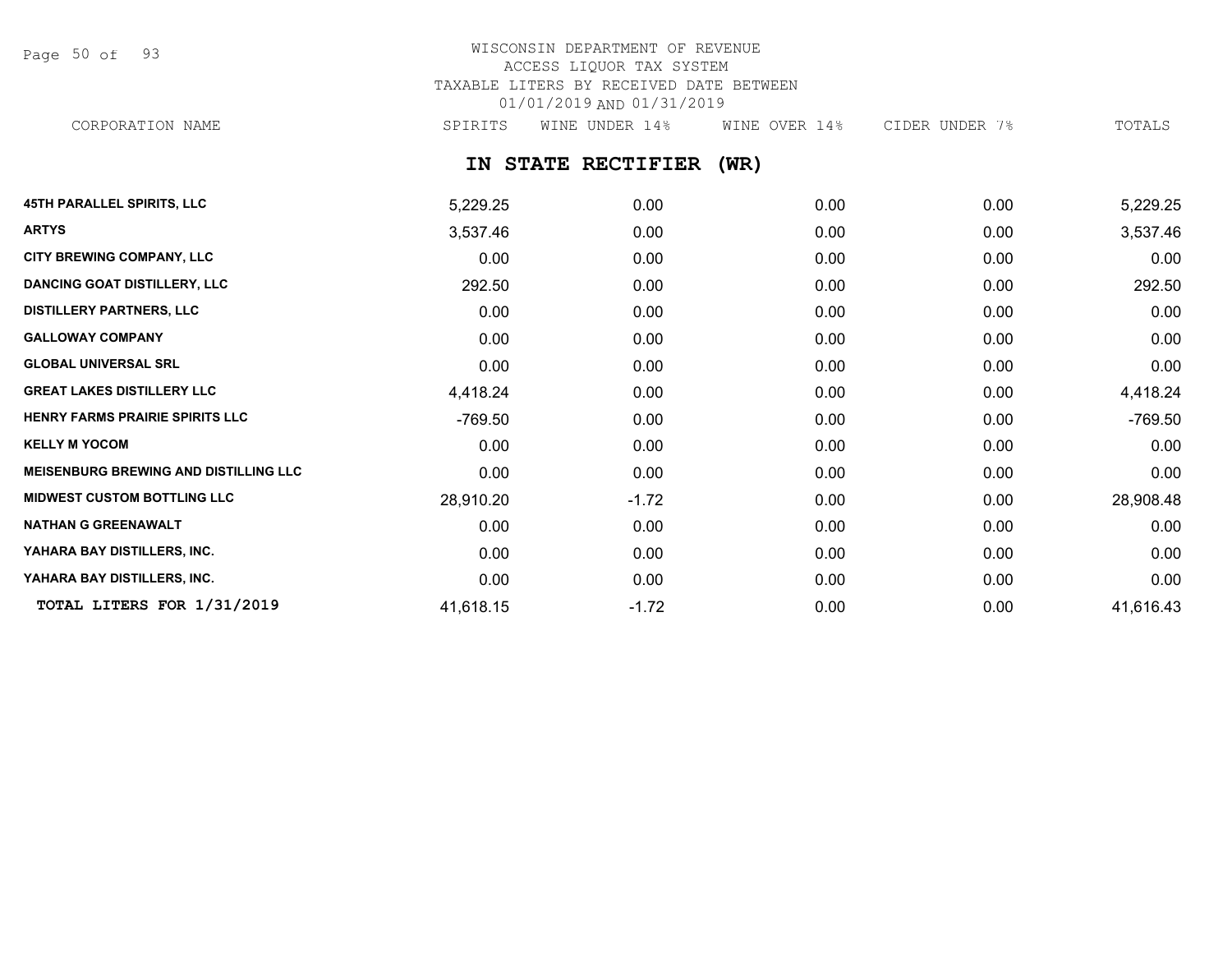Page 51 of 93

# WISCONSIN DEPARTMENT OF REVENUE ACCESS LIQUOR TAX SYSTEM TAXABLE LITERS BY RECEIVED DATE BETWEEN 01/01/2019 AND 01/31/2019

CORPORATION NAME SPIRITS WINE UNDER 14% WINE OVER 14% CIDER UNDER 7% TOTALS

**IN STATE WINERY (WWI)**

| <b>AEPPELTREOW INC</b>                            | 0.00 | 81.76     | 0.00   | 1,474.95 | 1,556.71  |
|---------------------------------------------------|------|-----------|--------|----------|-----------|
| <b>AMANDA STEFL</b>                               | 0.00 | 2,275.48  | 0.00   | 0.00     | 2,275.48  |
| <b>BADGER STATE BREWING COMPANY LLC</b>           | 0.00 | 0.00      | 0.00   | 0.00     | 0.00      |
| <b>BARABOO BLUFF WINERY, LLC</b>                  | 0.00 | 4,216.18  | 0.00   | 0.00     | 4,216.18  |
| <b>BAYFIELD WINERY, LTD.</b>                      | 0.00 | 1,061.24  | 0.00   | 0.00     | 1,061.24  |
| <b>BELLEVINEZ LLC</b>                             | 0.00 | 539.99    | 0.00   | 0.00     | 539.99    |
| <b>BLIND HORSE WINERY LLC</b>                     | 0.00 | 0.00      | 0.00   | 0.00     | 0.00      |
| <b>BOTHAM BRANDS LLC</b>                          | 0.00 | 0.00      | 0.00   | 0.00     | 0.00      |
| <b>BRADLEY L ALLEN</b>                            | 0.00 | 0.00      | 0.00   | 0.00     | 0.00      |
| <b>BRANCHES WINERY LLC</b>                        | 0.00 | 2,498.36  | 0.00   | 0.00     | 2,498.36  |
| <b>BRIAN C LOKRANTZ</b>                           | 0.00 | 0.00      | 0.00   | 0.00     | 0.00      |
| <b>BRIGADOON FARM &amp; WINERY LLC</b>            | 0.00 | 796.49    | 0.00   | 0.00     | 796.49    |
| <b>BRIX CIDER LLC</b>                             | 0.00 | 0.00      | 0.00   | 0.00     | 0.00      |
| <b>C &amp; N CORPORATION</b>                      | 0.00 | 29,262.70 | 101.95 | 0.00     | 29,364.65 |
| <b>CHATEAU ST CROIX WINERY &amp; VINEYARD LLC</b> | 0.00 | 1,696.47  | 269.59 | 0.00     | 1,966.06  |
| <b>CHERYL JOHNSON</b>                             | 0.00 | 0.00      | 0.00   | 0.00     | 0.00      |
| <b>CIDER HOUSE OF WISCONSIN LLC</b>               | 0.00 | 0.00      | 0.00   | 895.21   | 895.21    |
| <b>CLAY JAR HOLDINGS LLC</b>                      | 0.00 | 376.46    | 195.59 | 0.00     | 572.05    |
| <b>CLOVER MEADOW LLC</b>                          | 0.00 | 0.00      | 0.00   | 0.00     | 0.00      |
| <b>COLLEEN M BOS</b>                              | 0.00 | 1,103.63  | 0.00   | 0.00     | 1,103.63  |
| <b>CRAIG FLETCHER</b>                             | 0.00 | 0.00      | 0.00   | 0.00     | 0.00      |
| <b>DANIEL J KOEPKE</b>                            | 0.00 | 0.00      | 0.00   | 0.00     | 0.00      |
| <b>DANZINGER VINEYARDS LLC</b>                    | 0.00 | 0.00      | 0.00   | 0.00     | 0.00      |
| <b>DAVID F MAHER</b>                              | 0.00 | 0.00      | 0.00   | 0.00     | 0.00      |
| <b>DEAN L BAUMGARTEN</b>                          | 0.00 | 0.00      | 0.00   | 0.00     | 0.00      |
| <b>DIANA HOBSON</b>                               | 0.00 | 12,023.94 | 0.00   | 0.00     | 12,023.94 |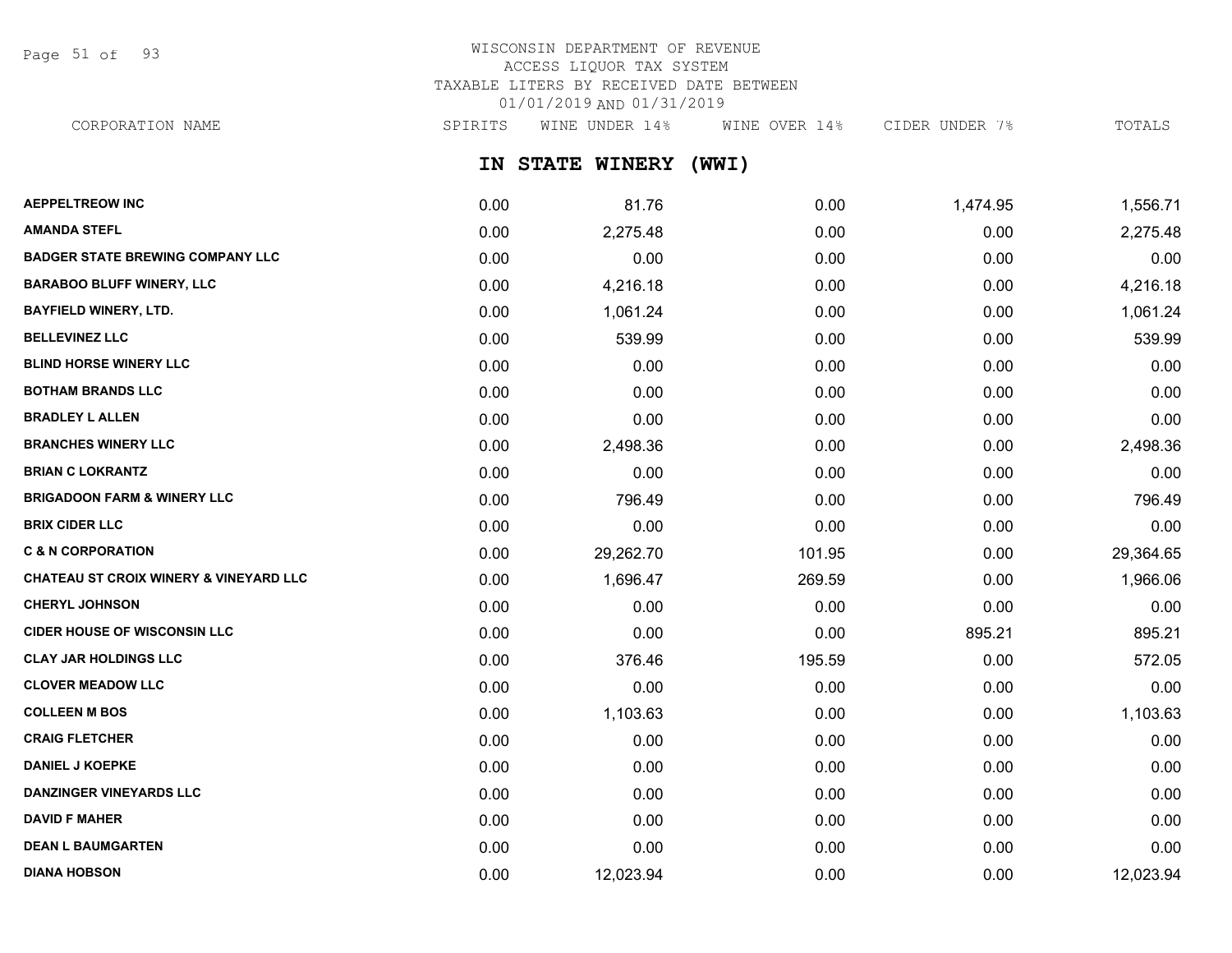Page 52 of 93

### WISCONSIN DEPARTMENT OF REVENUE

#### ACCESS LIQUOR TAX SYSTEM

TAXABLE LITERS BY RECEIVED DATE BETWEEN

| CORPORATION NAME                     | SPIRITS | WINE UNDER 14% | WINE OVER 14% | CIDER UNDER 7% | TOTALS    |
|--------------------------------------|---------|----------------|---------------|----------------|-----------|
| DRUMLIN RIDGE WINERY LLC             | 0.00    | 2,483.22       | 0.00          | 0.00           | 2,483.22  |
| <b>EASTERN RIDGES VINEYARD, LLC</b>  | 0.00    | 0.00           | 0.00          | 0.00           | 0.00      |
| <b>EDWARD J RINK</b>                 | 0.00    | 0.00           | 0.00          | 0.00           | 0.00      |
| <b>ELISABETH W KLEIN</b>             | 0.00    | 0.00           | 0.00          | 0.00           | 0.00      |
| <b>FAWN CREEK WINERY LLC</b>         | 0.00    | 4,265.26       | 0.00          | 0.00           | 4,265.26  |
| <b>FERMENTING CELLARS LLC</b>        | 0.00    | 584.00         | 117.00        | 0.00           | 701.00    |
| FISHER KING WINERY, LLC              | 0.00    | 0.00           | 0.00          | 0.00           | 0.00      |
| <b>FRESAR INC</b>                    | 0.00    | 267.82         | 0.00          | 0.00           | 267.82    |
| FRUIT OF THE WOODS WINE CELLAR, INC. | 0.00    | 11,770.30      | 102.21        | 0.00           | 11,872.51 |
| <b>HALF KRAKT LLC</b>                | 0.00    | 0.00           | 0.00          | 0.00           | 0.00      |
| <b>HALF MOON HILL LLC</b>            | 0.00    | 109.51         | 0.00          | 118.29         | 227.80    |
| <b>HARALD TOMESCH</b>                | 0.00    | 0.00           | 0.00          | 0.00           | 0.00      |
| <b>HARBOR RIDGE WINERY INC.</b>      | 0.00    | 0.00           | 0.00          | 0.00           | 0.00      |
| HAYWARD LAKES WINERY, LLC            | 0.00    | 0.00           | 0.00          | 0.00           | 0.00      |
| <b>HERDIE BAISDEN</b>                | 0.00    | 0.00           | 0.00          | 0.00           | 0.00      |
| <b>ISLAND ORCHARD CIDER LLC</b>      | 0.00    | 0.00           | 0.00          | 8,230.59       | 8,230.59  |
| <b>JACKSON WINE LLC</b>              | 0.00    | 831.01         | 26.99         | 0.00           | 858.00    |
| <b>JAMES F HAUSER JR</b>             | 0.00    | 0.00           | 0.00          | 27.52          | 27.52     |
| <b>JAMES PLOETZ</b>                  | 0.00    | 1,444.93       | 13.51         | 0.00           | 1,458.44  |
| <b>JEFFERY BEMIS</b>                 | 0.00    | 2,554.20       | 0.00          | 0.00           | 2,554.20  |
| <b>JEFFREY L STOEGER</b>             | 0.00    | 906.26         | 0.00          | 0.00           | 906.26    |
| <b>JONATHAN DALE</b>                 | 0.00    | 0.00           | 0.00          | 0.00           | 0.00      |
| <b>JORNY'S END LLC</b>               | 0.00    | 2,195.53       | 0.00          | 0.00           | 2,195.53  |
| <b>JORNY'S END LLC</b>               | 0.00    | 3,992.61       | 0.00          | 0.00           | 3,992.61  |
| <b>JOSEPH CALLOW</b>                 | 0.00    | 6,627.42       | 0.00          | 1,245.40       | 7,872.82  |
| <b>JOSEPH STALLER</b>                | 0.00    | 2,290.92       | 0.00          | 0.00           | 2,290.92  |
| <b>JOSEPH WYNIMKO</b>                | 0.00    | 106.90         | 0.00          | 0.00           | 106.90    |
| <b>JULIE A ANDRZEJCZAK</b>           | 0.00    | 1,208.31       | 27.26         | 32.56          | 1,268.13  |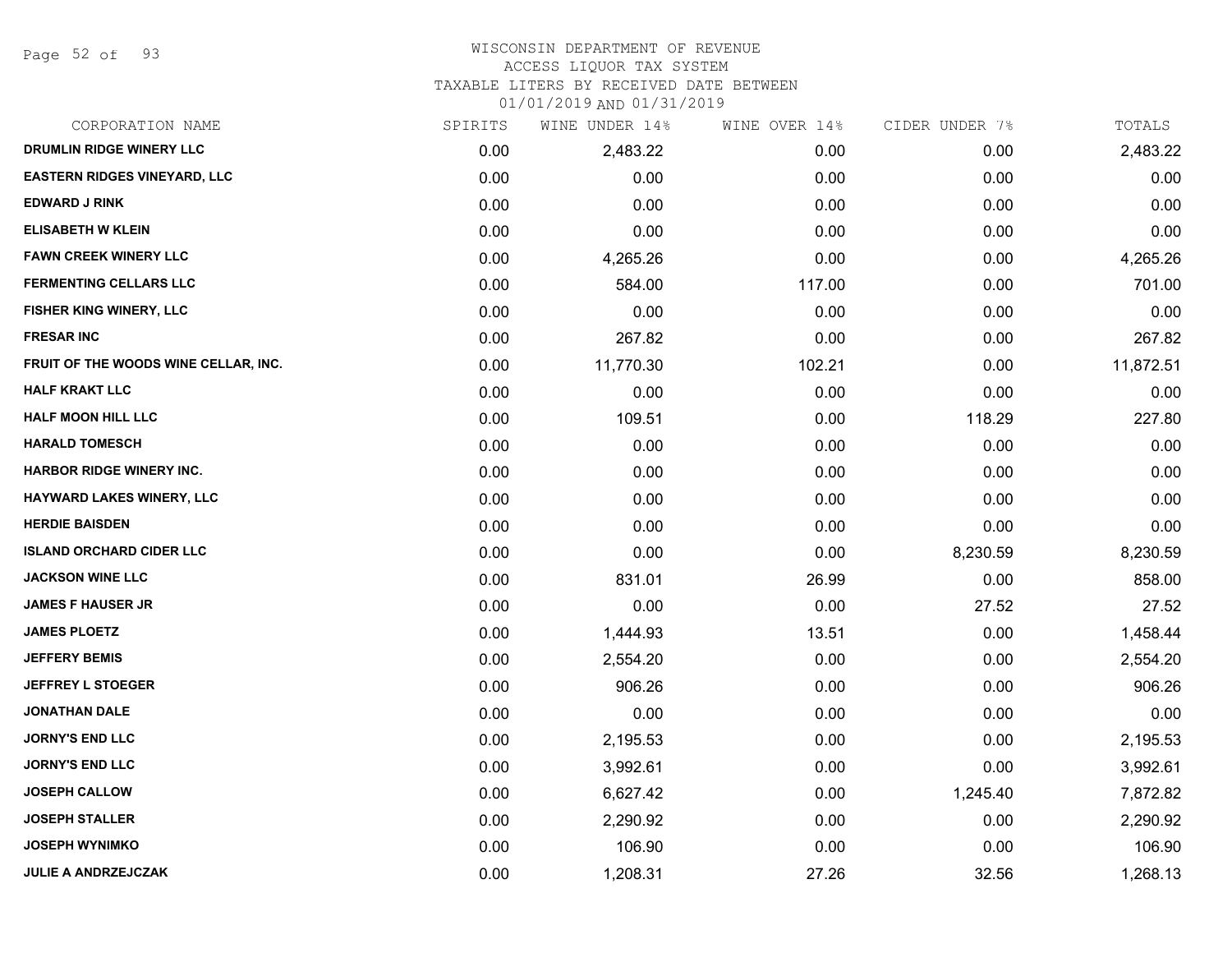Page 53 of 93

#### WISCONSIN DEPARTMENT OF REVENUE ACCESS LIQUOR TAX SYSTEM

TAXABLE LITERS BY RECEIVED DATE BETWEEN

| CORPORATION NAME                               | SPIRITS | WINE UNDER 14% | WINE OVER 14% | CIDER UNDER 7% | TOTALS    |
|------------------------------------------------|---------|----------------|---------------|----------------|-----------|
| <b>KEVIN BEHNKE</b>                            | 0.00    | 0.00           | 0.00          | 0.00           | 0.00      |
| <b>LAKE NOKOMIS CRANBERRIES INC</b>            | 0.00    | 0.00           | 0.00          | 0.00           | 0.00      |
| <b>LANDTA WINES LLC</b>                        | 0.00    | 590.52         | 0.00          | 0.00           | 590.52    |
| <b>LARSON &amp; LARSON</b>                     | 0.00    | 1,248.54       | 0.00          | 0.00           | 1,248.54  |
| <b>LAUTENBACH'S ORCHARD COUNTRY INC</b>        | 0.00    | 738.00         | 0.00          | 0.00           | 738.00    |
| <b>LEDGESTONE ESTATE LLC</b>                   | 0.00    | 3.00           | 0.00          | 0.00           | 3.00      |
| <b>LOST ISLAND WINE LLC</b>                    | 0.00    | 1,435.50       | 133.89        | 0.00           | 1,569.39  |
| <b>LUCKY DOG WINERY</b>                        | 0.00    | 0.00           | 0.00          | 0.00           | 0.00      |
| <b>LUNCH CREEK VINEYARDS LLC</b>               | 0.00    | 0.00           | 0.00          | 0.00           | 0.00      |
| <b>MARION J WEGLARZ AND MARLYS A BOCK PTRS</b> | 0.00    | 0.00           | 0.00          | 0.00           | 0.00      |
| <b>MARTIN E SELL</b>                           | 0.00    | 540.85         | 9.84          | 0.00           | 550.69    |
| <b>MARY BELLAZZINI</b>                         | 0.00    | 0.00           | 0.00          | 0.00           | 0.00      |
| <b>MATENAER CORPORATION</b>                    | 0.00    | 0.00           | 0.00          | 0.00           | 0.00      |
| <b>MATTHEW RICK</b>                            | 0.00    | 0.00           | 0.00          | 0.00           | 0.00      |
| <b>MCILQUHAM LLC</b>                           | 0.00    | 3,852.02       | 0.00          | 0.00           | 3,852.02  |
| <b>MERSHONIAN CIDERY LLC</b>                   | 0.00    | 0.00           | 0.00          | 2,990.47       | 2,990.47  |
| <b>MILLERCOORS LLC</b>                         | 0.00    | 0.00           | 0.00          | 0.00           | 0.00      |
| <b>MILLERCOORS USA LLC</b>                     | 0.00    | 0.00           | 0.00          | 0.00           | 0.00      |
| <b>MOBCRAFT BEER INC</b>                       | 0.00    | 0.00           | 0.00          | 0.00           | 0.00      |
| <b>MOONDANCER LLC</b>                          | 0.00    | 0.00           | 0.00          | 0.00           | 0.00      |
| <b>MUNSON BRIDGE WINERY INC</b>                | 0.00    | 8,418.72       | 2,290.17      | 0.00           | 10,708.89 |
| <b>MUSETTA WINERY, LLC</b>                     | 0.00    | 2,450.48       | $-11.25$      | 0.00           | 2,439.23  |
| <b>NORTHLEAF WINERY, LLC</b>                   | 0.00    | 2,593.49       | 91.11         | 0.00           | 2,684.60  |
| <b>ODILON FORD WINERY INC</b>                  | 0.00    | 13.50          | 6.74          | 0.00           | 20.24     |
| PARALLEL 44 VINEYARD & WINERY, INC.            | 0.00    | 0.00           | 0.00          | 0.00           | 0.00      |
| PARALLEL 44 VINEYARD & WINERY, INC.            | 0.00    | 89.26          | 0.00          | 0.00           | 89.26     |
| <b>PATRICK ARNDT</b>                           | 0.00    | 37.85          | 0.00          | 0.00           | 37.85     |
| <b>PAUL D ASPER</b>                            | 0.00    | 0.00           | 0.00          | 1,355.93       | 1,355.93  |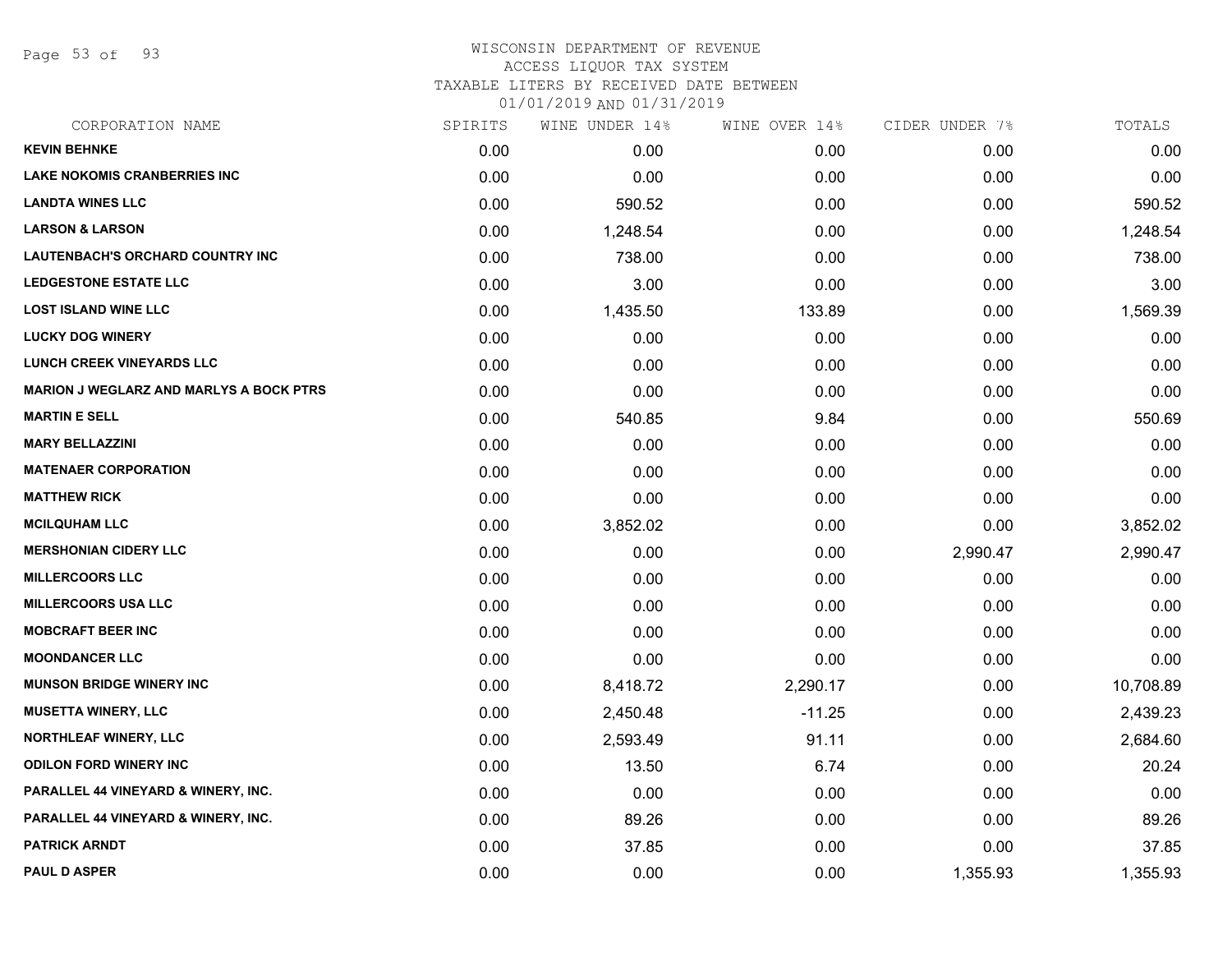Page 54 of 93

### WISCONSIN DEPARTMENT OF REVENUE ACCESS LIQUOR TAX SYSTEM TAXABLE LITERS BY RECEIVED DATE BETWEEN

| CORPORATION NAME                            | SPIRITS | WINE UNDER 14% | WINE OVER 14% | CIDER UNDER 7% | TOTALS    |
|---------------------------------------------|---------|----------------|---------------|----------------|-----------|
| <b>PAUL G BLOMMEL</b>                       | 0.00    | 0.00           | 0.00          | 1,570.94       | 1,570.94  |
| <b>PAUL HAMMEN</b>                          | 0.00    | 0.00           | 0.00          | 0.00           | 0.00      |
| PAUL J FRANZEN                              | 0.00    | 0.00           | 0.00          | 0.00           | 0.00      |
| <b>PIEPERTK LLC</b>                         | 0.00    | 2,803.51       | 22.86         | 0.00           | 2,826.37  |
| <b>PRAIRIE HAWK WINERY INC</b>              | 0.00    | 0.00           | 0.00          | 0.00           | 0.00      |
| <b>RED OAK VINEYARD INC</b>                 | 0.00    | 0.00           | 0.00          | 0.00           | 0.00      |
| <b>RIVER BEND VINEYARD &amp; WINERY LLC</b> | 0.00    | 0.00           | 0.00          | 0.00           | 0.00      |
| <b>ROBERT BORUCKI</b>                       | 0.00    | 0.00           | 0.00          | 0.00           | 0.00      |
| <b>ROCK N WOOL WINERY LLC</b>               | 0.00    | 0.00           | 0.00          | 0.00           | 0.00      |
| <b>RUSHFORD MEADERY AND WINERY LLC</b>      | 0.00    | $-3.38$        | 0.00          | 885.78         | 882.40    |
| <b>RYAN PRELLWITZ</b>                       | 0.00    | 13,661.51      | 0.00          | 1,040.99       | 14,702.50 |
| SANDSTONE RIDGE VINEYARD & WINERY LLC       | 0.00    | 69.99          | 0.00          | 0.00           | 69.99     |
| SEVEN HAWKS VINEYARDS LLC                   | 0.00    | 0.00           | 0.00          | 0.00           | 0.00      |
| <b>SEVEN HAWKS VINEYARDS LLC</b>            | 0.00    | 180.00         | 0.00          | 0.00           | 180.00    |
| <b>SHARON L PINGEL</b>                      | 0.00    | 50.99          | 0.00          | 0.00           | 50.99     |
| <b>SHERRY HARDIE</b>                        | 0.00    | 210.25         | 0.00          | 0.00           | 210.25    |
| SIMON CREEK VINEYARD LLC                    | 0.00    | 611.99         | 102.02        | 0.00           | 714.01    |
| SINNIPEE VALLEY VINEYARD LLC                | 0.00    | 0.00           | 0.00          | 0.00           | 0.00      |
| <b>SPB LLC</b>                              | 0.00    | 0.00           | 0.00          | 27,017.60      | 27,017.60 |
| <b>SPIRITS OF NORWAY VINEYARD LLC</b>       | 0.00    | 445.50         | 0.00          | 0.00           | 445.50    |
| <b>SPRECHER BREWING COMPANY, INC.</b>       | 0.00    | 0.00           | 0.00          | 5,547.51       | 5,547.51  |
| <b>SPURGEON VINEYARDS &amp; WINERY LLC</b>  | 0.00    | 1,787.38       | 9.08          | 0.00           | 1,796.46  |
| <b>STEPHEN M KENNEDY</b>                    | 0.00    | 613.23         | 0.00          | 0.00           | 613.23    |
| <b>STEVEN DEBAKER</b>                       | 0.00    | 559.48         | 36.00         | 0.00           | 595.48    |
| STEVEN M & JUDITH A JACOBSON LLC            | 0.00    | 3,903.32       | 0.00          | 0.00           | 3,903.32  |
| <b>STILLMANK BREWING COMPANY</b>            | 0.00    | 0.00           | 0.00          | 0.00           | 0.00      |
| <b>STONES THROW WINERY INC</b>              | 0.00    | 0.00           | 6,972.71      | 0.00           | 6,972.71  |
| <b>SUNSET POINT WINERY LLC</b>              | 0.00    | 1,000.24       | 102.38        | 0.00           | 1,102.62  |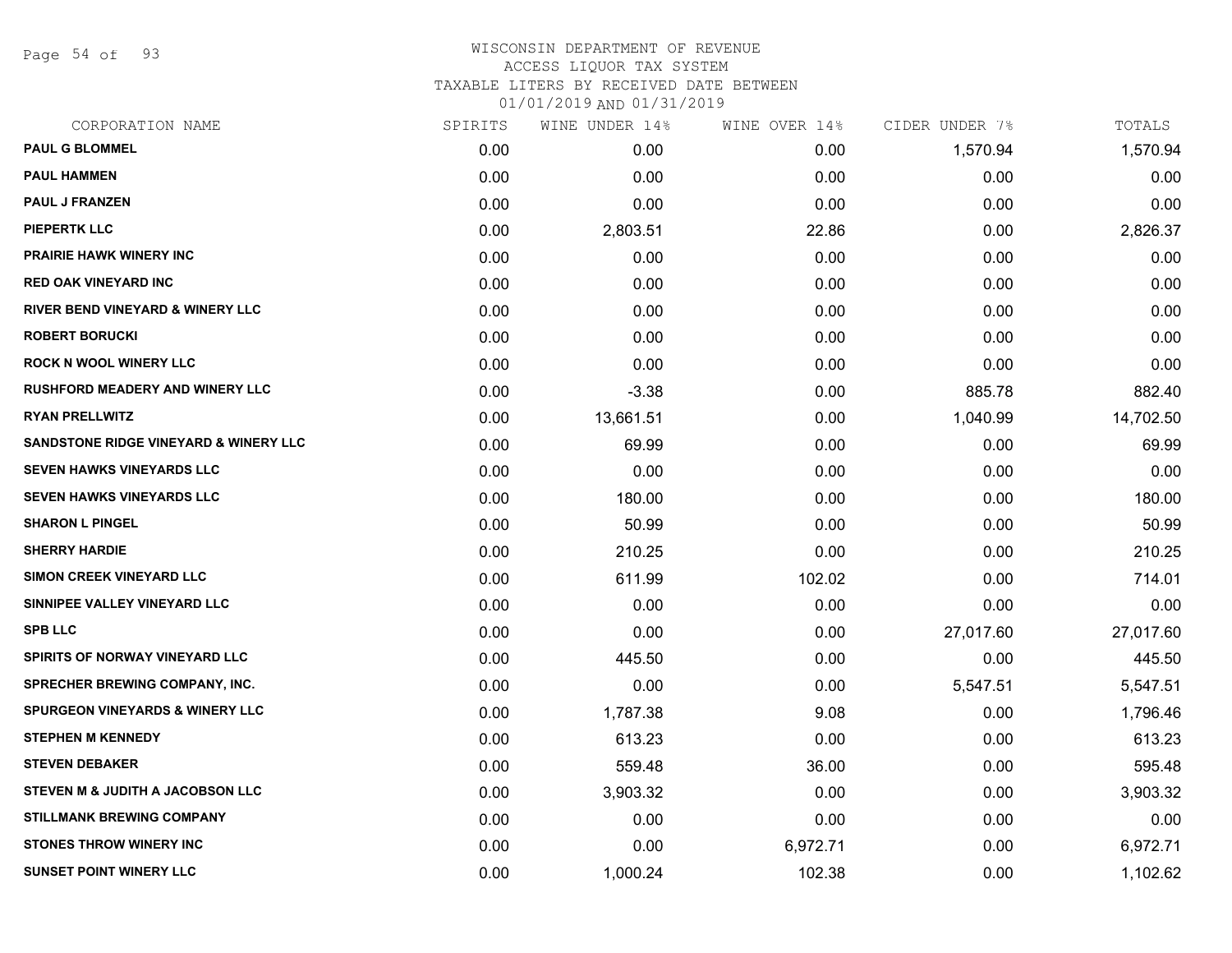### WISCONSIN DEPARTMENT OF REVENUE

#### ACCESS LIQUOR TAX SYSTEM

TAXABLE LITERS BY RECEIVED DATE BETWEEN

| CORPORATION NAME                                   | SPIRITS | WINE UNDER 14% | WINE OVER 14% | CIDER UNDER 7% | TOTALS    |
|----------------------------------------------------|---------|----------------|---------------|----------------|-----------|
| <b>TENBA RIDGE WINERY LLC</b>                      | 0.00    | 1,172.26       | 57.01         | 0.00           | 1,229.27  |
| THE RUM TREE, INC.                                 | 0.00    | 18.02          | 18.74         | 0.00           | 36.76     |
| THE WINE VINEYARD LLC                              | 0.00    | 2,096.96       | 0.00          | 0.00           | 2,096.96  |
| THE WOODLAND TRAIL BEVERAGE COMPANY, INC.          | 0.00    | 712.41         | 0.00          | 0.00           | 712.41    |
| <b>TIMOTHY D GUILD</b>                             | 0.00    | 0.00           | 0.00          | 0.00           | 0.00      |
| <b>TIMOTHY P MCDONALD</b>                          | 0.00    | 130.48         | 0.00          | 0.00           | 130.48    |
| <b>TODD KUEHL</b>                                  | 0.00    | 4,803.67       | 0.00          | 0.00           | 4,803.67  |
| <b>TOMMYS TOO HIGH WINES LLC</b>                   | 0.00    | 1,264.32       | 0.00          | 0.00           | 1,264.32  |
| <b>TROY LANDWEHR</b>                               | 0.00    | 1,248.00       | 123.00        | 0.00           | 1,371.00  |
| <b>TWO BROTHERS WINES LLC</b>                      | 0.00    | 270.01         | 0.00          | 0.00           | 270.01    |
| <b>UPSTREAM CIDER LLC</b>                          | 0.00    | 0.00           | 0.00          | 3,249.01       | 3,249.01  |
| VAN WYCHEN WINES INC.                              | 0.00    | 1,514.16       | 0.00          | 0.00           | 1,514.16  |
| <b>VERNON VINEYARDS LTD</b>                        | 0.00    | 687.05         | 0.00          | 0.00           | 687.05    |
| <b>VINES TO CELLAR, INC.</b>                       | 0.00    | 754.13         | 0.00          | 0.00           | 754.13    |
| <b>VON KLAUS WINERY LLC</b>                        | 0.00    | 432.75         | 76.81         | 0.00           | 509.56    |
| VON STIEHL WINERY LTD.                             | 0.00    | 0.00           | 0.00          | 0.00           | 0.00      |
| VON STIEHL WINERY LTD.                             | 0.00    | 11,104.19      | $-107.87$     | $-9.75$        | 10,986.57 |
| VON STIEHL WINERY LTD.                             | 0.00    | 0.00           | 0.00          | 0.00           | 0.00      |
| <b>WEST PRAIRIE WINERY LLC</b>                     | 0.00    | 6,465.05       | 0.00          | 0.00           | 6,465.05  |
| <b>WHISPERING BLUFFS VINEYARD &amp; WINERY LTD</b> | 0.00    | 0.00           | 0.00          | 0.00           | 0.00      |
| <b>WHISPERING WINDS WINERY LLC</b>                 | 0.00    | 524.28         | 0.00          | 0.00           | 524.28    |
| <b>WHITE BEAR SPIRITS LLC</b>                      | 0.00    | 163.50         | 22.50         | 0.00           | 186.00    |
| WHITE WINTER WINERY INC                            | 0.00    | 0.00           | 0.00          | 0.00           | 0.00      |
| <b>WILD EPITOME LLC</b>                            | 0.00    | 0.00           | 0.00          | 0.00           | 0.00      |
| <b>WILLIAM F BLUHM</b>                             | 0.00    | 2,599.38       | 47.24         | 0.00           | 2,646.62  |
| <b>WINEMAKER'S DAUGHTER LLC</b>                    | 0.00    | 3,138.09       | 0.00          | 0.00           | 3,138.09  |
| <b>WINESITTER BREWHOUSE LLC</b>                    | 0.00    | 0.00           | 0.00          | 0.00           | 0.00      |
| <b>WOLLERSHEIM WINERY, INC.</b>                    | 0.00    | 10,326.71      | 983.38        | 0.00           | 11,310.09 |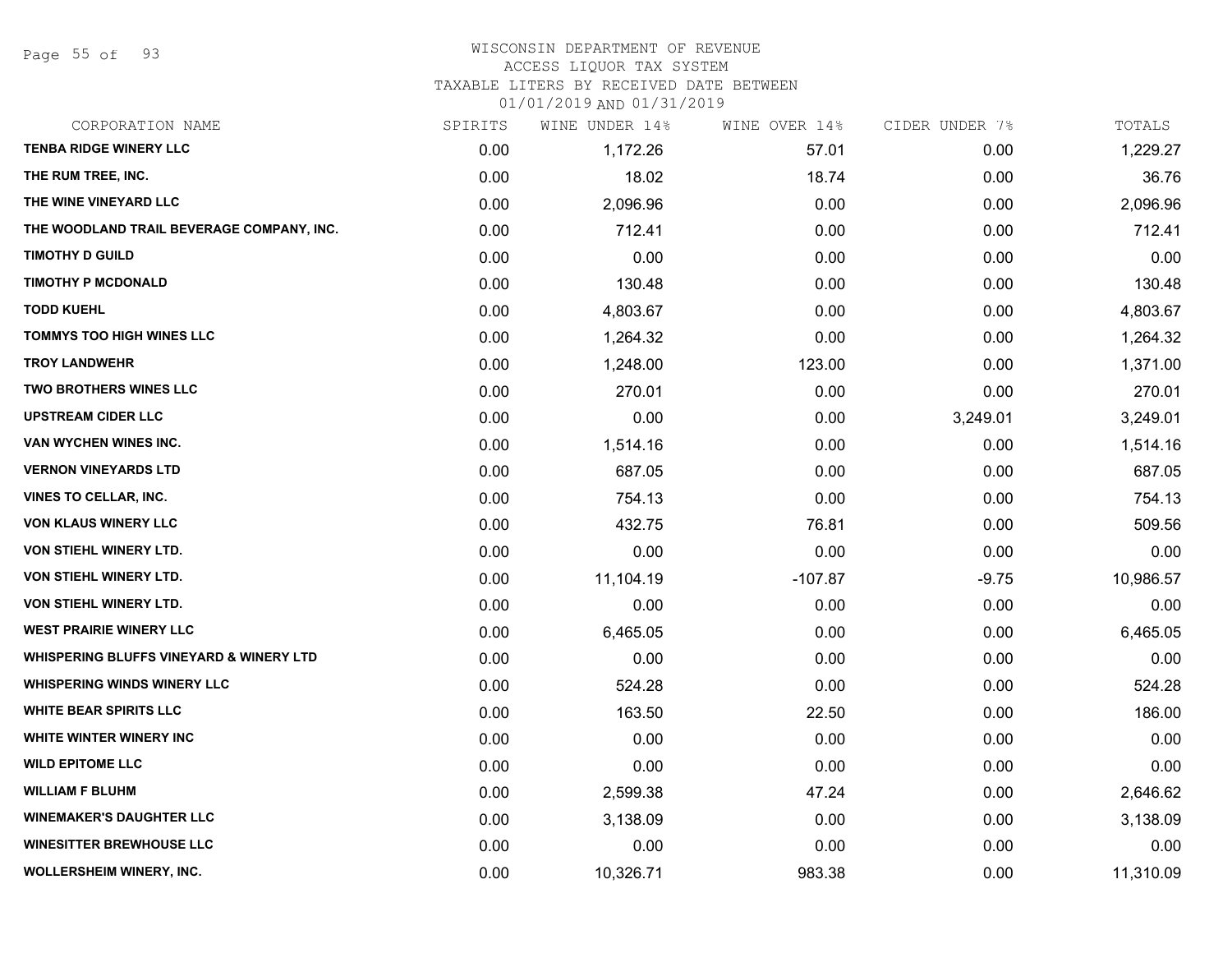Page 56 of 93

# WISCONSIN DEPARTMENT OF REVENUE ACCESS LIQUOR TAX SYSTEM TAXABLE LITERS BY RECEIVED DATE BETWEEN 01/01/2019 AND 01/31/2019

| CORPORATION NAME                | SPIRITS | WINE UNDER 14% | WINE OVER 14% | CIDER UNDER 7% | TOTALS     |
|---------------------------------|---------|----------------|---------------|----------------|------------|
| <b>WOLLERSHEIM WINERY, INC.</b> | 0.00    | 138.967.82     | 3,185.96      | 0.00           | 142,153.78 |
| TOTAL LITERS FOR 1/31/2019      | 0.00    | 333,869.88     | 15,026.42     | 55,673.00      | 404,569.30 |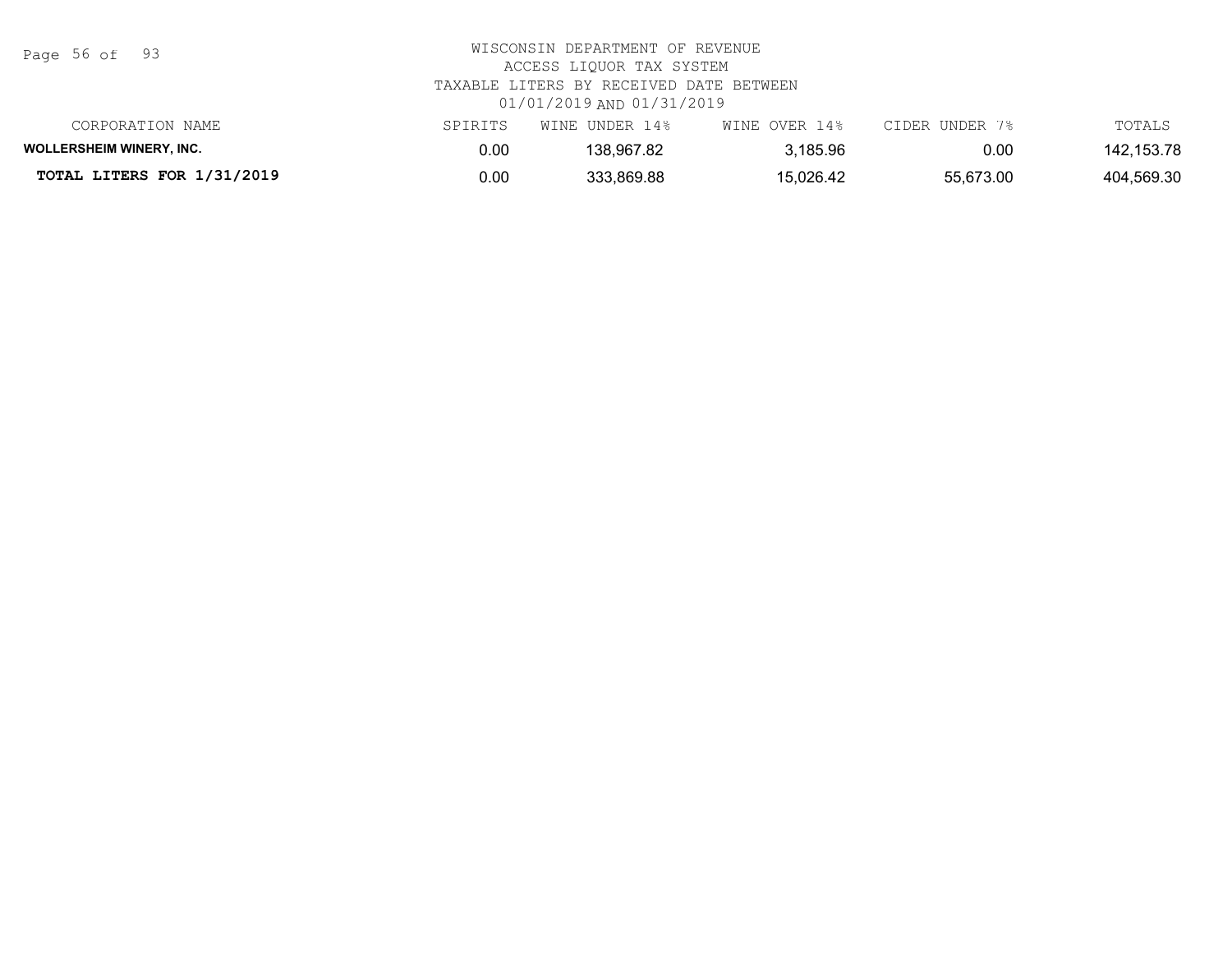Page 57 of 93

# WISCONSIN DEPARTMENT OF REVENUE ACCESS LIQUOR TAX SYSTEM TAXABLE LITERS BY RECEIVED DATE BETWEEN 01/01/2019 AND 01/31/2019

CORPORATION NAME SPIRITS WINE UNDER 14% WINE OVER 14% CIDER UNDER 7% TOTALS

**WINE DIRECT SHIPPER (WDS)**

| 1-800 WINESHOP.COM INC                    | 0.00 | 2,762.25 | 245.25   | 0.00 | 3,007.50 |
|-------------------------------------------|------|----------|----------|------|----------|
| 2HAWK, LLC                                | 0.00 | 1.50     | 2.25     | 0.00 | 3.75     |
| <b>7 &amp; 8 LLC</b>                      | 0.00 | 0.00     | 0.00     | 0.00 | 0.00     |
| A DONKEY AND GOAT LLC                     | 0.00 | 4.50     | 0.00     | 0.00 | 4.50     |
| A TO Z WINEWORKS LLC                      | 0.00 | 5.25     | 30.00    | 0.00 | 35.25    |
| A W DIRECT LLC                            | 0.00 | 609.00   | 106.50   | 0.00 | 715.50   |
| <b>ABACELA VINEYARDS &amp; WINERY INC</b> | 0.00 | 6.00     | 20.63    | 0.00 | 26.63    |
| <b>ABREU VINEYARDS INC</b>                | 0.00 | 0.00     | 31.50    | 0.00 | 31.50    |
| AC VIN CO LLC                             | 0.00 | 36.75    | 78.00    | 0.00 | 114.75   |
| <b>ACCOLADE WINES NORTH AMERICA INC</b>   | 0.00 | 33.75    | 15.75    | 0.00 | 49.50    |
| <b>ACORN ALEGRIA WINERY</b>               | 0.00 | 18.75    | 54.75    | 0.00 | 73.50    |
| <b>ADAM H LEE</b>                         | 0.00 | 0.00     | 0.00     | 0.00 | 0.00     |
| <b>ADAMS WINERY LLC</b>                   | 0.00 | 0.00     | 0.00     | 0.00 | 0.00     |
| <b>ADELAIDA CELLARS INC</b>               | 0.00 | 30.75    | 162.75   | 0.00 | 193.50   |
| <b>ADELSHEIM VINEYARD LLC</b>             | 0.00 | 101.25   | 0.00     | 0.00 | 101.25   |
| ADLER DEUTSCH VINEYARD LLC                | 0.00 | 0.00     | 3.56     | 0.00 | 3.56     |
| <b>AH WINES INC</b>                       | 0.00 | 2.25     | 0.00     | 0.00 | 2.25     |
| <b>AKA WINES LLC</b>                      | 0.00 | 112.50   | 0.00     | 0.00 | 112.50   |
| ALEJANDRO BULGHERONI ESTATE LLC           | 0.00 | 0.00     | 5.25     | 0.00 | 5.25     |
| <b>ALEXANDER P OXMAN</b>                  | 0.00 | 4,840.23 | 1,884.00 | 0.00 | 6,724.23 |
| ALEXANDRIA NICOLE CELLARS LLC             | 0.00 | 0.00     | 42.75    | 0.00 | 42.75    |
| <b>ALOFT WINES LLC</b>                    | 0.00 | 0.00     | 0.00     | 0.00 | 0.00     |
| ALPHA & OMEGA WINERY LLC                  | 0.00 | 4.50     | 216.00   | 0.00 | 220.50   |
| <b>ALTAMURA WINERY INC</b>                | 0.00 | 0.00     | 102.00   | 0.00 | 102.00   |
| <b>ALVAREZ VINEYARDS LLC</b>              | 0.00 | 0.00     | 0.00     | 0.00 | 0.00     |
| <b>AMANDA STEFL</b>                       | 0.00 | 0.00     | 0.00     | 0.00 | 0.00     |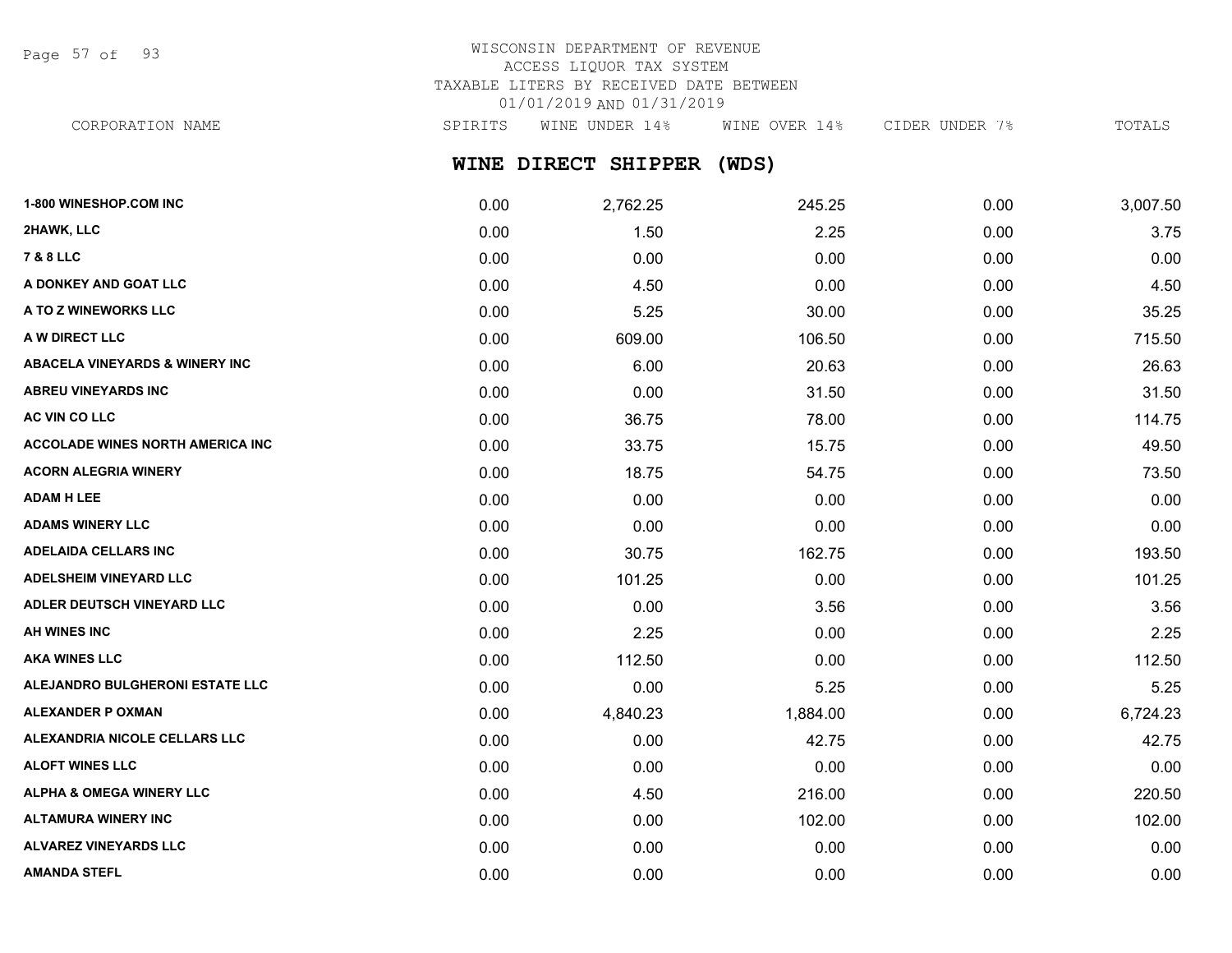Page 58 of 93

### WISCONSIN DEPARTMENT OF REVENUE ACCESS LIQUOR TAX SYSTEM TAXABLE LITERS BY RECEIVED DATE BETWEEN 01/01/2019 AND 01/31/2019

| CORPORATION NAME                            | SPIRITS | WINE UNDER 14% | WINE OVER 14% | CIDER UNDER 7% | TOTALS |
|---------------------------------------------|---------|----------------|---------------|----------------|--------|
| <b>AMAPOLA CREEK VINEYARDS &amp; WINERY</b> | 0.00    | 7.50           | 15.75         | 0.00           | 23.25  |
| <b>AMAVI CELLARS LLC</b>                    | 0.00    | 0.00           | 15.00         | 0.00           | 15.00  |
| <b>AMERICAN WINE TRADE INC</b>              | 0.00    | 0.00           | 0.00          | 0.00           | 0.00   |
| <b>AMICI CELLARS INC</b>                    | 0.00    | 0.00           | 79.50         | 0.00           | 79.50  |
| <b>AMIZETTA VINEYARDS WINERY LLC</b>        | 0.00    | 9.75           | 330.00        | 0.00           | 339.75 |
| <b>AMPELOS CELLARS INC</b>                  | 0.00    | 0.00           | 11.25         | 0.00           | 11.25  |
| <b>AMUSE BOUCHE LLC</b>                     | 0.00    | 0.00           | 0.00          | 0.00           | 0.00   |
| <b>ANCIENT PEAK INC</b>                     | 0.00    | 1.50           | 3.00          | 0.00           | 4.50   |
| ANDERSONS CONN VALLEY WINERY INC            | 0.00    | 0.00           | 0.00          | 0.00           | 0.00   |
| <b>ANDREW J CARINI</b>                      | 0.00    | 0.00           | 0.00          | 0.00           | 0.00   |
| <b>ANDREW TOW</b>                           | 0.00    | 0.00           | 0.00          | 0.00           | 0.00   |
| <b>ANIMOLP</b>                              | 0.00    | 0.00           | 2.25          | 0.00           | 2.25   |
| <b>ANOMALY VINEYARDS LLC</b>                | 0.00    | 0.00           | 4.50          | 0.00           | 4.50   |
| <b>ANTHILL FARMS LLC</b>                    | 0.00    | 67.50          | 0.00          | 0.00           | 67.50  |
| <b>ANTHONY M TRUCHARD</b>                   | 0.00    | 0.00           | 138.75        | 0.00           | 138.75 |
| <b>ANTHONY ROAD WINE CO INC</b>             | 0.00    | 16.50          | 0.00          | 0.00           | 16.50  |
| <b>APPELLATION TRADING COMPANY LLC</b>      | 0.00    | 0.00           | 0.00          | 0.00           | 0.00   |
| <b>AQUA PUMPKIN INC</b>                     | 0.00    | 15.75          | 2.25          | 0.00           | 18.00  |
| <b>ARC WINERY LLC</b>                       | 0.00    | 0.00           | 0.00          | 0.00           | 0.00   |
| <b>ARCHANGEL INVESTMENTS LLC</b>            | 0.00    | 0.00           | 90.00         | 0.00           | 90.00  |
| <b>ARETE WINES LLC</b>                      | 0.00    | 0.00           | 0.00          | 0.00           | 0.00   |
| <b>ARIETTA INC</b>                          | 0.00    | 0.00           | 36.75         | 0.00           | 36.75  |
| <b>ARISTA WINES LLC</b>                     | 0.00    | 0.00           | 123.00        | 0.00           | 123.00 |
| ARIZONA STRONGHOLD VINEYARDS LLC            | 0.00    | 0.00           | 0.00          | 0.00           | 0.00   |
| <b>ARKENSTONE VINEYARDS LLC</b>             | 0.00    | 0.00           | 85.50         | 0.00           | 85.50  |
| <b>ARMIDA WINERY INC</b>                    | 0.00    | 0.00           | 102.75        | 0.00           | 102.75 |
| <b>ARMSTRONG VINEYARDS INC</b>              | 0.00    | 0.00           | 75.01         | 0.00           | 75.01  |
| <b>ARRINGTON VINEYARDS LLC</b>              | 0.00    | 95.66          | 90.50         | 0.00           | 186.16 |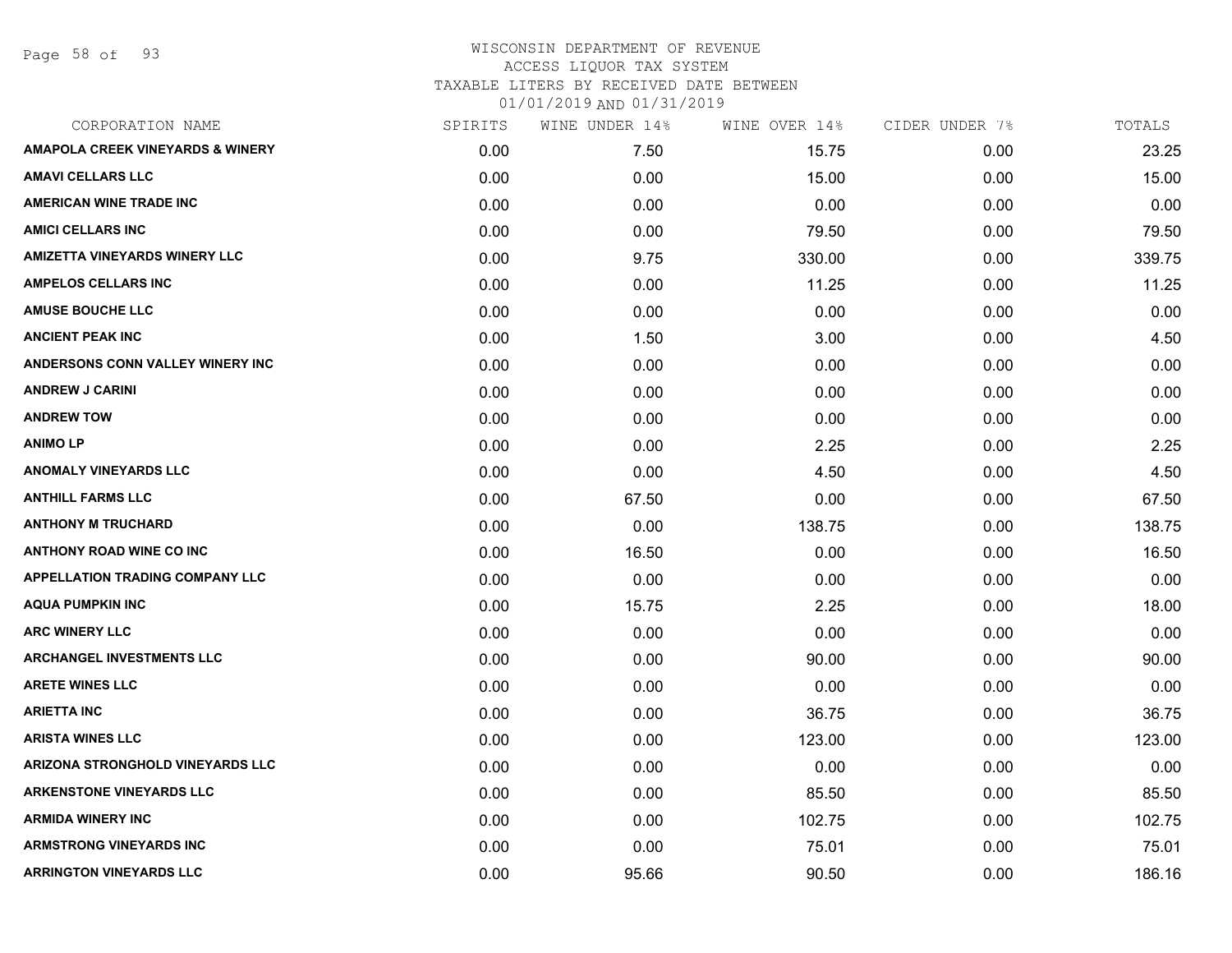Page 59 of 93

## WISCONSIN DEPARTMENT OF REVENUE ACCESS LIQUOR TAX SYSTEM TAXABLE LITERS BY RECEIVED DATE BETWEEN

| CORPORATION NAME                       | SPIRITS | WINE UNDER 14% | WINE OVER 14% | CIDER UNDER 7% | TOTALS |
|----------------------------------------|---------|----------------|---------------|----------------|--------|
| <b>ARTISTE MANAGEMENT CO LLC</b>       | 0.00    | 0.00           | 7.50          | 0.00           | 7.50   |
| AU BON CLIMAT LLC                      | 0.00    | 19.50          | 0.00          | 0.00           | 19.50  |
| <b>AUBERT WINEGROWING INC</b>          | 0.00    | 0.00           | 186.00        | 0.00           | 186.00 |
| <b>AUGUST BRIGGS JR INC</b>            | 0.00    | 9.75           | 25.50         | 0.00           | 35.25  |
| <b>AUSTIN NICHOLS &amp; CO INC</b>     | 0.00    | 556.11         | 0.00          | 0.00           | 556.11 |
| AVV WINERY CO LLC                      | 0.00    | 22.50          | 93.00         | 0.00           | 115.50 |
| <b>B &amp; B ORGANICS, LLC</b>         | 0.00    | 0.00           | 0.00          | 0.00           | 0.00   |
| <b>B WISE VINEYARDS LLC</b>            | 0.00    | 0.00           | 242.25        | 0.00           | 242.25 |
| <b>BADGER MOUNTAIN INC</b>             | 0.00    | 0.00           | 0.00          | 0.00           | 0.00   |
| <b>BALBOA WINERY LLC</b>               | 0.00    | 3.00           | 24.00         | 0.00           | 27.00  |
| <b>BALLENTINE VINEYARDS INC</b>        | 0.00    | 0.00           | 379.08        | 0.00           | 379.08 |
| <b>BALTIMORE BEND VINEYARD LLC</b>     | 0.00    | 0.00           | 0.00          | 0.00           | 0.00   |
| <b>BANSHEE WINES LLC</b>               | 0.00    | 0.00           | 0.00          | 0.00           | 0.00   |
| <b>BARABOO BLUFF WINERY, LLC</b>       | 0.00    | 0.00           | 0.00          | 0.00           | 0.00   |
| <b>BARGETTOS SANTA CRUZ WINERY INC</b> | 0.00    | 41.13          | 0.00          | 0.00           | 41.13  |
| <b>BARLOW VINEYARDS LLC</b>            | 0.00    | 0.00           | 6.75          | 0.00           | 6.75   |
| <b>BARNARD GRIFFIN INC</b>             | 0.00    | 11.25          | 15.75         | 0.00           | 27.00  |
| <b>BARNETT VINEYARDS LP</b>            | 0.00    | 15.00          | 195.75        | 0.00           | 210.75 |
| <b>BATTLE FAMILY VINEYARDS LLC</b>     | 0.00    | 0.00           | 0.00          | 0.00           | 0.00   |
| <b>BAW INC</b>                         | 0.00    | 596.00         | 217.00        | 0.00           | 813.00 |
| <b>BAYFIELD WINERY, LTD.</b>           | 0.00    | 0.00           | 0.00          | 0.00           | 0.00   |
| <b>BEAUX FRERES LLC</b>                | 0.00    | 17.25          | 78.00         | 0.00           | 95.25  |
| <b>BECKER FARMS INC</b>                | 0.00    | 0.00           | 0.00          | 0.00           | 0.00   |
| <b>BEDELL NORTH FORK LLC</b>           | 0.00    | 28.50          | 0.00          | 0.00           | 28.50  |
| <b>BEHRENS AND DRINKWARD</b>           | 0.00    | 0.00           | 51.75         | 0.00           | 51.75  |
| <b>BEL VINO LLC</b>                    | 0.00    | 6.00           | 3.75          | 0.00           | 9.75   |
| <b>BELLAVINI WINERY</b>                | 0.00    | 0.00           | 0.00          | 0.00           | 0.00   |
| <b>BELLEVINEZ LLC</b>                  | 0.00    | 0.00           | 0.00          | 0.00           | 0.00   |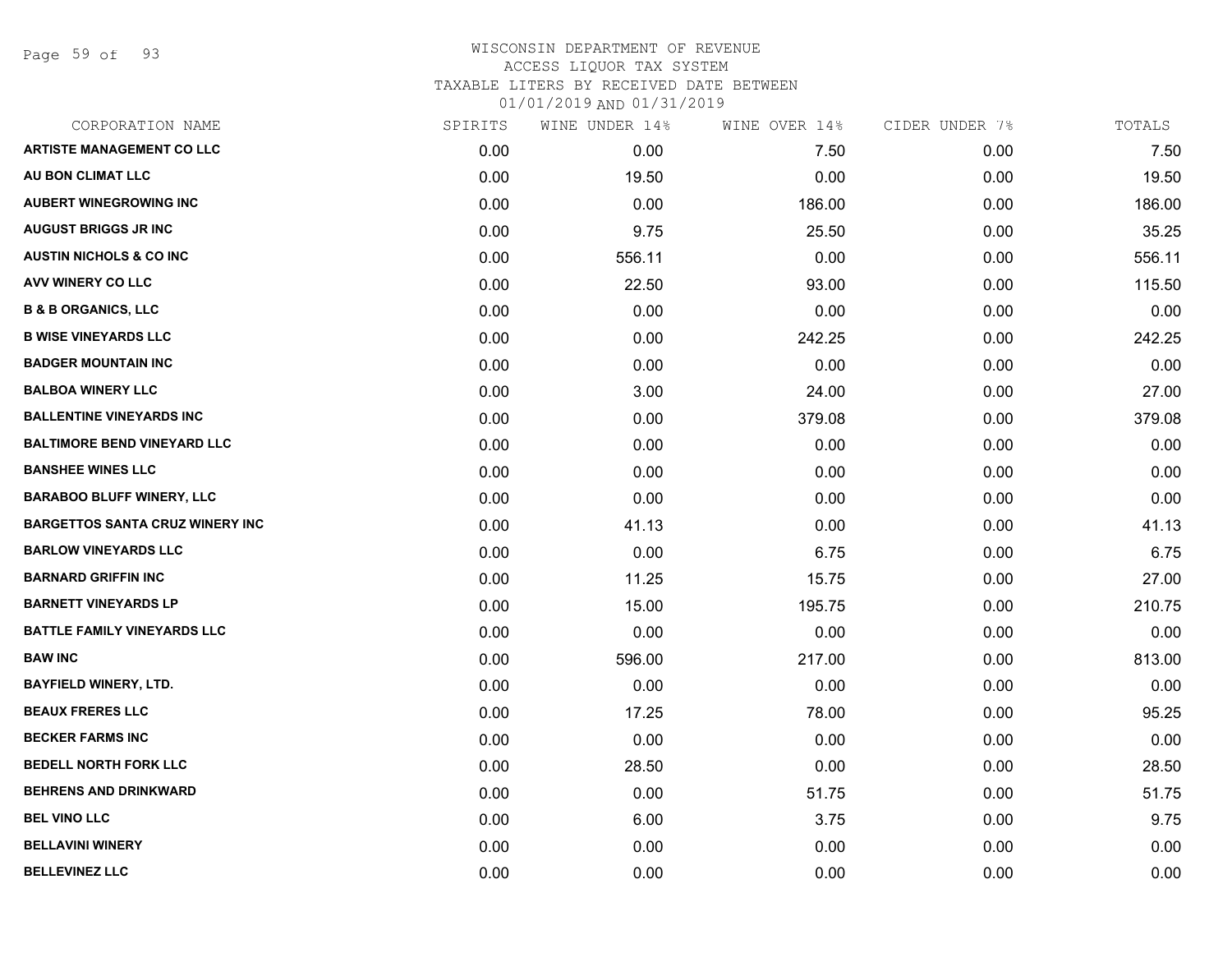Page 60 of 93

## WISCONSIN DEPARTMENT OF REVENUE ACCESS LIQUOR TAX SYSTEM

TAXABLE LITERS BY RECEIVED DATE BETWEEN

| CORPORATION NAME                                | SPIRITS | WINE UNDER 14% | WINE OVER 14% | CIDER UNDER 7% | TOTALS |
|-------------------------------------------------|---------|----------------|---------------|----------------|--------|
| <b>BENESSERE VINEYARDS LTD</b>                  | 0.00    | 1.90           | 23.25         | 0.00           | 25.15  |
| <b>BENNETT LANE WINERY LLC</b>                  | 0.00    | 0.00           | 149.25        | 0.00           | 149.25 |
| <b>BENOVIA WINERY LLC</b>                       | 0.00    | 0.00           | 137.25        | 0.00           | 137.25 |
| <b>BENT CREEK WINERY LLC</b>                    | 0.00    | 0.00           | 0.00          | 0.00           | 0.00   |
| <b>BERGSTROM WINES LLC</b>                      | 0.00    | 199.50         | 0.00          | 0.00           | 199.50 |
| <b>BERNARDUS LLC</b>                            | 0.00    | 0.75           | 119.25        | 0.00           | 120.00 |
| BETHEL HEIGHTS VINEYARD INC                     | 0.00    | 77.25          | 14.25         | 0.00           | 91.50  |
| BETTER BRANDS INTERNATIONAL                     | 0.00    | 0.00           | 0.00          | 0.00           | 0.00   |
| <b>BETZ CELLARS LLC</b>                         | 0.00    | 17.25          | 0.00          | 0.00           | 17.25  |
| BIEN NACIDO VINEYARDS OF RANCHO TEPUSQUET<br>LP | 0.00    | 0.00           | 0.00          | 0.00           | 0.00   |
| <b>BIG BASIN VINEYARDS LLC</b>                  | 0.00    | 7.50           | 6.75          | 0.00           | 14.25  |
| <b>BIG TABLE FARM, INC</b>                      | 0.00    | 16.50          | 48.00         | 0.00           | 64.50  |
| <b>BILTMORE ESTATE WINE COMPANY</b>             | 0.00    | 610.88         | 180.75        | 0.00           | 791.63 |
| <b>BLACK CAT VINEYARD LLC</b>                   | 0.00    | 4.50           | 84.00         | 0.00           | 88.50  |
| <b>BLACK MESA WINERY LLC</b>                    | 0.00    | 26.63          | 0.00          | 0.00           | 26.63  |
| <b>BLACKBIRD VINEYARDS LLC</b>                  | 0.00    | 31.50          | 42.00         | 0.00           | 73.50  |
| <b>BLANKIET ESTATE LLC</b>                      | 0.00    | 0.00           | 18.75         | 0.00           | 18.75  |
| <b>BLIND HORSE WINERY LLC</b>                   | 0.00    | 0.00           | 0.00          | 0.00           | 0.00   |
| <b>BLUE MOUNTAIN CIDER COMPANY LLC</b>          | 0.00    | 0.00           | 0.00          | 0.00           | 0.00   |
| <b>BLUE SKY VINTNERS LLC</b>                    | 0.00    | 4.50           | 6.75          | 0.00           | 11.25  |
| <b>BNA WINE GROUP LLC</b>                       | 0.00    | 0.00           | 0.00          | 0.00           | 0.00   |
| <b>BOARS VIEW LLC</b>                           | 0.00    | 0.00           | 72.00         | 0.00           | 72.00  |
| <b>BOEDECKER CELLARS, LLC</b>                   | 0.00    | 0.00           | 0.00          | 0.00           | 0.00   |
| <b>BOEGER WINERY INC</b>                        | 0.00    | 18.00          | 17.25         | 0.00           | 35.25  |
| <b>BOGLE VINEYARDS INC</b>                      | 0.00    | 0.00           | 10.50         | 0.00           | 10.50  |
| <b>BONNY DOON WINERY INC</b>                    | 0.00    | 126.00         | 91.50         | 0.00           | 217.50 |
| <b>BOOKWALTER WINERY LLC</b>                    | 0.00    | 0.00           | 9.00          | 0.00           | 9.00   |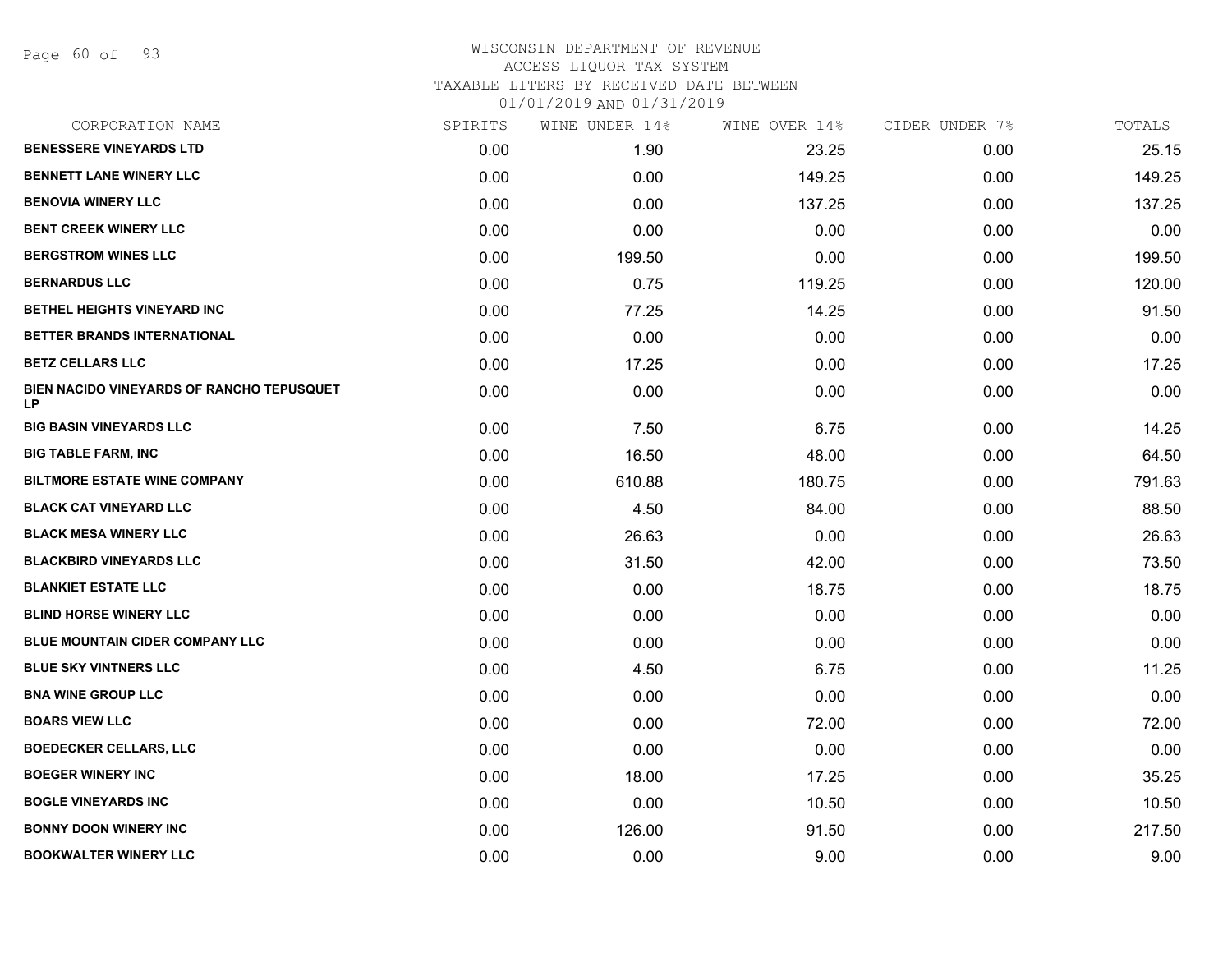Page 61 of 93

## WISCONSIN DEPARTMENT OF REVENUE ACCESS LIQUOR TAX SYSTEM

TAXABLE LITERS BY RECEIVED DATE BETWEEN

| CORPORATION NAME                              | SPIRITS | WINE UNDER 14% | WINE OVER 14% | CIDER UNDER 7% | TOTALS   |
|-----------------------------------------------|---------|----------------|---------------|----------------|----------|
| <b>BOTHAM BRANDS LLC</b>                      | 0.00    | 0.00           | 0.00          | 0.00           | 0.00     |
| <b>BOTHAM VINEYARDS, INC.</b>                 | 0.00    | 0.00           | 0.00          | 0.00           | 0.00     |
| <b>BOUCHAINE VINEYARDS INC</b>                | 0.00    | 35.00          | 88.50         | 0.00           | 123.50   |
| <b>BOUNDARY BREAKS LLC</b>                    | 0.00    | 15.75          | 0.00          | 0.00           | 15.75    |
| <b>BOWERS HARBOR VINEYARDS AND WINERY INC</b> | 0.00    | 32.63          | 0.00          | 0.00           | 32.63    |
| <b>BRADLEY L ALLEN</b>                        | 0.00    | 0.00           | 0.00          | 0.00           | 0.00     |
| <b>BRANCHES WINERY LLC</b>                    | 0.00    | 0.00           | 0.00          | 0.00           | 0.00     |
| <b>BRASSFIELD ESTATE WINERY LLC</b>           | 0.00    | 9.00           | 3.00          | 0.00           | 12.00    |
| <b>BRESSLER VINEYARDS LLC</b>                 | 0.00    | 0.00           | 0.00          | 0.00           | 0.00     |
| <b>BRET LOPEZ</b>                             | 0.00    | 0.00           | 45.00         | 0.00           | 45.00    |
| <b>BRIAN C LOKRANTZ</b>                       | 0.00    | 0.00           | 0.00          | 0.00           | 0.00     |
| <b>BRIAN CARTER CELLARS LLC</b>               | 0.00    | 0.00           | 15.75         | 0.00           | 15.75    |
| <b>BRIAN M HEATH</b>                          | 0.00    | 204.00         | 37.75         | 0.00           | 241.75   |
| <b>BRIGADOON FARM &amp; WINERY LLC</b>        | 0.00    | 0.00           | 0.00          | 0.00           | 0.00     |
| <b>BRIGHT CELLARS INC</b>                     | 0.00    | 3,486.00       | 190.50        | 0.00           | 3,676.50 |
| <b>BRONCO WINE COMPANY</b>                    | 0.00    | 14.44          | 21.00         | 0.00           | 35.44    |
| <b>BROWN COUNTY WINE COMPANY, INC.</b>        | 0.00    | 0.00           | 0.00          | 0.00           | 0.00     |
| <b>BROWN ESTATE VINEYARDS LLC</b>             | 0.00    | 11.25          | 138.75        | 0.00           | 150.00   |
| <b>BRUTOCAO CELLARS LP</b>                    | 0.00    | 53.25          | 50.25         | 0.00           | 103.50   |
| <b>BRYANT VINEYARDS INC</b>                   | 0.00    | 0.00           | 9.00          | 0.00           | 9.00     |
| <b>BUCKLER FAMILY VINEYARDS LLC</b>           | 0.00    | 7.88           | 38.25         | 0.00           | 46.13    |
| <b>BULLY HILL VINEYARDS INC</b>               | 0.00    | 201.75         | 0.00          | 0.00           | 201.75   |
| <b>BURGESS CELLARS INC</b>                    | 0.00    | 0.75           | 81.75         | 0.00           | 82.50    |
| <b>BURRELL SCHOOL VINEYARDS INC</b>           | 0.00    | 0.00           | 2.25          | 0.00           | 2.25     |
| <b>BUTTONWOOD FARM WINERY INC</b>             | 0.00    | 26.25          | 4.50          | 0.00           | 30.75    |
| <b>C &amp; C WINE SERVICES INC</b>            | 0.00    | 1.50           | 69.00         | 0.00           | 70.50    |
| <b>C &amp; N CORPORATION</b>                  | 0.00    | $-43.88$       | 0.00          | 0.00           | $-43.88$ |
| <b>C G DI ARIE VINEYARD &amp; WINERY LLC</b>  | 0.00    | 3.75           | 36.75         | 0.00           | 40.50    |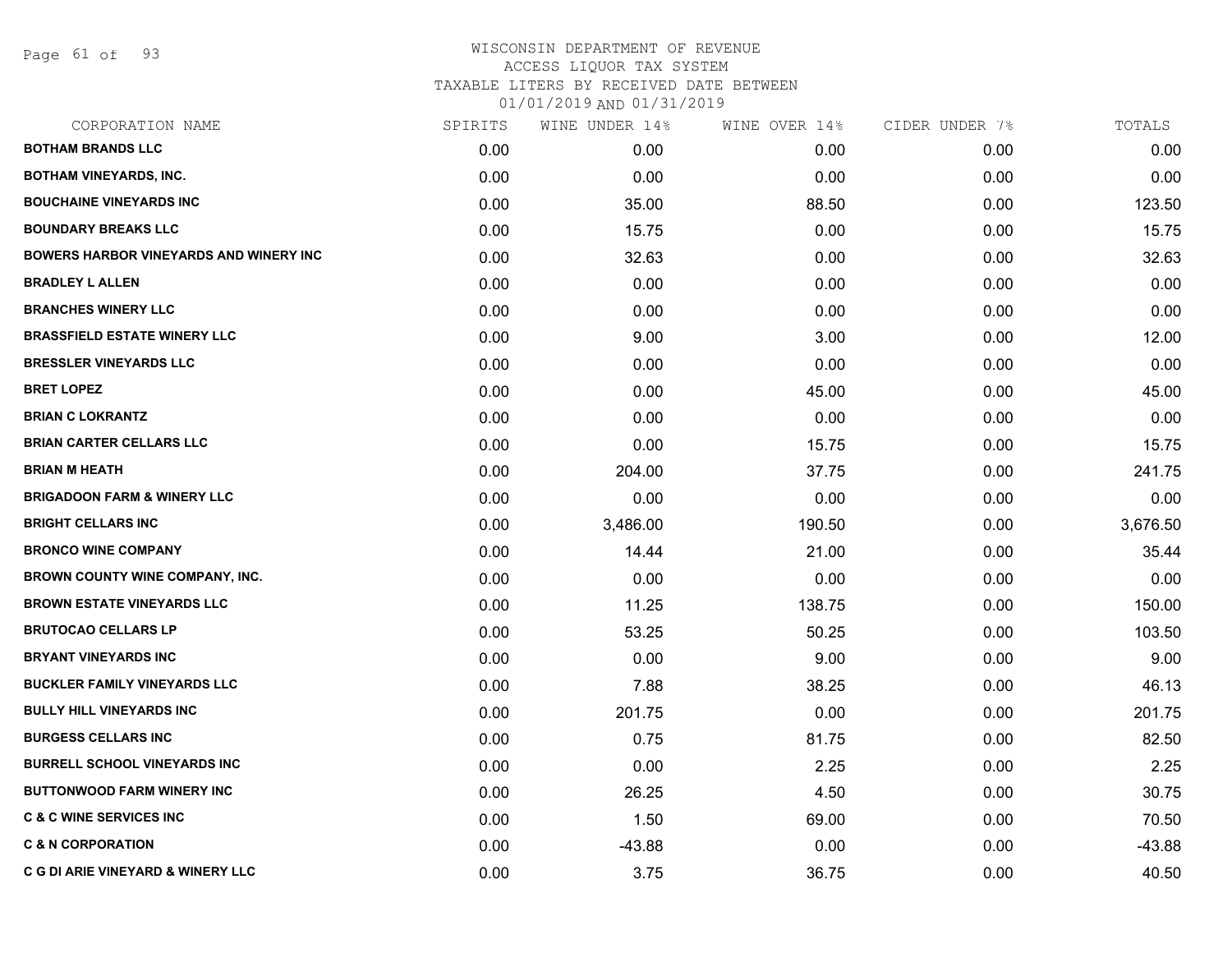Page 62 of 93

# WISCONSIN DEPARTMENT OF REVENUE

# ACCESS LIQUOR TAX SYSTEM

TAXABLE LITERS BY RECEIVED DATE BETWEEN

| CORPORATION NAME                           | SPIRITS | WINE UNDER 14% | WINE OVER 14% | CIDER UNDER 7% | TOTALS   |
|--------------------------------------------|---------|----------------|---------------|----------------|----------|
| <b>C MONDAVI &amp; SONS</b>                | 0.00    | 23.25          | 108.75        | 0.00           | 132.00   |
| <b>CADA LLC</b>                            | 0.00    | 0.00           | 0.00          | 0.00           | 0.00     |
| <b>CAIN CELLARS INC</b>                    | 0.00    | 9.00           | 70.50         | 0.00           | 79.50    |
| <b>CAKEBREAD CELLARS</b>                   | 0.00    | 248.25         | 1,132.50      | 0.00           | 1,380.75 |
| <b>CALCAREOUS VINEYARD LLC</b>             | 0.00    | 15.75          | 57.75         | 0.00           | 73.50    |
| <b>CALDWELL WINERY LLC</b>                 | 0.00    | 0.75           | 78.75         | 0.00           | 79.50    |
| <b>CALLAWAY TEMECULA LP</b>                | 0.00    | 47.24          | 38.25         | 0.00           | 85.49    |
| <b>CANA'S FEAST WINERY LLC</b>             | 0.00    | 0.75           | 1.50          | 0.00           | 2.25     |
| <b>CARACCIOLI CELLARS INC</b>              | 0.00    | 7.50           | 0.00          | 0.00           | 7.50     |
| <b>CARL THOMA</b>                          | 0.00    | 6.75           | 0.00          | 0.00           | 6.75     |
| <b>CARLISLE WINERY &amp; VINEYARDS LLC</b> | 0.00    | 25.50          | 447.00        | 0.00           | 472.50   |
| <b>CARLSON VINEYARDS INC</b>               | 0.00    | 60.75          | 0.00          | 0.00           | 60.75    |
| <b>CARNEROS WINE COMPANY INC</b>           | 0.00    | 24.75          | 5.25          | 0.00           | 30.00    |
| <b>CASTORO CELLARS</b>                     | 0.00    | 135.00         | 108.75        | 0.00           | 243.75   |
| <b>CATHERINE ELIZABETH INC</b>             | 0.00    | 0.00           | 0.00          | 0.00           | 0.00     |
| <b>CAYMUS VINEYARDS INC</b>                | 0.00    | 5.25           | 253.00        | 0.00           | 258.25   |
| <b>CECIL A ZERBA</b>                       | 0.00    | 0.00           | 18.75         | 0.00           | 18.75    |
| <b>CEDAR KNOLL VINEYARDS INC</b>           | 0.00    | 0.00           | 77.25         | 0.00           | 77.25    |
| <b>CEJA VINEYARDS INC</b>                  | 0.00    | 3.75           | 3.75          | 0.00           | 7.50     |
| <b>CELLAR RAT CELLARS LLC</b>              | 0.00    | 1,219.14       | 0.00          | 0.00           | 1,219.14 |
| <b>CHACEWATER LLC</b>                      | 0.00    | 4.56           | 7.52          | 0.00           | 12.08    |
| <b>CHAPPELLET WINERY INC</b>               | 0.00    | 9.00           | 646.50        | 0.00           | 655.50   |
| <b>CHARLES &amp; MARTHA BARRA</b>          | 0.00    | 0.00           | 27.00         | 0.00           | 27.00    |
| <b>CHARLES REININGER LLC</b>               | 0.00    | 3.95           | 54.00         | 0.00           | 57.95    |
| <b>CHATEAU BIANCA INC</b>                  | 0.00    | 4.50           | 0.00          | 0.00           | 4.50     |
| <b>CHATEAU DIANA LLC</b>                   | 0.00    | 31.50          | 4.50          | 0.00           | 36.00    |
| <b>CHATEAU GRAND TRAVERSE LTD</b>          | 0.00    | 72.75          | 2.25          | 0.00           | 75.00    |
| <b>CHATEAU MARGENE INC</b>                 | 0.00    | 4.50           | 27.00         | 0.00           | 31.50    |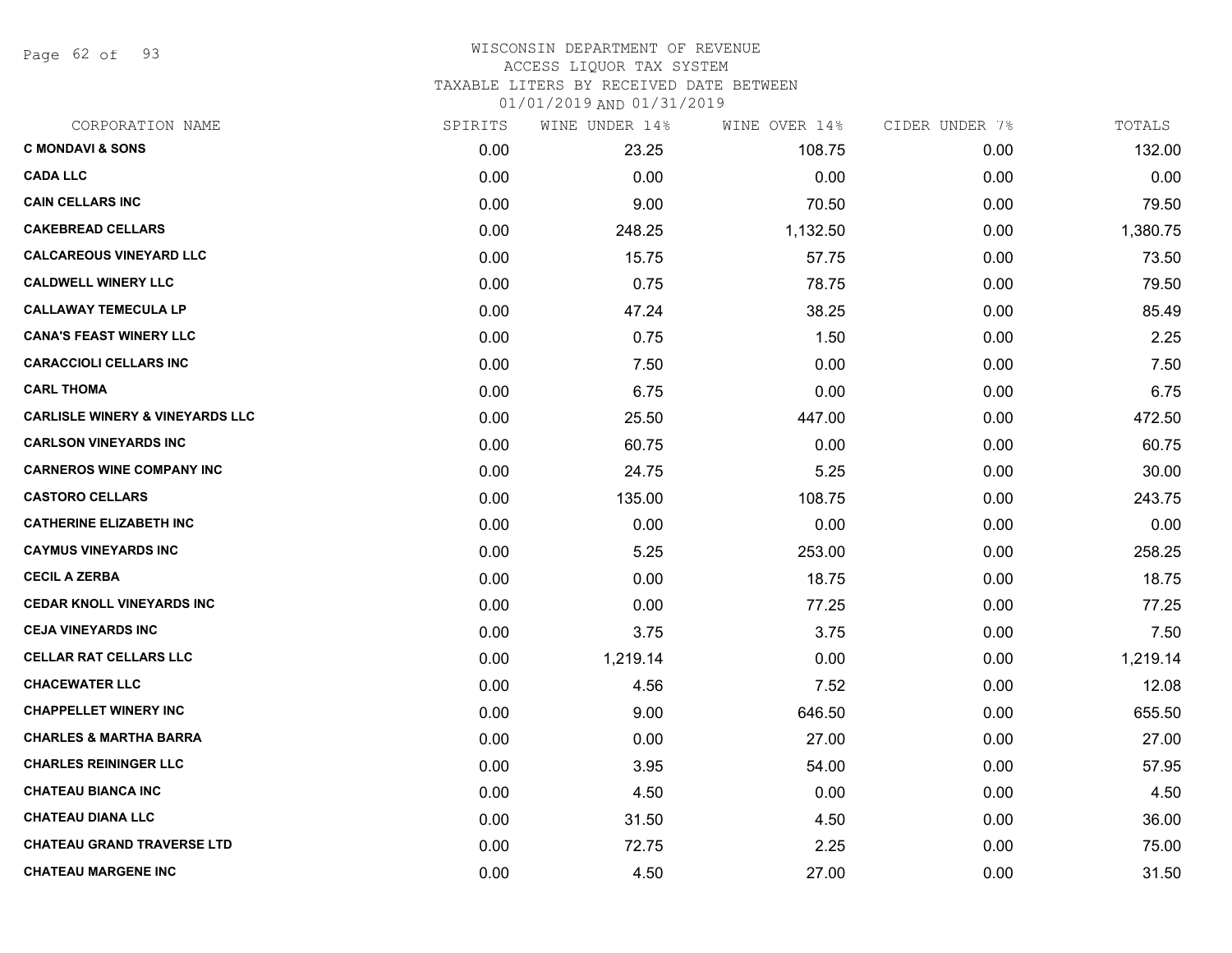# WISCONSIN DEPARTMENT OF REVENUE

# ACCESS LIQUOR TAX SYSTEM

TAXABLE LITERS BY RECEIVED DATE BETWEEN

| CORPORATION NAME                                  | SPIRITS | WINE UNDER 14% | WINE OVER 14% | CIDER UNDER 7% | TOTALS |
|---------------------------------------------------|---------|----------------|---------------|----------------|--------|
| <b>CHATEAU MORRISETTE INC</b>                     | 0.00    | 33.75          | 0.00          | 0.00           | 33.75  |
| <b>CHATEAU OPERATIONS, LTD.</b>                   | 0.00    | 78.75          | 0.75          | 0.00           | 79.50  |
| <b>CHATEAU POTELLE HOLDINGS LLC</b>               | 0.00    | 0.00           | 0.00          | 0.00           | 0.00   |
| <b>CHATEAU ST CROIX WINERY &amp; VINEYARD LLC</b> | 0.00    | 0.00           | 0.00          | 0.00           | 0.00   |
| <b>CHERRY HILL LLC</b>                            | 0.00    | 16.50          | 16.50         | 0.00           | 33.00  |
| <b>CHIARELLO FAMILY VINEYARDS LLC</b>             | 0.00    | 0.00           | 0.00          | 0.00           | 0.00   |
| <b>CHIMNEY ROCK WINERY LLC</b>                    | 0.00    | 0.00           | 345.75        | 0.00           | 345.75 |
| <b>CHRISTOPHE BARON</b>                           | 0.00    | 6.00           | 0.00          | 0.00           | 6.00   |
| <b>CHRISTOPHER FIGGINS</b>                        | 0.00    | 7.50           | 18.00         | 0.00           | 25.50  |
| <b>CIDER HOUSE OF WISCONSIN LLC</b>               | 0.00    | 0.00           | 0.00          | 0.00           | 0.00   |
| <b>CINNABAR WINERY LLC</b>                        | 0.00    | 3.00           | 6.00          | 0.00           | 9.00   |
| <b>CLAY JAR HOLDINGS LLC</b>                      | 0.00    | 0.00           | 0.00          | 0.00           | 0.00   |
| <b>CLEARWATER CANYON CELLARS LLC</b>              | 0.00    | 0.00           | 9.00          | 0.00           | 9.00   |
| <b>CLIF BAR FAMILY WINERY &amp; FARM LLC</b>      | 0.00    | 20.25          | 131.28        | 0.00           | 151.53 |
| <b>CLINE CELLARS INC</b>                          | 0.00    | 36.38          | 150.00        | 0.00           | 186.38 |
| <b>CLOS DU VAL WINE CO LTD</b>                    | 0.00    | 7.50           | 86.25         | 0.00           | 93.75  |
| <b>CLOS LACHANCE WINES LLC</b>                    | 0.00    | 12.00          | 13.50         | 0.00           | 25.50  |
| <b>COCKERELL WINE CONSULTING LLC</b>              | 0.00    | 0.00           | 0.00          | 0.00           | 0.00   |
| <b>CODORNIU NAPA INC</b>                          | 0.00    | 77.25          | 295.50        | 0.00           | 372.75 |
| <b>COELHO WINERY INC</b>                          | 0.00    | 6.00           | 3.00          | 0.00           | 9.00   |
| <b>COL SOLARE, LLP</b>                            | 0.00    | 0.00           | 83.25         | 0.00           | 83.25  |
| <b>COLGIN PARTNERS LLC</b>                        | 0.00    | 0.00           | 51.00         | 0.00           | 51.00  |
| <b>COLLEEN M BOS</b>                              | 0.00    | 0.00           | 0.00          | 0.00           | 0.00   |
| <b>COLUMBIA RIVER WINERY INC</b>                  | 0.00    | 23.25          | 26.25         | 0.00           | 49.50  |
| <b>CONSTELLATION BRANDS U.S. OPERATIONS</b>       | 0.00    | 135.47         | 786.38        | 0.00           | 921.85 |
| <b>CONUNDRUM WINERY LLC</b>                       | 0.00    | 14.25          | 0.00          | 0.00           | 14.25  |
| <b>CONWAY VINEYARDS INC</b>                       | 0.00    | 0.00           | 0.00          | 0.00           | 0.00   |
| <b>COOL HAND VINEYARDS LLC</b>                    | 0.00    | 10.50          | 178.50        | 0.00           | 189.00 |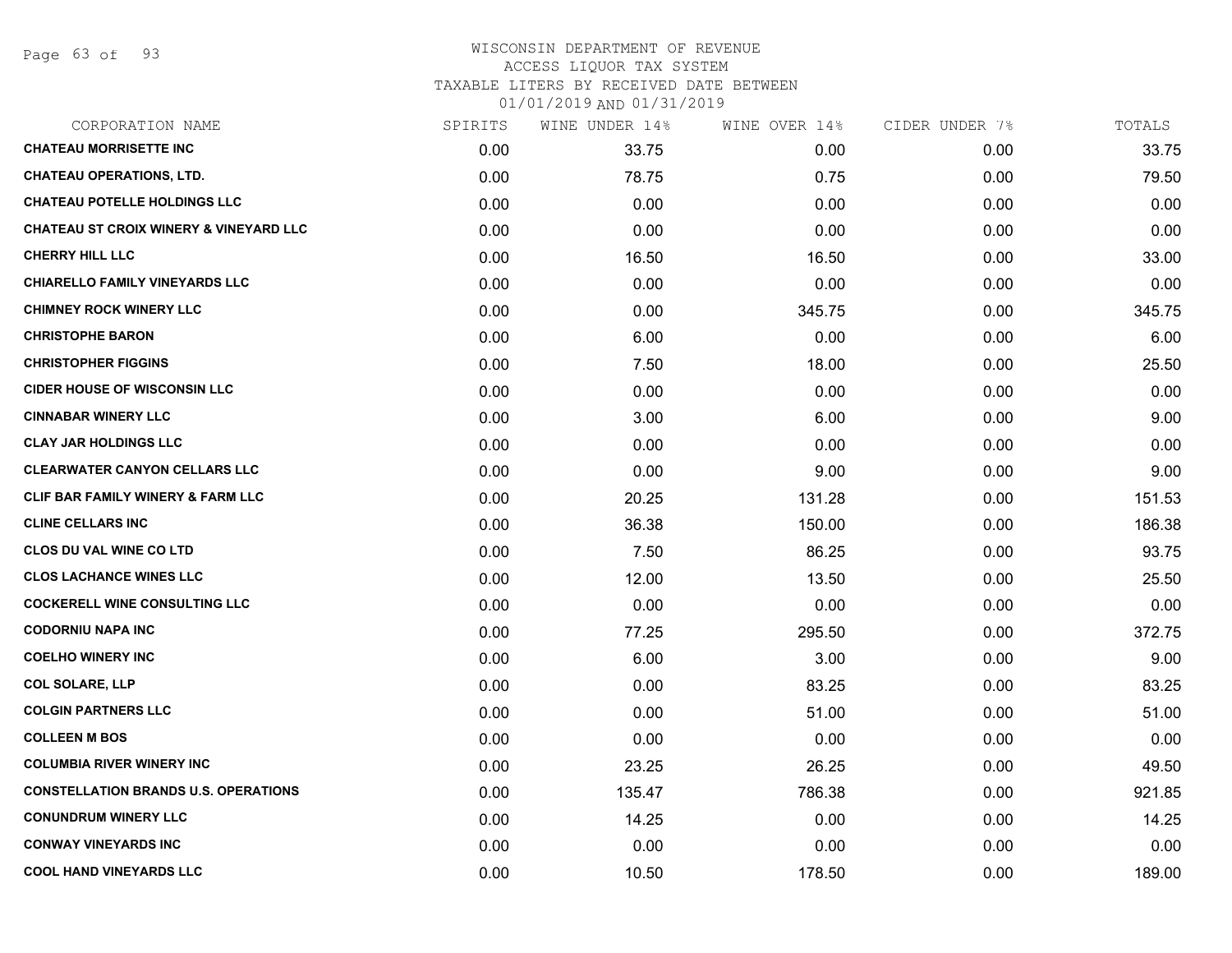Page 64 of 93

# WISCONSIN DEPARTMENT OF REVENUE ACCESS LIQUOR TAX SYSTEM

TAXABLE LITERS BY RECEIVED DATE BETWEEN

| CORPORATION NAME                       | SPIRITS | WINE UNDER 14% | WINE OVER 14% | CIDER UNDER 7% | TOTALS |
|----------------------------------------|---------|----------------|---------------|----------------|--------|
| <b>COPPER CANE LLC</b>                 | 0.00    | 3.00           | 66.00         | 0.00           | 69.00  |
| <b>CORISON WINERY INC</b>              | 0.00    | 38.25          | 0.00          | 0.00           | 38.25  |
| <b>CORNERSTONE CELLARS LLC</b>         | 0.00    | 0.00           | 9.00          | 0.00           | 9.00   |
| <b>CORY J MICHAL</b>                   | 0.00    | 4.20           | 0.00          | 0.00           | 4.20   |
| <b>COURAGEOUS INC</b>                  | 0.00    | 0.00           | 0.00          | 0.00           | 0.00   |
| <b>CRAIG FLETCHER</b>                  | 0.00    | 0.00           | 0.00          | 0.00           | 0.00   |
| <b>CRAIG S HANDLY</b>                  | 0.00    | 9.00           | 75.75         | 0.00           | 84.75  |
| <b>CREATIVE WINE CONCEPTS INC</b>      | 0.00    | 3.76           | 70.50         | 0.00           | 74.26  |
| <b>CREW WINE COMPANY LLC</b>           | 0.00    | 0.80           | 0.58          | 0.00           | 1.38   |
| <b>CRIMSON WINE GROUP LTD</b>          | 0.00    | 12.75          | 29.25         | 0.00           | 42.00  |
| <b>CRISTOM VINEYARDS INC</b>           | 0.00    | 76.50          | 0.00          | 0.00           | 76.50  |
| <b>CROCKER &amp; STARR WINE CO LLC</b> | 0.00    | 0.00           | 62.25         | 0.00           | 62.25  |
| <b>CROWN POINT WINERY LLC</b>          | 0.00    | 0.00           | 0.00          | 0.00           | 0.00   |
| <b>CULTIVATE WINES LLC</b>             | 0.00    | 0.00           | 0.00          | 0.00           | 0.00   |
| <b>CUNAT PREMIUM VINEYARDS LLC</b>     | 0.00    | 0.00           | 143.25        | 0.00           | 143.25 |
| <b>CUSHMAN WINERY CORPORATION</b>      | 0.00    | 0.00           | 81.00         | 0.00           | 81.00  |
| <b>CUVAISON INC</b>                    | 0.00    | 0.00           | 0.00          | 0.00           | 0.00   |
| <b>CWC WINERY LLC</b>                  | 0.00    | 0.00           | 0.00          | 0.00           | 0.00   |
| <b>D &amp; J F CELLARS INC</b>         | 0.00    | 48.75          | 16.50         | 0.00           | 65.25  |
| <b>D MYERS LLC</b>                     | 0.00    | 5.00           | 0.00          | 0.00           | 5.00   |
| <b>DANA ESTATES INC</b>                | 0.00    | 6.75           | 60.75         | 0.00           | 67.50  |
| <b>DANICA PATRICK</b>                  | 0.00    | 0.00           | 9.38          | 0.00           | 9.38   |
| <b>DANIEL J KOEPKE</b>                 | 0.00    | 0.00           | 0.00          | 0.00           | 0.00   |
| DANZA DEL SOL WINERY INC               | 0.00    | 10.99          | 24.00         | 0.00           | 34.99  |
| <b>DANZINGER VINEYARDS LLC</b>         | 0.00    | 0.00           | 0.00          | 0.00           | 0.00   |
| <b>DAOU VINEYARDS LLC</b>              | 0.00    | 3.00           | 57.75         | 0.00           | 60.75  |
| <b>DARIOUSH KHALEDI WINERY LLC</b>     | 0.00    | 0.00           | 132.75        | 0.00           | 132.75 |
| <b>DAVID BRUCE WINERY INC</b>          | 0.00    | 0.00           | 18.00         | 0.00           | 18.00  |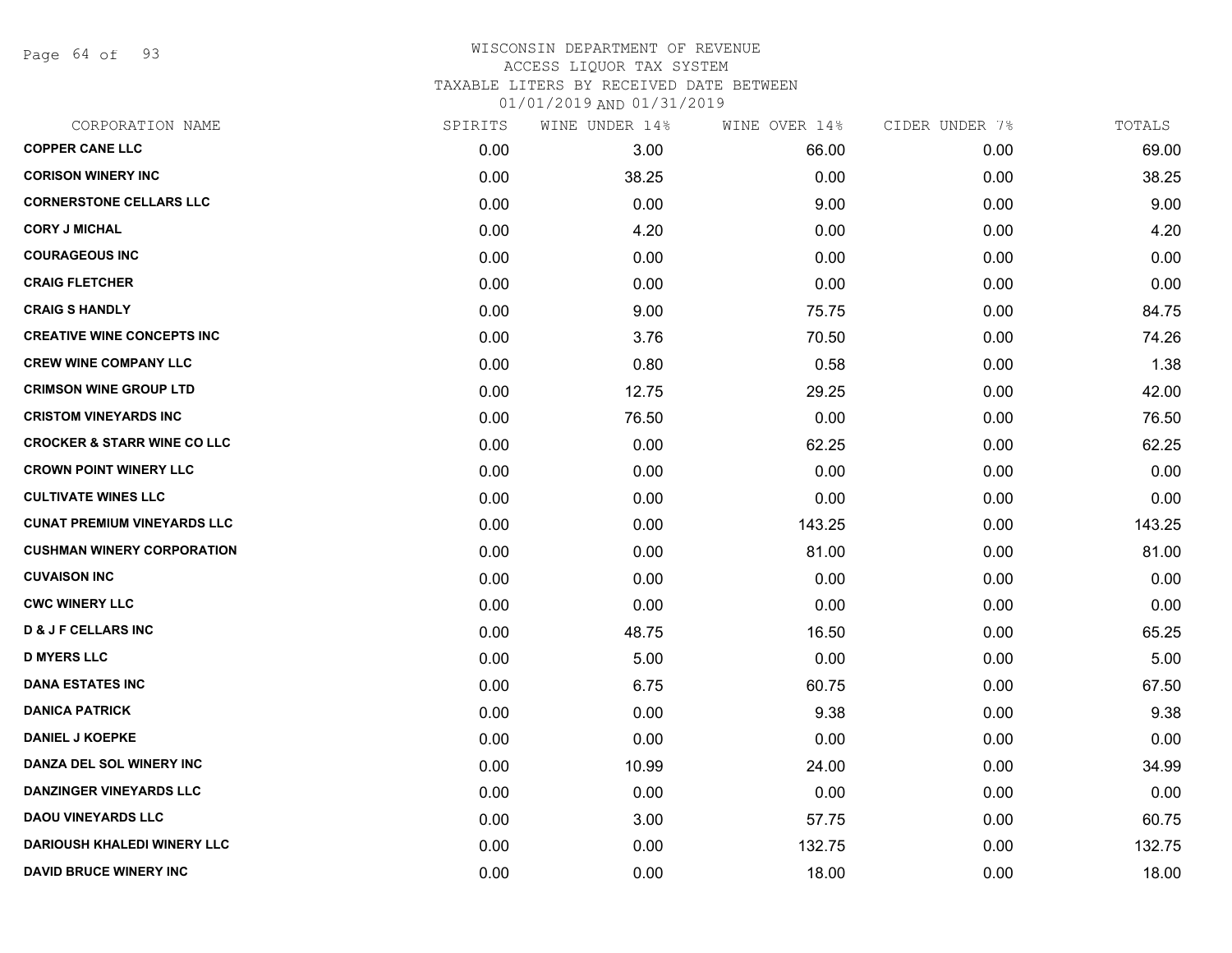Page 65 of 93

### WISCONSIN DEPARTMENT OF REVENUE ACCESS LIQUOR TAX SYSTEM TAXABLE LITERS BY RECEIVED DATE BETWEEN

| CORPORATION NAME                                                         | SPIRITS | WINE UNDER 14% | WINE OVER 14% | CIDER UNDER 7% | TOTALS |
|--------------------------------------------------------------------------|---------|----------------|---------------|----------------|--------|
| <b>DAVID COFFARO</b>                                                     | 0.00    | 11.25          | 105.75        | 0.00           | 117.00 |
| <b>DAVID F MAHER</b>                                                     | 0.00    | 0.00           | 0.00          | 0.00           | 0.00   |
| <b>DAVID J MATTHEWS</b>                                                  | 0.00    | 15.75          | 0.00          | 0.00           | 15.75  |
| <b>DAVID JAMES LLC</b>                                                   | 0.00    | 97.50          | 18.75         | 0.00           | 116.25 |
| DAVIDS PINOT VINEYARDS INC                                               | 0.00    | 20.25          | 677.00        | 0.00           | 697.25 |
| <b>DAVIS ESTATES LLC</b>                                                 | 0.00    | 0.00           | 95.25         | 0.00           | 95.25  |
| DE LA MONTANYA WINERY INC                                                | 0.00    | 0.00           | 0.00          | 0.00           | 0.00   |
| <b>DEERFIELD RANCH WINERY LLC</b>                                        | 0.00    | 126.00         | 69.00         | 0.00           | 195.00 |
| <b>DEL DOTTO VINEYARDS INC</b>                                           | 0.00    | 9.75           | 555.00        | 0.00           | 564.75 |
| <b>DELICATO VINEYARDS INC</b>                                            | 0.00    | 75.00          | 141.25        | 0.00           | 216.25 |
| <b>DELILLE CELLARS LLC</b>                                               | 0.00    | 0.00           | 0.00          | 0.00           | 0.00   |
| <b>DENNER WINERY INC</b>                                                 | 0.00    | 0.00           | 51.75         | 0.00           | 51.75  |
| <b>DENNIS R ONEIL</b>                                                    | 0.00    | 0.00           | 13.50         | 0.00           | 13.50  |
| DH GUSTAFSON FAMILY VINEYARDS LLC                                        | 0.00    | 10.50          | 49.00         | 0.00           | 59.50  |
| <b>DIAMOND MOUNTAIN VINEYARD</b>                                         | 0.00    | 9.75           | 8.25          | 0.00           | 18.00  |
| <b>DIANA HOBSON</b>                                                      | 0.00    | 0.00           | 0.00          | 0.00           | 0.00   |
| <b>DOMAINE CARNEROS LTD</b>                                              | 0.00    | 413.25         | 150.75        | 0.00           | 564.00 |
| <b>DOMAINE CHANDON INC</b>                                               | 0.00    | 696.64         | 0.00          | 0.00           | 696.64 |
| <b>DOMAINE DE MARIA SOTER LLC</b>                                        | 0.00    | 235.50         | 0.00          | 0.00           | 235.50 |
| <b>DOMAINE DROUHIN OREGON LLC</b>                                        | 0.00    | 21.75          | 36.75         | 0.00           | 58.50  |
| <b>DOMAINE SERENE VINEYARDS &amp; WINERY INC</b>                         | 0.00    | 123.75         | 150.00        | 0.00           | 273.75 |
| <b>DOMINICK CHIRICHILLO</b>                                              | 0.00    | 0.00           | 3.00          | 0.00           | 3.00   |
| <b>DON SEBASTIANI &amp; SONS INTERNATIONAL WINE</b><br><b>NEGOCIANTS</b> | 0.00    | 11.25          | 5.25          | 0.00           | 16.50  |
| <b>DONALD PHILLIPS HILL JR</b>                                           | 0.00    | 0.00           | 0.00          | 0.00           | 0.00   |
| <b>DONATI FAMILY VINEYARD INC</b>                                        | 0.00    | 0.00           | 0.00          | 0.00           | 0.00   |
| DONELAN FAMILY WINE CELLARS LLC                                          | 0.00    | 24.75          | 9.75          | 0.00           | 34.50  |
| <b>DOUBLE CANYON VINEYARDS LLC</b>                                       | 0.00    | 11.25          | 15.00         | 0.00           | 26.25  |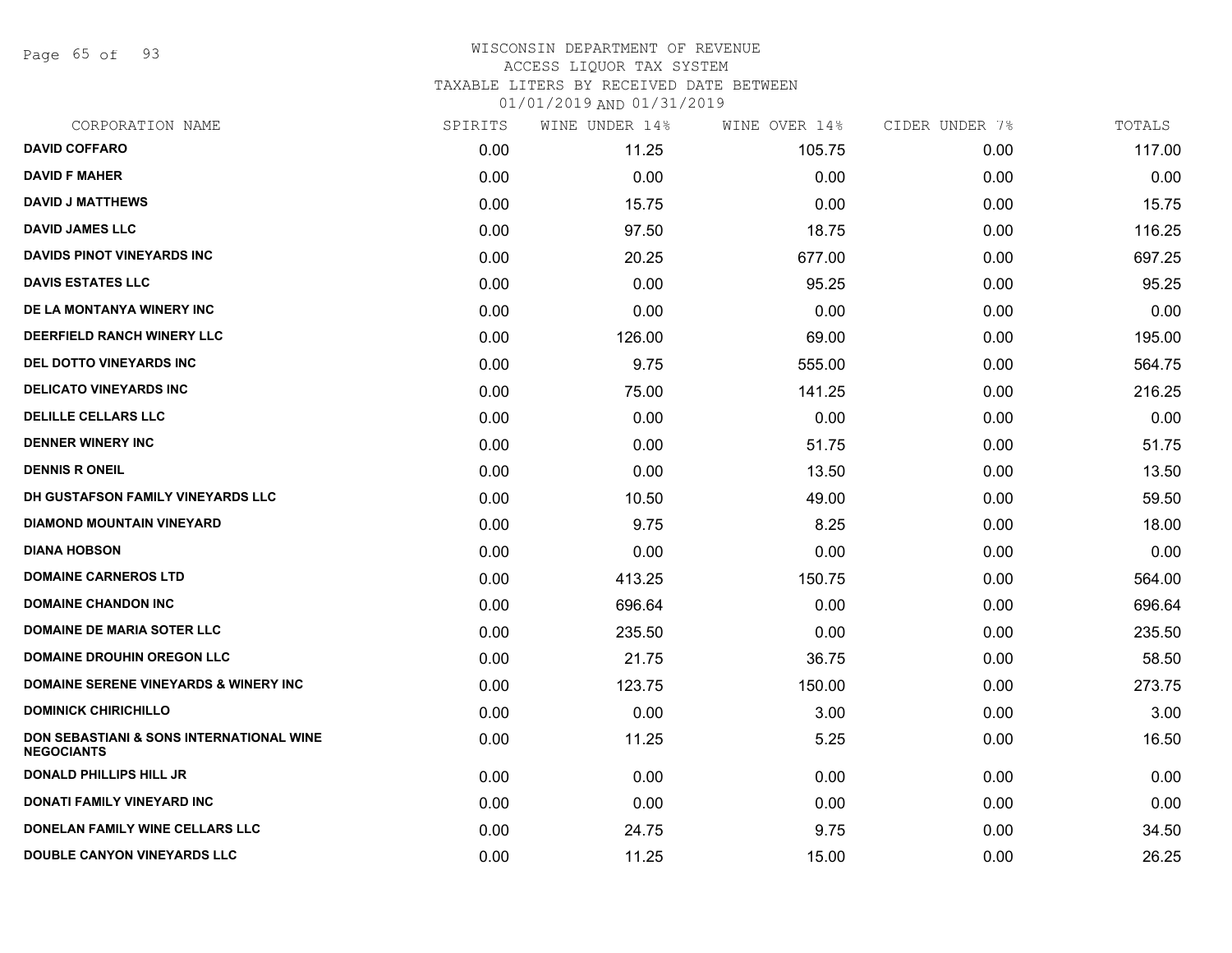Page 66 of 93

# WISCONSIN DEPARTMENT OF REVENUE ACCESS LIQUOR TAX SYSTEM TAXABLE LITERS BY RECEIVED DATE BETWEEN

| CORPORATION NAME                         | SPIRITS | WINE UNDER 14% | WINE OVER 14% | CIDER UNDER 7% | TOTALS   |
|------------------------------------------|---------|----------------|---------------|----------------|----------|
| <b>DRAKE MAKES WINE, INC.</b>            | 0.00    | 4.50           | 0.00          | 0.00           | 4.50     |
| DRUMLIN RIDGE WINERY LLC                 | 0.00    | 0.00           | 0.00          | 0.00           | 0.00     |
| DRY CREEK VINEYARD INC                   | 0.00    | 75.75          | 732.75        | 0.00           | 808.50   |
| <b>DSC INVESTORS INC</b>                 | 0.00    | 0.00           | 0.00          | 0.00           | 0.00     |
| DUCKHORN WINE COMPANY                    | 0.00    | 153.75         | 631.89        | 0.00           | 785.64   |
| <b>DUMOL WINERY LLC</b>                  | 0.00    | 0.00           | 123.00        | 0.00           | 123.00   |
| <b>DUNHAM CELLARS LLC</b>                | 0.00    | 21.00          | 24.00         | 0.00           | 45.00    |
| <b>DUNN VINEYARDS LLC</b>                | 0.00    | 39.00          | 0.00          | 0.00           | 39.00    |
| <b>DUPLIN WINE CELLARS INC</b>           | 0.00    | 586.50         | 0.00          | 0.00           | 586.50   |
| DUTTON GOLDFIELD WINERY LLC              | 0.00    | 137.25         | 22.50         | 0.00           | 159.75   |
| <b>E &amp; J GALLO WINERY</b>            | 0.00    | 345.94         | 713.63        | 0.00           | 1,059.57 |
| <b>E STRING CELLARS LLC</b>              | 0.00    | 6.75           | 14.25         | 0.00           | 21.00    |
| <b>EAGLES LANDING WINERY LLC</b>         | 0.00    | 18.38          | 0.00          | 0.00           | 18.38    |
| <b>EARL E BROWN &amp; SONS INC</b>       | 0.00    | 0.00           | 0.00          | 0.00           | 0.00     |
| <b>EBERLE WINERY LP</b>                  | 0.00    | 6.00           | 60.75         | 0.00           | 66.75    |
| EDEN ICE CIDER COMPANY INC.              | 0.00    | 17.67          | 0.00          | 0.00           | 17.67    |
| <b>EDWARD J RINK</b>                     | 0.00    | 0.00           | 0.00          | 0.00           | 0.00     |
| EHREN JORDAN WINE CELLARS LLC            | 0.00    | 181.50         | 167.00        | 0.00           | 348.50   |
| <b>EILEEN BRYS</b>                       | 0.00    | 57.00          | 6.00          | 0.00           | 63.00    |
| <b>ELEGANCE PROPERTIES LLC</b>           | 0.00    | 0.00           | 30.00         | 0.00           | 30.00    |
| <b>ELISABETH W KLEIN</b>                 | 0.00    | 0.00           | 0.00          | 0.00           | 0.00     |
| ELK COVE VINEYARDS INC                   | 0.00    | 69.75          | 0.00          | 0.00           | 69.75    |
| <b>ELV-OREGON LLC</b>                    | 0.00    | 0.00           | 0.00          | 0.00           | 0.00     |
| <b>ELYSE WINERY LLC</b>                  | 0.00    | 2.25           | 52.50         | 0.00           | 54.75    |
| <b>EMILIO GUGLIELMO WINERY INC</b>       | 0.00    | 3.00           | 0.00          | 0.00           | 3.00     |
| <b>ERIC TRUMP WINE MANUFACTURING LLC</b> | 0.00    | 201.01         | 11.25         | 0.00           | 212.26   |
| <b>ERNEST VINEYARDS LLC</b>              | 0.00    | 0.00           | 0.00          | 0.00           | 0.00     |
| <b>ESCALERA-BOULET LLC</b>               | 0.00    | 0.00           | 2.25          | 0.00           | 2.25     |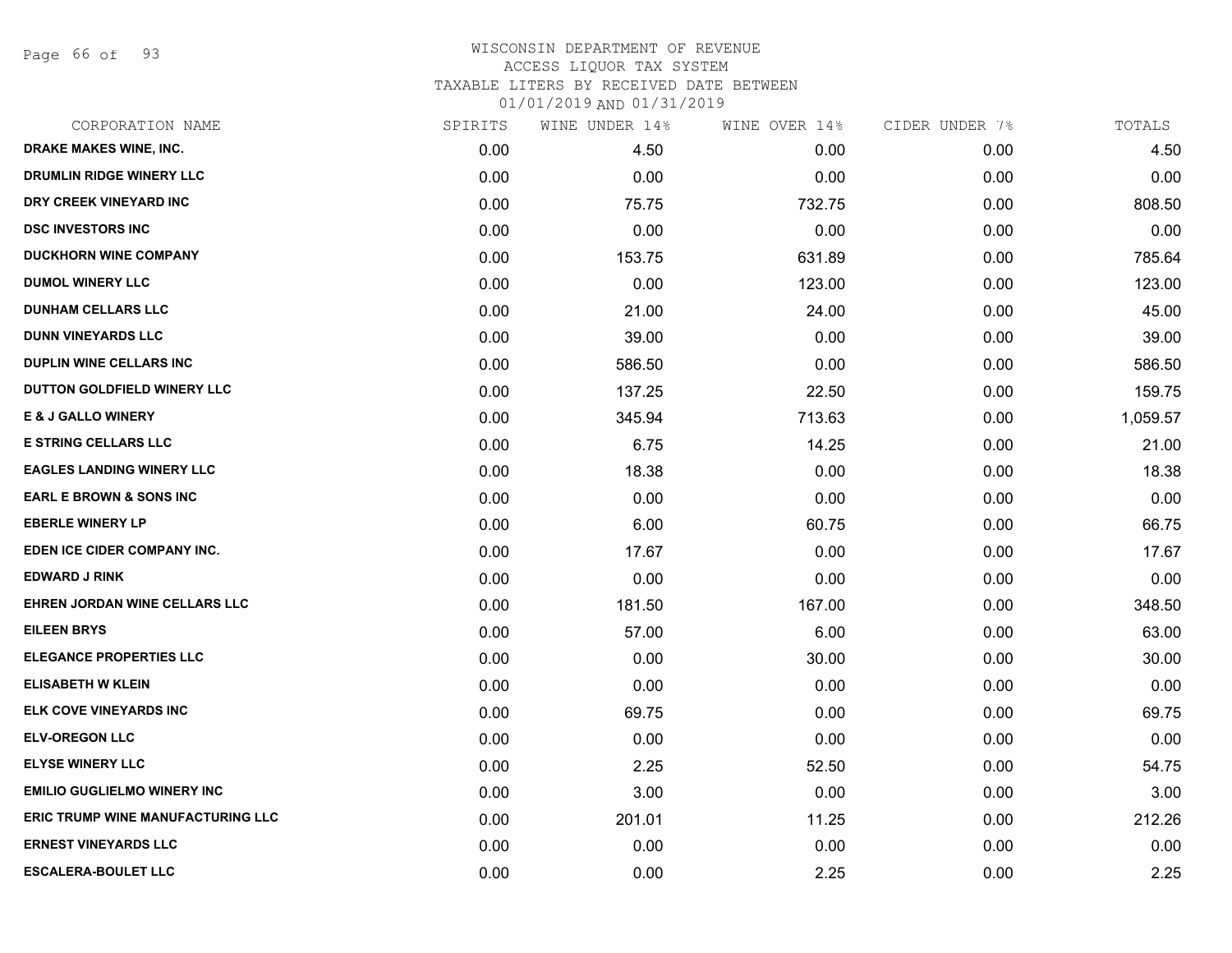Page 67 of 93

#### WISCONSIN DEPARTMENT OF REVENUE ACCESS LIQUOR TAX SYSTEM

## TAXABLE LITERS BY RECEIVED DATE BETWEEN

| CORPORATION NAME                               | SPIRITS | WINE UNDER 14% | WINE OVER 14% | CIDER UNDER 7% | TOTALS   |
|------------------------------------------------|---------|----------------|---------------|----------------|----------|
| <b>F KORBEL &amp; BROS INC</b>                 | 0.00    | 409.19         | 66.00         | 0.00           | 475.19   |
| <b>FANTESCA LLC</b>                            | 0.00    | 0.00           | 57.00         | 0.00           | 57.00    |
| <b>FAT BOYS INC</b>                            | 0.00    | 27.00          | 14.25         | 0.00           | 41.25    |
| <b>FAWN CREEK WINERY LLC</b>                   | 0.00    | 0.00           | 0.00          | 0.00           | 0.00     |
| <b>FAZELI VINEYARDS, LLC</b>                   | 0.00    | 1.50           | 18.00         | 0.00           | 19.50    |
| <b>FENESTRA WINERY INC</b>                     | 0.00    | 3.00           | 7.50          | 0.00           | 10.50    |
| FENN VALLEY VINEYARDS, INC.                    | 0.00    | 714.68         | 0.00          | 0.00           | 714.68   |
| <b>FERMENTING CELLARS LLC</b>                  | 0.00    | 0.00           | 0.00          | 0.00           | 0.00     |
| FERRARI CARANO VINEYARDS & WINERY LLC          | 0.00    | 15.01          | 388.89        | 0.00           | 403.90   |
| <b>FETZER VINEYARDS</b>                        | 0.00    | 54.00          | 41.25         | 0.00           | 95.25    |
| <b>FICKLIN VINEYARDS INC</b>                   | 0.00    | 0.00           | 0.00          | 0.00           | 0.00     |
| <b>FIDDLEHEAD CELLARS LP</b>                   | 0.00    | 17.25          | 1.50          | 0.00           | 18.75    |
| <b>FIDELITAS WINES LLC</b>                     | 0.00    | 1.51           | 112.50        | 0.00           | 114.01   |
| <b>FIESTA VINEYARD &amp; WINERY LLC</b>        | 0.00    | 16.50          | 0.00          | 0.00           | 16.50    |
| <b>FINKELSTEIN VINEYARDS INC</b>               | 0.00    | 6.00           | 16.50         | 0.00           | 22.50    |
| <b>FIRESTEED CORPORATION</b>                   | 0.00    | 0.00           | 0.00          | 0.00           | 0.00     |
| <b>FISHER KING WINERY, LLC</b>                 | 0.00    | 0.00           | 0.00          | 0.00           | 0.00     |
| <b>FISHER VINEYARDS</b>                        | 0.00    | 0.00           | 47.25         | 0.00           | 47.25    |
| <b>FITVINE LLC</b>                             | 0.00    | 449.25         | 0.00          | 0.00           | 449.25   |
| <b>FIVE VINES LLC</b>                          | 0.00    | 0.00           | 29.25         | 0.00           | 29.25    |
| <b>FLORA SPRINGS WINE COMPANY</b>              | 0.00    | 21.00          | 222.00        | 0.00           | 243.00   |
| FLOWERS VINEYARD AND WINERY, LLC               | 0.00    | 69.75          | 11.25         | 0.00           | 81.00    |
| <b>FLYING B VINEYARD LP</b>                    | 0.00    | 0.75           | 9.75          | 0.00           | 10.50    |
| <b>FN CELLARS LLC</b>                          | 0.00    | 45.46          | 1,131.00      | 0.00           | 1,176.46 |
| <b>FOLEY ESTATES VINEYARD &amp; WINERY LLC</b> | 0.00    | 3.00           | 79.50         | 0.00           | 82.50    |
| <b>FOLEY FAMILY WINES INC</b>                  | 0.00    | 192.00         | 783.00        | 0.00           | 975.00   |
| <b>FOLIO WINE COMPANY LLC</b>                  | 0.00    | 9.00           | 0.00          | 0.00           | 9.00     |
| <b>FONTANELLA WINES LLC</b>                    | 0.00    | 0.00           | 150.75        | 0.00           | 150.75   |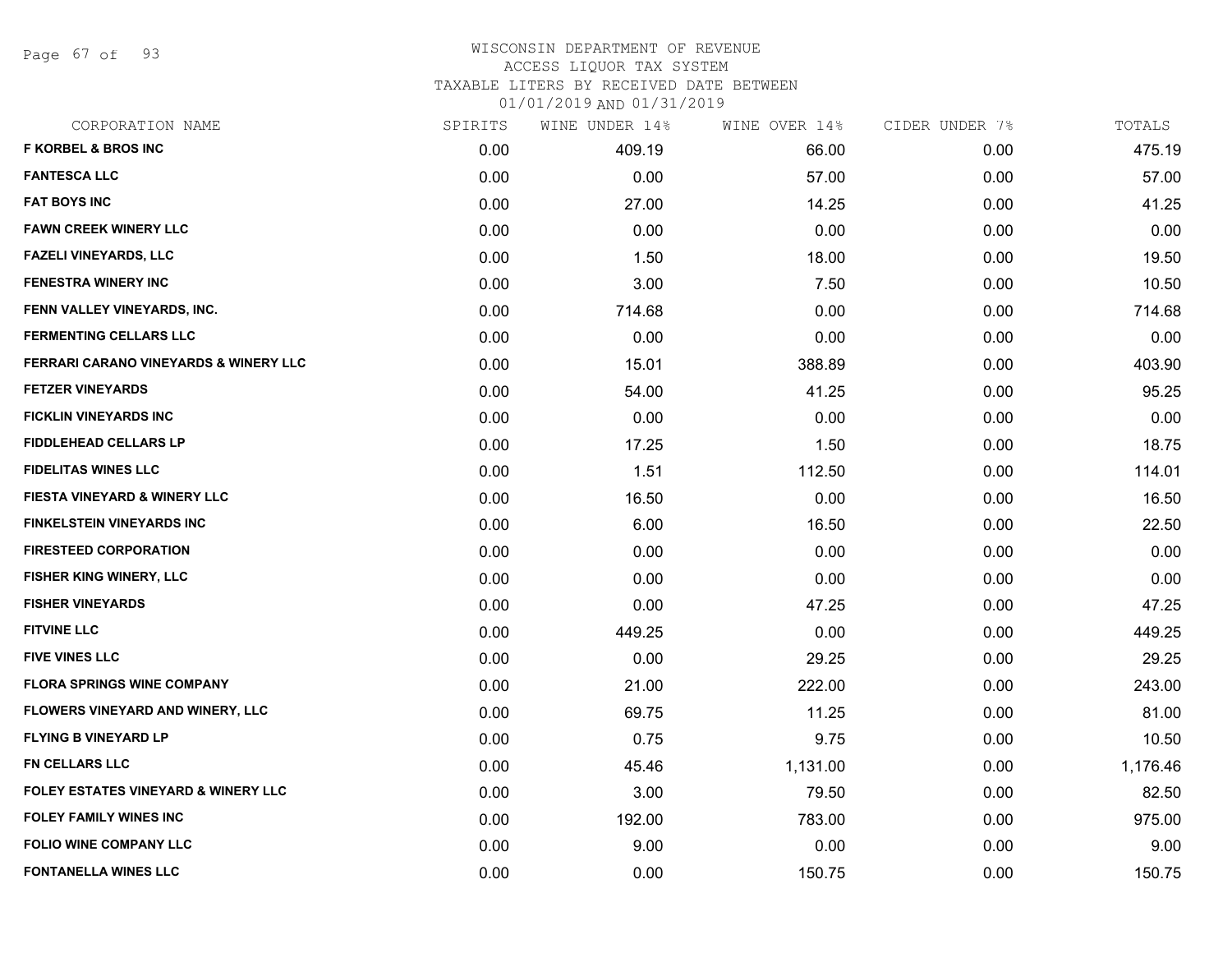Page 68 of 93

### WISCONSIN DEPARTMENT OF REVENUE ACCESS LIQUOR TAX SYSTEM TAXABLE LITERS BY RECEIVED DATE BETWEEN 01/01/2019 AND 01/31/2019

| CORPORATION NAME                           | SPIRITS | WINE UNDER 14% | WINE OVER 14% | CIDER UNDER 7% | TOTALS   |
|--------------------------------------------|---------|----------------|---------------|----------------|----------|
| <b>FORT ROSS VINEYARD &amp; WINERY LLC</b> | 0.00    | 1.50           | 3.00          | 0.00           | 4.50     |
| <b>FOUR BEARS WINERY LLC</b>               | 0.00    | 0.75           | 4.50          | 0.00           | 5.25     |
| <b>FOXEN VINEYARD INC</b>                  | 0.00    | 37.50          | 22.50         | 0.00           | 60.00    |
| <b>FRANCIS COPPOLA WINERY LLC</b>          | 0.00    | 777.98         | 261.38        | 0.00           | 1,039.36 |
| <b>FRANCISCAN VINEYARDS INC</b>            | 0.00    | 217.13         | 768.38        | 0.00           | 985.51   |
| <b>FRANK FAMILY VINEYARDS LLC</b>          | 0.00    | 159.00         | 554.25        | 0.00           | 713.25   |
| <b>FRED C SCHERRER</b>                     | 0.00    | 0.00           | 0.00          | 0.00           | 0.00     |
| FREIXENET SONOMA CAVES INC                 | 0.00    | 252.75         | 47.25         | 0.00           | 300.00   |
| FREY FAMILY WINERY LLC                     | 0.00    | 0.00           | 0.00          | 0.00           | 0.00     |
| <b>FREY VINEYARDS LTD</b>                  | 0.00    | 58.50          | 18.00         | 0.00           | 76.50    |
| <b>FROGS LEAP WINERY</b>                   | 0.00    | 315.00         | 0.00          | 0.00           | 315.00   |
| <b>FROGTOWN CELLARS LLP</b>                | 0.00    | 26.25          | 0.00          | 0.00           | 26.25    |
| FRUIT OF THE WOODS WINE CELLAR, INC.       | 0.00    | 0.00           | 0.00          | 0.00           | 0.00     |
| <b>FULCRUM WINES LLC</b>                   | 0.00    | 0.00           | 4.50          | 0.00           | 4.50     |
| FULKERSON WINE CELLARS LLC                 | 0.00    | 20.25          | 0.00          | 0.00           | 20.25    |
| <b>FULLERTON WINES, INC</b>                | 0.00    | 0.00           | 0.00          | 0.00           | 0.00     |
| <b>FURTHERMORE LLC</b>                     | 0.00    | 12.75          | 2.25          | 0.00           | 15.00    |
| <b>G GRAHAM WINES INC</b>                  | 0.00    | 0.00           | 21.75         | 0.00           | 21.75    |
| <b>GALENA CELLARS INC</b>                  | 0.00    | 0.00           | 0.00          | 0.00           | 0.00     |
| <b>GALLICA WINES LLC</b>                   | 0.00    | 0.00           | 0.00          | 0.00           | 0.00     |
| <b>GAMBLE FAMILY VINEYARDS LLC</b>         | 0.00    | 519.00         | 60.00         | 0.00           | 579.00   |
| <b>GARGIULO VINEYARD LLC</b>               | 0.00    | 2.25           | 92.25         | 0.00           | 94.50    |
| <b>GARROD TRUST</b>                        | 0.00    | 0.00           | 0.00          | 0.00           | 0.00     |
| <b>GARVIN HEIGHTS VINEYARDS, LLC</b>       | 0.00    | 0.00           | 0.00          | 0.00           | 0.00     |
| <b>GEARY MARKET INVESTMENT COMPANY LTD</b> | 0.00    | 0.00           | 0.00          | 0.00           | 0.00     |
| <b>GEMSTONE VINEYARDS LLC</b>              | 0.00    | 0.00           | 0.00          | 0.00           | 0.00     |
| <b>GENERATIONS OF SONOMA LLC</b>           | 0.00    | 9.00           | 66.00         | 0.00           | 75.00    |
| <b>GENESEO PARTNERS LP</b>                 | 0.00    | 0.00           | 85.50         | 0.00           | 85.50    |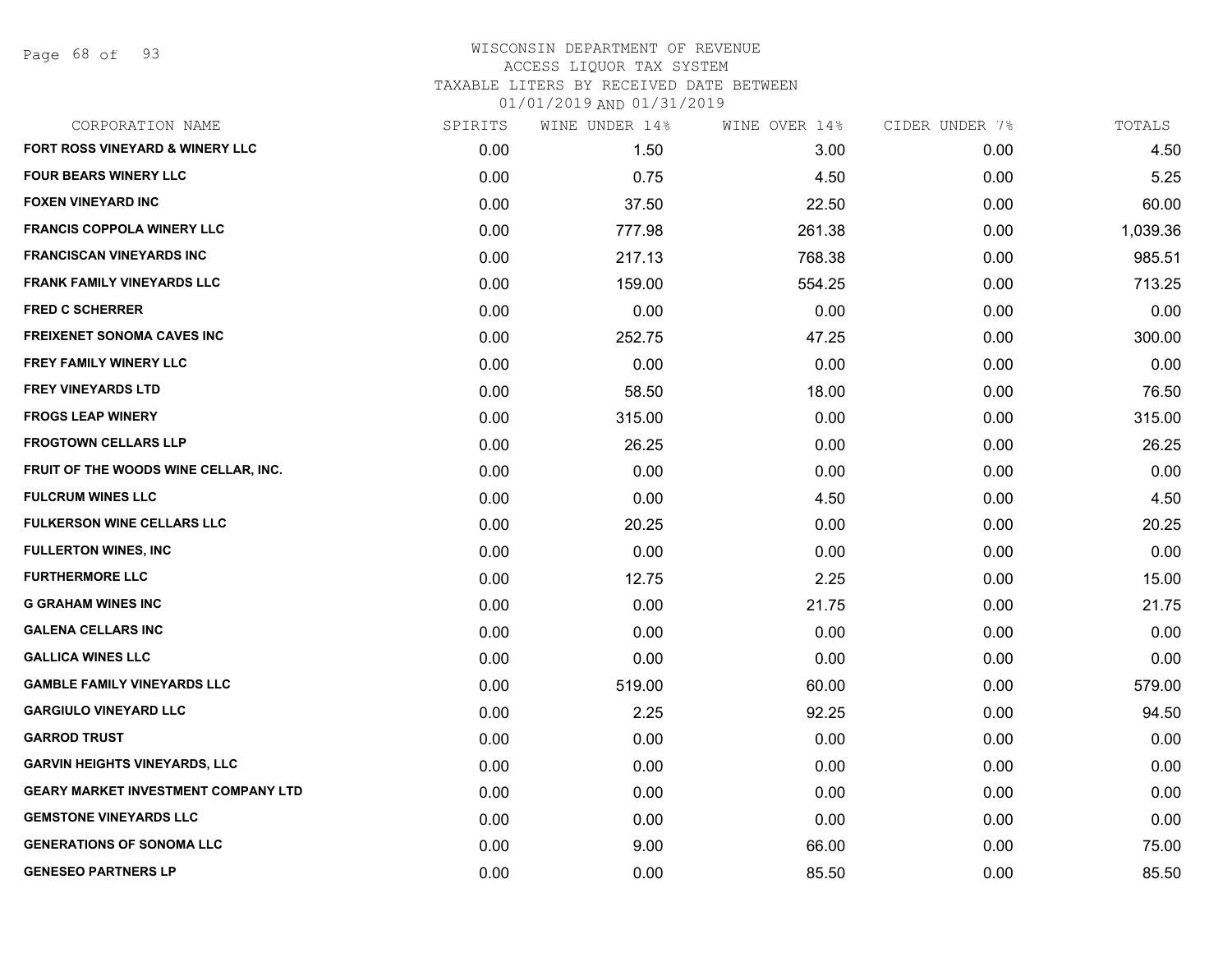Page 69 of 93

# WISCONSIN DEPARTMENT OF REVENUE

## ACCESS LIQUOR TAX SYSTEM

TAXABLE LITERS BY RECEIVED DATE BETWEEN

| CORPORATION NAME                                    | SPIRITS | WINE UNDER 14% | WINE OVER 14% | CIDER UNDER 7% | TOTALS   |
|-----------------------------------------------------|---------|----------------|---------------|----------------|----------|
| <b>GEORGE O HENDRY</b>                              | 0.00    | 96.75          | 93.75         | 0.00           | 190.50   |
| <b>GERBER, GERBER &amp; GERBER DISCLAIMER TRUST</b> | 0.00    | 9.00           | 0.38          | 0.00           | 9.38     |
| <b>GERHARD REISACHER</b>                            | 0.00    | 0.00           | 4.50          | 0.00           | 4.50     |
| <b>GF WINES LLC</b>                                 | 0.00    | 159.75         | 83.25         | 0.00           | 243.00   |
| <b>GHOST HILL CELLARS LLC</b>                       | 0.00    | 45.75          | 31.50         | 0.00           | 77.25    |
| <b>GIFT SERVICES INC</b>                            | 0.00    | 990.00         | 99.00         | 0.00           | 1,089.00 |
| <b>GLOBAL UNIVERSAL SRL</b>                         | 0.00    | 0.00           | 0.00          | 0.00           | 0.00     |
| <b>GOLDIN INVESTMENT II INC</b>                     | 0.00    | 0.00           | 0.00          | 0.00           | 0.00     |
| <b>GOLDRIDGEPINOT.COM LLC</b>                       | 0.00    | 120.00         | 16.50         | 0.00           | 136.50   |
| <b>GOOD FOUNDATIONS INC</b>                         | 0.00    | 67.40          | 0.00          | 0.00           | 67.40    |
| <b>GOOSE EGG, LLC</b>                               | 0.00    | 0.00           | 0.00          | 0.00           | 0.00     |
| <b>GOOSE RIDGE LLC</b>                              | 0.00    | 4.13           | 28.50         | 0.00           | 32.63    |
| <b>GRAPE VISIONS LLC</b>                            | 0.00    | 0.00           | 118.50        | 0.00           | 118.50   |
| <b>GRAPESEED WINE FUND LLC</b>                      | 0.00    | 8.25           | 2.25          | 0.00           | 10.50    |
| <b>GRASSINI FAMILY VINEYARDS LLC</b>                | 0.00    | 0.00           | 0.00          | 0.00           | 0.00     |
| <b>GREEN FAMILY WINERY LLC</b>                      | 0.00    | 0.00           | 0.00          | 0.00           | 0.00     |
| <b>GREG SANDERS</b>                                 | 0.00    | 52.50          | 0.00          | 0.00           | 52.50    |
| <b>GRGICH HILLS CELLAR</b>                          | 0.00    | 51.57          | 126.00        | 0.00           | 177.57   |
| <b>GRIEB OPTIMAL WINECRAFTING LLC</b>               | 0.00    | 19.50          | 0.00          | 0.00           | 19.50    |
| <b>GROTH VINEYARDS &amp; WINERY LLC</b>             | 0.00    | 1.50           | 28.50         | 0.00           | 30.00    |
| <b>GULLETT &amp; GULLETT</b>                        | 0.00    | 39.00          | 18.50         | 0.00           | 57.50    |
| H DE V LLC                                          | 0.00    | 9.00           | 9.00          | 0.00           | 18.00    |
| HAFNER VINEYARD LLC                                 | 0.00    | 837.00         | 0.00          | 0.00           | 837.00   |
| <b>HAGAFEN CELLARS INC</b>                          | 0.00    | 35.25          | 0.00          | 0.00           | 35.25    |
| <b>HAHN ESTATE</b>                                  | 0.00    | 9.00           | 69.00         | 0.00           | 78.00    |
| <b>HALF KRAKT LLC</b>                               | 0.00    | 0.00           | 0.00          | 0.00           | 0.00     |
| <b>HALF MOON HILL LLC</b>                           | 0.00    | 0.00           | 0.00          | 0.00           | 0.00     |
| <b>HALL WINES LLC</b>                               | 0.00    | 0.38           | 999.00        | 0.00           | 999.38   |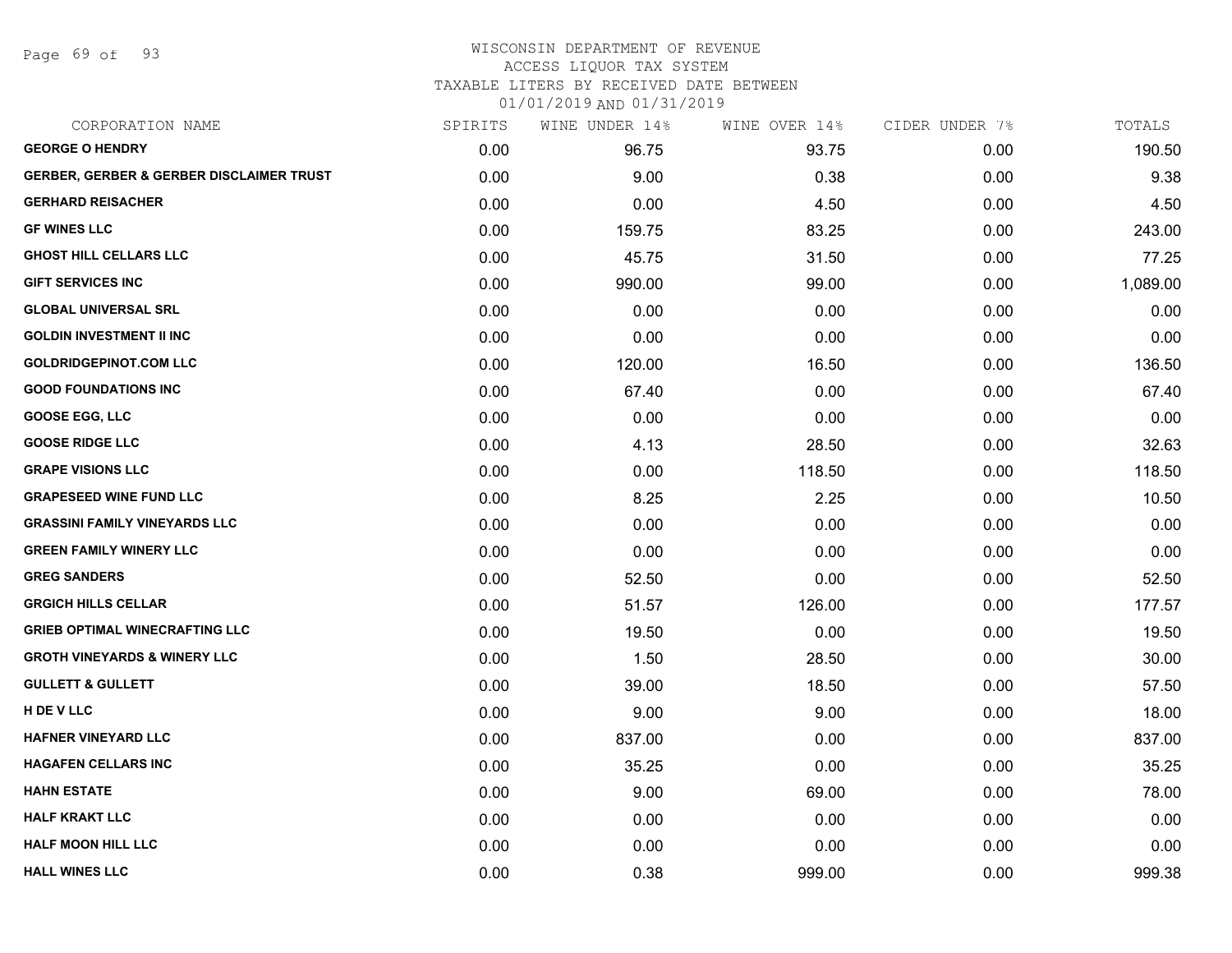Page 70 of 93

### WISCONSIN DEPARTMENT OF REVENUE ACCESS LIQUOR TAX SYSTEM TAXABLE LITERS BY RECEIVED DATE BETWEEN

| CORPORATION NAME                           | SPIRITS | WINE UNDER 14% | WINE OVER 14% | CIDER UNDER 7% | TOTALS    |
|--------------------------------------------|---------|----------------|---------------|----------------|-----------|
| <b>HALTER WINERY LLC</b>                   | 0.00    | 27.75          | 173.63        | 0.00           | 201.38    |
| <b>HAMEL FAMILY WINES LLC</b>              | 0.00    | 117.00         | 642.00        | 0.00           | 759.00    |
| <b>HAMMLER WINE CORP</b>                   | 0.00    | 0.00           | 0.00          | 0.00           | 0.00      |
| <b>HANDLEY CELLARS LIMITED PARTNERSHIP</b> | 0.00    | 103.13         | 38.25         | 0.00           | 141.38    |
| <b>HANNA WINERY INC</b>                    | 0.00    | 21.75          | 231.75        | 0.00           | 253.50    |
| <b>HARALD TOMESCH</b>                      | 0.00    | 0.00           | 0.00          | 0.00           | 0.00      |
| <b>HARBOR RIDGE WINERY INC.</b>            | 0.00    | 356.25         | 0.00          | 0.00           | 356.25    |
| <b>HARLAN ESTATE WINERY INC</b>            | 0.00    | 0.00           | 6.75          | 0.00           | 6.75      |
| <b>HARMELL CELLARS LLC</b>                 | 0.00    | 0.00           | 182.25        | 0.00           | 182.25    |
| <b>HARRIS &amp; HARRIS</b>                 | 0.00    | 1.50           | 36.75         | 0.00           | 38.25     |
| <b>HARRY &amp; DAVID HOLDINGS INC</b>      | 0.00    | 875.25         | 272.50        | 0.00           | 1,147.75  |
| HARTWELL VINEYARDS LLC                     | 0.00    | 0.00           | 0.00          | 0.00           | 0.00      |
| <b>HAWK AND HORSE VINEYARDS LLC</b>        | 0.00    | 0.00           | 0.00          | 0.00           | 0.00      |
| <b>HAWKES LLC</b>                          | 0.00    | 11.25          | 129.75        | 0.00           | 141.00    |
| <b>HAZLITT 1852 VINEYARDS INC</b>          | 0.00    | 0.00           | 0.00          | 0.00           | 0.00      |
| HDD LLC                                    | 0.00    | 42.75          | 425.25        | 0.00           | 468.00    |
| <b>HEITZ WINE CELLARS</b>                  | 0.00    | 9.00           | 63.75         | 0.00           | 72.75     |
| <b>HEMISPHERE WINE COMPANY INC</b>         | 0.00    | 18.00          | 171.75        | 0.00           | 189.75    |
| <b>HEMISPHERES LLC</b>                     | 0.00    | 24,112.50      | 630.00        | 0.00           | 24,742.50 |
| HERB LAMB VINEYARDS, LLC                   | 0.00    | 0.00           | 39.75         | 0.00           | 39.75     |
| <b>HERDIE BAISDEN</b>                      | 0.00    | 0.00           | 0.00          | 0.00           | 0.00      |
| <b>HERON HILL VINEYARDS INC</b>            | 0.00    | 8.25           | 0.00          | 0.00           | 8.25      |
| <b>HERRERA &amp; HERRERA</b>               | 0.00    | 0.00           | 17.25         | 0.00           | 17.25     |
| <b>HESTAN VINEYARDS LLC</b>                | 0.00    | 0.75           | 15.00         | 0.00           | 15.75     |
| <b>HIDDEN RIDGE VINEYARD LLC</b>           | 0.00    | 0.00           | 1.50          | 0.00           | 1.50      |
| <b>HILL ESTATES INC</b>                    | 0.00    | 42.00          | 132.75        | 0.00           | 174.75    |
| <b>HIRSCH WINERY LLC</b>                   | 0.00    | 21.00          | 0.00          | 0.00           | 21.00     |
| HOLLYS HILL VINEYARDS LLC                  | 0.00    | 0.00           | 33.00         | 0.00           | 33.00     |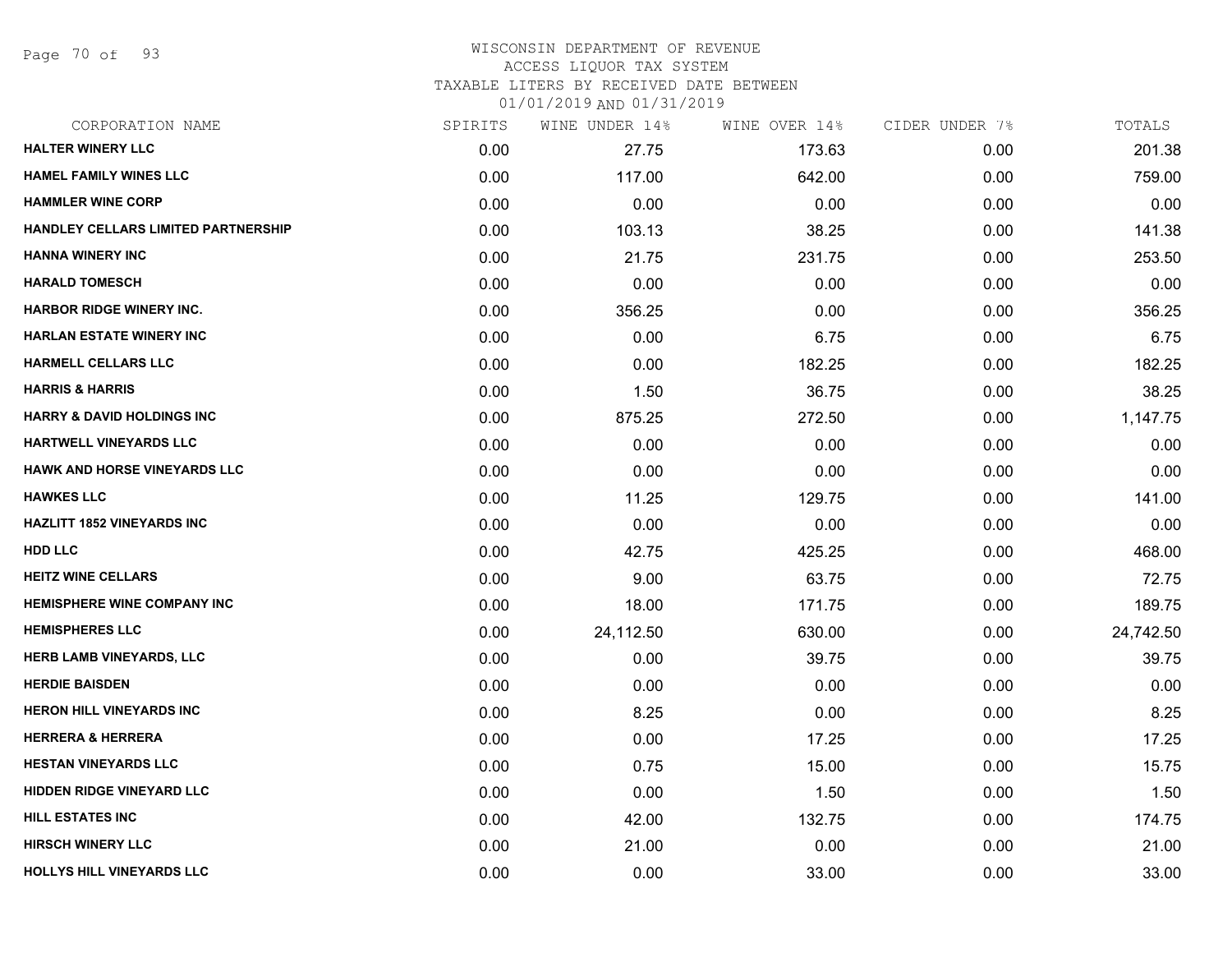# WISCONSIN DEPARTMENT OF REVENUE

# ACCESS LIQUOR TAX SYSTEM

TAXABLE LITERS BY RECEIVED DATE BETWEEN

| CORPORATION NAME                     | SPIRITS | WINE UNDER 14% | WINE OVER 14% | CIDER UNDER 7% | TOTALS   |
|--------------------------------------|---------|----------------|---------------|----------------|----------|
| <b>HONIG VINEYARD AND WINERY LLC</b> | 0.00    | 15.38          | 89.66         | 0.00           | 105.04   |
| <b>HOPE WINE LLC</b>                 | 0.00    | 652.87         | 29.00         | 0.00           | 681.87   |
| <b>HOUDINI INC</b>                   | 0.00    | 7,829.25       | 672.75        | 0.00           | 8,502.00 |
| <b>HOURGLASS WINE COMPANY INC</b>    | 0.00    | 18.75          | 55.50         | 0.00           | 74.25    |
| HUA YUAN                             | 0.00    | 2.25           | 0.75          | 0.00           | 3.00     |
| <b>HUNEEUS VINTNERS LLC</b>          | 0.00    | 28.50          | 172.50        | 0.00           | 201.00   |
| HUNT COUNTRY VINEYARDS LLC           | 0.00    | 22.88          | 0.00          | 0.00           | 22.88    |
| <b>HUSCH VINEYARDS INC</b>           | 0.00    | 176.25         | 77.25         | 0.00           | 253.50   |
| <b>INCEPTION WINES LLC</b>           | 0.00    | 0.00           | 0.00          | 0.00           | 0.00     |
| <b>INMAN FAMILY WINES LLC</b>        | 0.00    | 11.25          | 7.50          | 0.00           | 18.75    |
| <b>INVESTOR'S OF AMERICA LP</b>      | 0.00    | 23.25          | 16.50         | 0.00           | 39.75    |
| <b>IRON HORSE VINEYARDS LP</b>       | 0.00    | 327.75         | 42.00         | 0.00           | 369.75   |
| <b>ISENHOWER CELLARS LLC</b>         | 0.00    | 5.25           | 12.75         | 0.00           | 18.00    |
| <b>ISLAND ORCHARD CIDER LLC</b>      | 0.00    | 0.00           | 0.00          | 0.00           | 0.00     |
| <b>ISR VINEYARDS ASSOCIATION</b>     | 0.00    | 0.00           | 0.00          | 0.00           | 0.00     |
| <b>J CELLARS INVESTMENTS LLC</b>     | 0.00    | 0.00           | 90.75         | 0.00           | 90.75    |
| <b>J LOHR WINERY CORP</b>            | 0.00    | 42.75          | 45.75         | 0.00           | 88.50    |
| <b>J PEDRONCELLI WINERY</b>          | 0.00    | 21.75          | 118.75        | 0.00           | 140.50   |
| <b>J RICKARDS WINERY LLC</b>         | 0.00    | 0.00           | 85.31         | 0.00           | 85.31    |
| <b>J WILLETT COMPANIES</b>           | 0.00    | 9.00           | 0.00          | 0.00           | 9.00     |
| <b>J.W. THOMAS LLC</b>               | 0.00    | 0.00           | 2.25          | 0.00           | 2.25     |
| <b>J3 WINE PARTNERS LLC</b>          | 0.00    | 24.75          | 149.25        | 0.00           | 174.00   |
| JACK JOHN INVESTMENTS INC            | 0.00    | 0.00           | 10.50         | 0.00           | 10.50    |
| JACKSON FAMILY WINES INC             | 0.00    | 411.38         | 1,911.00      | 0.00           | 2,322.38 |
| <b>JACKSON WINE LLC</b>              | 0.00    | 0.00           | 0.00          | 0.00           | 0.00     |
| JACKSON WINERY & VINEYARDS           | 0.00    | 3.00           | 16.50         | 0.00           | 19.50    |
| <b>JACUZZI FAMILY VINEYARDS LLC</b>  | 0.00    | 0.00           | 0.00          | 0.00           | 0.00     |
| <b>JAM CELLARS INC</b>               | 0.00    | 3.00           | 15.00         | 0.00           | 18.00    |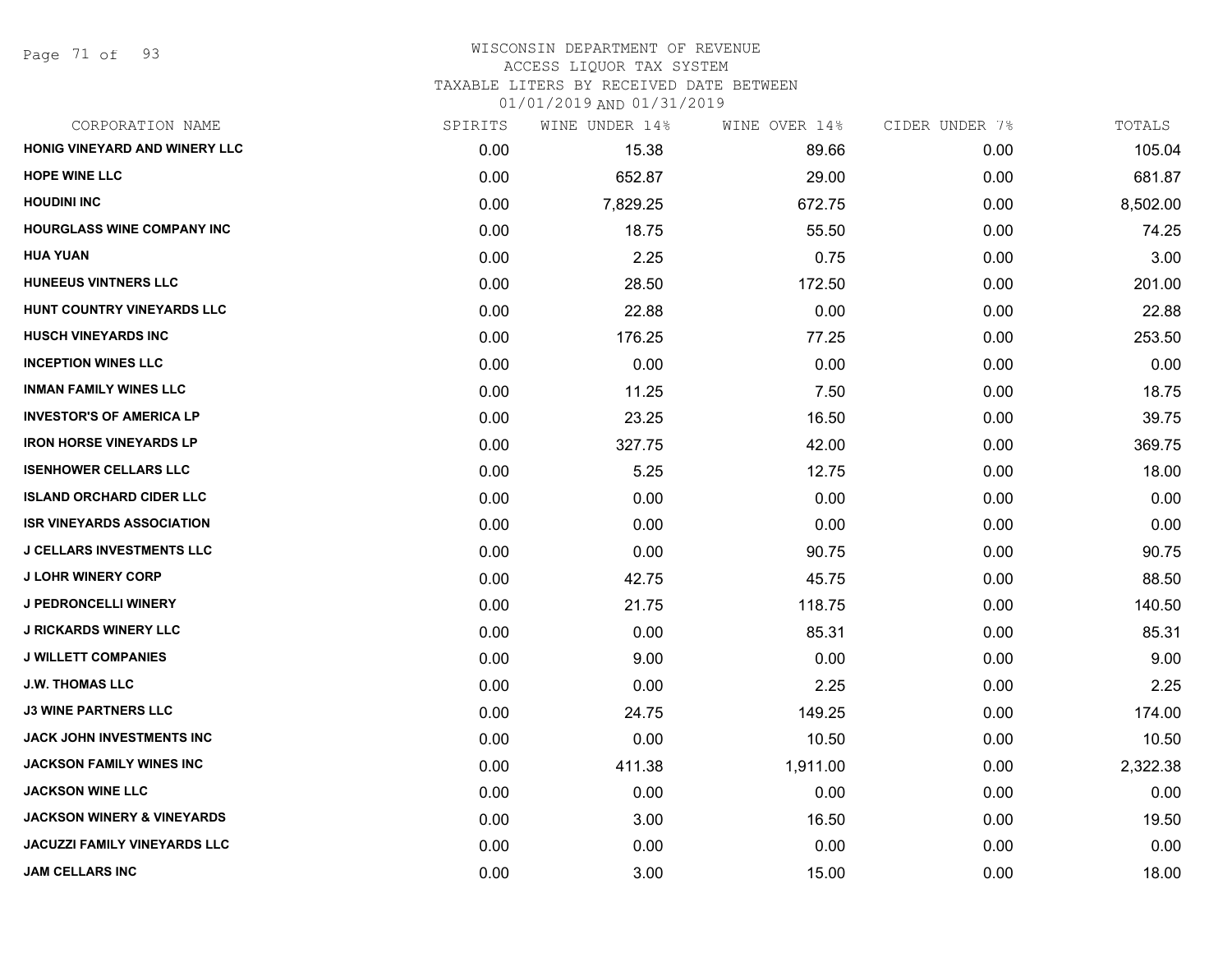Page 72 of 93

#### WISCONSIN DEPARTMENT OF REVENUE ACCESS LIQUOR TAX SYSTEM

TAXABLE LITERS BY RECEIVED DATE BETWEEN

| CORPORATION NAME                         | SPIRITS | WINE UNDER 14% | WINE OVER 14% | CIDER UNDER 7% | TOTALS   |
|------------------------------------------|---------|----------------|---------------|----------------|----------|
| <b>JAMES L LAMBERT</b>                   | 0.00    | 21.75          | 23.25         | 0.00           | 45.00    |
| <b>JAMES P PROSSER</b>                   | 0.00    | 10.50          | 0.00          | 0.00           | 10.50    |
| <b>JB GEORGE LLC</b>                     | 0.00    | 0.00           | 0.00          | 0.00           | 0.00     |
| <b>JC CELLARS INC</b>                    | 0.00    | 3.00           | 44.25         | 0.00           | 47.25    |
| <b>JEFFERY M GORDON</b>                  | 0.00    | 0.00           | 0.00          | 0.00           | 0.00     |
| <b>JEFFREY L STOEGER</b>                 | 0.00    | 0.00           | 0.00          | 0.00           | 0.00     |
| JENNIFER L JACKSON-HARTFORD              | 0.00    | 10.50          | 204.00        | 0.00           | 214.50   |
| <b>JESSUP CELLARS HOLDING CO LLC</b>     | 0.00    | 0.00           | 315.02        | 0.00           | 315.02   |
| <b>JM CELLARS COMPANY</b>                | 0.00    | 0.00           | 27.75         | 0.00           | 27.75    |
| <b>J-NH WINE GROUP LLC</b>               | 0.00    | 4.50           | 33.00         | 0.00           | 37.50    |
| JOHN ANTHONY VINEYARDS LLC               | 0.00    | 9.00           | 35.25         | 0.00           | 44.25    |
| <b>JOHN E NICOLOZAKES</b>                | 0.00    | 0.00           | 0.00          | 0.00           | 0.00     |
| <b>JONATHAN DALE</b>                     | 0.00    | 0.00           | 0.00          | 0.00           | 0.00     |
| <b>JONES FAMILY WINERY LLC</b>           | 0.00    | 0.00           | 9.00          | 0.00           | 9.00     |
| <b>JORNY'S END LLC</b>                   | 0.00    | $-23.25$       | 0.00          | 0.00           | $-23.25$ |
| <b>JOSEPH ALEXANDER VILLICANA II</b>     | 0.00    | 0.00           | 432.00        | 0.00           | 432.00   |
| <b>JOSEPH CALLOW</b>                     | 0.00    | 0.00           | 0.00          | 0.00           | 0.00     |
| JOSEPH PHELPS VINEYARDS LLC              | 0.00    | 273.48         | 447.00        | 0.00           | 720.48   |
| <b>JOSEPH STALLER</b>                    | 0.00    | 0.00           | 0.00          | 0.00           | 0.00     |
| <b>JOSEPH WYNIMKO</b>                    | 0.00    | 0.00           | 0.00          | 0.00           | 0.00     |
| <b>JOYCE VINEYARDS LLC</b>               | 0.00    | 5.25           | 0.00          | 0.00           | 5.25     |
| JULIE A ANDRZEJCZAK                      | 0.00    | 0.00           | 0.00          | 0.00           | 0.00     |
| <b>JUSTIN VINEYARDS &amp; WINERY LLC</b> | 0.00    | 36.00          | 978.75        | 0.00           | 1,014.75 |
| <b>JVW CORPORATION</b>                   | 0.00    | 168.00         | 0.00          | 0.00           | 168.00   |
| <b>K VINTNERS LLC</b>                    | 0.00    | 45.00          | 80.25         | 0.00           | 125.25   |
| <b>KACHINA CELLARS LLC</b>               | 0.00    | 912.25         | 754.50        | 0.00           | 1,666.75 |
| <b>KAMEN WINES LLC</b>                   | 0.00    | 0.00           | 204.75        | 0.00           | 204.75   |
| <b>KANGARU ENTERPRISES LLC</b>           | 0.00    | 11.25          | 48.75         | 0.00           | 60.00    |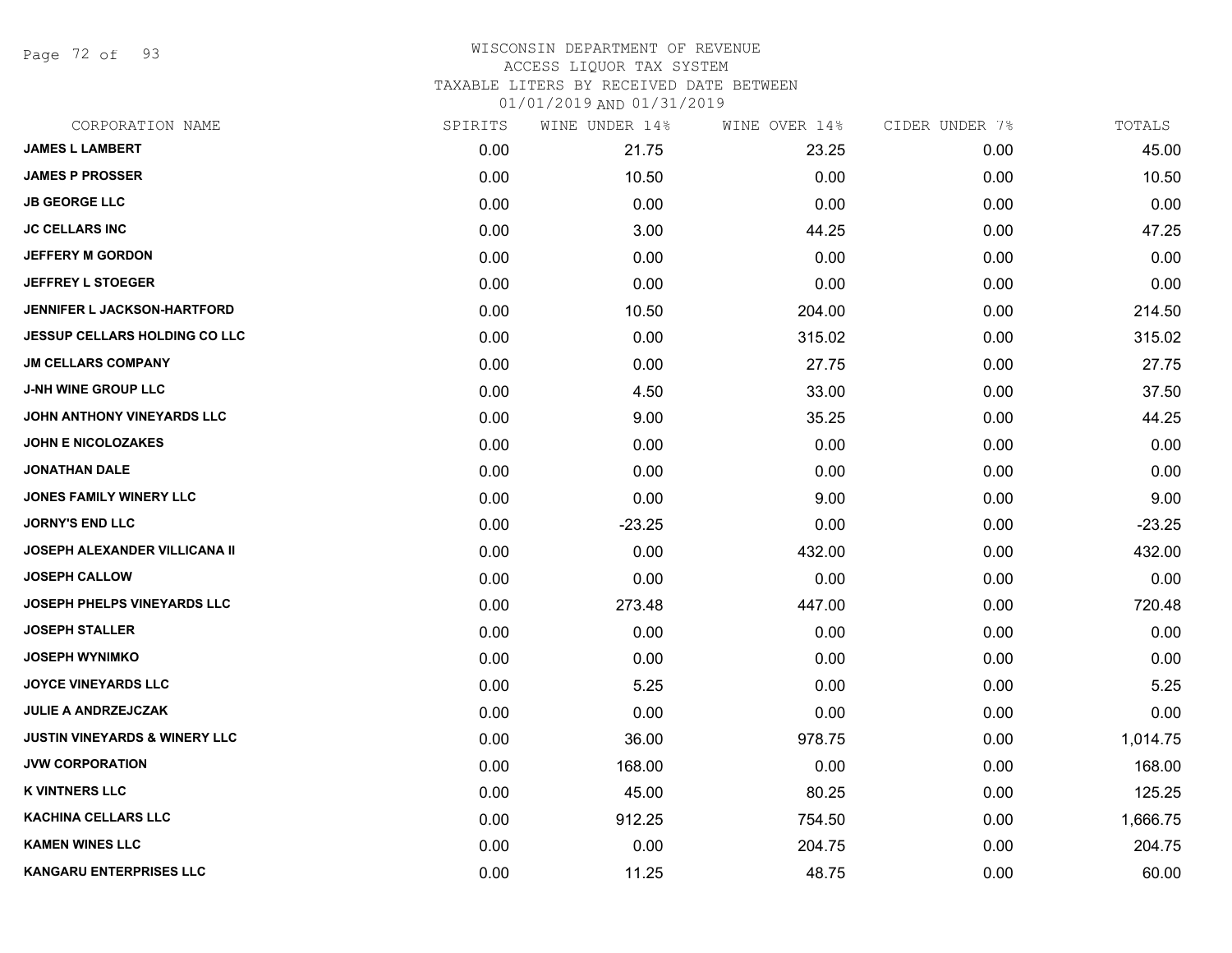Page 73 of 93

#### WISCONSIN DEPARTMENT OF REVENUE ACCESS LIQUOR TAX SYSTEM

TAXABLE LITERS BY RECEIVED DATE BETWEEN

| CORPORATION NAME                     | SPIRITS | WINE UNDER 14% | WINE OVER 14% | CIDER UNDER 7% | TOTALS |
|--------------------------------------|---------|----------------|---------------|----------------|--------|
| <b>KB WINES LLC</b>                  | 0.00    | 297.00         | 409.50        | 0.00           | 706.50 |
| <b>KEEVER VINEYARDS LLC</b>          | 0.00    | 9.00           | 33.00         | 0.00           | 42.00  |
| <b>KEN BROWN WINES LLC</b>           | 0.00    | 1.50           | 5.25          | 0.00           | 6.75   |
| <b>KENEFICK RANCHES WINERY LLC</b>   | 0.00    | 0.00           | 22.50         | 0.00           | 22.50  |
| <b>KENT HUMPHREY</b>                 | 0.00    | 13.50          | 105.00        | 0.00           | 118.50 |
| KENWARD FAMILY VINEYARDS, LLC        | 0.00    | 0.00           | 42.75         | 0.00           | 42.75  |
| <b>KENZO ESTATE INC</b>              | 0.00    | 0.00           | 42.38         | 0.00           | 42.38  |
| <b>KERWIN ESTATE LLC</b>             | 0.00    | 0.00           | 24.38         | 0.00           | 24.38  |
| <b>KESTREL PROPERTIES LLC</b>        | 0.00    | 77.50          | 3.00          | 0.00           | 80.50  |
| <b>KEVIN BEHNKE</b>                  | 0.00    | 0.00           | 0.00          | 0.00           | 0.00   |
| <b>KEVIN C MILLER</b>                | 0.00    | 0.00           | 0.00          | 195.00         | 195.00 |
| <b>KING ESTATE WINERY LP</b>         | 0.00    | 41.25          | 3.00          | 0.00           | 44.25  |
| KISMET WINE, INC.                    | 0.00    | 0.00           | 0.00          | 0.00           | 0.00   |
| <b>KISTLER VINEYARDS, LLC</b>        | 0.00    | 0.00           | 438.00        | 0.00           | 438.00 |
| <b>KLEIN FOODS INC</b>               | 0.00    | 6.75           | 309.00        | 0.00           | 315.75 |
| <b>KNIGHTS BRIDGE WINERY LLC</b>     | 0.00    | 0.00           | 6.00          | 0.00           | 6.00   |
| <b>KOEHLER WINERY LLC</b>            | 0.00    | 3.00           | 24.00         | 0.00           | 27.00  |
| <b>KONSTANTIN D FRANK &amp; SONS</b> | 0.00    | 295.50         | 0.00          | 0.00           | 295.50 |
| <b>KOPRI INC</b>                     | 0.00    | 0.00           | 0.00          | 0.00           | 0.00   |
| <b>KRUPP BROTHERS LLC</b>            | 0.00    | 0.00           | 42.00         | 0.00           | 42.00  |
| <b>KSSM LLC</b>                      | 0.00    | 72.75          | 291.75        | 0.00           | 364.50 |
| <b>KT WINECO LLC</b>                 | 0.00    | 0.00           | 21.75         | 0.00           | 21.75  |
| <b>KULETO VILLA LLC</b>              | 0.00    | 17.25          | 57.75         | 0.00           | 75.00  |
| <b>KUNDE ENTERPRISES INC</b>         | 0.00    | 64.50          | 914.65        | 0.00           | 979.15 |
| <b>L C WINE</b>                      | 0.00    | 0.00           | 93.75         | 0.00           | 93.75  |
| L FOPPIANO WINE CO INC               | 0.00    | 0.00           | 54.00         | 0.00           | 54.00  |
| <b>L18 HOLDINGS, INC.</b>            | 0.00    | 0.00           | 0.00          | 0.00           | 0.00   |
| <b>LADERA WINERY LLC</b>             | 0.00    | 34.50          | 81.00         | 0.00           | 115.50 |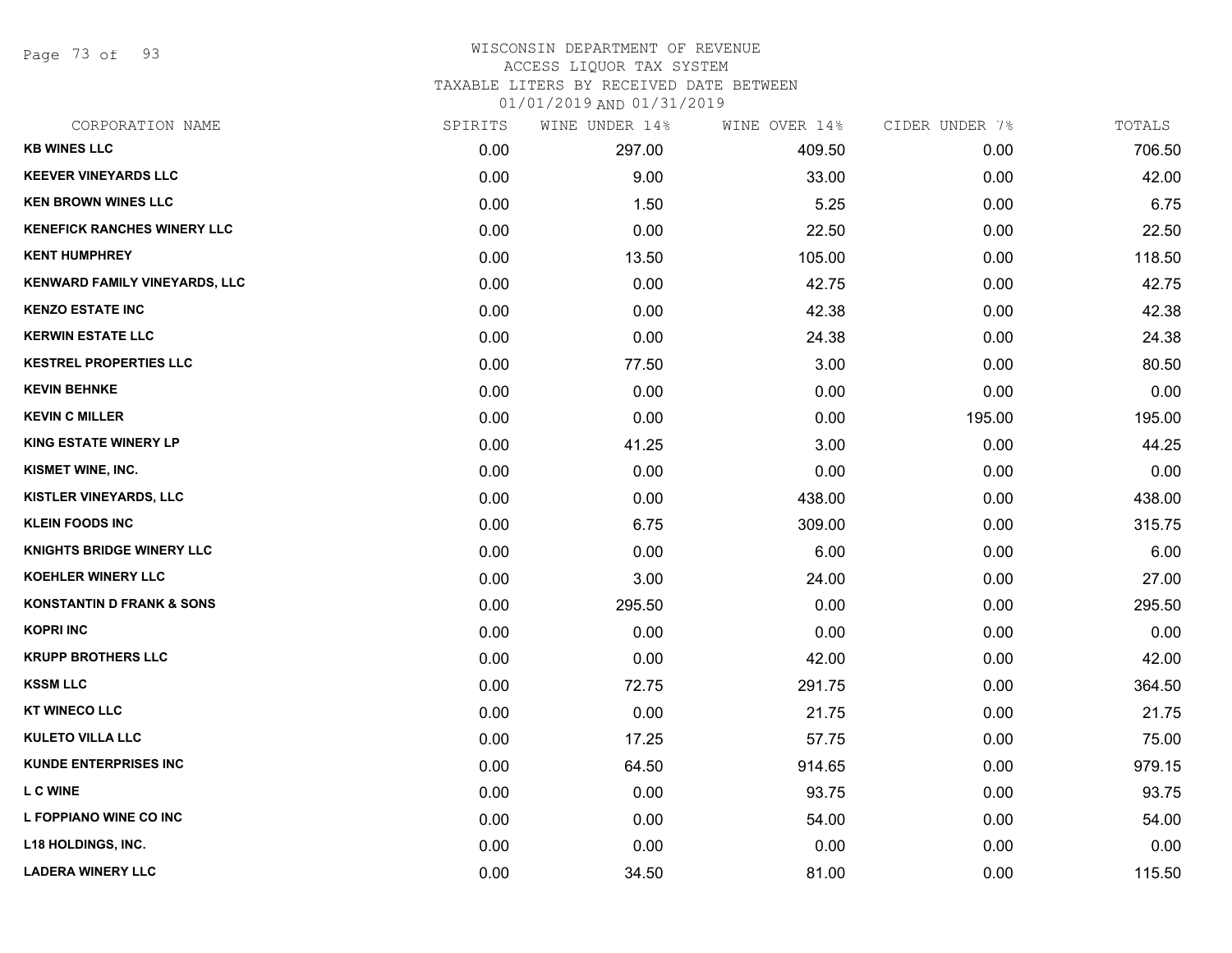# WISCONSIN DEPARTMENT OF REVENUE ACCESS LIQUOR TAX SYSTEM

TAXABLE LITERS BY RECEIVED DATE BETWEEN

| CORPORATION NAME                                  | SPIRITS | WINE UNDER 14% | WINE OVER 14% | CIDER UNDER 7% | TOTALS |
|---------------------------------------------------|---------|----------------|---------------|----------------|--------|
| <b>LAETITIA VINEYARD &amp; WINERY INC</b>         | 0.00    | 57.38          | 56.63         | 0.00           | 114.01 |
| <b>LAGUNA OAKS VINEYARD &amp; WINERY INC</b>      | 0.00    | 98.25          | 12.00         | 0.00           | 110.25 |
| <b>LAIL VINEYARDS LLC</b>                         | 0.00    | 0.00           | 15.00         | 0.00           | 15.00  |
| <b>LAIRD FAMILY ESTATE LLC</b>                    | 0.00    | 0.75           | 42.00         | 0.00           | 42.75  |
| <b>LAKE NOKOMIS CRANBERRIES INC</b>               | 0.00    | 0.00           | 0.00          | 0.00           | 0.00   |
| <b>LAMBERT BRIDGE WINERY INC</b>                  | 0.00    | 0.00           | 217.50        | 0.00           | 217.50 |
| <b>LANCASTER ESTATE VINEYARD &amp; WINERY LLC</b> | 0.00    | 3.00           | 99.75         | 0.00           | 102.75 |
| <b>LANGE WINERY LLC</b>                           | 0.00    | 98.25          | 5.25          | 0.00           | 103.50 |
| <b>LANGETWINS WINE CO INC</b>                     | 0.00    | 15.75          | 15.75         | 0.00           | 31.50  |
| <b>LANGTRY VINEYARD &amp; WINERY, LLC</b>         | 0.00    | 0.00           | 17.64         | 0.00           | 17.64  |
| <b>LARKMEAD VINEYARDS INC</b>                     | 0.00    | 1.50           | 99.00         | 0.00           | 100.50 |
| <b>LARSON &amp; LARSON</b>                        | 0.00    | 0.00           | 0.00          | 0.00           | 0.00   |
| <b>LARSON FAMILY WINERY INC</b>                   | 0.00    | 10.50          | 116.25        | 0.00           | 126.75 |
| <b>LASSETER FAMILY WINERY LLC</b>                 | 0.00    | 2.25           | 73.50         | 0.00           | 75.75  |
| <b>LATITUDE BEVERAGE COMPANY</b>                  | 0.00    | 16.50          | 54.00         | 0.00           | 70.50  |
| <b>LAURO GUERRA</b>                               | 0.00    | 0.00           | 0.00          | 0.00           | 0.00   |
| <b>LAUTENBACH'S ORCHARD COUNTRY INC</b>           | 0.00    | 0.00           | 0.00          | 0.00           | 0.00   |
| <b>LAVA SPRINGS INC</b>                           | 0.00    | 0.00           | 70.50         | 0.00           | 70.50  |
| <b>LAW ESTATE WINES</b>                           | 0.00    | 0.00           | 4.50          | 0.00           | 4.50   |
| <b>LAWER FAMILY WINERY INC</b>                    | 0.00    | 0.00           | 0.00          | 0.00           | 0.00   |
| LE CEP II INC                                     | 0.00    | 18.00          | 1.00          | 0.00           | 19.00  |
| <b>LEAL VINEYARDS INC</b>                         | 0.00    | 0.00           | 2.25          | 0.00           | 2.25   |
| <b>LEDGESTONE ESTATE LLC</b>                      | 0.00    | 0.00           | 0.00          | 0.00           | 0.00   |
| LEELANAU WINE CELLARS, LTD.                       | 0.00    | 0.00           | 0.00          | 0.00           | 0.00   |
| LEFT COAST CELLARS LLC                            | 0.00    | 1.50           | 0.00          | 0.00           | 1.50   |
| <b>LEMELSON WINERY LLC</b>                        | 0.00    | 8.25           | 9.75          | 0.00           | 18.00  |
| <b>LEONARDINI FAMILY WINERY LLC</b>               | 0.00    | 15.75          | 142.25        | 0.00           | 158.00 |
| <b>LEONESSE CELLARS LLC</b>                       | 0.00    | 23.62          | 81.50         | 0.00           | 105.12 |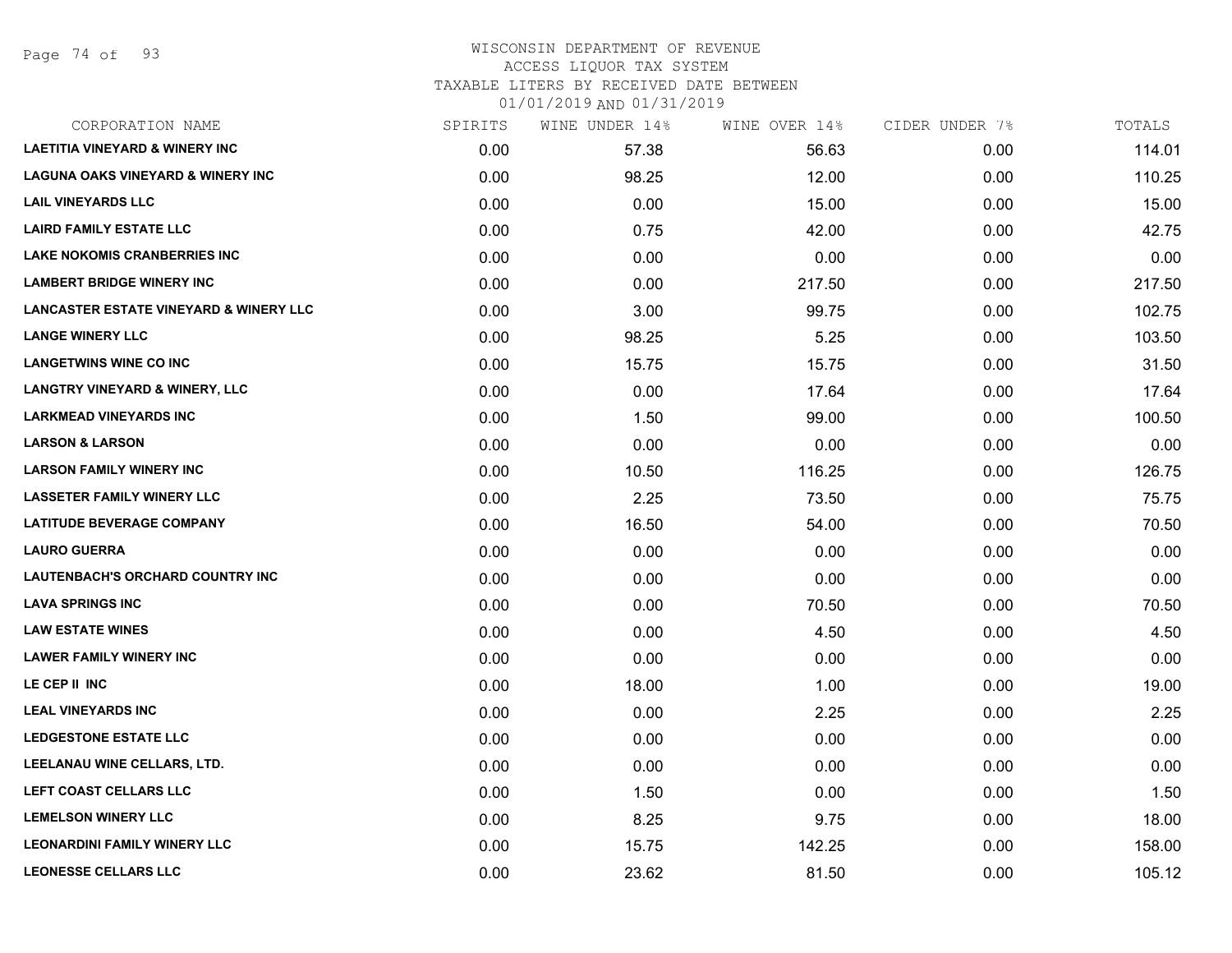Page 75 of 93

## WISCONSIN DEPARTMENT OF REVENUE ACCESS LIQUOR TAX SYSTEM TAXABLE LITERS BY RECEIVED DATE BETWEEN

| CORPORATION NAME                          | SPIRITS | WINE UNDER 14% | WINE OVER 14% | CIDER UNDER 7% | TOTALS |
|-------------------------------------------|---------|----------------|---------------|----------------|--------|
| <b>LEONETTI CELLAR LLC</b>                | 0.00    | 0.00           | 0.00          | 0.00           | 0.00   |
| LIFE IS SHORT! LLC                        | 0.00    | 0.00           | 0.00          | 0.00           | 0.00   |
| <b>LIMERICK LANE CELLARS INC</b>          | 0.00    | 0.00           | 34.50         | 0.00           | 34.50  |
| <b>LION NATHAN USA INC</b>                | 0.00    | 181.50         | 361.50        | 0.00           | 543.00 |
| <b>LIONS PEAK</b>                         | 0.00    | 0.00           | 0.00          | 0.00           | 0.00   |
| <b>LLOYD CELLARS INC</b>                  | 0.00    | 0.00           | 0.00          | 0.00           | 0.00   |
| <b>LLOYD W DAVIS</b>                      | 0.00    | 26.25          | 32.25         | 0.00           | 58.50  |
| <b>LOBO WINES LLC</b>                     | 0.00    | 0.00           | 3.00          | 0.00           | 3.00   |
| LONG MEADOW RANCH WINERY INC              | 0.00    | 77.25          | 12.75         | 0.00           | 90.00  |
| <b>LONG SHADOWS VINTNERS LLC</b>          | 0.00    | 5.25           | 48.75         | 0.00           | 54.00  |
| <b>LONGBOARD VINEYARDS LLC</b>            | 0.00    | 0.00           | 0.00          | 0.00           | 0.00   |
| <b>LONGORIA &amp; LONGORIA</b>            | 0.00    | 12.75          | 26.25         | 0.00           | 39.00  |
| <b>LORIMAR WINERY INC</b>                 | 0.00    | 0.00           | 11.25         | 0.00           | 11.25  |
| <b>LOST ISLAND WINE LLC</b>               | 0.00    | 0.00           | 0.00          | 0.00           | 0.00   |
| <b>LOUIDAR LLC</b>                        | 0.00    | 3.75           | 3.75          | 0.00           | 7.50   |
| <b>LOWDEN SCHOOLHOUSE CORPORATION</b>     | 0.00    | 3.00           | 154.50        | 0.00           | 157.50 |
| <b>LUCAS &amp; LEWELLEN VINEYARDS INC</b> | 0.00    | 9.75           | 20.25         | 0.00           | 30.00  |
| <b>LUNA VINEYARDS INC</b>                 | 0.00    | 3.01           | 74.25         | 0.00           | 77.26  |
| <b>LYNFRED WINERY INC</b>                 | 0.00    | 63.15          | 0.00          | 0.00           | 63.15  |
| <b>LYNMAR WINERY LLC</b>                  | 0.00    | 0.00           | 135.00        | 0.00           | 135.00 |
| <b>M &amp; J MONDAVI FAMILY LLC</b>       | 0.00    | 0.00           | 13.50         | 0.00           | 13.50  |
| M.A.C. WINES, LLC                         | 0.00    | 0.00           | 6.00          | 0.00           | 6.00   |
| <b>MADRIGAL FAMILY WINERY LLC</b>         | 0.00    | 25.50          | 50.00         | 0.00           | 75.50  |
| <b>MADRONA VINEYARDS LP</b>               | 0.00    | 18.00          | 45.00         | 0.00           | 63.00  |
| <b>MAKK WINE LLC</b>                      | 0.00    | 25.50          | 3.00          | 0.00           | 28.50  |
| <b>MANO'S INC</b>                         | 0.00    | 0.00           | 0.00          | 0.00           | 0.00   |
| <b>MARGERUM WINE COMPANY INC</b>          | 0.00    | 3.00           | 19.50         | 0.00           | 22.50  |
| <b>MARIETTA CELLARS INC</b>               | 0.00    | 0.00           | 0.00          | 0.00           | 0.00   |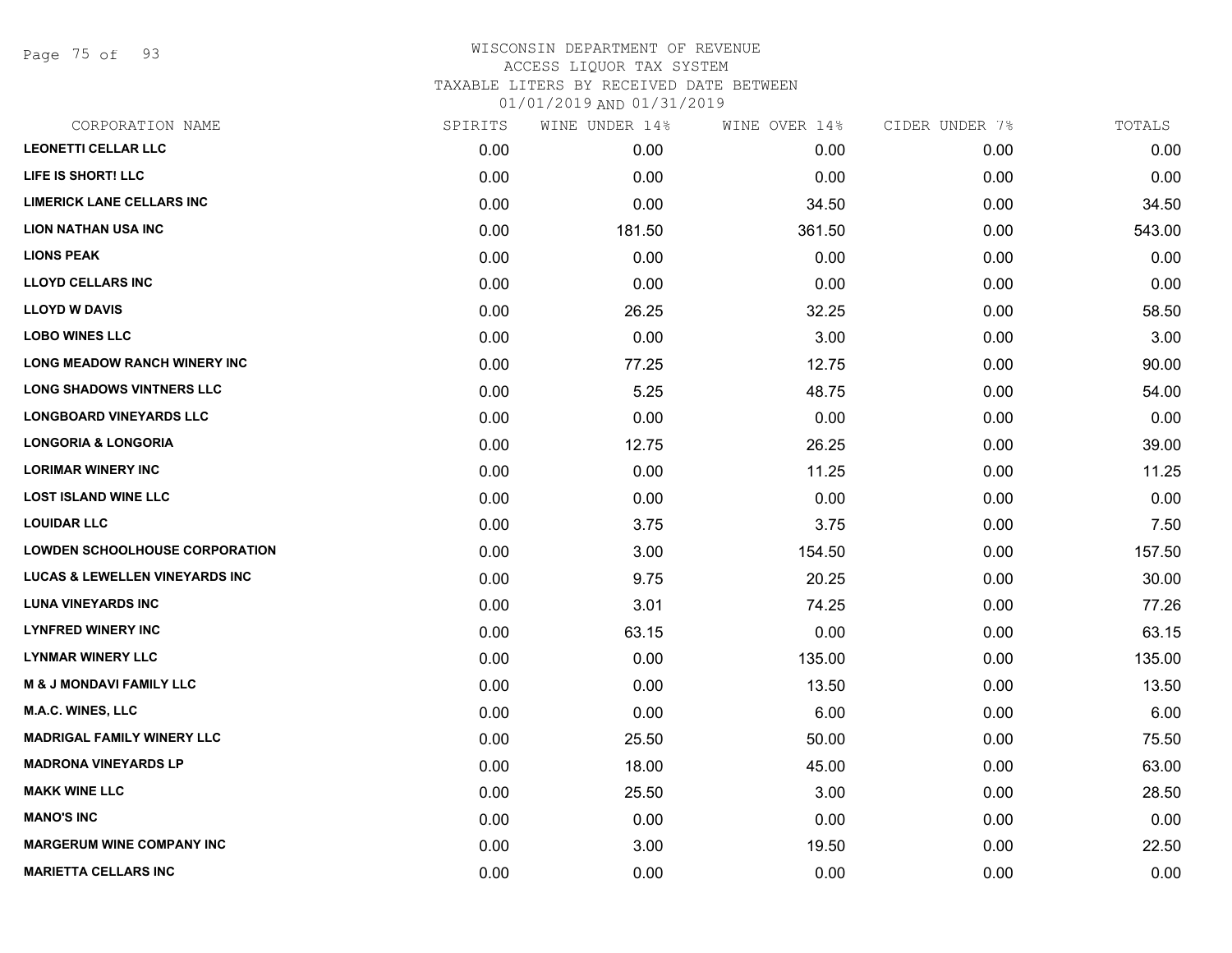Page 76 of 93

# WISCONSIN DEPARTMENT OF REVENUE ACCESS LIQUOR TAX SYSTEM TAXABLE LITERS BY RECEIVED DATE BETWEEN

| CORPORATION NAME                               | SPIRITS | WINE UNDER 14% | WINE OVER 14% | CIDER UNDER 7% | TOTALS   |
|------------------------------------------------|---------|----------------|---------------|----------------|----------|
| <b>MARION J WEGLARZ AND MARLYS A BOCK PTRS</b> | 0.00    | 0.00           | 0.00          | 0.00           | 0.00     |
| <b>MARK HEROLD</b>                             | 0.00    | 13.50          | 0.00          | 0.00           | 13.50    |
| <b>MARKHAM VINEYARDS</b>                       | 0.00    | 20.25          | 83.25         | 0.00           | 103.50   |
| <b>MARTIN E SELL</b>                           | 0.00    | 0.00           | 0.00          | 0.00           | 0.00     |
| <b>MARTIN RAY WINERY INC</b>                   | 0.00    | 10.50          | 57.00         | 0.00           | 67.50    |
| <b>MARTINELLI WINERY INC</b>                   | 0.00    | 1.50           | 227.25        | 0.00           | 228.75   |
| <b>MARYANN MCNALLY</b>                         | 0.00    | 54.75          | 36.00         | 0.00           | 90.75    |
| <b>MATHY WINERY LLC</b>                        | 0.00    | 996.00         | 257.26        | 0.00           | 1,253.26 |
| <b>MATT PREIS</b>                              | 0.00    | 0.00           | 0.00          | 0.00           | 0.00     |
| <b>MATTHEW RICK</b>                            | 0.00    | 0.00           | 0.00          | 0.00           | 0.00     |
| <b>MATTHIAS A PIPPIG &amp; JAMIE M KINSER</b>  | 0.00    | 0.00           | 9.00          | 0.00           | 9.00     |
| <b>MAUI WINE LTD</b>                           | 0.00    | 175.13         | 2.66          | 0.00           | 177.79   |
| <b>MAURITSON FAMILY WINERY</b>                 | 0.00    | 0.00           | 246.00        | 0.00           | 246.00   |
| <b>MAYACAMAS VINEYARDS INC</b>                 | 0.00    | 46.50          | 0.00          | 0.00           | 46.50    |
| <b>MAYNARD J KEENAN</b>                        | 0.00    | 75.75          | 0.00          | 0.00           | 75.75    |
| <b>MCILQUHAM LLC</b>                           | 0.00    | 0.00           | 0.00          | 0.00           | 0.00     |
| <b>MCKAHN FAMILY CELLARS, LLC</b>              | 0.00    | 0.00           | 13.50         | 0.00           | 13.50    |
| <b>MCMENAMINS INC</b>                          | 0.00    | 12.00          | 4.75          | 0.00           | 16.75    |
| <b>MCNAB RIDGE WINERY LLC</b>                  | 0.00    | 1.50           | 4.50          | 0.00           | 6.00     |
| <b>MELROSE CELLARS LLC</b>                     | 0.00    | 6.00           | 1.50          | 0.00           | 7.50     |
| <b>MELVILLE VINEYARDS SOUTH LLC</b>            | 0.00    | 26.25          | 32.25         | 0.00           | 58.50    |
| <b>MENDOCINO WINE GROUP LLC</b>                | 0.00    | 28.50          | 22.50         | 0.00           | 51.00    |
| <b>MER ET SOLEIL LLC</b>                       | 0.00    | 0.00           | 11.25         | 0.00           | 11.25    |
| <b>MERCER WINE ESTATES LLC</b>                 | 0.00    | 3.00           | 1.50          | 0.00           | 4.50     |
| <b>MEREDITH VINEYARD ESTATE INC</b>            | 0.00    | 0.00           | 297.75        | 0.00           | 297.75   |
| <b>MERRYVALE VINEYARDS LLC</b>                 | 0.00    | 22.50          | 177.00        | 0.00           | 199.50   |
| <b>MERSHONIAN CIDERY LLC</b>                   | 0.00    | 0.00           | 0.00          | 0.00           | 0.00     |
| <b>MESSINA HOF WINE CELLARS INC</b>            | 0.00    | 8.25           | 0.00          | 0.00           | 8.25     |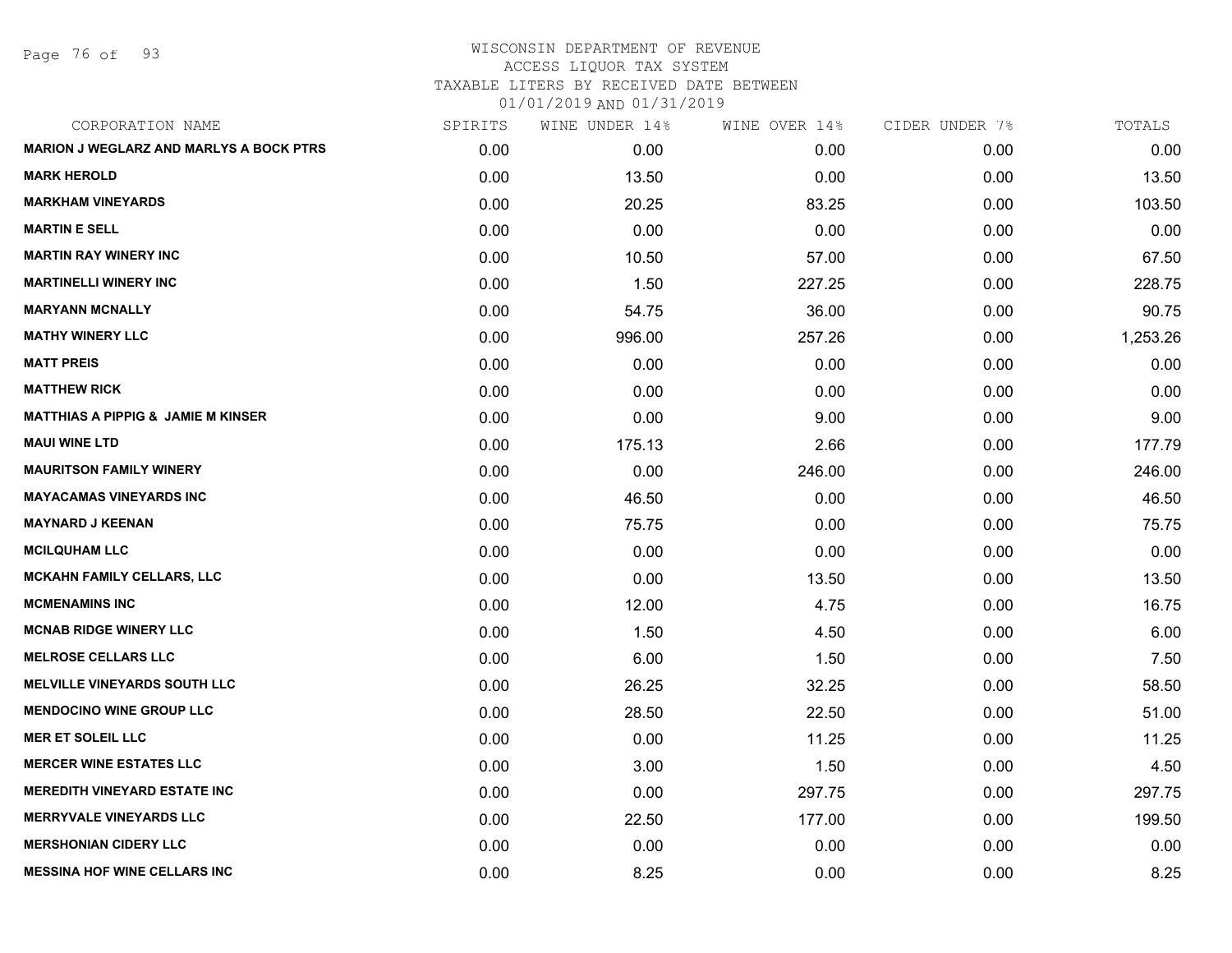Page 77 of 93

## WISCONSIN DEPARTMENT OF REVENUE ACCESS LIQUOR TAX SYSTEM TAXABLE LITERS BY RECEIVED DATE BETWEEN

| CORPORATION NAME                                   | SPIRITS | WINE UNDER 14% | WINE OVER 14% | CIDER UNDER 7% | TOTALS   |
|----------------------------------------------------|---------|----------------|---------------|----------------|----------|
| <b>METAMORPHOSIS WINES LLC</b>                     | 0.00    | 0.00           | 96.00         | 0.00           | 96.00    |
| <b>METEOR VINEYARD LLC</b>                         | 0.00    | 0.00           | 0.00          | 0.00           | 0.00     |
| <b>METROPOLITAN WINES LLC</b>                      | 0.00    | 0.00           | 0.00          | 0.00           | 0.00     |
| <b>METTLER WINES LLC</b>                           | 0.00    | 4.50           | 58.50         | 0.00           | 63.00    |
| <b>MEV CORPORATION</b>                             | 0.00    | 35.25          | 0.00          | 0.00           | 35.25    |
| <b>MEYER CELLARS LLC</b>                           | 0.00    | 0.00           | 0.00          | 0.00           | 0.00     |
| <b>MICHEAL DASHE</b>                               | 0.00    | 0.00           | 0.00          | 0.00           | 0.00     |
| <b>MIDDLETON FAMILY WINES LLC</b>                  | 0.00    | 1.50           | 7.50          | 0.00           | 9.00     |
| <b>MIDNIGHT CELLARS INC</b>                        | 0.00    | 0.00           | 49.50         | 0.00           | 49.50    |
| <b>MILBRANDT FAMILY WINES LLC</b>                  | 0.00    | 0.00           | 0.00          | 0.00           | 0.00     |
| <b>MILDARA BLASS INC</b>                           | 0.00    | 2,077.88       | 807.00        | 0.00           | 2,884.88 |
| <b>MILLBROOK WINERY INC</b>                        | 0.00    | 0.00           | 0.00          | 0.00           | 0.00     |
| <b>MINER FAMILY WINERY LLC</b>                     | 0.00    | 21.75          | 120.00        | 0.00           | 141.75   |
| <b>MINNESOTAS FINEST FERMENTED PRODUCTS</b>        | 0.00    | 0.00           | 0.00          | 0.00           | 0.00     |
| <b>MIRA WINERY LLC</b>                             | 0.00    | 0.75           | 9.75          | 0.00           | 10.50    |
| <b>MIRAMONT ESTATE VINEYARDS &amp; WINERY INC.</b> | 0.00    | 522.00         | 0.00          | 0.00           | 522.00   |
| <b>MIRASOL WINE LLC</b>                            | 0.00    | 33.00          | 14.25         | 0.00           | 47.25    |
| <b>MODERN DEVELOPMENT COMPANY</b>                  | 0.00    | 0.00           | 33.75         | 0.00           | 33.75    |
| <b>MOLLYDOOKER INTERNATIONAL LLC</b>               | 0.00    | 0.00           | 81.75         | 0.00           | 81.75    |
| <b>MONTICELLO CELLARS INC</b>                      | 0.00    | 5.25           | 32.25         | 0.00           | 37.50    |
| <b>MONTINORE VINEYARDS LIMITED</b>                 | 0.00    | 36.00          | 2.00          | 0.00           | 38.00    |
| <b>MORCHELLA WINE CELLARS LLC</b>                  | 0.00    | 20.25          | 9.75          | 0.00           | 30.00    |
| <b>MOSHIN VINEYARDS INC</b>                        | 0.00    | 27.75          | 25.50         | 0.00           | 53.25    |
| <b>MULLIGAN &amp; MULLIGAN</b>                     | 0.00    | 27.00          | 0.00          | 0.00           | 27.00    |
| <b>MUNCH &amp; FOX</b>                             | 0.00    | 0.00           | 6.00          | 0.00           | 6.00     |
| <b>MUNSON BRIDGE WINERY INC</b>                    | 0.00    | 0.00           | 0.00          | 0.00           | 0.00     |
| <b>MUSETTA WINERY, LLC</b>                         | 0.00    | 0.00           | 0.00          | 0.00           | 0.00     |
| <b>NCWGINC</b>                                     | 0.00    | 0.00           | 1.25          | 0.00           | 1.25     |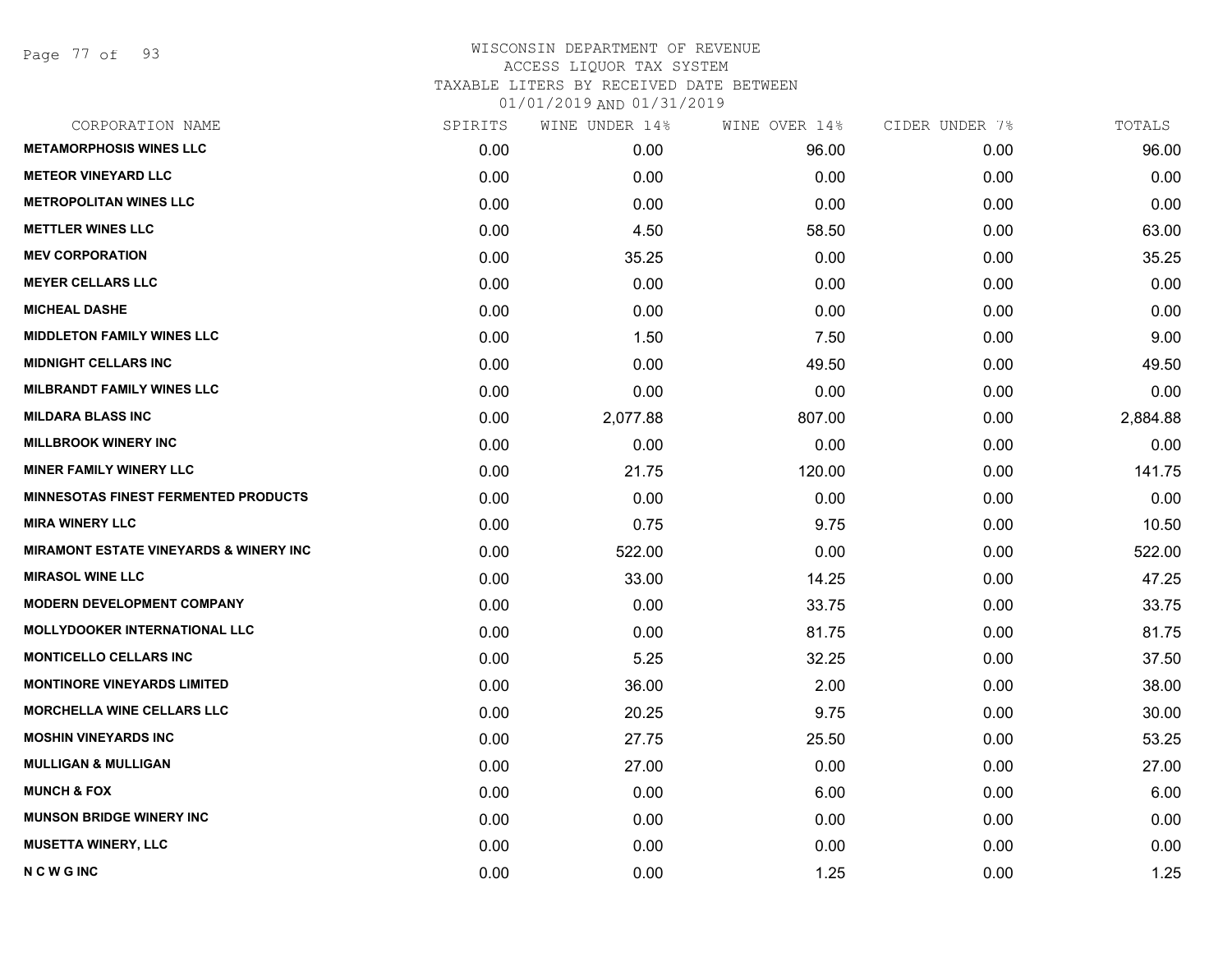Page 78 of 93

# WISCONSIN DEPARTMENT OF REVENUE

# ACCESS LIQUOR TAX SYSTEM

TAXABLE LITERS BY RECEIVED DATE BETWEEN

| CORPORATION NAME                  | SPIRITS | WINE UNDER 14% | WINE OVER 14% | CIDER UNDER 7% | TOTALS    |
|-----------------------------------|---------|----------------|---------------|----------------|-----------|
| <b>NABOR WINES LLC</b>            | 0.00    | 20.25          | 0.00          | 0.00           | 20.25     |
| <b>NAKED WINES LLC</b>            | 0.00    | 111.66         | 34.50         | 0.00           | 146.16    |
| <b>NAKEDWINES.COM INC</b>         | 0.00    | 28,634.25      | 24,289.75     | 0.00           | 52,924.00 |
| <b>NAPA WINE CELLAR, INC.</b>     | 0.00    | 2,702.50       | 0.00          | 0.00           | 2,702.50  |
| <b>NAPA WINERY GROUP, LLC</b>     | 0.00    | 9.75           | 1.50          | 0.00           | 11.25     |
| <b>NAVARRE CELLARS LTD</b>        | 0.00    | 0.75           | 6.00          | 0.00           | 6.75      |
| NAVARRO VINEYARDS, LLC            | 0.00    | 571.49         | 84.00         | 0.00           | 655.49    |
| <b>NEFF CELLARS LLC</b>           | 0.00    | 0.00           | 0.00          | 0.00           | 0.00      |
| <b>NEVADA WINE CELLARS INC</b>    | 0.00    | 66.75          | 17.25         | 0.00           | 84.00     |
| <b>NEW VAVIN INC</b>              | 0.00    | 27.75          | 148.50        | 0.00           | 176.25    |
| <b>NEWTON VINEYARD LLC</b>        | 0.00    | 40.50          | 11.25         | 0.00           | 51.75     |
| <b>NICALI, LLC</b>                | 0.00    | 0.00           | 0.00          | 0.00           | 0.00      |
| <b>NICHOLSON RANCH LLC</b>        | 0.00    | 9.75           | 37.50         | 0.00           | 47.25     |
| NIEBAUM-COPPOLA ESTATE WINERY LP  | 0.00    | 51.00          | 345.00        | 0.00           | 396.00    |
| <b>NINER WINE ESTATES LLC</b>     | 0.00    | 1.50           | 12.00         | 0.00           | 13.50     |
| <b>NO. 12 CIDER HOUSE LLC</b>     | 0.00    | 0.00           | 0.00          | 0.00           | 0.00      |
| <b>NORMAN LEE WILLIAMS</b>        | 0.00    | 0.00           | 0.00          | 0.00           | 0.00      |
| NORTHLEAF WINERY, LLC             | 0.00    | 0.00           | 0.00          | 0.00           | 0.00      |
| <b>NOVA WINES, INC.</b>           | 0.00    | 11.63          | 12.00         | 0.00           | 23.63     |
| <b>NV AWG LTD</b>                 | 0.00    | 0.00           | 0.00          | 0.00           | 0.00      |
| <b>NW WINE COMPANY LLC</b>        | 0.00    | 44.50          | 22.50         | 0.00           | 67.00     |
| OAK RIDGE WINERY LLC              | 0.00    | 63.00          | 13.50         | 0.00           | 76.50     |
| <b>OAKVILLE HILLS CELLARS INC</b> | 0.00    | 0.00           | 29.25         | 0.00           | 29.25     |
| <b>OAKVILLE RANCH WINERY INC</b>  | 0.00    | 0.00           | 4.50          | 0.00           | 4.50      |
| <b>OAT HILL CORPORATION</b>       | 0.00    | 1.50           | 36.00         | 0.00           | 37.50     |
| OBLOQUY, INC.                     | 0.00    | 0.00           | 0.00          | 0.00           | 0.00      |
| <b>OBRIEN FAMILY VINEYARD LLC</b> | 0.00    | 12.75          | 238.50        | 0.00           | 251.25    |
| <b>ODILON FORD WINERY INC</b>     | 0.00    | 0.00           | 0.00          | 0.00           | 0.00      |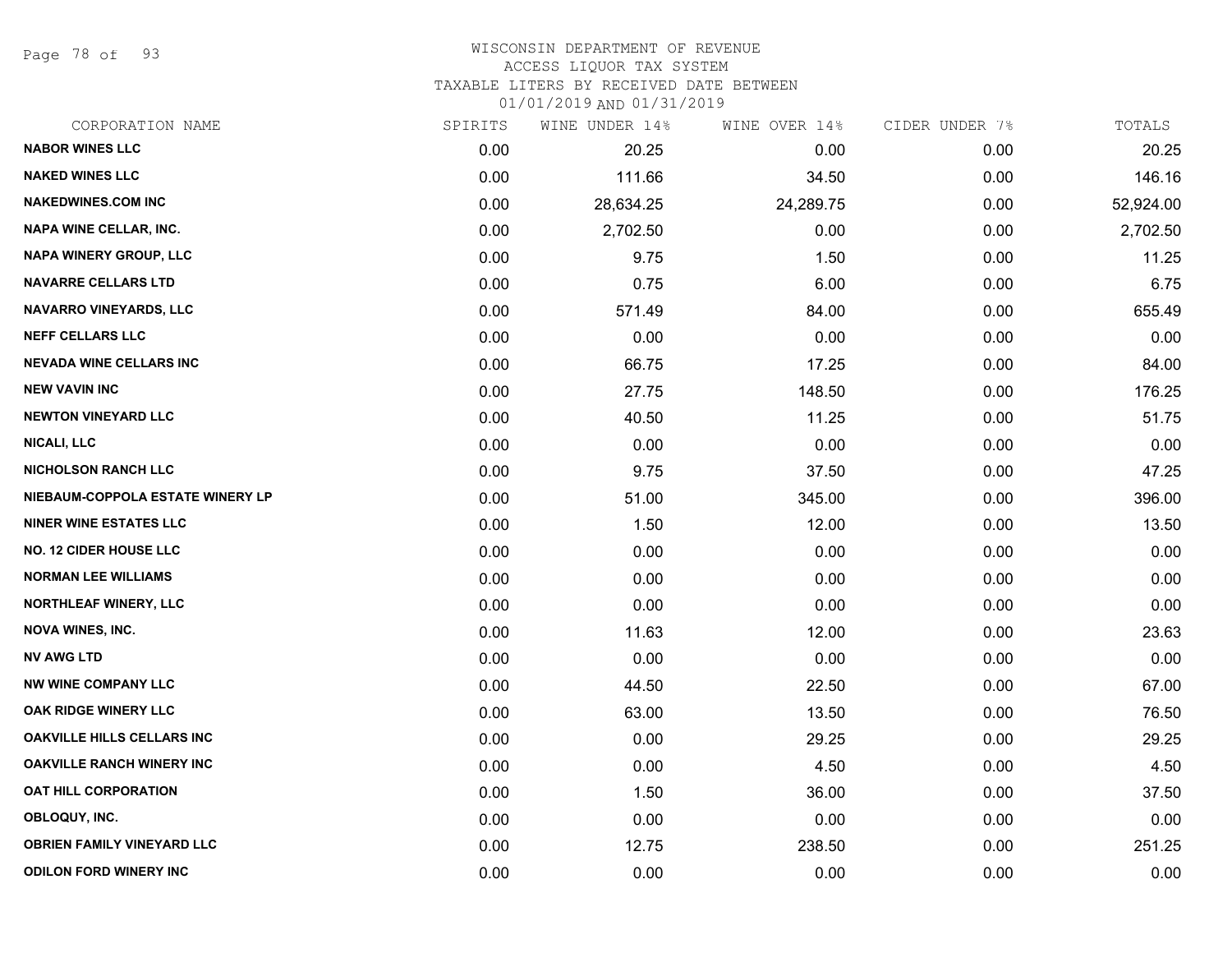Page 79 of 93

#### WISCONSIN DEPARTMENT OF REVENUE ACCESS LIQUOR TAX SYSTEM

TAXABLE LITERS BY RECEIVED DATE BETWEEN

| CORPORATION NAME                    | SPIRITS | WINE UNDER 14% | WINE OVER 14% | CIDER UNDER 7% | TOTALS |
|-------------------------------------|---------|----------------|---------------|----------------|--------|
| <b>OGB PARTNERS LLC</b>             | 0.00    | 30.75          | 44.25         | 0.00           | 75.00  |
| <b>OGILVIE MERWIN VENTURES, LLC</b> | 0.00    | 0.00           | 0.00          | 0.00           | 0.00   |
| OLD VINE WINE PARTNERS LLC          | 0.00    | 0.00           | 178.50        | 0.00           | 178.50 |
| OLIVER WINE COMPANY INC             | 0.00    | 254.26         | 6.75          | 0.00           | 261.01 |
| ON Q WINES, LLC                     | 0.00    | 0.00           | 4.50          | 0.00           | 4.50   |
| O'NEILL BEVERAGES CO LLC            | 0.00    | 0.00           | 4.50          | 0.00           | 4.50   |
| OPAL WEST WINES, LLC                | 0.00    | 0.00           | 2.38          | 0.00           | 2.38   |
| <b>OPOLO WINES LP</b>               | 0.00    | 41.25          | 198.50        | 0.00           | 239.75 |
| OPUS ONE WINERY LLC                 | 0.00    | 0.00           | 82.50         | 0.00           | 82.50  |
| ORCA PROPERTIES LLC                 | 0.00    | 14.25          | 0.00          | 0.00           | 14.25  |
| <b>ORFILA VINEYARDS INC</b>         | 0.00    | 6.75           | 15.00         | 0.00           | 21.75  |
| <b>O'SHAUGHNESSY DEL OSO LLC</b>    | 0.00    | 0.00           | 218.25        | 0.00           | 218.25 |
| <b>OWEN ROE LLC</b>                 | 0.00    | 22.50          | 39.00         | 0.00           | 61.50  |
| <b>PAHLMEYER LLC</b>                | 0.00    | 1.50           | 77.25         | 0.00           | 78.75  |
| PALI WINE COMPANY LP                | 0.00    | 9.75           | 6.75          | 0.00           | 16.50  |
| PALOMA VINEYARD LLC                 | 0.00    | 0.00           | 72.75         | 0.00           | 72.75  |
| PARAGON VINEYARD CO INC             | 0.00    | 2.25           | 11.25         | 0.00           | 13.50  |
| PARALLEL 44 VINEYARD & WINERY, INC. | 0.00    | 0.00           | 0.00          | 0.00           | 0.00   |
| <b>PARKER STATION INC</b>           | 0.00    | 33.00          | 206.75        | 0.00           | 239.75 |
| <b>PARMESON FAMILY LLC</b>          | 0.00    | 0.00           | 0.00          | 0.00           | 0.00   |
| PARSONAGE CELLARS INC               | 0.00    | 0.00           | 19.50         | 0.00           | 19.50  |
| <b>PASSAGGIO WINES LLC</b>          | 0.00    | 33.00          | 0.00          | 0.00           | 33.00  |
| <b>PATEL WINERY LLC</b>             | 0.00    | 0.00           | 0.00          | 0.00           | 0.00   |
| <b>PATRICIA A HOOVER</b>            | 0.00    | 3.36           | 5.25          | 0.00           | 8.61   |
| <b>PATRICK ARNDT</b>                | 0.00    | 0.00           | 0.00          | 0.00           | 0.00   |
| <b>PAUL D ASPER</b>                 | 0.00    | 0.00           | 0.00          | 0.00           | 0.00   |
| <b>PAUL G BLOMMEL</b>               | 0.00    | 0.00           | 0.00          | 0.00           | 0.00   |
| PAUL HOBBS WINERY LP                | 0.00    | 0.00           | 135.75        | 0.00           | 135.75 |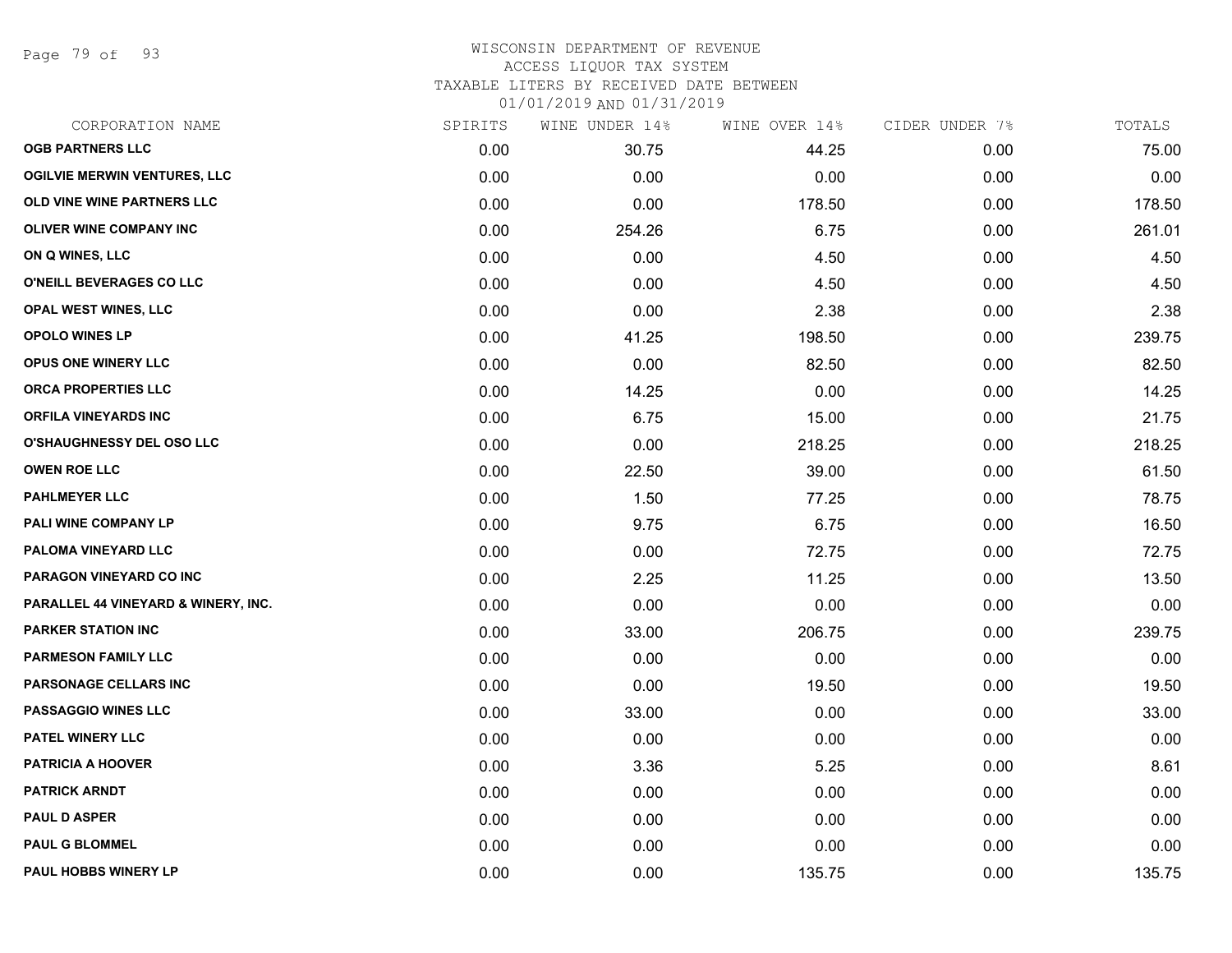Page 80 of 93

### WISCONSIN DEPARTMENT OF REVENUE ACCESS LIQUOR TAX SYSTEM TAXABLE LITERS BY RECEIVED DATE BETWEEN

| CORPORATION NAME                     | SPIRITS | WINE UNDER 14% | WINE OVER 14% | CIDER UNDER 7% | TOTALS   |
|--------------------------------------|---------|----------------|---------------|----------------|----------|
| <b>PAUL J FRANZEN</b>                | 0.00    | 0.00           | 0.00          | 0.00           | 0.00     |
| <b>PAVI WINES LLC</b>                | 0.00    | 0.00           | 0.00          | 0.00           | 0.00     |
| PCJ, INC.                            | 0.00    | 0.00           | 0.00          | 0.00           | 0.00     |
| PEACHY CANYON WINERY                 | 0.00    | 31.50          | 37.50         | 0.00           | 69.00    |
| PEAR VALLEY VINEYARD, INC.           | 0.00    | 6.00           | 22.23         | 0.00           | 28.23    |
| PEAY VINEYARDS LLC                   | 0.00    | 23.25          | 0.00          | 0.00           | 23.25    |
| PEJU FAMILY OPERATING PARTNERSHIP LP | 0.00    | 177.00         | 376.88        | 0.00           | 553.88   |
| PELLEGRINI RANCHES INC               | 0.00    | 0.00           | 22.50         | 0.00           | 22.50    |
| <b>PENROSE HILL, LIMITED</b>         | 0.00    | 1,823.25       | 1,230.00      | 0.00           | 3,053.25 |
| PEPPER BRIDGE WINERY LLC             | 0.00    | 18.00          | 11.25         | 0.00           | 29.25    |
| PERNOD RICARD KENWOOD HOLDING LLC    | 0.00    | 57.00          | 126.00        | 0.00           | 183.00   |
| PERNOD RICARD USA LLC                | 0.00    | 0.00           | 0.00          | 0.00           | 0.00     |
| <b>PERVINO INC</b>                   | 0.00    | 27.00          | 0.00          | 0.00           | 27.00    |
| PETER FRANUS WINE COMPANY INC        | 0.00    | 0.00           | 42.00         | 0.00           | 42.00    |
| PETER MICHAEL WINERY                 | 0.00    | 120.00         | 293.25        | 0.00           | 413.25   |
| PETRONI VINEYARDS LLC                | 0.00    | 0.00           | 99.00         | 0.00           | 99.00    |
| PHILIP TOGNI VINEYARD LP             | 0.00    | 0.00           | 0.00          | 0.00           | 0.00     |
| PHILLIPS FARMS LLC                   | 0.00    | 0.75           | 133.50        | 0.00           | 134.25   |
| <b>PIEPERTK LLC</b>                  | 0.00    | 0.00           | 0.00          | 0.00           | 0.00     |
| <b>PINA CELLARS LP</b>               | 0.00    | 0.00           | 0.00          | 0.00           | 0.00     |
| PINE RIDGE WINERY LLC                | 0.00    | 111.00         | 1,072.88      | 0.00           | 1,183.88 |
| <b>PJK WINERY LLC</b>                | 0.00    | 1.50           | 93.75         | 0.00           | 95.25    |
| <b>PONZI VINEYARDS, LLC</b>          | 0.00    | 39.75          | 11.25         | 0.00           | 51.00    |
| POPE VALLEY WINERY LLC               | 0.00    | 1.50           | 19.00         | 0.00           | 20.50    |
| PORTER FAMILY VINEYARDS LLC          | 0.00    | 4.50           | 132.75        | 0.00           | 137.25   |
| <b>POTT WINE</b>                     | 0.00    | 0.00           | 17.25         | 0.00           | 17.25    |
| PRAGER WINERY & PORT WORKS, INC.     | 0.00    | 1.13           | 43.28         | 0.00           | 44.41    |
| <b>PRAIRIE BERRY LLC</b>             | 0.00    | 1,488.75       | 3.00          | 0.00           | 1,491.75 |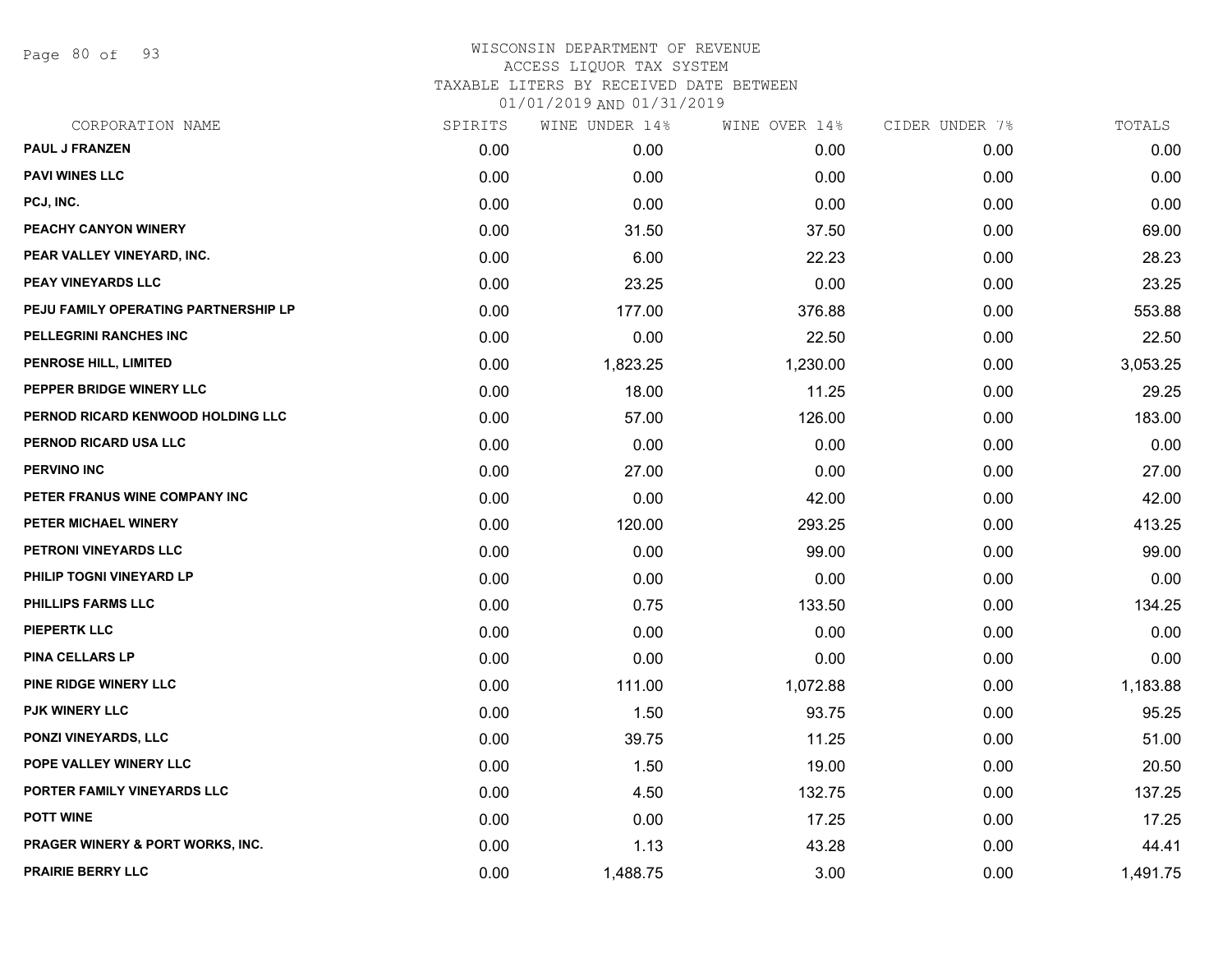Page 81 of 93

### WISCONSIN DEPARTMENT OF REVENUE ACCESS LIQUOR TAX SYSTEM TAXABLE LITERS BY RECEIVED DATE BETWEEN

| CORPORATION NAME                         | SPIRITS | WINE UNDER 14% | WINE OVER 14% | CIDER UNDER 7% | TOTALS |
|------------------------------------------|---------|----------------|---------------|----------------|--------|
| <b>PRAIRIE HAWK WINERY INC</b>           | 0.00    | 0.00           | 0.00          | 0.00           | 0.00   |
| PRECEPT BRANDS LLC                       | 0.00    | 324.39         | 48.75         | 0.00           | 373.14 |
| PREMIUM VINTNERS LLC                     | 0.00    | 0.75           | 9.00          | 0.00           | 9.75   |
| <b>PRESQU'ILE WINERY</b>                 | 0.00    | 7.50           | 0.00          | 0.00           | 7.50   |
| PRIDE MOUNTAIN VINEYARDS LLC             | 0.00    | 4.51           | 256.25        | 0.00           | 260.76 |
| <b>PRINCE MICHEL LLC</b>                 | 0.00    | 0.00           | 0.00          | 0.00           | 0.00   |
| <b>PROMONTORY LLC</b>                    | 0.00    | 0.00           | 28.50         | 0.00           | 28.50  |
| PWG LLC                                  | 0.00    | 0.00           | 27.75         | 0.00           | 27.75  |
| <b>QUADY SOUTH WINERY LLC</b>            | 0.00    | 10.50          | 17.25         | 0.00           | 27.75  |
| QUILCEDA CREEK VINTNERS INC              | 0.00    | 0.00           | 219.58        | 0.00           | 219.58 |
| <b>QUIXOTE WINERY, LLC</b>               | 0.00    | 0.00           | 2.25          | 0.00           | 2.25   |
| <b>RADIO-COTEAU WINE CELLARS LLC</b>     | 0.00    | 18.75          | 2.25          | 0.00           | 21.00  |
| <b>RAMAZZOTTI WINES LLC</b>              | 0.00    | 0.00           | 0.00          | 0.00           | 0.00   |
| <b>RAMEY WINE CELLARS INC</b>            | 0.00    | 0.00           | 9.00          | 0.00           | 9.00   |
| <b>RAPTOR RIDGE WINERY LLC</b>           | 0.00    | 6.00           | 7.50          | 0.00           | 13.50  |
| RASA VINEYARDS, LLC                      | 0.00    | 1.50           | 0.00          | 0.00           | 1.50   |
| <b>RAYMOND SIGNORELLO</b>                | 0.00    | 0.00           | 0.00          | 0.00           | 0.00   |
| <b>RAYMOND VINEYARD &amp; CELLAR INC</b> | 0.00    | 22.50          | 267.00        | 0.00           | 289.50 |
| <b>RB WINE ASSOCIATES LLC</b>            | 0.00    | 30.00          | 0.00          | 0.00           | 30.00  |
| <b>RBZ VINEYARDS LLC</b>                 | 0.00    | 2.25           | 55.50         | 0.00           | 57.75  |
| <b>RED CAR WINE COMPANY LLC</b>          | 0.00    | 51.75          | 0.00          | 0.00           | 51.75  |
| <b>RED MARE WINES LLC</b>                | 0.00    | 0.00           | 9.00          | 0.00           | 9.00   |
| <b>RED OAK VINEYARD INC</b>              | 0.00    | 0.00           | 0.00          | 0.00           | 0.00   |
| <b>REGUSCI WINERY INC</b>                | 0.00    | 0.00           | 153.75        | 0.00           | 153.75 |
| <b>REN ACQUISITION INC</b>               | 0.00    | 20.25          | 35.25         | 0.00           | 55.50  |
| <b>REVANA FAMILY PARTNERS LP</b>         | 0.00    | 10.50          | 46.50         | 0.00           | 57.00  |
| <b>REVANA FAMILY PARTNERS LP</b>         | 0.00    | 13.50          | 39.75         | 0.00           | 53.25  |
| <b>REVELRY VINTNERS LLC</b>              | 0.00    | 11.25          | 0.00          | 0.00           | 11.25  |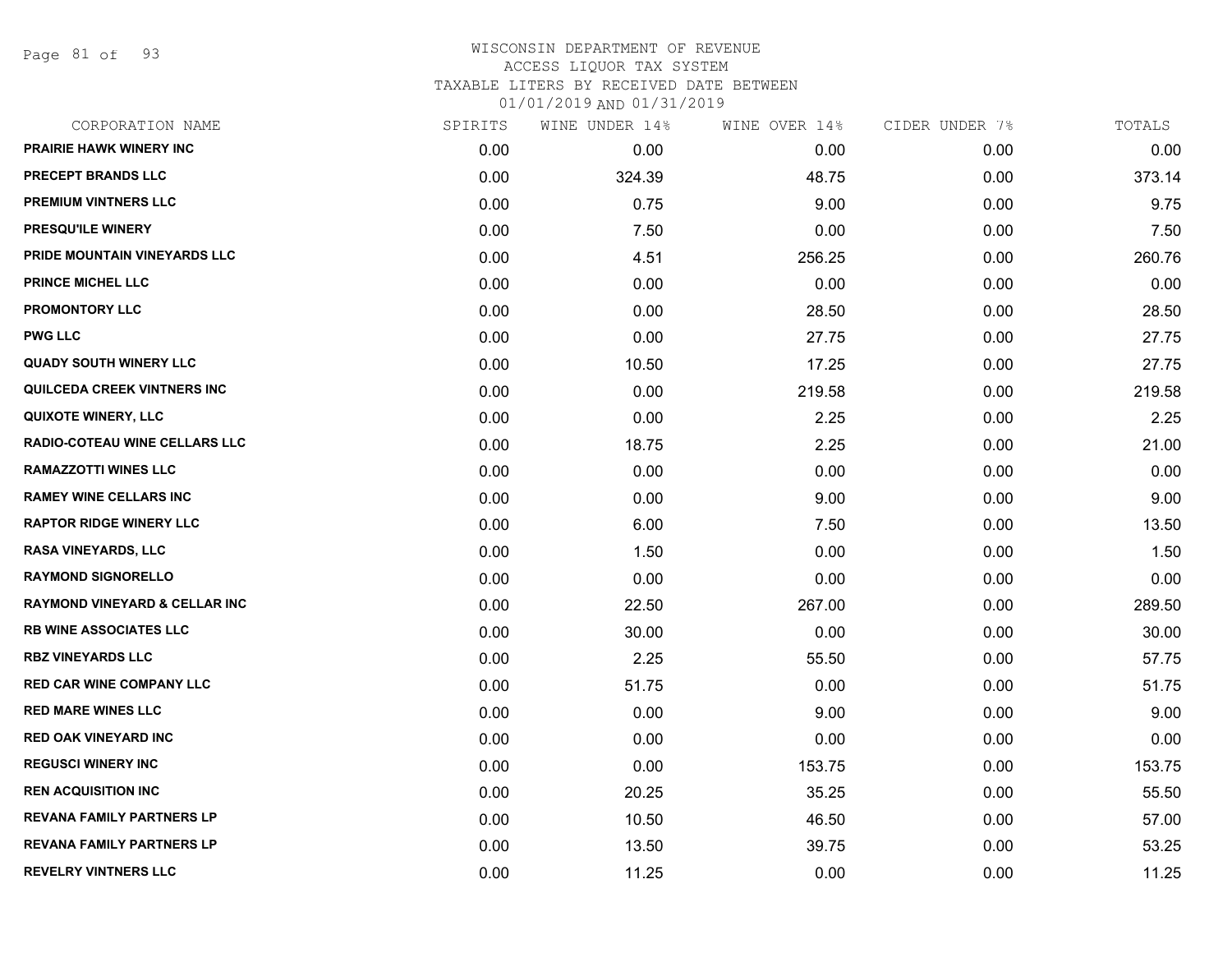Page 82 of 93

#### WISCONSIN DEPARTMENT OF REVENUE ACCESS LIQUOR TAX SYSTEM

TAXABLE LITERS BY RECEIVED DATE BETWEEN

| CORPORATION NAME                            | SPIRITS | WINE UNDER 14% | WINE OVER 14% | CIDER UNDER 7% | TOTALS   |
|---------------------------------------------|---------|----------------|---------------|----------------|----------|
| <b>REYNOLDS CREATIVE PRODUCTS INC</b>       | 0.00    | 0.00           | 87.75         | 0.00           | 87.75    |
| <b>RHYS VINEYARDS LLC</b>                   | 0.00    | 229.50         | 0.00          | 0.00           | 229.50   |
| <b>RICHARD E LIBBY</b>                      | 0.00    | 5,361.75       | 543.00        | 0.00           | 5,904.75 |
| <b>RICHARD FORTUNE</b>                      | 0.00    | 0.00           | 0.00          | 0.00           | 0.00     |
| <b>RIDGE VINEYARDS INC</b>                  | 0.00    | 25.50          | 375.75        | 0.00           | 401.25   |
| <b>RIGHT BEE LLC</b>                        | 0.00    | 0.00           | 0.00          | 0.00           | 0.00     |
| <b>RIGHT SIDE LLC</b>                       | 0.00    | 71.25          | 179.25        | 0.00           | 250.50   |
| <b>RIVER BEND VINEYARD &amp; WINERY LLC</b> | 0.00    | 0.00           | 0.00          | 0.00           | 0.00     |
| <b>RIVER VALLEY VINEYARD INC</b>            | 0.00    | 54.75          | 0.00          | 0.00           | 54.75    |
| <b>RIVERBENCH LLC</b>                       | 0.00    | 12.00          | 16.50         | 0.00           | 28.50    |
| <b>ROBERT CRAIG WINERY LP</b>               | 0.00    | 0.00           | 129.00        | 0.00           | 129.00   |
| <b>ROBERT FOLEY LLC</b>                     | 0.00    | 18.00          | 105.75        | 0.00           | 123.75   |
| <b>ROBERT J BRAKESMAN</b>                   | 0.00    | 0.00           | 45.00         | 0.00           | 45.00    |
| <b>ROBERT MUELLER CELLARS</b>               | 0.00    | 13.50          | 95.25         | 0.00           | 108.75   |
| <b>ROBERT YOUNG ESTATE WINERY LLC</b>       | 0.00    | 0.00           | 86.25         | 0.00           | 86.25    |
| <b>ROBLAR LLC</b>                           | 0.00    | 0.00           | 0.00          | 0.00           | 0.00     |
| <b>ROCCA FAMILY VINEYARDS INC</b>           | 0.00    | 0.00           | 0.00          | 0.00           | 0.00     |
| <b>ROCHE WINERY LLC</b>                     | 0.00    | 64.50          | 55.50         | 0.00           | 120.00   |
| <b>ROCK N WOOL WINERY LLC</b>               | 0.00    | 0.00           | 0.00          | 0.00           | 0.00     |
| <b>ROCK WALL WINE COMPANY INC</b>           | 0.00    | 1.50           | 10.50         | 0.00           | 12.00    |
| <b>ROEDERER ESTATE INC</b>                  | 0.00    | 0.00           | 0.00          | 0.00           | 0.00     |
| <b>ROMBAUER VINEYARDS INC</b>               | 0.00    | 0.00           | 1,176.39      | 0.00           | 1,176.39 |
| <b>RONALD L FENOLIO</b>                     | 0.00    | 0.00           | 0.00          | 0.00           | 0.00     |
| <b>RONALD T RUBIN</b>                       | 0.00    | 0.00           | 0.00          | 0.00           | 0.00     |
| <b>ROUND HILL CELLARS</b>                   | 0.00    | 0.00           | 0.00          | 0.00           | 0.00     |
| <b>ROUND POND ESTATE LLC</b>                | 0.00    | 1.50           | 206.26        | 0.00           | 207.76   |
| <b>ROWLEY ESTATES LLC</b>                   | 0.00    | 57.00          | 0.00          | 0.00           | 57.00    |
| <b>RRJ REAL PROPERTIES LLC</b>              | 0.00    | 2.25           | 9.00          | 0.00           | 11.25    |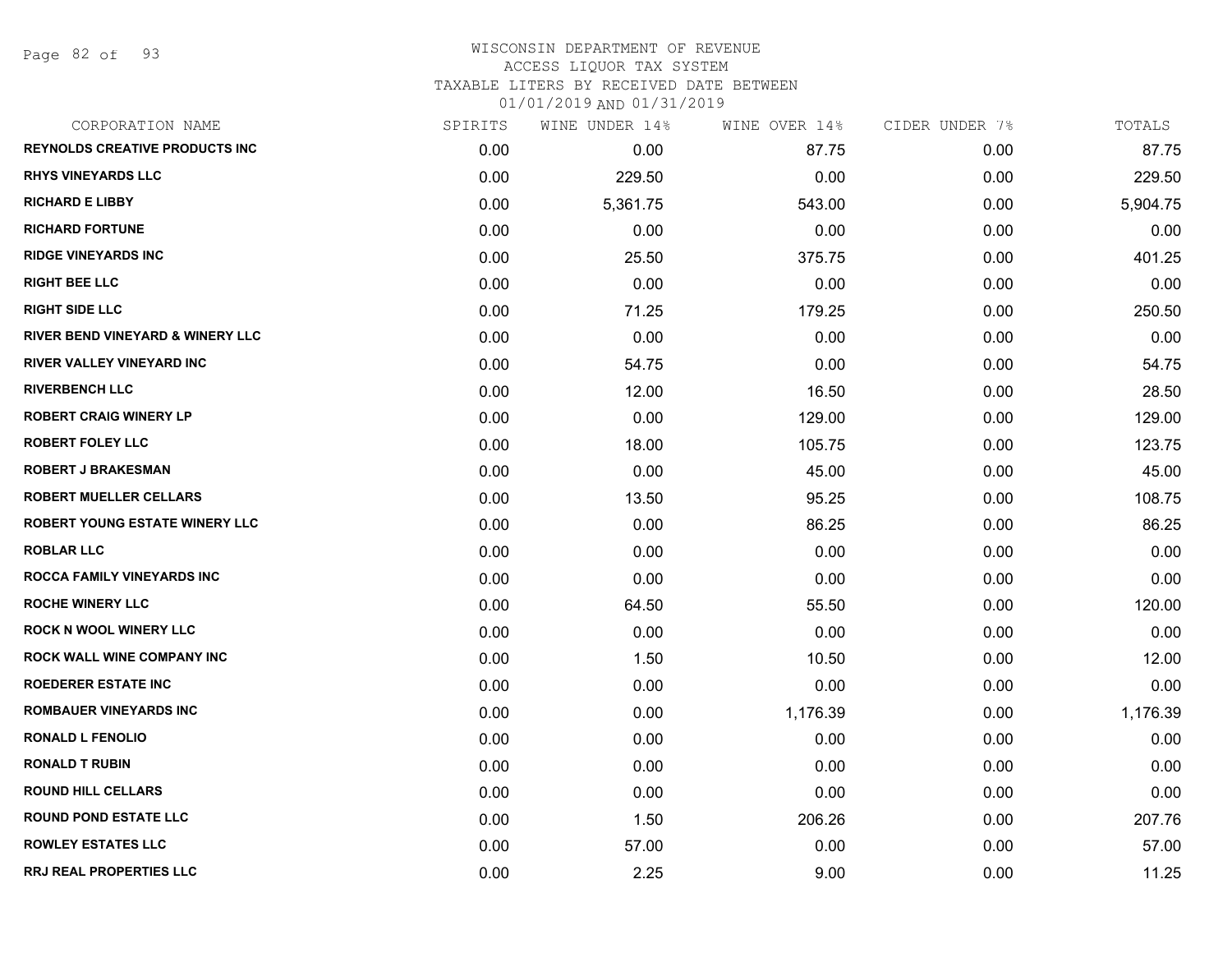Page 83 of 93

## WISCONSIN DEPARTMENT OF REVENUE ACCESS LIQUOR TAX SYSTEM TAXABLE LITERS BY RECEIVED DATE BETWEEN

| CORPORATION NAME                              | SPIRITS | WINE UNDER 14% | WINE OVER 14% | CIDER UNDER 7% | TOTALS |
|-----------------------------------------------|---------|----------------|---------------|----------------|--------|
| <b>RSB VINEYARDS LLC</b>                      | 0.00    | 0.00           | 0.00          | 0.00           | 0.00   |
| <b>RUDD WINES INC</b>                         | 0.00    | 0.00           | 89.25         | 0.00           | 89.25  |
| <b>RUDIUS WINES, LLC</b>                      | 0.00    | 0.00           | 29.25         | 0.00           | 29.25  |
| <b>RUSHFORD MEADERY AND WINERY LLC</b>        | 0.00    | 0.00           | 0.00          | 0.00           | 0.00   |
| <b>RUTHERFORD HILL WINERY LLC</b>             | 0.00    | 300.26         | 589.50        | 0.00           | 889.76 |
| <b>RYAN PRELLWITZ</b>                         | 0.00    | 0.00           | 0.00          | 0.00           | 0.00   |
| <b>SLJ GROUP INC</b>                          | 0.00    | 0.00           | 0.00          | 0.00           | 0.00   |
| <b>SAINTSBURY LLC</b>                         | 0.00    | 27.00          | 25.50         | 0.00           | 52.50  |
| <b>SAMUEL P BAXTER</b>                        | 0.00    | 0.00           | 54.75         | 0.00           | 54.75  |
| <b>SANDHI VINTNERS LLC</b>                    | 0.00    | 0.00           | 0.00          | 0.00           | 0.00   |
| <b>SANFORD WINERY COMPANY LP</b>              | 0.00    | 97.51          | 82.50         | 0.00           | 180.01 |
| <b>SANTA CROCE LLC</b>                        | 0.00    | 0.00           | 33.00         | 0.00           | 33.00  |
| <b>SAUCELITO CANYON LP</b>                    | 0.00    | 15.20          | 0.00          | 0.00           | 15.20  |
| SAVANNAH CHANELLE VINEYARDS INC               | 0.00    | 0.00           | 10.50         | 0.00           | 10.50  |
| <b>SAVIAH ROSE WINERY LLC</b>                 | 0.00    | 6.00           | 20.25         | 0.00           | 26.25  |
| <b>SAXUM VINEYARDS INC</b>                    | 0.00    | 0.00           | 97.50         | 0.00           | 97.50  |
| <b>SBRAGIA FAMILY VINEYARDS LLC</b>           | 0.00    | 0.00           | 0.00          | 0.00           | 0.00   |
| <b>SCHEID VINEYARDS CALIFORNIA INC.</b>       | 0.00    | 124.50         | 11.25         | 0.00           | 135.75 |
| <b>SCHLOSSADLER INC</b>                       | 0.00    | 64.50          | 12.00         | 0.00           | 76.50  |
| <b>SCHRADER CELLARS LLC</b>                   | 0.00    | 0.00           | 254.25        | 0.00           | 254.25 |
| <b>SCHRAMSBERG VINEYARDS CO INC</b>           | 0.00    | 597.00         | 203.25        | 0.00           | 800.25 |
| <b>SCHUG WINERY LLC</b>                       | 0.00    | 129.00         | 24.75         | 0.00           | 153.75 |
| <b>SCHWEIGER VINEYARDS INC</b>                | 0.00    | 69.00          | 69.75         | 0.00           | 138.75 |
| <b>SCREAMING EAGLE LLC</b>                    | 0.00    | 28.50          | 31.50         | 0.00           | 60.00  |
| <b>SEAVER VINEYARDS LLC</b>                   | 0.00    | 0.00           | 0.00          | 0.00           | 0.00   |
| <b>SEAVEY VINEYARD LP</b>                     | 0.00    | 0.00           | 19.50         | 0.00           | 19.50  |
| <b>SEBASTOPOL VINEYARDS &amp; WINERY CORP</b> | 0.00    | 0.00           | 0.00          | 0.00           | 0.00   |
| <b>SELBY ENTERPRISES INC</b>                  | 0.00    | 0.00           | 60.00         | 0.00           | 60.00  |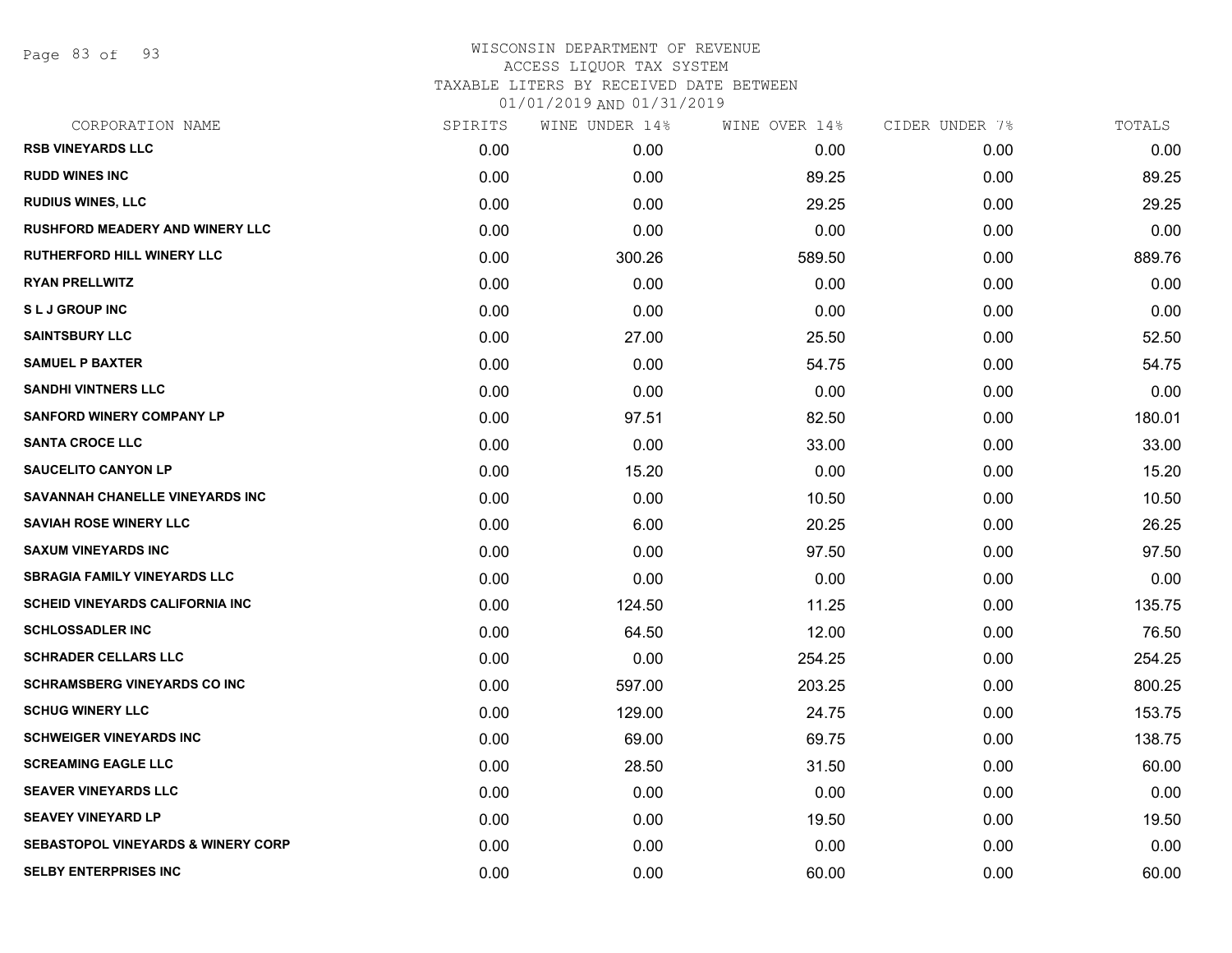Page 84 of 93

#### WISCONSIN DEPARTMENT OF REVENUE ACCESS LIQUOR TAX SYSTEM

TAXABLE LITERS BY RECEIVED DATE BETWEEN

| CORPORATION NAME                   | SPIRITS | WINE UNDER 14% | WINE OVER 14% | CIDER UNDER 7% | TOTALS |
|------------------------------------|---------|----------------|---------------|----------------|--------|
| <b>SEQUOIA GROVE VINEYARDS LP</b>  | 0.00    | 8.25           | 266.25        | 0.00           | 274.50 |
| <b>SEVEN STONES WINERY LLC</b>     | 0.00    | 0.00           | 6.75          | 0.00           | 6.75   |
| <b>SHADY LADIES LLC</b>            | 0.00    | 1.50           | 0.00          | 0.00           | 1.50   |
| <b>SHAFER VINEYARDS INC</b>        | 0.00    | 0.00           | 69.75         | 0.00           | 69.75  |
| <b>SHANNON RIDGE INC</b>           | 0.00    | 0.00           | 0.00          | 0.00           | 0.00   |
| <b>SHARON L PINGEL</b>             | 0.00    | 0.00           | 0.00          | 0.00           | 0.00   |
| SHELTON-MACKENZIE WINE COMPANY     | 0.00    | 7.50           | 13.50         | 0.00           | 21.00  |
| <b>SHERRY HARDIE</b>               | 0.00    | 0.00           | 0.00          | 0.00           | 0.00   |
| SHERWIN FAMILY VINEYARDS LLC       | 0.00    | 0.00           | 47.14         | 0.00           | 47.14  |
| <b>SIERRA SUNRISE VINEYARDS</b>    | 0.00    | 9.00           | 16.50         | 0.00           | 25.50  |
| SILVER OAK WINE CELLARS LLC        | 0.00    | 0.00           | 0.00          | 0.00           | 0.00   |
| SILVER TRIDENT WINERY LLC          | 0.00    | 0.00           | 30.00         | 0.00           | 30.00  |
| <b>SINE QUA NON INC</b>            | 0.00    | 0.00           | 223.50        | 0.00           | 223.50 |
| SINNIPEE VALLEY VINEYARD LLC       | 0.00    | 0.00           | 0.00          | 0.00           | 0.00   |
| <b>SINSKEY VINEYARDS INC</b>       | 0.00    | 132.00         | 178.50        | 0.00           | 310.50 |
| <b>SIX SIGMA WINERY LLC</b>        | 0.00    | 6.00           | 2.25          | 0.00           | 8.25   |
| <b>SKYWALKER VINEYARDS, LLC</b>    | 0.00    | 9.00           | 4.50          | 0.00           | 13.50  |
| <b>SMALL VINES WINES INC</b>       | 0.00    | 3.00           | 0.00          | 0.00           | 3.00   |
| SMITH ANDERSON ENTERPRISES INC     | 0.00    | 0.00           | 0.00          | 0.00           | 0.00   |
| <b>SOCIAL ENJOYMENTS LLC</b>       | 0.00    | 0.00           | 0.00          | 0.00           | 0.00   |
| <b>SOKOL BLOSSER LTD</b>           | 0.00    | 97.50          | 27.00         | 0.00           | 124.50 |
| <b>SOMERSTON WINE COMPANY, LLC</b> | 0.00    | 2.25           | 53.75         | 0.00           | 56.00  |
| <b>SONJA MAGDEVSKI</b>             | 0.00    | 0.00           | 0.00          | 0.00           | 0.00   |
| <b>SONOMA-CUTRER VINEYARDS INC</b> | 0.00    | 123.75         | 151.13        | 0.00           | 274.88 |
| <b>SOUTH COAST WINERY INC</b>      | 0.00    | 33.75          | 46.50         | 0.00           | 80.25  |
| <b>SP GROSSNICKLE LLC</b>          | 0.00    | 9.00           | 2.25          | 0.00           | 11.25  |
| <b>SPANOS BERBERIAN WINERY LLC</b> | 0.00    | 6.00           | 141.75        | 0.00           | 147.75 |
| <b>SPARKLING OREGON LLC</b>        | 0.00    | 5.25           | 3.00          | 0.00           | 8.25   |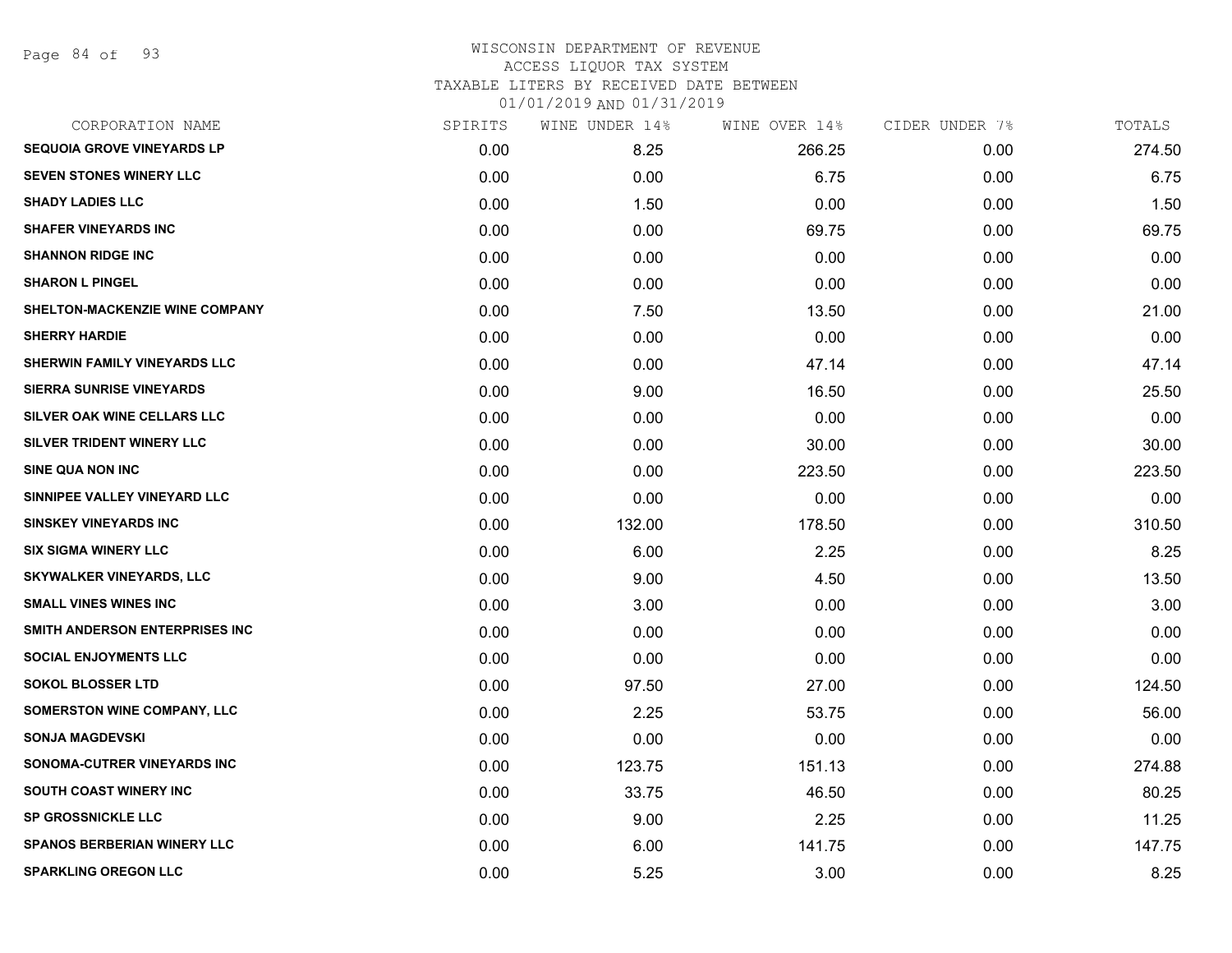Page 85 of 93

# WISCONSIN DEPARTMENT OF REVENUE ACCESS LIQUOR TAX SYSTEM TAXABLE LITERS BY RECEIVED DATE BETWEEN

| CORPORATION NAME                           | SPIRITS | WINE UNDER 14% | WINE OVER 14% | CIDER UNDER 7% | TOTALS   |
|--------------------------------------------|---------|----------------|---------------|----------------|----------|
| <b>SPIRITS OF NORWAY VINEYARD LLC</b>      | 0.00    | 0.00           | 0.00          | 0.00           | 0.00     |
| <b>SPOTTSWOODE WINERY INC</b>              | 0.00    | 0.75           | 39.00         | 0.00           | 39.75    |
| <b>SPRECHER BREWING COMPANY, INC.</b>      | 0.00    | 0.00           | 0.00          | 0.00           | 0.00     |
| <b>SPRING MOUNTAIN VINEYARD INC</b>        | 0.00    | 24.75          | 160.13        | 0.00           | 184.88   |
| <b>SPURGEON VINEYARDS &amp; WINERY LLC</b> | 0.00    | 0.00           | 0.00          | 0.00           | 0.00     |
| <b>SQUIX LLC</b>                           | 0.00    | 83.25          | 3.00          | 0.00           | 86.25    |
| <b>ST HELENA ESTATE LLC</b>                | 0.00    | 0.00           | 22.75         | 0.00           | 22.75    |
| ST JAMES WINERY INC                        | 0.00    | 330.38         | 0.00          | 0.00           | 330.38   |
| ST JULIAN WINE COMPANY INC                 | 0.00    | 286.47         | 10.50         | 0.00           | 296.97   |
| <b>ST SUPERY INC</b>                       | 0.00    | 55.50          | 234.00        | 0.00           | 289.50   |
| ST. FRANCIS WINERY & VINEYARD L.P.         | 0.00    | 6.75           | 472.50        | 0.00           | 479.25   |
| <b>STAGLIN FAMILY VINEYARD LLC</b>         | 0.00    | 0.00           | 79.88         | 0.00           | 79.88    |
| <b>STAG'S LEAP WINE CELLARS LLC</b>        | 0.00    | 3.76           | 546.75        | 0.00           | 550.51   |
| <b>STANDING JOURNEY LLC</b>                | 0.00    | 178.50         | 201.75        | 0.00           | 380.25   |
| <b>STE MICHELLE WINE ESTATES LTD</b>       | 0.00    | 472.27         | 867.00        | 0.00           | 1,339.27 |
| <b>STEPHAN VINEYARD INC</b>                | 0.00    | 2.25           | 65.25         | 0.00           | 67.50    |
| <b>STEPHEN M KENNEDY</b>                   | 0.00    | 0.00           | 0.00          | 0.00           | 0.00     |
| <b>STEPHEN M REUSTLE</b>                   | 0.00    | 20.25          | 3.75          | 0.00           | 24.00    |
| STEPHEN W. PARRY AND SUSAN F. PARRY        | 0.00    | 0.00           | 0.00          | 0.00           | 0.00     |
| <b>STEVEN DEBAKER</b>                      | 0.00    | 0.00           | 0.00          | 0.00           | 0.00     |
| <b>STEVEN KENT LLC</b>                     | 0.00    | 12.00          | 3.00          | 0.00           | 15.00    |
| STEVEN M & JUDITH A JACOBSON LLC           | 0.00    | 0.00           | 0.00          | 0.00           | 0.00     |
| <b>STEVEN N LEDSON</b>                     | 0.00    | 155.25         | 393.75        | 0.00           | 549.00   |
| <b>STEWART CELLARS, LLC</b>                | 0.00    | 2.25           | 10.50         | 0.00           | 12.75    |
| <b>STOLLER VINEYARDS INC</b>               | 0.00    | 48.01          | 85.50         | 0.00           | 133.51   |
| <b>STOLPMAN VINEYARDS LLC</b>              | 0.00    | 4.50           | 55.50         | 0.00           | 60.00    |
| <b>STONE EDGE WINERY LLC</b>               | 0.00    | 1.50           | 69.00         | 0.00           | 70.50    |
| <b>STONE HILL WINE CO INC</b>              | 0.00    | 317.26         | 15.00         | 0.00           | 332.26   |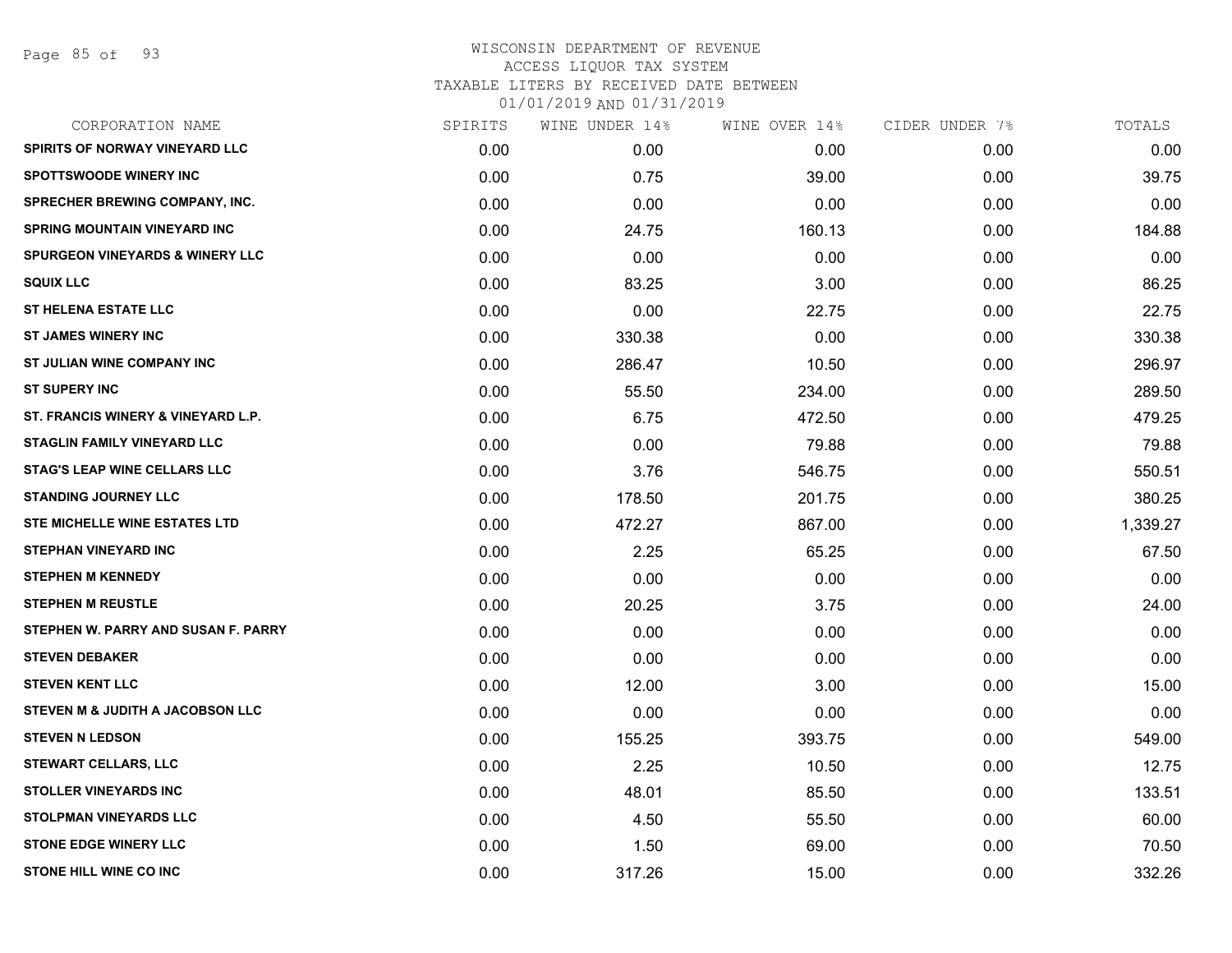Page 86 of 93

# WISCONSIN DEPARTMENT OF REVENUE ACCESS LIQUOR TAX SYSTEM TAXABLE LITERS BY RECEIVED DATE BETWEEN 01/01/2019 AND 01/31/2019

| CORPORATION NAME                           | SPIRITS | WINE UNDER 14% | WINE OVER 14% | CIDER UNDER 7% | TOTALS |
|--------------------------------------------|---------|----------------|---------------|----------------|--------|
| <b>STONECUSHION INC</b>                    | 0.00    | 0.00           | 486.75        | 0.00           | 486.75 |
| STONEHAUS WINERY, INC.                     | 0.00    | 9.00           | 0.00          | 0.00           | 9.00   |
| <b>STONES THROW WINERY INC</b>             | 0.00    | 0.00           | 0.00          | 0.00           | 0.00   |
| <b>STONY HILL VINEYARD INC</b>             | 0.00    | 132.75         | 0.00          | 0.00           | 132.75 |
| STORYBOOK MOUNTAIN WINERY INC              | 0.00    | 0.00           | 113.25        | 0.00           | 113.25 |
| SULLIVAN VINEYARDS CORPORATION             | 0.00    | 0.00           | 27.00         | 0.00           | 27.00  |
| <b>SULPHUR SPRINGS WINERY LLC</b>          | 0.00    | 6.00           | 120.70        | 0.00           | 126.70 |
| <b>SUMMERS WINERY LLC</b>                  | 0.00    | 3.75           | 79.50         | 0.00           | 83.25  |
| <b>SUMMERWOOD WINERY &amp; INN INC</b>     | 0.00    | 0.00           | 19.50         | 0.00           | 19.50  |
| <b>SUNSET POINT WINERY LLC</b>             | 0.00    | 0.00           | 0.00          | 0.00           | 0.00   |
| <b>SUNSTONE VINEYARDS &amp; WINERY INC</b> | 0.00    | 6.75           | 20.25         | 0.00           | 27.00  |
| <b>SUSAN M BOSWELL</b>                     | 0.00    | 0.00           | 27.00         | 0.00           | 27.00  |
| <b>SUTTER HOME WINERY INC</b>              | 0.00    | 182.75         | 218.25        | 0.00           | 401.00 |
| <b>SWEAZEY WINERY INVESTMENT LLC</b>       | 0.00    | 35.25          | 32.25         | 0.00           | 67.50  |
| <b>SWEET CHEEKS VINEYARDS INC</b>          | 0.00    | 17.25          | 0.00          | 0.00           | 17.25  |
| <b>TABLAS CREEK VINEYARD LP</b>            | 0.00    | 196.13         | 173.50        | 0.00           | 369.63 |
| <b>TAFT STREET INC</b>                     | 0.00    | 6.75           | 42.75         | 0.00           | 49.50  |
| <b>TAKARA SAKE USA INC</b>                 | 0.00    | 4.50           | 9.00          | 0.00           | 13.50  |
| <b>TALLEY VINEYARDS INC</b>                | 0.00    | 51.00          | 3.00          | 0.00           | 54.00  |
| <b>TAMBER BEY VINEYARDS LLC</b>            | 0.00    | 15.75          | 102.00        | 0.00           | 117.75 |
| <b>TANDEM WINES LLC</b>                    | 0.00    | 4.50           | 0.00          | 0.00           | 4.50   |
| <b>TARA BELLA WINERY LLC</b>               | 0.00    | 54.75          | 0.00          | 0.00           | 54.75  |
| <b>TEALE CREEK ASSOCIATES</b>              | 0.00    | 45.00          | 87.55         | 0.00           | 132.55 |
| <b>TENBA RIDGE WINERY LLC</b>              | 0.00    | 0.00           | 0.00          | 0.00           | 0.00   |
| <b>TERRA VINUM LLC</b>                     | 0.00    | 0.00           | 0.00          | 0.00           | 0.00   |
| <b>TERRAVANT WINE COMPANY LLC</b>          | 0.00    | 0.00           | 0.00          | 0.00           | 0.00   |
| <b>TESTAROSSA VINEYARDS LLC</b>            | 0.00    | 0.00           | 77.25         | 0.00           | 77.25  |
| THE BIALE ESTATE                           | 0.00    | 0.00           | 195.75        | 0.00           | 195.75 |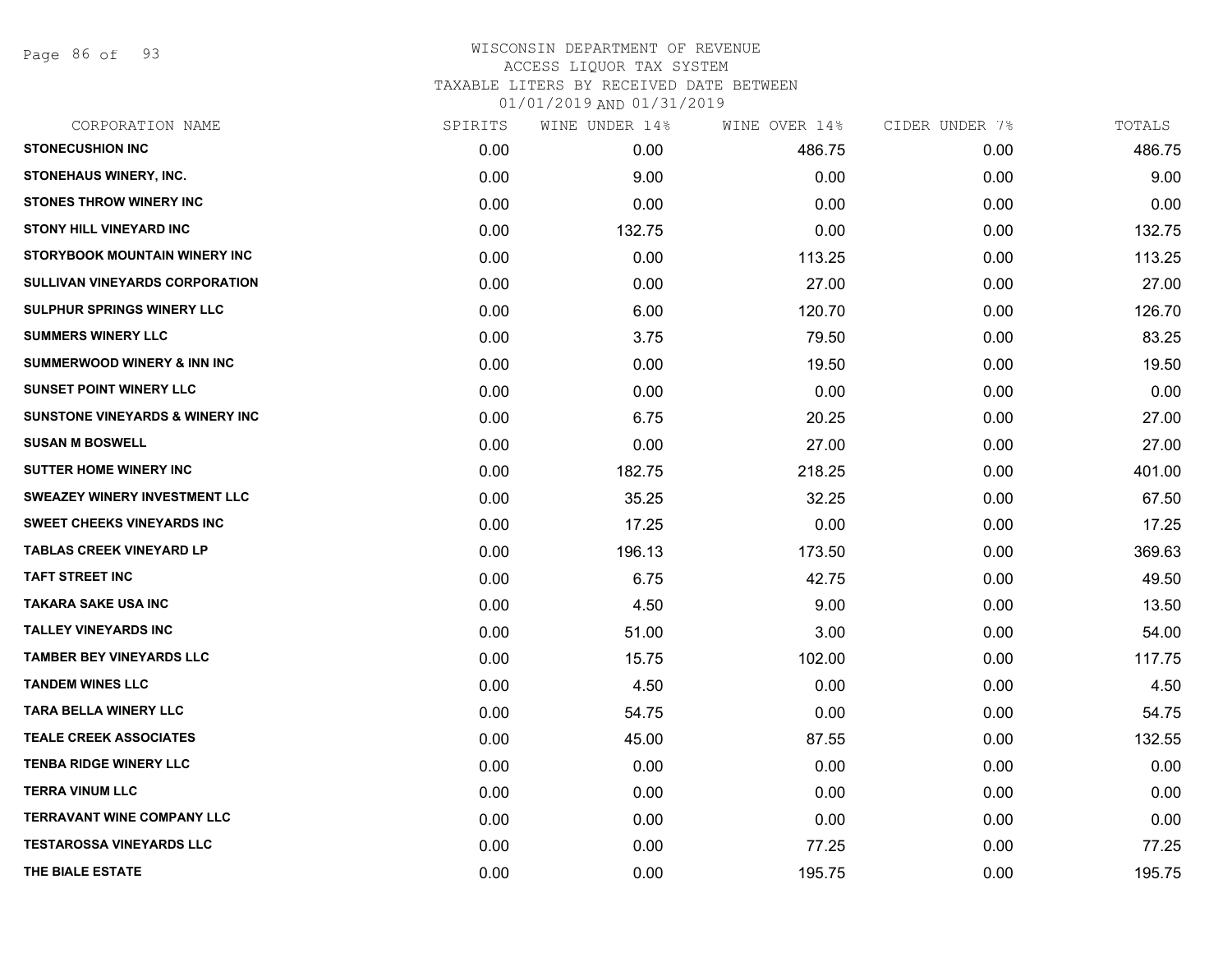Page 87 of 93

# WISCONSIN DEPARTMENT OF REVENUE ACCESS LIQUOR TAX SYSTEM TAXABLE LITERS BY RECEIVED DATE BETWEEN 01/01/2019 AND 01/31/2019

| CORPORATION NAME                          | SPIRITS | WINE UNDER 14% | WINE OVER 14% | CIDER UNDER 7%    | TOTALS   |
|-------------------------------------------|---------|----------------|---------------|-------------------|----------|
| THE BRANDER VINEYARD                      | 0.00    | 0.00           | 0.00          | 0.00              | 0.00     |
| THE CELLAR LLC                            | 0.00    | 0.00           | 0.00          | 0.00              | 0.00     |
| <b>THE HESS COLLECTION WINERY</b>         | 0.00    | 62.25          | 309.75        | 0.00 <sub>1</sub> | 372.00   |
| THE HOGUE CELLARS LTD                     | 0.00    | 0.00           | 0.00          | 0.00              | 0.00     |
| THE INFINITE MONKEY THEOREM INC           | 0.00    | 0.00           | 0.00          | 0.00              | 0.00     |
| THE LITTORAI WINES                        | 0.00    | 33.75          | 0.00          | 0.00              | 33.75    |
| THE LOCK AGRICULTURAL VENTURES LLC        | 0.00    | 3.00           | 21.00         | 0.00              | 24.00    |
| THE MASCOT WINE, LLC                      | 0.00    | 0.00           | 30.75         | 0.00              | 30.75    |
| THE MEEKER VINEYARD                       | 0.00    | 0.00           | 0.00          | 0.00              | 0.00     |
| THE MORLET SELECTION INC                  | 0.00    | 0.00           | 24.75         | 0.00              | 24.75    |
| THE MORNE WINE COMPANY                    | 0.00    | 102.75         | 6.75          | 0.00              | 109.50   |
| THE RED STITCH WINE GROUP, LLC            | 0.00    | 0.00           | 0.00          | 0.00              | 0.00     |
| THE RUM TREE, INC.                        | 0.00    | 0.00           | 0.00          | 0.00              | 0.00     |
| THE SHORES OF FAIRHAVEN INC               | 0.00    | 46.50          | 5.25          | 0.00              | 51.75    |
| THE SILVERADO VINEYARDS                   | 0.00    | 6.00           | 686.25        | 0.00              | 692.25   |
| THE VINEYARD LLC                          | 0.00    | 555.00         | 0.00          | 0.00              | 555.00   |
| THE WILLIAMSBURG WINERY LTD               | 0.00    | 43.50          | 0.00          | 0.00              | 43.50    |
| <b>THE WINE GROUP INC</b>                 | 0.00    | 294.00         | 1,508.63      | 0.00              | 1,802.63 |
| THE WINE VINEYARD LLC                     | 0.00    | 0.00           | 0.00          | 0.00              | 0.00     |
| THE WOODLAND TRAIL BEVERAGE COMPANY, INC. | 0.00    | 0.00           | 0.00          | 0.00              | 0.00     |
| <b>THIRTY-ONE PRODUCTION LLC</b>          | 0.00    | 0.00           | 0.00          | 0.00              | 0.00     |
| THIS REALM LLC                            | 0.00    | 0.00           | 106.50        | 0.00              | 106.50   |
| THOMAS C HOFFMAN                          | 0.00    | 0.00           | 19.50         | 0.00              | 19.50    |
| <b>THOMAS FOGARTY WINERY LLC</b>          | 0.00    | 26.25          | 6.00          | 0.00              | 32.25    |
| THOMAS L BECKMEN & JUDITH F BECKMEN       | 0.00    | 0.00           | 32.25         | 0.00              | 32.25    |
| <b>THURMAN J RODGERS</b>                  | 0.00    | 0.00           | 0.00          | 0.00              | 0.00     |
| <b>THVS CORP</b>                          | 0.00    | 6.00           | 30.00         | 0.00              | 36.00    |
| TI BEVERAGE GROUP LTD                     | 0.00    | 0.00           | 0.00          | 0.00              | 0.00     |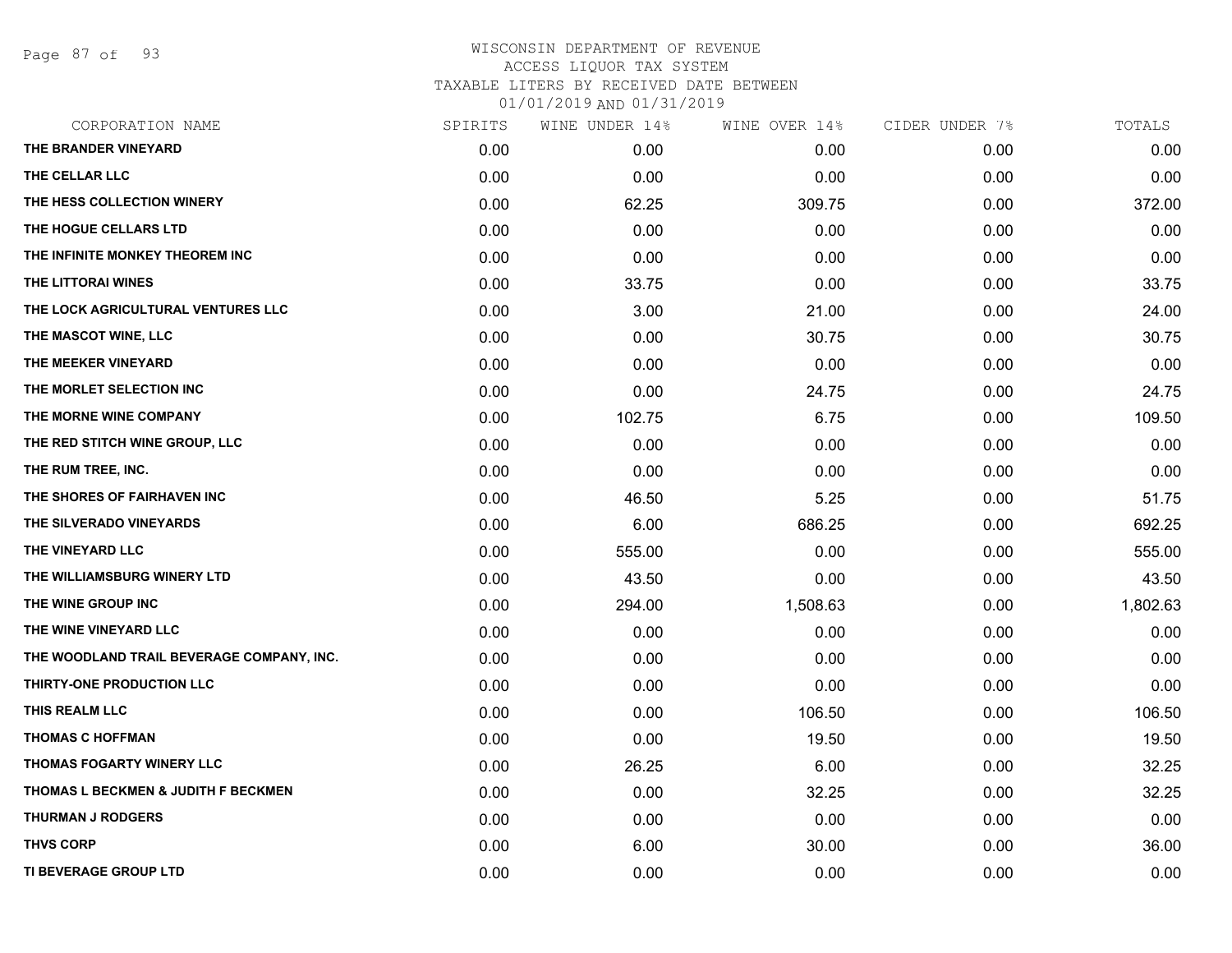Page 88 of 93

# WISCONSIN DEPARTMENT OF REVENUE ACCESS LIQUOR TAX SYSTEM TAXABLE LITERS BY RECEIVED DATE BETWEEN

| CORPORATION NAME                       | SPIRITS | WINE UNDER 14% | WINE OVER 14% | CIDER UNDER 7% | TOTALS   |
|----------------------------------------|---------|----------------|---------------|----------------|----------|
| TIM BLUE WINES LLC                     | 0.00    | 0.00           | 0.00          | 0.00           | 0.00     |
| <b>TIMOTHY P MCDONALD</b>              | 0.00    | 0.00           | 0.00          | 0.00           | 0.00     |
| TMR WINE COMPANY LLC                   | 0.00    | 0.00           | 38.25         | 0.00           | 38.25    |
| <b>TOAD HOLLOW VINEYARDS INC</b>       | 0.00    | 18.75          | 13.50         | 0.00           | 32.25    |
| <b>TOBIN JAMES CELLARS</b>             | 0.00    | 139.00         | 806.25        | 0.00           | 945.25   |
| <b>TODD KUEHL</b>                      | 0.00    | 0.00           | 0.00          | 0.00           | 0.00     |
| <b>TOLLIVER RANCH BRANDS LLC</b>       | 0.00    | 0.75           | 24.00         | 0.00           | 24.75    |
| <b>TOM MEADOWCROFT</b>                 | 0.00    | 11.25          | 20.25         | 0.00           | 31.50    |
| <b>TOMMYS TOO HIGH WINES LLC</b>       | 0.00    | 0.00           | 0.00          | 0.00           | 0.00     |
| TOUR DE FORCE WINE COMPANY LLC         | 0.00    | 0.00           | 0.00          | 0.00           | 0.00     |
| <b>TREANA WINERY LLC</b>               | 0.00    | 1.50           | 88.50         | 0.00           | 90.00    |
| TREASURY WINE ESTATES AMERICAS COMPANY | 0.00    | 2,231.52       | 1,690.45      | 0.00           | 3,921.97 |
| <b>TREFETHEN VINEYARDS WINERY INC</b>  | 0.00    | 172.51         | 417.75        | 0.00           | 590.26   |
| <b>TRENTADUE WINERY LLC</b>            | 0.00    | 77.63          | 83.88         | 0.00           | 161.51   |
| <b>TRESPASS VINEYARDS INC.</b>         | 0.00    | 0.00           | 10.50         | 0.00           | 10.50    |
| <b>TRINITAS CELLARS LLC</b>            | 0.00    | 1.50           | 195.00        | 0.00           | 196.50   |
| TRINITY VALLEY VINEYARDS LLC           | 0.00    | 0.00           | 0.00          | 0.00           | 0.00     |
| <b>TRIONE VINEYARDS LLC</b>            | 0.00    | 0.00           | 34.50         | 0.00           | 34.50    |
| <b>TROY LANDWEHR</b>                   | 0.00    | 0.00           | 0.00          | 0.00           | 0.00     |
| <b>TSG LLC</b>                         | 0.00    | 65.25          | 24.00         | 0.00           | 89.25    |
| <b>TURKOVICH FAMILY WINES LLC</b>      | 0.00    | 0.75           | 12.00         | 0.00           | 12.75    |
| <b>TURLEY WINE CELLARS INC</b>         | 0.00    | 79.50          | 1,757.25      | 0.00           | 1,836.75 |
| <b>TURNBULL WINE CELLARS</b>           | 0.00    | 21.75          | 165.50        | 0.00           | 187.25   |
| <b>TUSK ESTATES LLC</b>                | 0.00    | 0.00           | 0.00          | 0.00           | 0.00     |
| <b>TWIN PEAKS WINERY INC</b>           | 0.00    | 31.50          | 253.50        | 0.00           | 285.00   |
| <b>TWIN RIDGE ESTATES LLC</b>          | 0.00    | 2.25           | 8.63          | 0.00           | 10.88    |
| <b>TWISTED OAK WINERY LLC</b>          | 0.00    | 5.25           | 2.25          | 0.00           | 7.50     |
| <b>TWO LADS LLC</b>                    | 0.00    | 144.00         | 0.00          | 0.00           | 144.00   |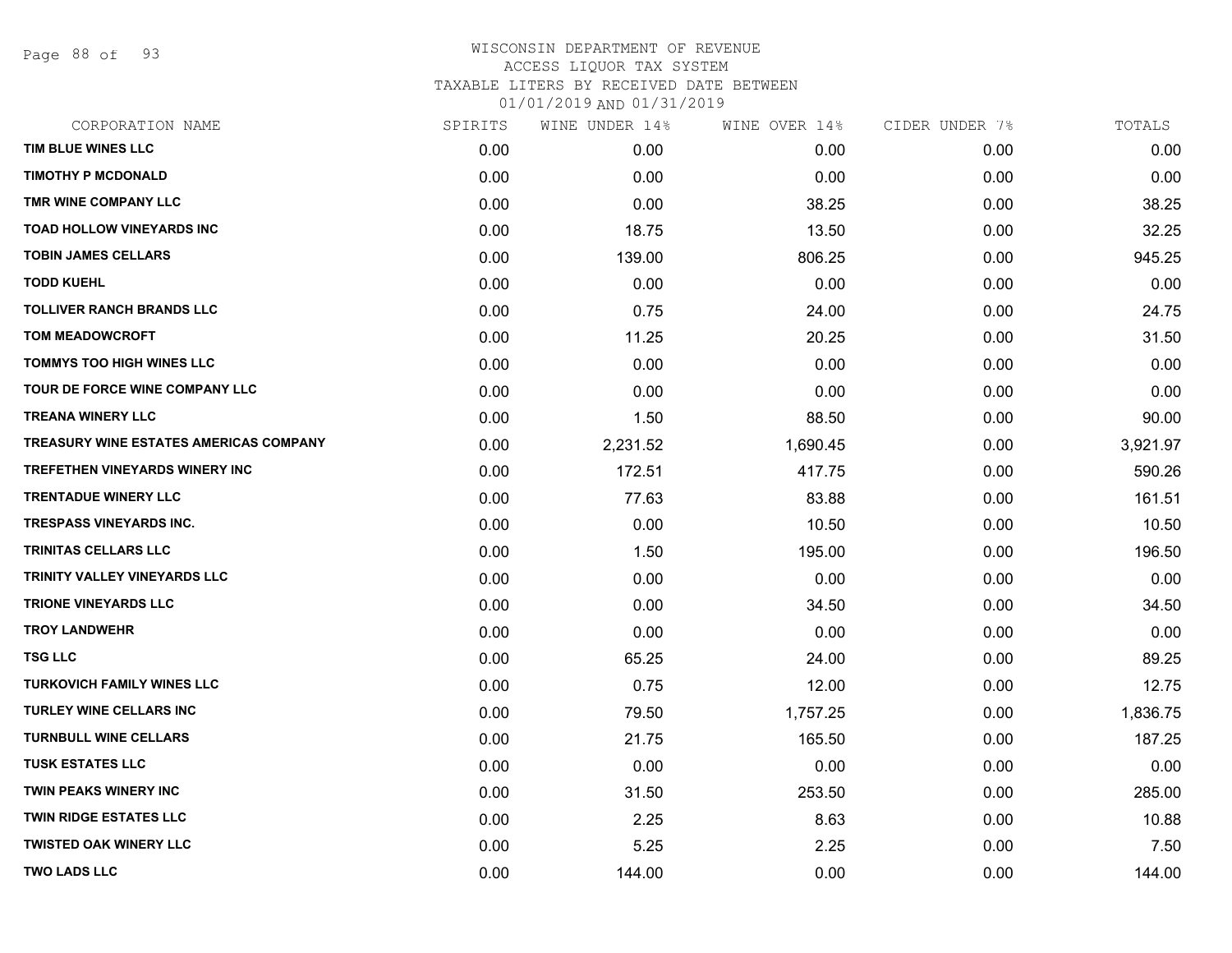Page 89 of 93

# WISCONSIN DEPARTMENT OF REVENUE ACCESS LIQUOR TAX SYSTEM

TAXABLE LITERS BY RECEIVED DATE BETWEEN

| CORPORATION NAME                  | SPIRITS | WINE UNDER 14% | WINE OVER 14% | CIDER UNDER 7% | TOTALS   |
|-----------------------------------|---------|----------------|---------------|----------------|----------|
| TY R CATON                        | 0.00    | 0.00           | 70.50         | 0.00           | 70.50    |
| UNTI WINE CO LLC                  | 0.00    | 19.50          | 118.50        | 0.00           | 138.00   |
| <b>UPSTREAM CIDER LLC</b>         | 0.00    | 0.00           | 0.00          | 0.00           | 0.00     |
| URBAN CELLARS LLC                 | 0.00    | 0.00           | 0.00          | 0.00           | 0.00     |
| V & C LLC                         | 0.00    | 21.75          | 86.25         | 0.00           | 108.00   |
| <b>V SATTUI WINERY INC</b>        | 0.00    | 406.14         | 830.25        | 0.00           | 1,236.39 |
| <b>V2 WINE GROUP LLC</b>          | 0.00    | 0.00           | 0.00          | 0.00           | 0.00     |
| VAN RUITEN FAMILY WINERY LLC      | 0.00    | 3.00           | 0.75          | 0.00           | 3.75     |
| VAN WYCHEN WINES INC.             | 0.00    | 0.00           | 0.00          | 0.00           | 0.00     |
| <b>VERMEIL WINE GROUP LLC</b>     | 0.00    | 0.00           | 0.00          | 0.00           | 0.00     |
| <b>VERNON VINEYARDS LTD</b>       | 0.00    | 0.00           | 0.00          | 0.00           | 0.00     |
| <b>VICINI ENTERPRISES LLC</b>     | 0.00    | 0.00           | 0.00          | 0.00           | 0.00     |
| <b>VIGNETTE WINERY LLC</b>        | 0.00    | 38.25          | 0.00          | 0.00           | 38.25    |
| <b>VILLA AMOROSA INC</b>          | 0.00    | 405.00         | 768.75        | 0.00           | 1,173.75 |
| <b>VILLA ENCINAL PARTNERS LP</b>  | 0.00    | 30.00          | 383.25        | 0.00           | 413.25   |
| <b>VILLA SAN JULIETTE INC</b>     | 0.00    | 0.00           | 0.00          | 0.00           | 0.00     |
| <b>VILLA TOSCANO INC</b>          | 0.00    | 0.75           | 0.75          | 0.00           | 1.50     |
| <b>VIN DE ZO LLC</b>              | 0.00    | 45.75          | 12.75         | 0.00           | 58.50    |
| <b>VINA ROBLES INC</b>            | 0.00    | 31.50          | 57.00         | 0.00           | 88.50    |
| <b>VINCENT ARROYO WINERY INC</b>  | 0.00    | 703.65         | 0.00          | 0.00           | 703.65   |
| <b>VINE &amp; SUN LLC</b>         | 0.00    | 0.00           | 0.00          | 0.00           | 0.00     |
| <b>VINE CLIFF WINERY INC</b>      | 0.00    | 9.00           | 28.50         | 0.00           | 37.50    |
| <b>VINEBURG LLC</b>               | 0.00    | 21.75          | 710.25        | 0.00           | 732.00   |
| VINES TO CELLAR, INC.             | 0.00    | 0.00           | 0.00          | 0.00           | 0.00     |
| <b>VINESSE LLC</b>                | 0.00    | 0.00           | 0.00          | 0.00           | 0.00     |
| <b>VINEYARD 29 LLC</b>            | 0.00    | 0.00           | 177.77        | 0.00           | 177.77   |
| VIN-GO, LLC                       | 0.00    | 4,576.50       | 0.00          | 0.00           | 4,576.50 |
| <b>VINTAGE WINE ESTATES, INC.</b> | 0.00    | 24.75          | 276.38        | 0.00           | 301.13   |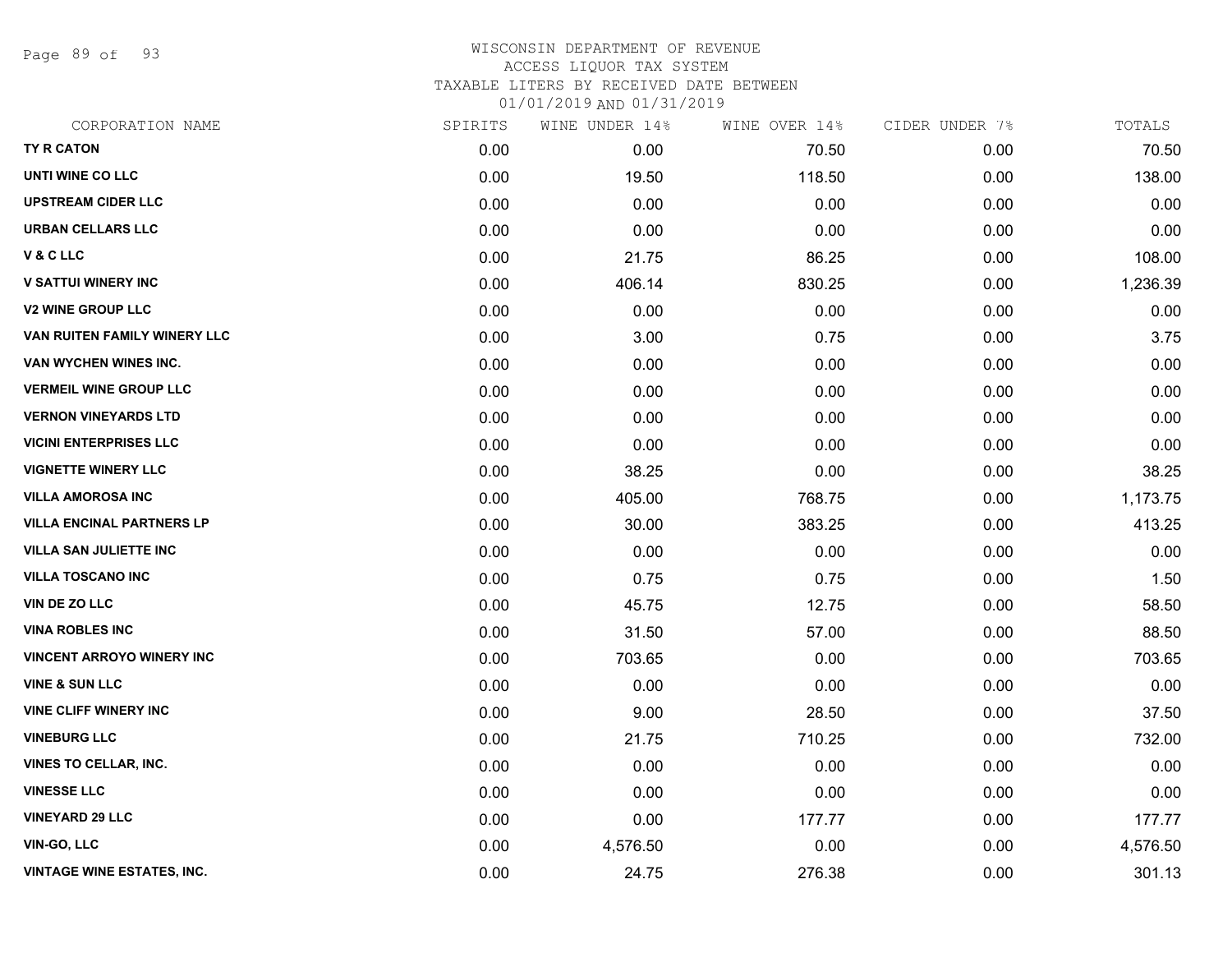Page 90 of 93

#### WISCONSIN DEPARTMENT OF REVENUE ACCESS LIQUOR TAX SYSTEM

TAXABLE LITERS BY RECEIVED DATE BETWEEN

| CORPORATION NAME                                   | SPIRITS | WINE UNDER 14% | WINE OVER 14% | CIDER UNDER 7% | TOTALS   |
|----------------------------------------------------|---------|----------------|---------------|----------------|----------|
| <b>VINTAGE WINE ESTATES, INC.</b>                  | 0.00    | 46.50          | 267.00        | 0.00           | 313.50   |
| <b>VINTAGE WINE ESTATES, INC.</b>                  | 0.00    | 111.00         | 219.76        | 0.00           | 330.76   |
| <b>VINTAGE WINE ESTATES, INC.</b>                  | 0.00    | 66.01          | 177.00        | 0.00           | 243.01   |
| <b>VINTAGE WINE ESTATES, INC.</b>                  | 0.00    | 13.50          | 66.75         | 0.00           | 80.25    |
| <b>VINTAGE WINE ESTATES, INC.</b>                  | 0.00    | 42.75          | 391.14        | 0.00           | 433.89   |
| <b>VINTAGE WINE ESTATES, INC.</b>                  | 0.00    | 611.25         | 1,590.00      | 0.00           | 2,201.25 |
| <b>VINTAGE WINE ESTATES, INC.</b>                  | 0.00    | 10.50          | 54.75         | 0.00           | 65.25    |
| <b>VINUM CELLARS INC</b>                           | 0.00    | 6.75           | 6.75          | 0.00           | 13.50    |
| <b>VON KLAUS WINERY LLC</b>                        | 0.00    | 0.00           | 0.00          | 0.00           | 0.00     |
| VON STIEHL WINERY LTD.                             | 0.00    | 0.00           | 0.00          | 0.00           | 0.00     |
| W G BEST WEINKELLEREI INC                          | 0.00    | 123.75         | 150.00        | 0.00           | 273.75   |
| <b>W J DEUTSCH &amp; SONS LTD</b>                  | 0.00    | 0.00           | 0.00          | 0.00           | 0.00     |
| <b>WAGNER WINERY LLC</b>                           | 0.00    | 33.38          | 0.00          | 0.00           | 33.38    |
| <b>WAITS-MAST FAMILY CELLARS LLC</b>               | 0.00    | 7.50           | 0.00          | 0.00           | 7.50     |
| <b>WASHINGTON VINTNERS LLC</b>                     | 0.00    | 0.00           | 0.00          | 0.00           | 0.00     |
| <b>WEIBEL INCORPORATED</b>                         | 0.00    | 21.00          | 0.00          | 0.00           | 21.00    |
| <b>WENTE BROS</b>                                  | 0.00    | 44.63          | 87.75         | 0.00           | 132.38   |
| <b>WEST COAST WINE PARTNERS LLC</b>                | 0.00    | 0.00           | 98.25         | 0.00           | 98.25    |
| <b>WEST PRAIRIE WINERY LLC</b>                     | 0.00    | 0.00           | 0.00          | 0.00           | 0.00     |
| <b>WESTFALL WINERY LLC</b>                         | 0.00    | 9.00           | 0.00          | 0.00           | 9.00     |
| <b>WESTPORT WINERY LLC</b>                         | 0.00    | 2.25           | 0.00          | 0.00           | 2.25     |
| <b>WHEELER WINERY INC</b>                          | 0.00    | 219.00         | 577.75        | 0.00           | 796.75   |
| <b>WHETSTONE WINE CELLARS LLC</b>                  | 0.00    | 0.00           | 9.00          | 0.00           | 9.00     |
| <b>WHISPERING BLUFFS VINEYARD &amp; WINERY LTD</b> | 0.00    | 0.00           | 0.00          | 0.00           | 0.00     |
| <b>WHISPERING WINDS WINERY LLC</b>                 | 0.00    | 0.00           | 0.00          | 0.00           | 0.00     |
| <b>WHITE BEAR SPIRITS LLC</b>                      | 0.00    | 0.00           | 0.00          | 0.00           | 0.00     |
| <b>WHITE OAK VINEYARDS &amp; WINERY LLC</b>        | 0.00    | 12.00          | 45.75         | 0.00           | 57.75    |
| WHITE WINTER WINERY INC                            | 0.00    | 0.00           | 0.00          | 0.00           | 0.00     |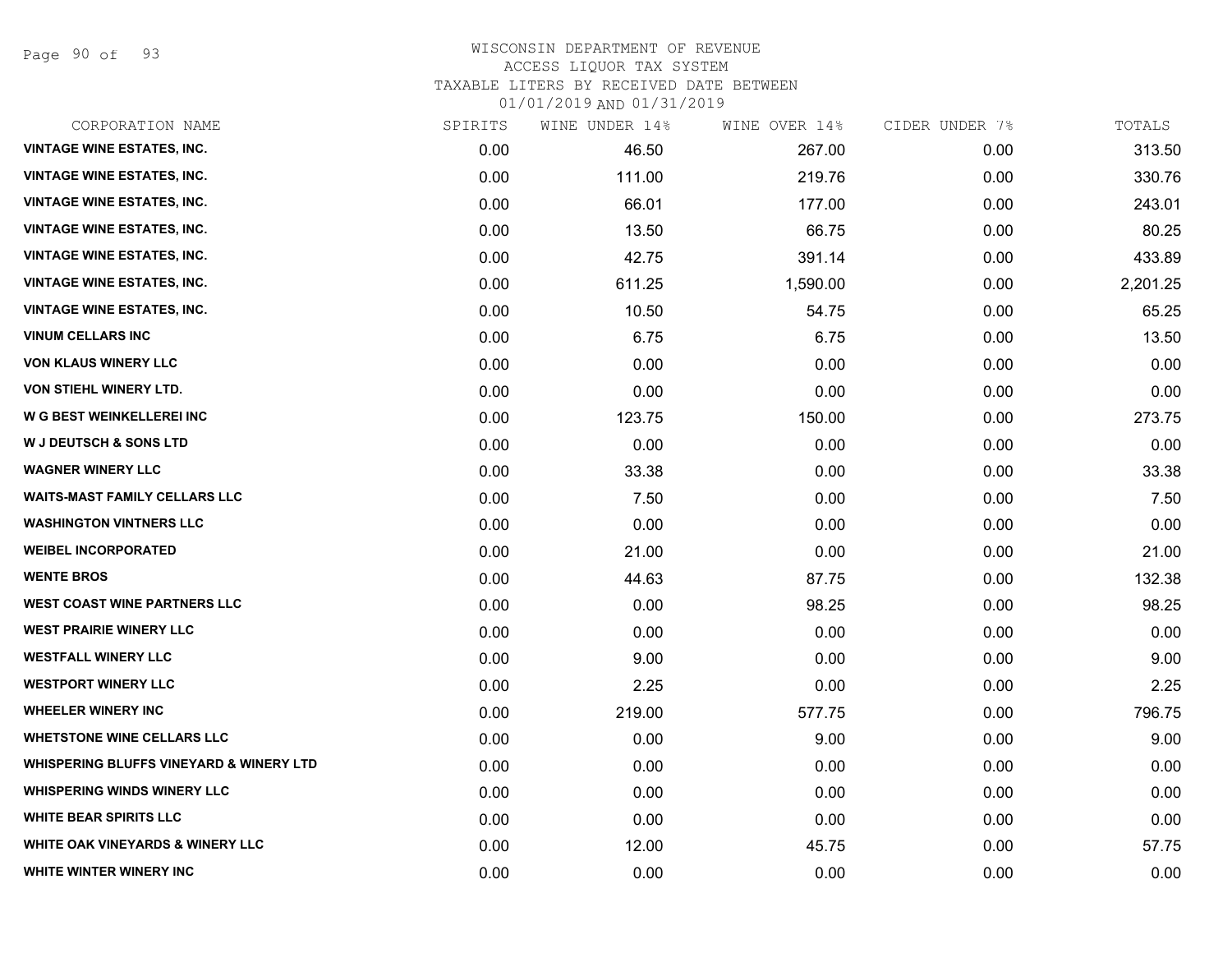Page 91 of 93

#### WISCONSIN DEPARTMENT OF REVENUE ACCESS LIQUOR TAX SYSTEM

TAXABLE LITERS BY RECEIVED DATE BETWEEN

| CORPORATION NAME                               | SPIRITS | WINE UNDER 14% | WINE OVER 14% | CIDER UNDER 7% | TOTALS    |
|------------------------------------------------|---------|----------------|---------------|----------------|-----------|
| <b>WIENS CELLARS LLC</b>                       | 0.00    | 58.50          | 78.76         | 0.00           | 137.26    |
| <b>WILDEROTTER WINERY LLC</b>                  | 0.00    | 0.00           | 0.00          | 0.00           | 0.00      |
| <b>WILLAMETTE VALLEY VINEYARDS INC</b>         | 0.00    | 191.25         | 70.50         | 0.00           | 261.75    |
| <b>WILLIAM F BLUHM</b>                         | 0.00    | 0.00           | 0.00          | 0.00           | 0.00      |
| <b>WILLIAM MOSBY</b>                           | 0.00    | 7.50           | 0.75          | 0.00           | 8.25      |
| <b>WILLIAM PRICE III</b>                       | 0.00    | 74.25          | 42.00         | 0.00           | 116.25    |
| <b>WILLIAMS &amp; SELYEM LLC</b>               | 0.00    | 582.00         | 375.43        | 0.00           | 957.43    |
| <b>WILRONA LLC</b>                             | 0.00    | 65.00          | 0.00          | 0.00           | 65.00     |
| <b>WILSON CREEK WINERY &amp; VINEYARDS INC</b> | 0.00    | 663.37         | 53.29         | 0.00           | 716.66    |
| <b>WIND GAP WINES LLC</b>                      | 0.00    | 0.00           | 0.00          | 0.00           | 0.00      |
| <b>WINDERLEA WINE COMPANY LLC</b>              | 0.00    | 60.00          | 3.00          | 0.00           | 63.00     |
| <b>WINDWARD VINEYARD LLC</b>                   | 0.00    | 15.00          | 13.50         | 0.00           | 28.50     |
| <b>WINE BY JOE LLC</b>                         | 0.00    | 14.25          | 19.50         | 0.00           | 33.75     |
| WINE OF THE MONTH CLUB, INC.                   | 0.00    | 0.00           | 0.00          | 0.00           | 0.00      |
| <b>WINE ROAD VINTNERS LLC</b>                  | 0.00    | 54.75          | 171.25        | 0.00           | 226.00    |
| <b>WINE SOCIETY LLC</b>                        | 0.00    | 0.00           | 0.00          | 0.00           | 0.00      |
| <b>WINE.COM OF TEXAS LLC</b>                   | 0.00    | 12,368.84      | 0.00          | 0.00           | 12,368.84 |
| <b>WINERY AT BLACK STAR FARMS LLC</b>          | 0.00    | 53.25          | 0.00          | 0.00           | 53.25     |
| <b>WINERY EXCHANGE, INC.</b>                   | 0.00    | 44.25          | 36.00         | 0.00           | 80.25     |
| <b>WINERY FULFILLMENT SERVICES LLC</b>         | 0.00    | 67.50          | 299.25        | 0.00           | 366.75    |
| <b>WINESITTER BREWHOUSE LLC</b>                | 0.00    | 0.00           | 0.00          | 0.00           | 0.00      |
| WINNESHIEK WILDBERRY WINERY LLC                | 0.00    | 0.00           | 0.00          | 0.00           | 0.00      |
| <b>WINSIDE USA INC</b>                         | 0.00    | 0.00           | 35.25         | 0.00           | 35.25     |
| <b>WOLFF VINEYARD LLC</b>                      | 0.00    | 9.00           | 3.00          | 0.00           | 12.00     |
| <b>WOLLERSHEIM WINERY, INC.</b>                | 0.00    | 0.00           | 0.00          | 0.00           | 0.00      |
| WOLLERSHEIM WINERY, INC.                       | 0.00    | 0.00           | 0.00          | 0.00           | 0.00      |
| <b>WOODSON WINES LLC</b>                       | 0.00    | 0.00           | 0.00          | 0.00           | 0.00      |
| WOODWARD CANYON WINERY INC                     | 0.00    | 0.00           | 10.50         | 0.00           | 10.50     |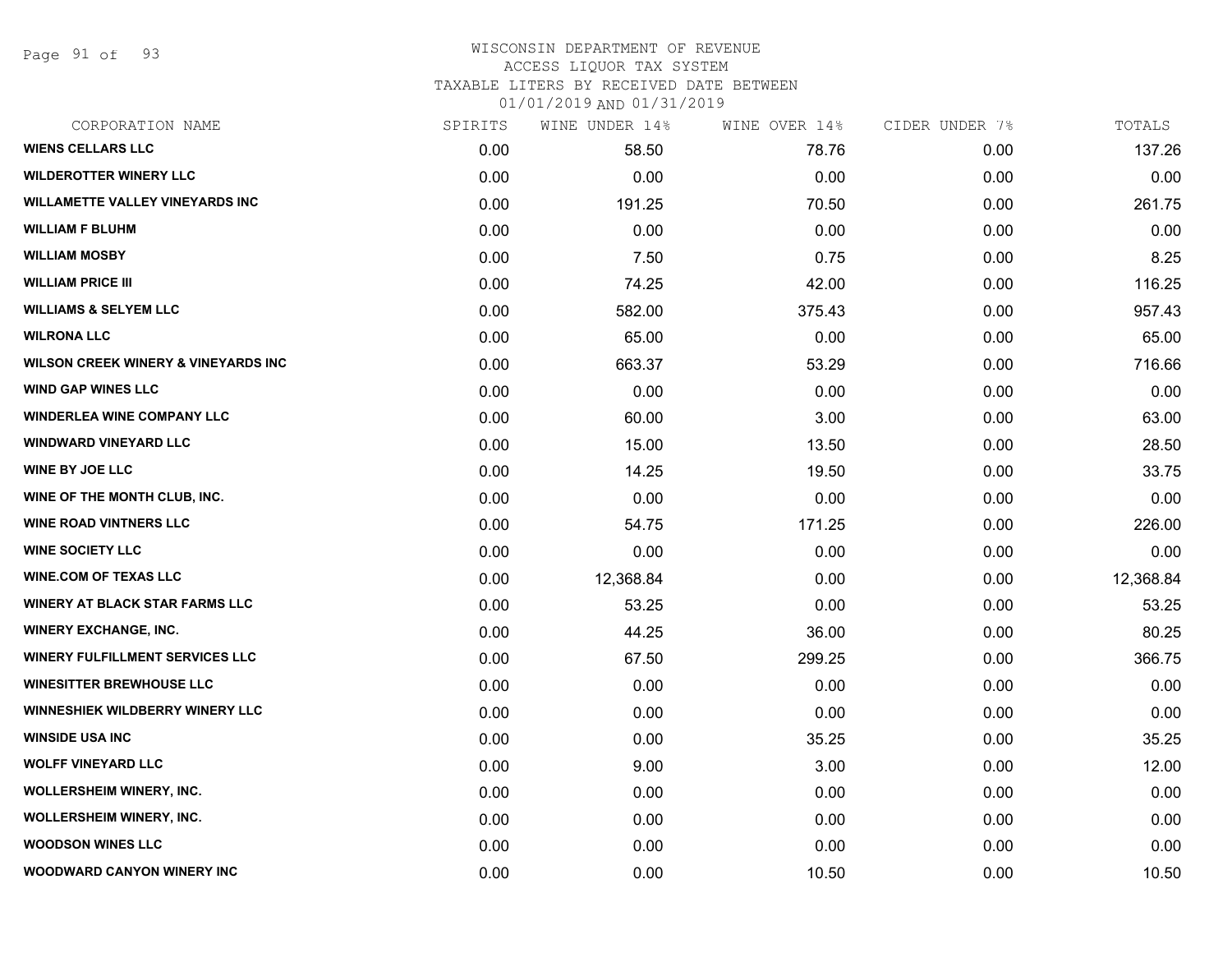Page 92 of 93

# WISCONSIN DEPARTMENT OF REVENUE ACCESS LIQUOR TAX SYSTEM TAXABLE LITERS BY RECEIVED DATE BETWEEN 01/01/2019 AND 01/31/2019

| CORPORATION NAME             | SPIRITS | WINE UNDER 14% | WINE OVER 14% | CIDER UNDER 7% | TOTALS     |
|------------------------------|---------|----------------|---------------|----------------|------------|
| YORKVILLE CELLARS INC        | 0.00    | 18.00          | 0.00          | 0.00           | 18.00      |
| <b>ZD WINES LLC</b>          | 0.00    | 16.90          | 2.95          | 0.00           | 19.85      |
| <b>ZERO LINK MARKETS INC</b> | 0.00    | 1.621.25       | 374.14        | 49.69          | 2,045.08   |
| TOTAL LITERS FOR 1/31/2019   | 0.00    | 147,601.98     | 104,332.31    | 244.69         | 252,178.98 |